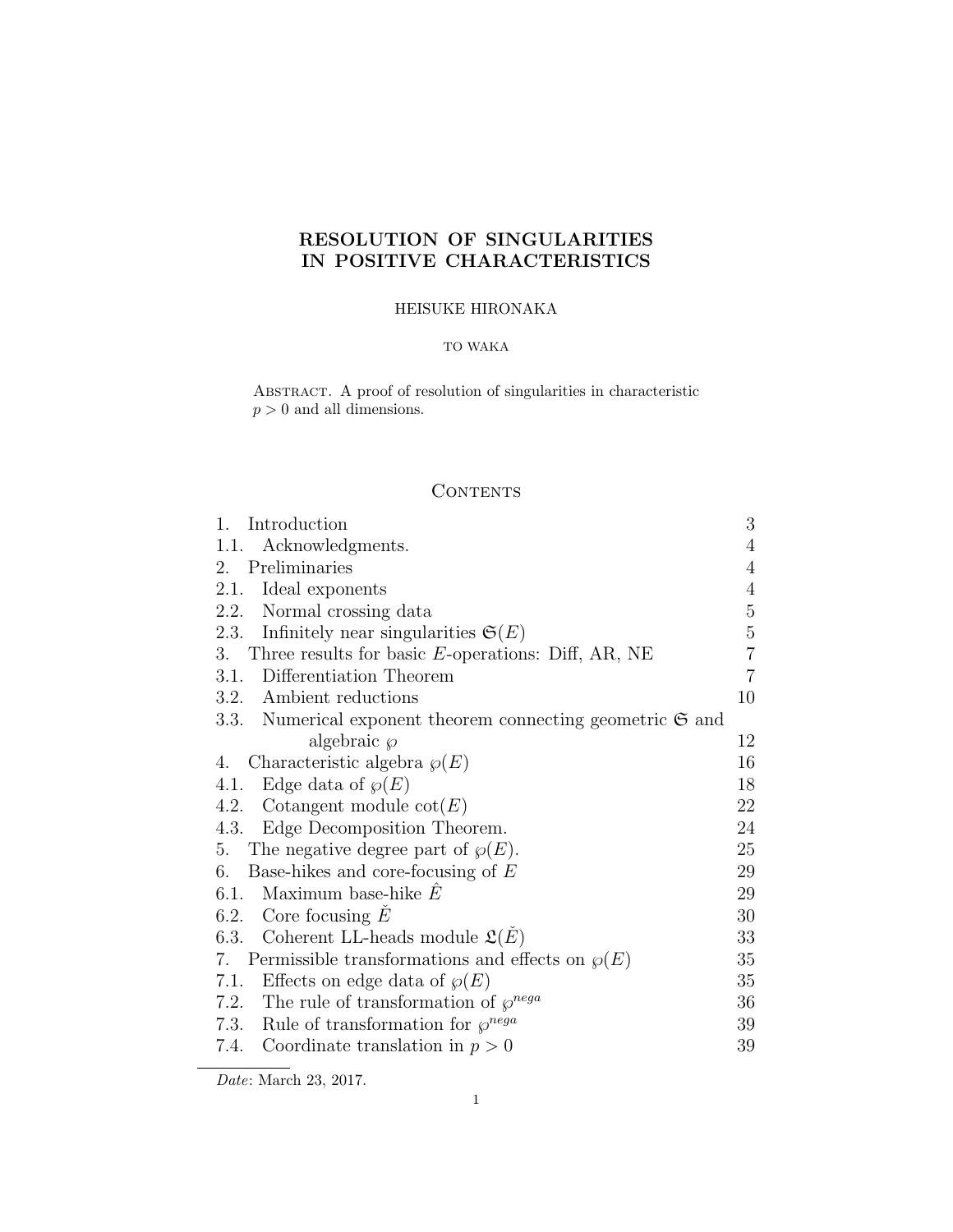| 7.5. Cleaning by edge equation $g = y^q + \epsilon$                    | 40 |
|------------------------------------------------------------------------|----|
| Standard unit-monomial expression<br>8.                                | 42 |
| 8.1.<br>Finiteness of unit-monomial sum expression                     | 42 |
| 8.2. Frobenius filtration with unit-monomials                          | 46 |
| 8.3. Standard expressions for $\epsilon = g - y^q$                     | 46 |
| 8.4. Cleaned standard expressions for $\epsilon = q - y^q$             | 46 |
| Local Leverage-up Exponent-down (LLUED)<br>9.                          | 46 |
| Master keys for the existence of LLUED<br>9.1.                         | 47 |
| 9.2.<br>Introductory comments on local vs global IUED concepts         | 47 |
| 9.3. Frontier symbols of a standard expression                         | 48 |
| 9.4.<br>Frontier symbolics                                             | 49 |
| Differentiation-product $H^{\flat}$ -operator<br>9.5.                  | 50 |
| 9.6. $H^{\flat}$ -operators for LLUED                                  | 50 |
| 9.7. Local $H^{\flat}$ case by case                                    | 51 |
| 9.8. LL-heads and LL-tails of LL-chains                                | 54 |
| 9.9. LL-chains headed by $\mathfrak{L}(\check{E},q)$                   | 54 |
| 9.10. LLED propagation from a point to a neighborhood                  | 56 |
| 9.11. Linear combinations of LL-chains                                 | 58 |
| 10. LL-chains modifications                                            | 59 |
| 10.1. Enclosure of $\text{Sing}(E)$ by LL-tails                        | 60 |
| 11. Coordinate-free LL-chains and LL-tails                             | 61 |
| 11.1. Symbolic power and degree change                                 | 61 |
| 11.2. Abstract LL-chains with $\varphi^{nega}$                         | 62 |
| 11.3. $\Lambda$ and $\tau$ operators                                   | 63 |
| GLUED: the globalization of LLUED<br>12.                               | 64 |
| 12.1. Define the step down operator $\sigma$ on $\mathfrak{L}$ -levels | 66 |
| 13. The global coherent GLUED-chain diagram                            | 67 |
| 13.1. Define $\mathfrak{T}(\check{E})$ and $Cot(\check{E})$            | 67 |
| 14. Local LL-chains vs global GLUED-diagram                            | 68 |
| 14.1. Rule of transformation of $\mathfrak{T}(\tilde{E})$              | 70 |
| 14.2. Cotangent AR-heading                                             | 70 |
| How large $\ell \gg e$ should be?<br>14.3.                             | 71 |
| LLAR-type generators of $\mathfrak T$<br>14.4.                         | 73 |
| AR-schemes and AR-reductions<br>15.                                    | 74 |
| AR-schemes tied with GLUED-tails<br>15.1.                              | 75 |
| Iteration of ambient reduction of AR-scheme<br>15.2.                   | 78 |
| Terminal $\mathfrak Y$ and terminal plat<br>15.3.                      | 79 |
| PROOF of RESOLUTION of SINGULARITIES, $p > 0$<br>16.                   | 81 |
| Theorem $\Delta$ and $\Gamma$ -monomials<br>16.1.                      | 81 |
| 16.2.<br>Theorem $\nabla$ I: Domino-falls by $\nabla$ blowups          | 84 |
| 16.3.<br>Theorems $\nabla$ II-III: Inductive proof of resolution       | 87 |
| $\Theta(E)$ headed by $\sigma \mathfrak{L}(E)$<br>16.4.                | 87 |
|                                                                        |    |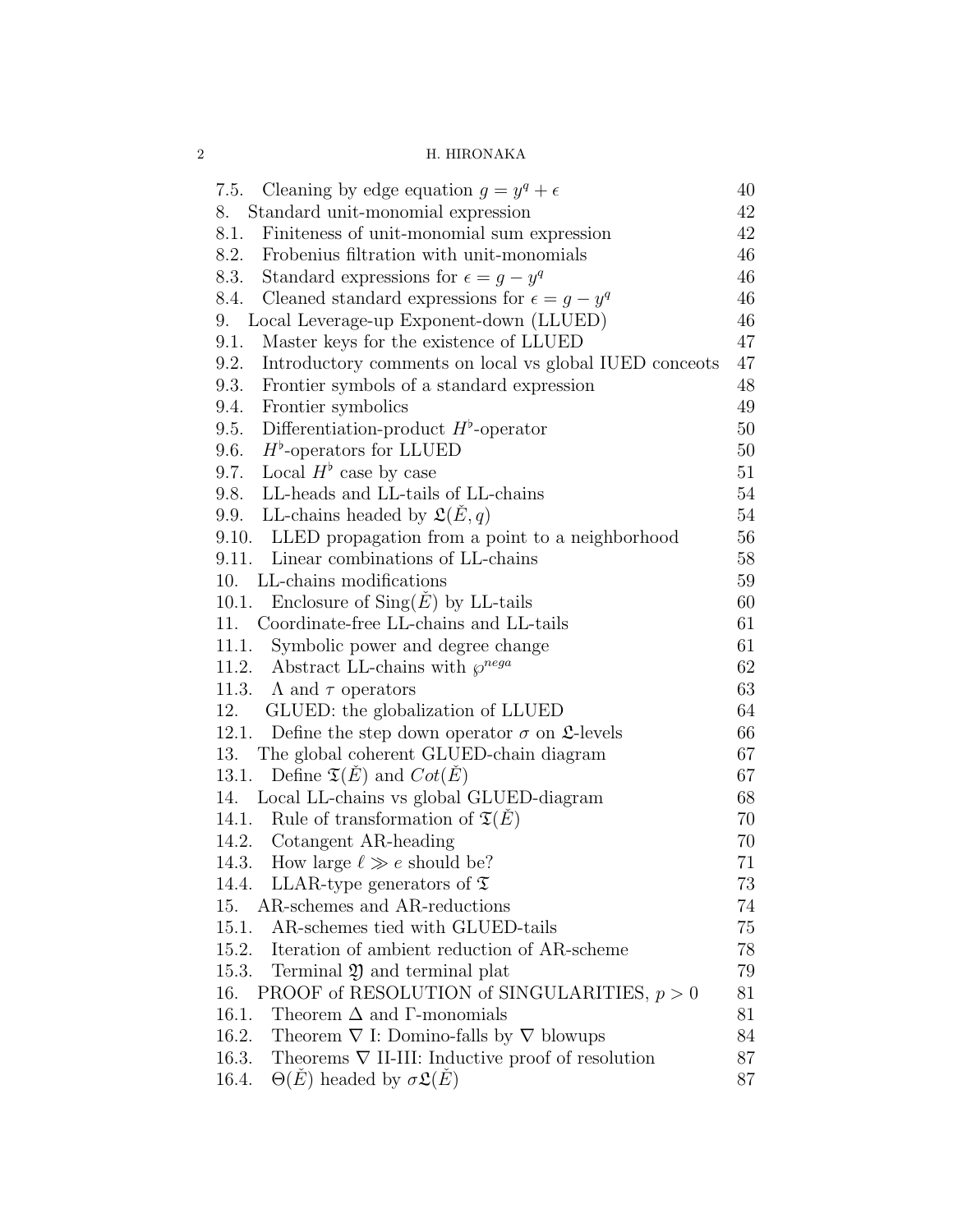| 17. Comments on the methodology of this paper | 89 |
|-----------------------------------------------|----|
| References                                    |    |

#### 1. INTRODUCTION

In this paper, we prove the existence of an "embedded resolution of singularities", abbreviated ERS, for an arbitrary algebraic scheme (or algebraic variety) X of any dimension, over any base field  $\mathbb K$  of any characteristic  $p > 0$ . The adjective *embedded* means that X is given as a closed subscheme of a smooth irreducible ambient scheme Z and an ERS of  $X$  is induced by a finite permissible sequence of successive blowups with smooth centers over Z. An ERS of  $X \subset Z$  is a diagram:

$$
X_r \subset Z_r \quad \stackrel{\pi_{r-1}}{\rightarrow} \quad \cdots \quad \stackrel{\pi_1}{\rightarrow} \quad X_1 \subset Z_1 \quad \stackrel{\pi_0}{\rightarrow} \quad X_0 \subset Z_0,
$$
  

$$
\bigcup_{D_1} \qquad \qquad \bigcup_{D_0} \qquad \qquad
$$

where  $X_0 = X \subset Z_0 = Z$ . We require that for all  $0 \leq j \leq r$ , the map  $\pi_j: Z_{j+1} \to Z_j$  is a permissible blowup with center  $D_j \subset X_j$ , that is,  $D_j$  is a closed irreducible smooth subscheme contained in the singular locus of  $X_j$ ;  $X_{j+1}$  is the strict transform of  $X_j$  by  $\pi_j$ ; and  $X_r$  has no singular points.

The main contribution of this paper is a new inductive approach to the ERS problems, local and global. The outline of our proof of ERS in characteristic  $p > 0$  goes as follows.

- (1) We give a powerful application of the finitely generated graded  $\mathcal{O}_Z$ -algebra  $\wp$  of [23] and [27] together with its extension  $\tilde{\wp}$  introduced in §5 of this paper.
- (2) We introduce a useful new technique we call local leverage up and exponent down, or LLED, in §9, and define its globalization GLUED in §12 and §13.
- (3) Using (1) and (2) we devise a new ambient reduction technique (which is a workable substitute in  $p > 0$  of the "maximum") contact" ambient reduction in characterisitic zero). See the formulation of induction on ambient dimension by AR-schemes of Def.(15.5) after §15.1 of §15.

Our proof of ERS is given in §16 (Theorem  $\nabla I$ ) and §16.3 (Theorems  $\nabla$  II-III).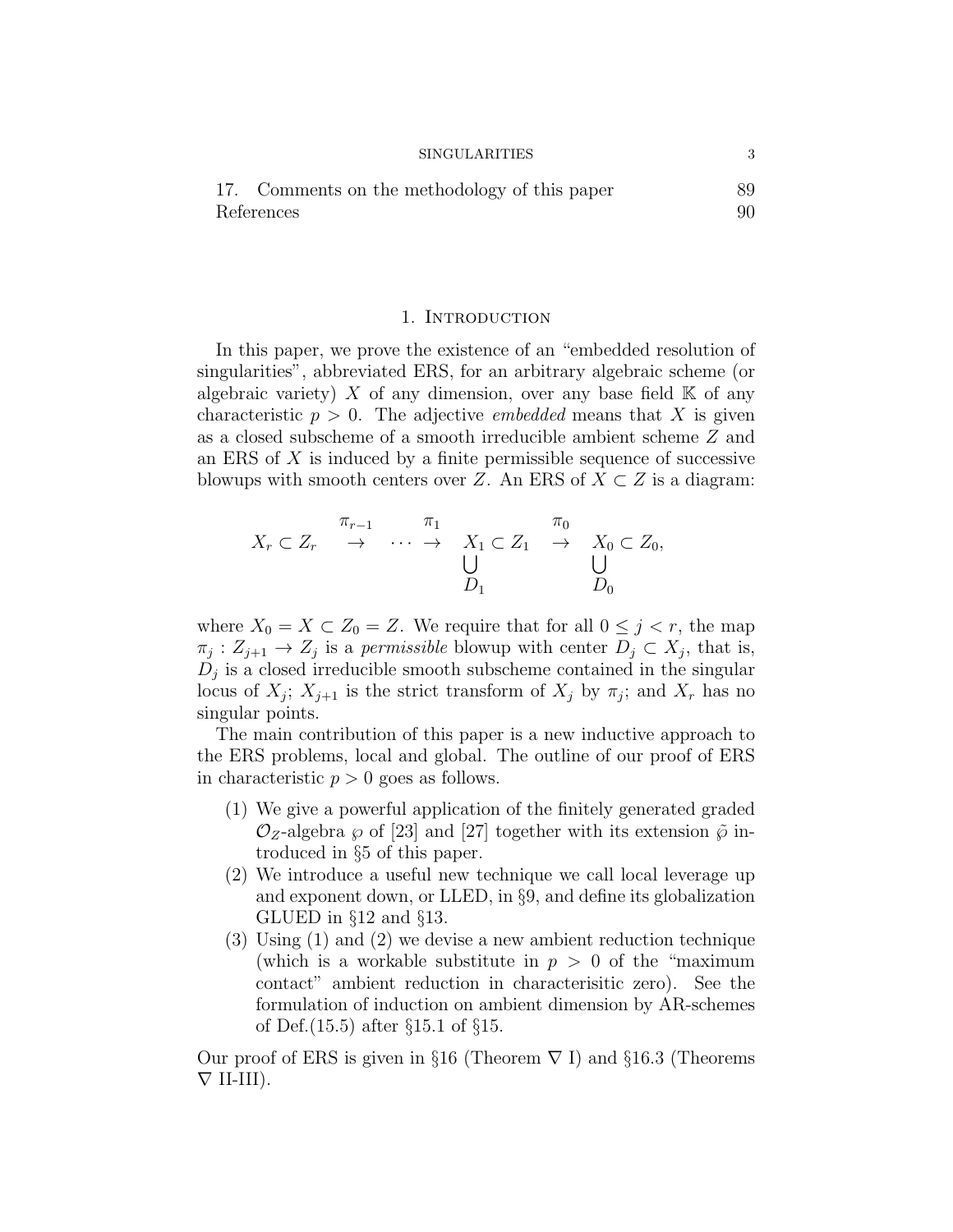1.1. Acknowledgments. I received invaluable mathematical influence and guidance from numerous excellent mathematical teachers and colleagues in the course of completing this work. I have been indebted so much and for so long to many mathematical seniors, first and foremost to my teachers Oscar Zariski, Masayoshi Nagata, Alexander Grothendiek and Shreeram Abhyankar. I must also mention the valuable influence and stimulation I have received from my colleagues Michael Artin, David Mumford, Bernard Teissier, Le Dung Trang, S-Moh, Jose-Manuel Aroca, Mark Spivakowski, U.O. Villamayor, Herwig Hauser, Hiraku Kawanoue, June-E and many other algebraic geometers with strong interests in the topics surrounding singularities. Finally, I am grateful for the constant continuous encouragement, and multiple proof-reading and misprints-checking by Woo Yang Lee of Seoul National University and Tadao Oda of Tohoku University during the past decade of earnest but slow research toward the proof of resolution of singularities in positive characteristics and for all dimensions.

#### 2. Preliminaries

In this section, we review some of the basic definitions used throughout this paper: the ideal exponent  $(\S 2.1)$ , normal crossing data  $(\S 2.2)$ , and infinitely near singularities (§2.3).

Throughout this paper an *ambient scheme Z* always means a smooth irreducible scheme of finite type defined over a perfect base field K of characteristic  $p > 0$ . In particular we may choose  $\mathbb{K} = \mathbb{Z}/p\mathbb{Z}$ .

Let  $\mathcal{O}_Z$  denote the structure sheaf of Z. We may write  $\mathcal{O}$  for  $\mathcal{O}_Z$  and  $\mathcal{O}_{\xi}$  for the local ring  $\mathcal{O}_{Z,\xi}$  at a point  $\xi \in Z$ . Sometimes the notation  $R_{\xi}$  or R for  $\mathcal{O}_{Z,\xi}$  and  $M_{\xi}$  or M for the maximal ideal max $(\mathcal{O}_{\xi})$  of  $\mathcal{O}_{\xi}$ are used. We write  $\kappa_{\xi}$  or  $\kappa$  for the residue field  $R_{\xi}/M_{\xi}$ . The symbol  $\rho$ denotes the Frobenius endomorphism, sending each element to its  $p$ -th power. It gives the filtration

$$
\mathcal{O} \supset \rho(\mathcal{O}) \supset \rho^2(\mathcal{O}) \supset \cdots
$$

where each  $\rho^{i}(\mathcal{O})$  is a locally free  $\rho^{j}(\mathcal{O})$ -module for  $j > i$ . It is frequently used for polynomial approximations and differentiations in  $\mathcal{O}$ . Denote by  $Y_{cl}$  the set of closed points of a scheme Y.

2.1. Ideal exponents. For an ideal exponent  $E = (J, b)$  we write  $\text{Sing}(E)$  for the singular locus of E which is a closed reduced subscheme of Z consisting of those points  $\xi$  with ord $\xi J \geq b$ . A blowup  $\pi : Z' \to Z$ with center  $D$  is said to be *permissible* for  $E$  if  $D$  is a closed smooth irreducible subscheme of  $\text{Sing}(E)$ .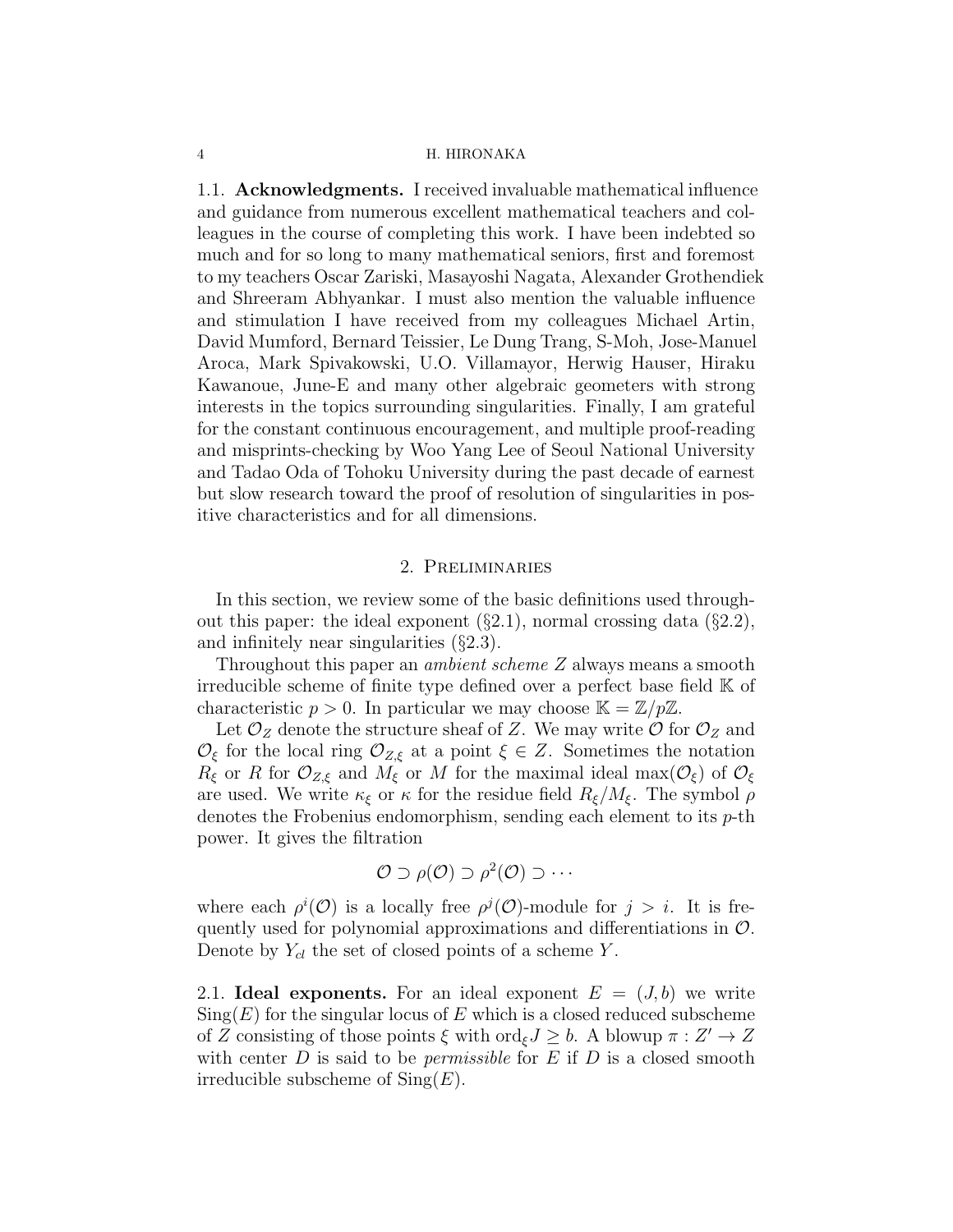**Definition 2.1.** The transform E' of E by  $\pi$  is  $E' = (J', b)$  in Z' with  $J\mathcal{O}_{Z'} = I(D)^b J' \mathcal{O}_{Z'}$  where  $I(D)$  denotes the ideal of D in  $\mathcal{O}_Z$ .

Note that  $I(D)O_{Z'}$  is a locally everywhere nonzero principal ideal whose b-power divides  $J\mathcal{O}_{Z'}$  thanks to the permissibility of  $\pi$  for  $(J, b)$ .

Definition 2.2. The following graded algebras will be used frequently in this paper.

(1)  $Bl^{posi}(Z) = \bigoplus_{i>0} Bl(Z, i)$  and  $Bl^{nega}(Z) = \bigoplus_{j<0} Bl(Z, j)$ where,  $Bl(Z, j) = \mathcal{O}$  for all integers j; (2)  $Bl(Z)_{\circ} = Bl^{posi}(Z) \bigoplus \mathcal{O};$ (3)  $Bl(Z) = Bl^{posi}(Z) \bigoplus \mathcal{O} \bigoplus Bl^{nega}(Z)$ ; and (4) for  $bl_{\xi}(Z, j) = (M_{\xi})^j$  and  $\xi \in Z_{cl}$ ,

$$
bl_{\xi}(Z) = \bigoplus_{j\geq 0} bl_{\xi}(Z, j)
$$
  

$$
\subset \bigoplus_{j\in \mathbb{Z}} Bl(Z, j) = Bl(Z).
$$

It should be noted that  $Bl(Z)$  has positive part as well as negative part in homogeneity, unlike  $bl_{\xi}(Z)$ . We have the natural epimorphism

$$
(1) \quad bl_{\xi}(Z) \rightarrow gr_{\xi}(Z) = gr_{\max(\mathcal{O}_{\xi})}(\mathcal{O}_{\xi}) = \bigoplus_{j \geq 0} (M_{\xi})^{j} / (M_{\xi})^{j+1}
$$

whose kernel is  $M_{\xi}bl_{\xi}(Z) = \max(\mathcal{O}_{\xi})bl_{\xi}(Z)$ .

2.2. Normal crossing data. We will be working with *normal crossing data, NC*-data for short, using the notation  $\Gamma = (\Gamma_1, \cdots, \Gamma_s)$  where each  $\Gamma_i$  is a normal crossing smooth irreducible hypersurface in Z. (Some  $\Gamma_i$  may be empty and even the system may be empty to begin with.)

**Definition 2.3.** A blowup  $\pi : Z' \to Z$  is said to be *permissible* for  $\Gamma$ if its center D has normal crossing with Γ. The transform  $\Gamma'$  of  $\Gamma$  by  $\pi$ is defined to be  $\Gamma' = (\Gamma'_1, \cdots, \Gamma'_s, \Gamma'_{s+1})$  where  $\Gamma'_i$  is the strict transform of  $\Gamma_i$  by  $\pi$  for every  $i \leq s$  and  $\Gamma'_{s+1} = \pi^{-1}(D)$  is the exceptional divisor of  $\pi$ .

Note that the strict transform  $Y'$  of any  $Y \subset D$  becomes empty but the information is kept in  $\Gamma'$  as the new exceptional divisor  $\Gamma'_{s+1}$ .

2.3. Infinitely near singularities  $\mathfrak{S}(E)$ . There are many different definitions for infinitely near singular points, one by pointed arcs and another by blowups. In this paper we choose the one given in [23], which we review here.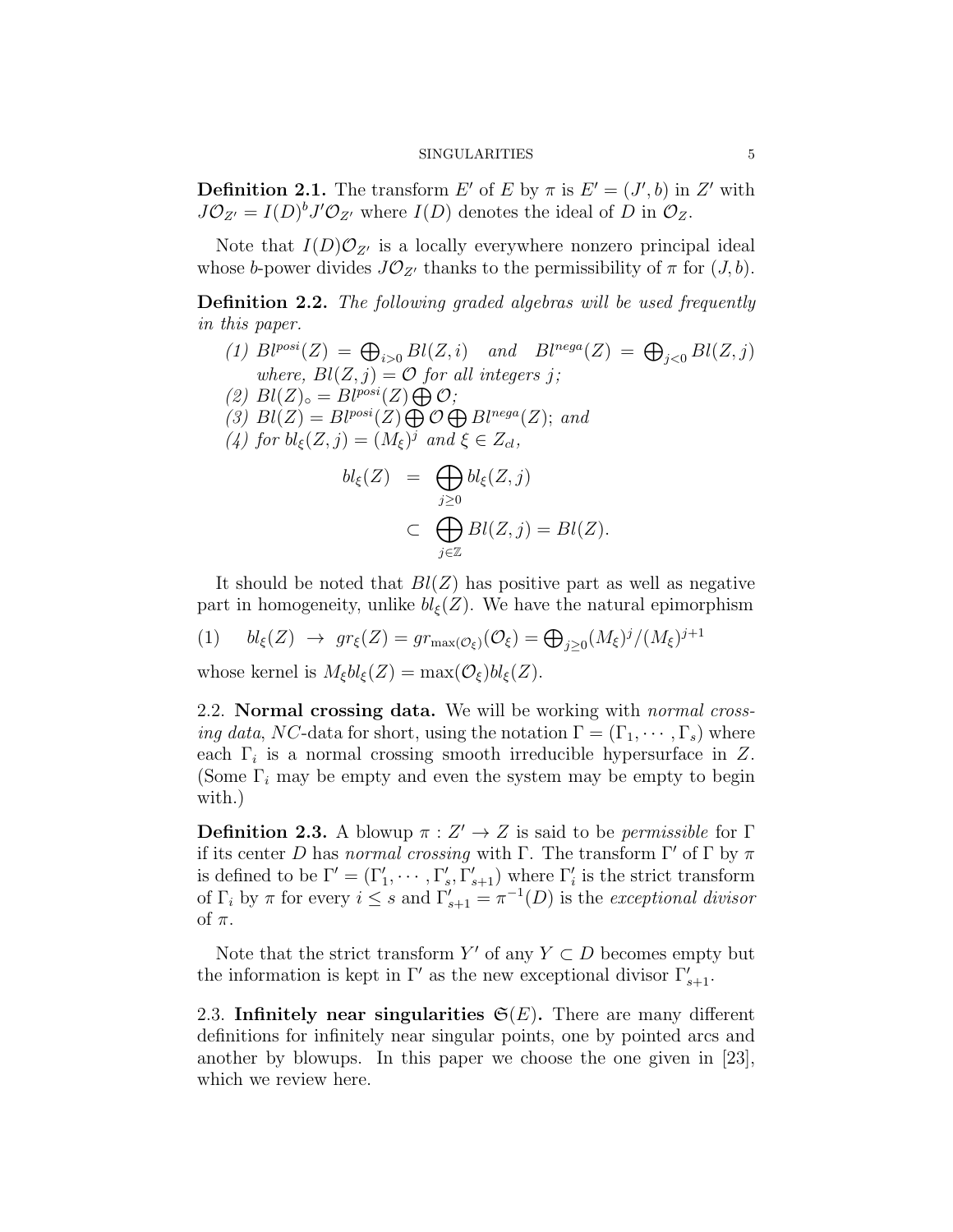Definition 2.4. An LSB (finite sequence of localized smooth blowups) over Z means any diagram as follows.

$$
Z_r \rightarrow U_{r-1} \subset Z_{r-1} \rightarrow \cdots \rightarrow U_1 \subset Z_1 \rightarrow U_0 \subset Z_0 = Z
$$
  

$$
\bigcup_{D_{r-1}}^{T_{r-1}} \longrightarrow \cdots \longrightarrow U_1 \subset Z_1 \rightarrow U_0 \subset Z_0 = Z
$$

where  $U_i \subset Z_i$  is open,  $D_i$  is a smooth (or only regular) irreducible closed in  $U_i$  and the  $\pi_i : Z_{i+1} \to U_i$  is the blow-up with center  $D_i$ .

**Definition 2.5.** We define the *t*-indexed disjoint union with arbitrary finite systems of indeterminates  $t$ , and write it symbolically as follows.

$$
\mathfrak{S}(E) = \bigcup_{t} \{ \text{the LSBs over } Z[t] \text{ permissible for } E[t] = (J[t], b) \}
$$

called the totality of the *infinitely near singularities* of  $E$  in  $Z$ .

Remark 2.6. Permissibility of LSB for E implies that the transform  $E_i$  of E in  $Z_i$  is well defined and  $\text{Sing}(E_i)$  is then equal to the union of the images of the centers of all the permissible sequences of blowups that can follows. As a matter of fact we lose nothing by replacing  $Z_j \supset \text{Sing}(E_i)$  by the germ of  $E_i$  in all of the steps. It is important to include those ambient extensions  $Z$  to  $Z[t]$ . By using the extensions the definition dramatically advances its significance in an essential manner.

**Remark 2.7** (Notational warning  $(2)$ ). In this paper we make the following change of notation from the original source [23]:

(2) for all 
$$
i
$$
,  $\wp(E, i)$  replaces  $J_{\text{max}}(E, i)$ .

Consider an ideal exponent  $E = (J, b)$ , where J is the coherent ideal  $J \neq (0)$  in  $\mathcal{O}_Z$  and an integer b, positive to begin with. The  $\wp(E) =$  $\bigoplus_{j\geq 0} \wp(E,j)$  is a finitely generated graded algebra where each homogenous part  $\wp(E, j)$  is a coherent ideal in  $\mathcal{O}_Z$  for every degree  $j \geq 0$ . It was introduced in [23] (with the slight change in notation mentioned above).

We have been using the notation  $\wp(E) = \bigoplus_{i \geq 0} J_{\max}(E, i)$  in relation to Th.(4.1) of §4, while referring to results in [23]. The symbol  $\wp$  is convenient, since we will work with an extension of  $\wp$  that includes the negative parts  $\wp^{neg}(E, i), \forall i < 0$  (see §5). As to the characteristic nature of  $\wp$ , in particular for the elements of the negative parts  $\wp^{nega}$ , we will take special care to explian

(1) the rule of transformation by blowups permissible for  $E$ ; and

(2) the meaning of multiplications and differentiations.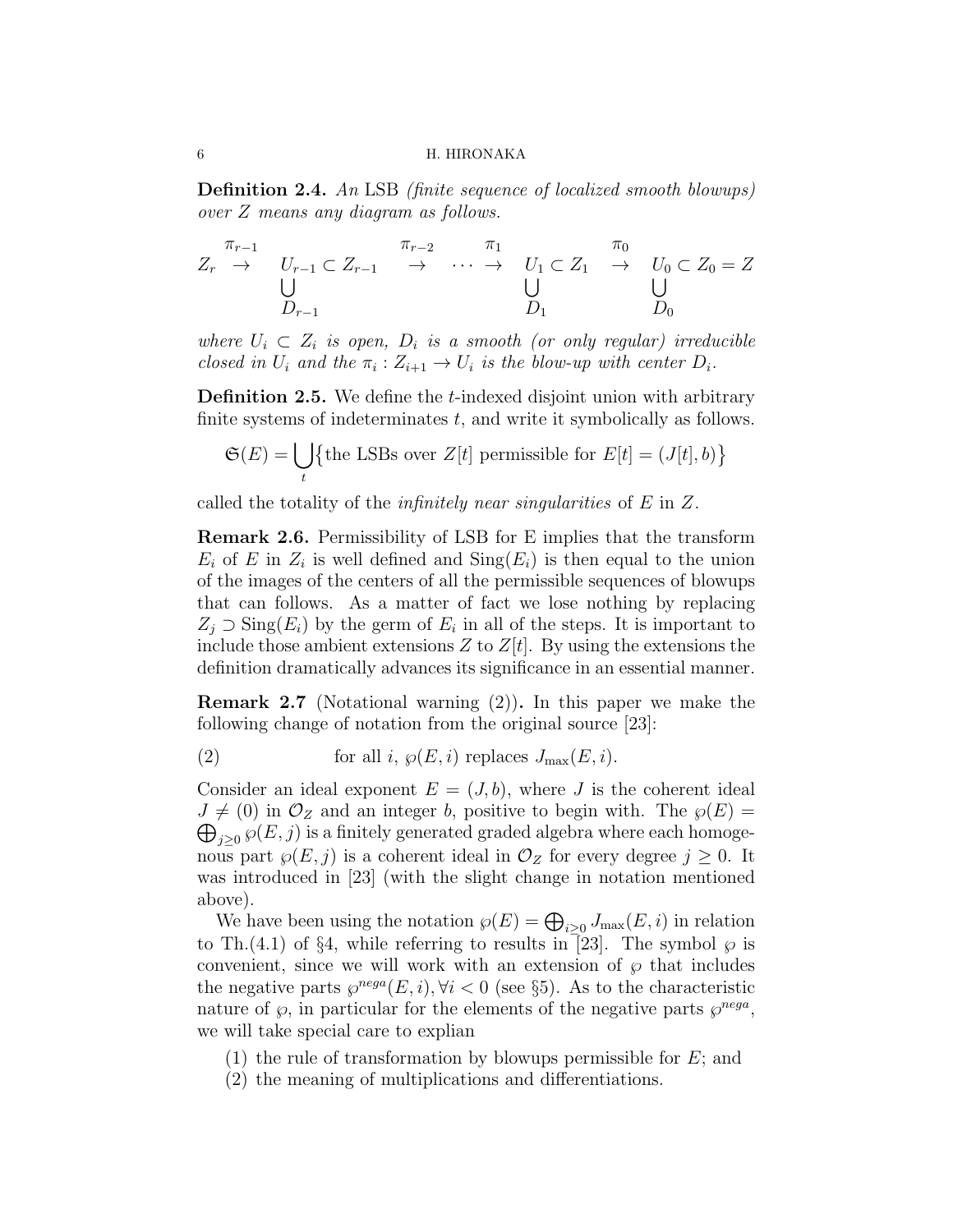#### 3. Three results for basic E-operations: Diff, AR, NE

We review three key technical theorems involving the operations Differentiation down Diff, Ambient resolution AR and numerical exponents NE originally proved in [22] and [24]. These play an important role in studying the characteristic algebra and its relations with the theory of infinitely near singularities (see §4).

In this section we do not assume that the base field  $K$  is perfect. However we assume that the ambient scheme  $Z$  is smooth over  $\mathbb K$  and thus it remains so under any base field extension.

3.1. Differentiation Theorem. The following theorem was originally proved in [22] and [24], and is an important tool for the proofs that follow in later sections.

**Theorem 3.1** (Differentiation theorem). For every  $\mathcal{O}_Z$ -submodule  $\mathcal D$ of  $\text{Diff}_Z^{(i)}$ , we have  $\mathfrak{S}(\mathcal{D}J, b - i) \supset \mathfrak{S}(J, b)$ .

In what follows we review some known results on differential operators, especially in the case of a perfect base field of characteristic  $p > 0$ . There are substantial differences in properties of differentiation from the characteristic zero case. For example, in  $p > 0$ , anti-differentiation is not well-defined, and hence the Weierstrass preparation theorem can not be used in inductions on dimensions or on the number of variables. A crucial point for our proof of ERS is that differential operators can, with the help of Frobenius  $p$ -th powers, be quite useful in an inductive treatment of singularities, but for this we need dramatically different techniques as we explain.

3.1.1. Definition of differential operators in  $p > 0$ . Write  $\mathcal{O}$  for  $\mathcal{O}_Z$ . We define the  $\mathcal{O}$ -module  $\text{Diff}_{Z}^{(m)}$  of differential operators of orders  $\leq m$ in  $\mathcal{O}$ , which is identified with the  $\mathcal{O}\text{-module}$  of differentials  $\mathfrak{D}^{(m)}$ .

(3) 
$$
\mathfrak{D}_{\mathbb{K}}^{(m)} = \text{Hom}_{\mathcal{O}}(\mathcal{D}_{\mathbb{K}}^{(m)}, \mathcal{O}), \ \forall m \ge 0
$$

where  $\mathcal{D}_{\mathbb{K}}^{(m)} = (\mathcal{O} \otimes_{\mathbb{K}} \mathcal{O})/\Delta_{\mathbb{K}}^{m+1}$  for the diagonal ideal  $\Delta_{\mathbb{K}}$ , in which the  $\mathcal{D}_{\mathbb{K}}^{(m)}$  is a coherent  $\mathcal{O}\text{-module}$  by the action of  $\mathcal{O}$  on the left factor of the tensor product. Every element  $\partial \in \mathfrak{D}_{K}^{(m)}$  determines the action on every  $f \in \mathcal{O}$  in the following manner.

(4) 
$$
f \mapsto 1 \otimes f \mapsto \partial(1 \otimes f) \mapsto \partial(f) \in \mathcal{O}
$$

where  $\partial(1\otimes f)\mapsto \partial(f)$  denotes the identity map which is the definition of  $\partial(f)$ . It is then better to say that  $\partial$  is the map  $f \mapsto \partial(f)$ . With this K-automorphic action in  $\mathcal O$  induced by  $\partial$  is called a differential operator of order  $\leq m$ . The *O*-module of those differential operators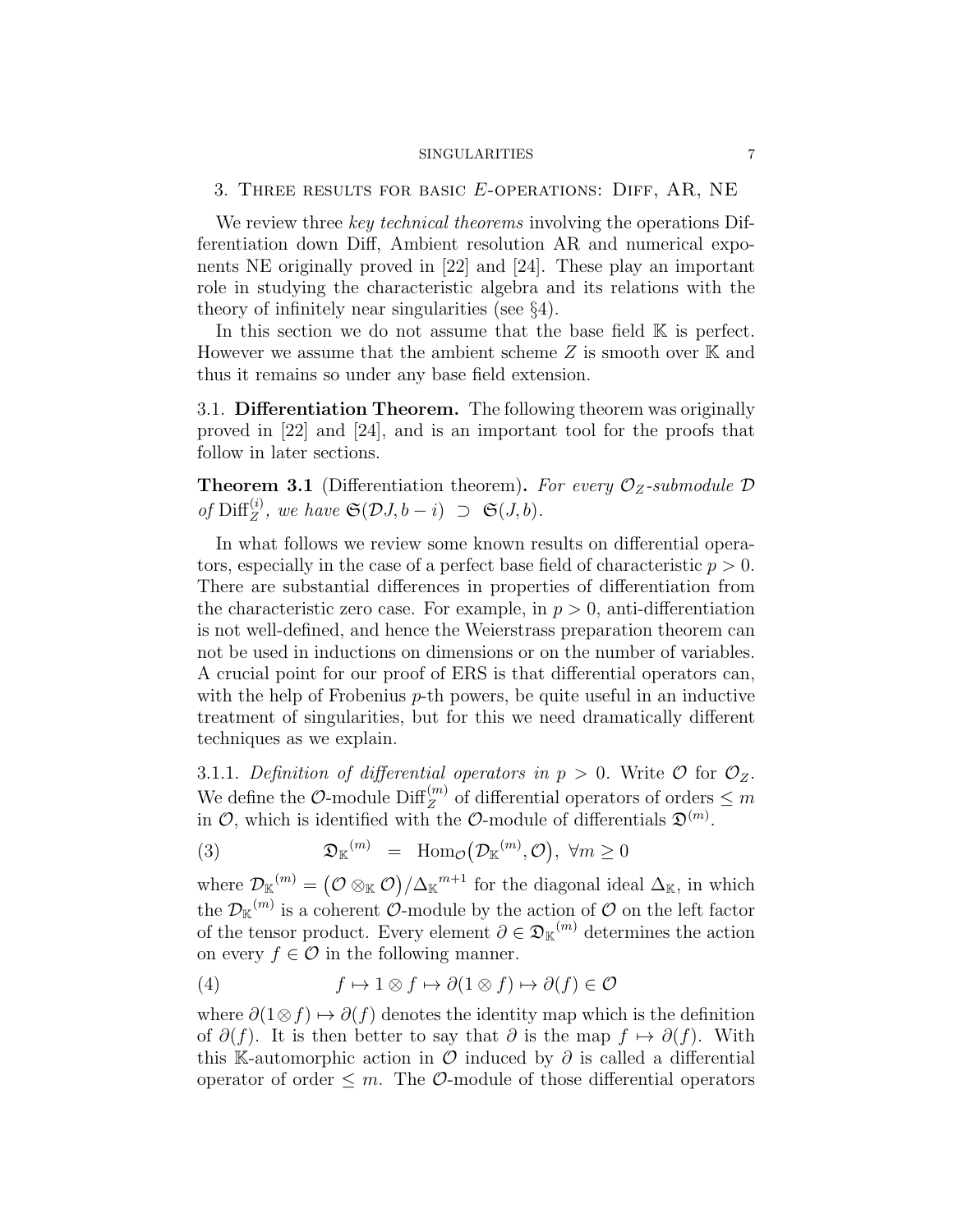is denoted by  $\text{Diff}_{Z}^{(m)}$ . It is important to note that this induced Kautomorphic action in  $\mathcal O$  uniquely determines the  $\partial \in \mathfrak{D}_\mathbb{K}^{(m)}$ . In fact suppose  $\partial \neq 0$ . Then there exists the minimum integer  $\mu : 0 < \mu \leq m$ such that  $\partial(\ker(\mathcal{D}_{\mathbb{K}}^{(\mu)} \to \mathcal{D}_{\mathbb{K}}^{(\mu-1)}) \neq (0)$ . In fact the kernel is nonzero locally free because Z is smooth of dimension  $n > 0$ . Moreover the kernel is generated by the images of  $1 \otimes f, f \in \mathcal{O}$ . We thus conclude the differential operator by the  $\partial$  cannot be zero. We thus make the natural identification  $\text{Diff}_Z^{(m)} = \mathfrak{D}_{\mathbb{K}}^{(m)}$  as  $\mathcal{O}\text{-modules.}$ 

**Definition 3.2.** Let  $\text{Diff}_Z = \cup_{m\geq 0} \text{Diff}_Z^{(m)}$  which is called the sheaf of the differential operators on Z. Its stalk at a point  $\xi \in Z$  is denoted by Diff<sub>Z,ξ</sub> or Diff<sub>ξ</sub> for short. It should be noted that any  $\partial \in \text{Diff}_Z$  is  $\rho^{N}$ (*O*-linear for all large enough N depending upon  $\partial$ .

We now define partial differentiation of  $f \in \mathcal{O}$  using Taylor expansions.

**Definition 3.3.** Pick a point  $\xi \in Z_{cl}$  and any regular system of parameters  $x = (x_1, \dots, x_n)$  of  $\mathcal{O}_{\xi}$ . Let  $\hat{\mathcal{O}}_{\xi}$  be the max $(\mathcal{O}_{\xi})$ -adic completion of  $\mathcal{O}_{\xi}$ . Then  $\hat{\mathcal{O}}_{\xi} = K[[x]]$  where K is the algebraic closure of the base field K in  $\hat{\mathcal{O}}_{\xi}$ . Since K is assumed perfect we have K is finite separable algebraic extension of K. Take an element  $f \in \mathcal{O}$  and consider the image of  $1 \otimes f \in (\mathcal{O} \otimes_{\mathbb{K}} \mathcal{O})$  under the natural map

$$
(5) \qquad \qquad (\mathcal{O}\otimes_{\mathbb{K}}\mathcal{O})\to (\mathcal{O}\otimes_{K}\mathcal{O})
$$

Then  $f \otimes 1$  has a Taylor-expansion in  $K[[x, t]]$  by taking the image of  $f \otimes 1$  under the composition

(6) 
$$
K[[x \otimes 1]] \otimes_K K[[1 \otimes x]] \rightarrow K[[x \otimes 1, 1 \otimes x]] \rightarrow K[[x, t]]
$$

where  $x \otimes 1 \mapsto x$  in the first map and  $(1 \otimes x - x \otimes 1) \mapsto t$  in the second map.

The set  $\{t_i = 1 \otimes x_i - x_i \otimes 1, 1 \leq i \leq n\}$  generates the diagonal ideals  $\Delta_K$  and  $\Delta_K$  in each of the tensor products of Eq.(5). Then we have natural maps  $\mathcal{D}_{\mathbb{K}}^{(m)} \to \mathcal{D}_{K}^{(m)}$ , where

(7) 
$$
\mathcal{D}_{\mathbb{K}}^{(m)} = (\mathcal{O} \otimes_{\mathbb{K}} \mathcal{O})/\Delta_{\mathbb{K}}^{m+1}
$$

$$
\mathcal{D}_{K}^{(m)} = (\mathcal{O} \otimes_{K} \mathcal{O})/\Delta_{K}^{m+1} \to K[[x,t]]/(t)^{m+1}K[[x,t]]
$$

$$
\sim \bigoplus_{\alpha \in \mathbb{Z}_{0}^{n}, |\alpha| \leq m} K[[x]]t^{\alpha}
$$

The partial derivatives of f are the coefficient of  $t^{\alpha}$  in the image of f in the Taylor expansion. We use the notation  $(\partial^{\alpha} f)(x)$  or  $\partial^{\alpha} f(x)$  for these derivatives.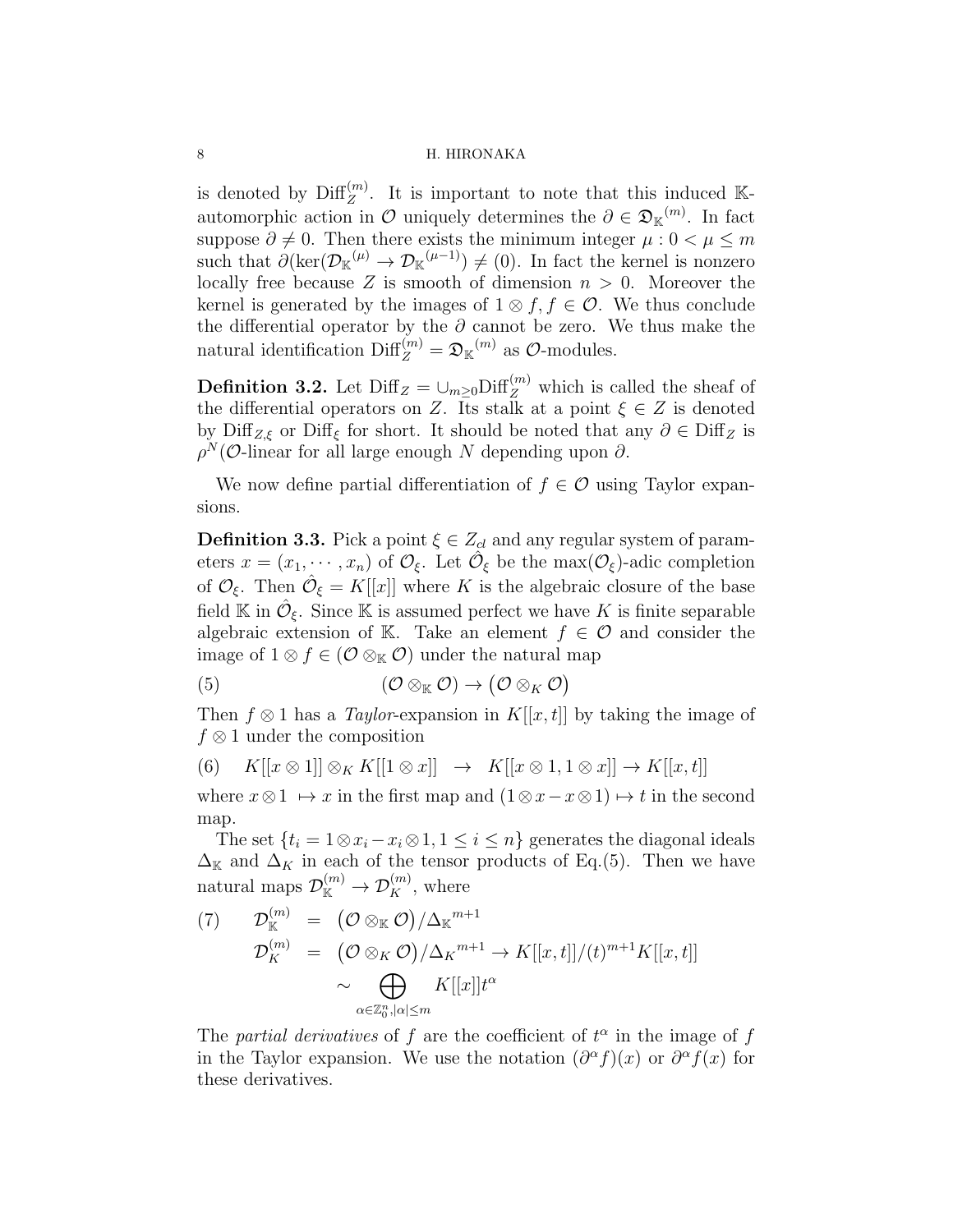Note that we have the following fact.

**Lemma 3.4.** Every element of the form  $h \otimes 1-1 \otimes h$  with  $h \in K \supset \mathbb{K}$ has zero class in the tensor product  $\mathcal{O}\otimes_{\mathbb{K}}\mathcal{O}/\Delta_{\mathbb{K}}{}^{m+1}$ . In other words we claim that the natural homomorphism  $\mathcal{D}_{\mathbb{K}[x]}^{(m)} \to \mathcal{D}_{K[x]}^{(m)}$  of Eq.(7) is in fact an isomorphism for every  $m > 0$ .

*Proof.* For every integer  $\ell \gg m$  we have  $g \in K$  such that  $\rho^{\ell}(g) = h$ . Hence  $h \otimes 1 - 1 \otimes h$  is equal to  $\rho^{\ell}(g \otimes 1 - 1 \otimes g)$  which is in  $\Delta_{\mathbb{K}}^{\mathfrak{m}+1}$ with the diagonal ideal  $\Delta_{\mathbb{K}}$  of  $\mathcal{O} \otimes_{\mathbb{K}} \mathcal{O}$ . Hence  $h \otimes 1 - 1 \otimes h$  has zero image in  $\mathcal{D}_{\mathbb{K}[x]}^{(m)} \mod \Delta_{\mathbb{K}}^{m+1}$ .

Remark 3.5. Recall Eq.(7) following after Eq.(6) and then note that

$$
1 \otimes x^{\beta} = (1 \otimes x)^{\beta} \mapsto ((x \otimes 1) + t)^{\beta} = \sum_{\beta \in \gamma + \mathbb{Z}_0^n} {(\beta \choose \gamma} x^{\beta - \gamma} t^{\gamma}
$$

to which the action of  $Hom_{\mathcal{O}_{\xi}}(\cdot,\mathcal{O}_{\xi})$  apples only to the  $t^{\gamma}$ 's individually arbitrarily. In particular the differential operator  $\partial^{\alpha}$  sends  $t^{\alpha} \mapsto 1$  and  $t^{\gamma} \mapsto 0$  for all  $\gamma \neq \alpha$ . Locally at  $\xi \in Z_{cl}$  there exists a free basis  $\{\partial^a = \partial_x^a, a \in \mathbb{Z}_0^n\}$  of the  $\mathcal{O}_{\xi}$ -module Diff<sub>Z, $\xi$ </sub>. They are well defined by the following equality.

(8) 
$$
\partial^{\alpha} x^{\beta} = \begin{cases} {(\beta \atop \alpha} x^{\beta - \alpha} & \text{if } \beta \in \alpha + \mathbb{Z}_0^n \\ 0 & \text{if otherwise} \end{cases}
$$

Another way to have the same is by using a dummy variable t for  $x$  as follows.

(9) 
$$
(x+t)^{\beta} = \sum_{\beta:\alpha \in \alpha + \mathbb{Z}_0^n} (\partial^{\alpha} x^{\beta}) t^{\alpha}
$$

3.1.2. Cartier operations, extension and contraction.

**Lemma 3.6.** Pick  $e \geq 1$  and let  $q = p^e$ . Then with respect to the given x we can extend every  $\sigma \in \mathrm{Diff}_{\rho^e(\mathcal{O}_\xi)/\mathbb{K}}$  to  $\partial \in \mathrm{Diff}_{\mathcal{O}_\xi/\mathbb{K}}$  such that the following condition is satisfied. Namely for all  $\alpha \in \mathbb{Z}_0^n$  with  $0 \leq \alpha_i < q, \forall i$ , and for all  $h_\alpha \in \rho^e(\mathcal{O}_\xi)$ , we have

(10) 
$$
\partial \left( \sum_{\alpha} x^{\alpha} h_{\alpha} \right) = \sum_{\alpha} x^{\alpha} \sigma(h_{\alpha}) \text{ for all } h_{\alpha} \in \rho^{e}(\mathcal{O}_{\xi}).
$$

In particular we have  $\partial(x^{\alpha}) = 0$  for even  $\alpha$  as above.

*Proof.* With the indeterminate copy  $t$  of  $x$  we examine the expansion in terms of t of  $(x + t)^{\alpha} \times (h^q)(x + t)$  for each  $h \in \mathcal{O}_{\xi}$ . The only summands of its monomial terms divisible by any factor of the kind  $t^a$ , where  $0 \le a_i < q$  for all i, must have  $a = (0)$ . Hence  $\partial(x^{\alpha}h^q)$ must be  $x^{\alpha}\sigma(h^q)$ . Moreover  $\{t^a: 0 \leq a_i < q, \forall i\}$  are  $\rho^e(\mathcal{O}_\xi)$ -linearly independent.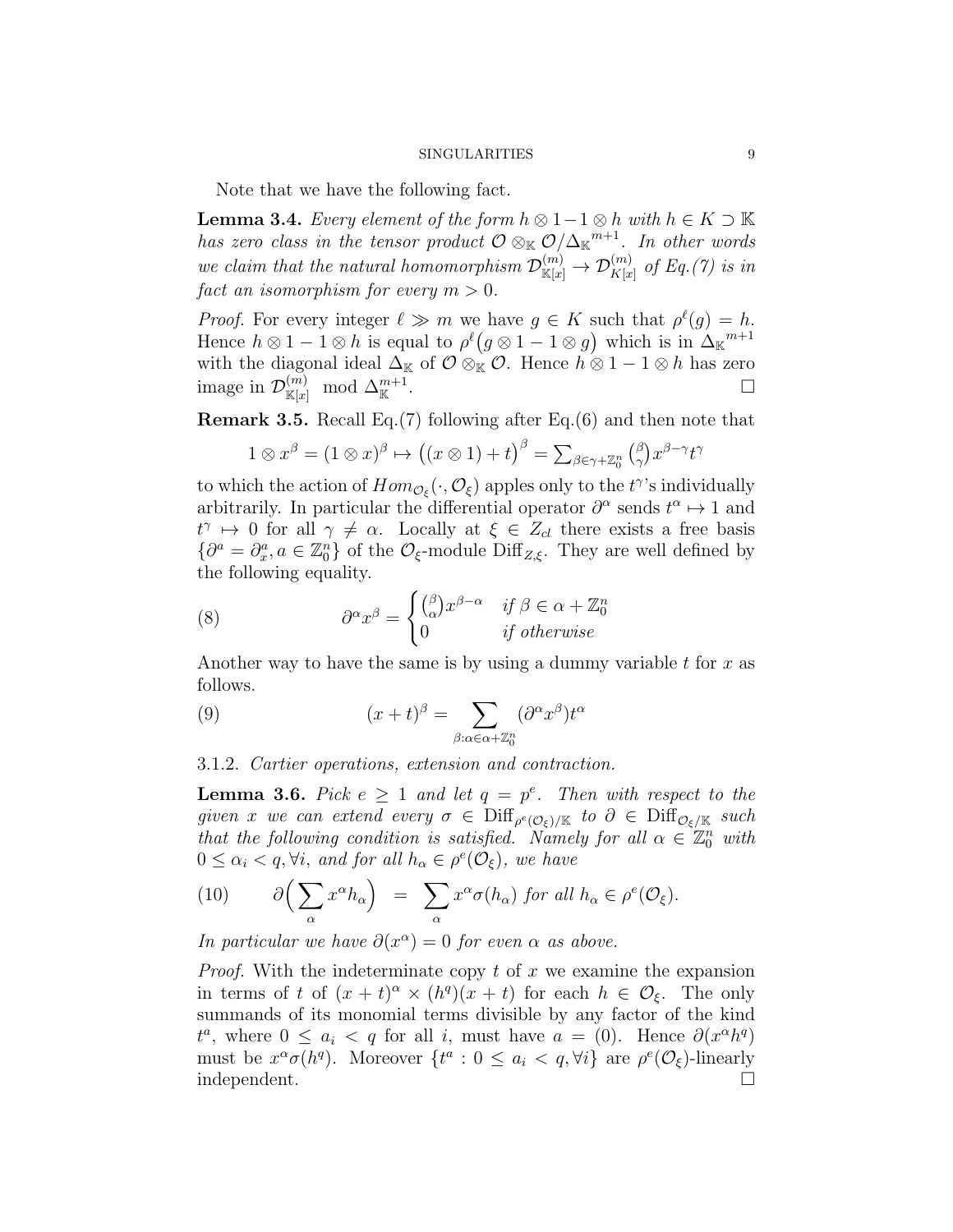Definition 3.7. Following Lem.(3.6) ∂ will be called the x-Cartier extension of  $\sigma$  from  $\text{Diff}_{\rho^e(\mathcal{O}_\xi)/\mathbb{K}}$  to  $\text{Diff}_{\mathcal{O}_\xi/\mathbb{K}}$ .

Remark 3.8. (Agreement on elementary differential operators.) We agree that if  $x$  is chosen and fixed then every extension of elementary differential operators from  $\text{Diff}_{\rho^{\ell}(R_{\xi})/\mathbb{K}}$  to  $\text{Diff}_{R_{\xi}/\mathbb{K}}$  will be always assumed to be x-Cartier in the sense of Def. $(3.7)$ .

**Definition 3.9.** In contrast to the x-Cartier extension Def. $(3.7)$ , which depends on the choice of the coordinate system  $x$ , we have Cartier contraction from  $\text{Diff}_{\mathcal{O}}$  down into  $\text{Diff}_{\rho^{\ell}(\mathcal{O})}$  which is defined and denoted by  $\rho^{\ell}$  as follows.

(11) 
$$
\partial \in \text{Diff}_{\mathcal{O}} \mapsto \rho^{\ell}(\partial) \in \text{Diff}_{\rho^{\ell}(\mathcal{O})}
$$

where  $\rho^{\ell}(\partial)(f^{p^{\ell}}) = \partial(f)^{p^{\ell}}$  for all  $f \in \mathcal{O}$ . This Cartier contraction is independent of local coordinate systems.

3.2. Ambient reductions. Cutting down the ambient dimension by taking sections of the given singularity data is a useful technique for proving many theorems using induction on the dimension of the ambient scheme. Hence it is important to investigate AR-techniques especially for resolution of singularities.

Ambient reduction is explicitly performed by taking differentiations in the normal direction along the smooth subscheme  $Y \subset Z$ . The equivalent reduction is also done by taking all differentiations instead of only normal differentiations because  $\wp$ -algebras are invariant by any differentiations before and after AR in the manner of the Diff-theorem Th.(3.1). Below is an explicit definition of AR by differentiations of the given ideal of E and any choice of local coordinate system.

Theorem 3.10. (Ambient Reduction Theorem) Given an ideal exponent  $E = (J, b)$  in Z we define

$$
J^\sharp \ = \ \sum_{j=0}^{b-1} \Bigl({\rm Diff}_Z^{(j)} J\Bigr)^{\frac{b^\sharp}{b-j}} \quad with \ \ b^\sharp = b!.
$$

For every smooth subscheme  $W \subset Z$  we let  $F = (J^{\sharp} \mathcal{O}_W, b^{\sharp})$ . Then F is an ambient reduction of E from Z to W in the following sense: Pick any t and any LSB over  $Z[t]$  such that all of its centers are in the strict transforms of W[t]. Then we have the LSB  $\in \mathfrak{S}(E)$  if and only if the LSB induces the one to W which belongs to  $\mathfrak{S}(F)$ .

3.2.1. AR in terms of  $\mathfrak{S}$ . For any smooth closed subscheme Y in an open subset  $V \subset Z$  and for any ideal exponent F in V we have the ambient reduction  $F(Y)$  of  $F|_V$  from V to Y where  $F|_V$  dnotes the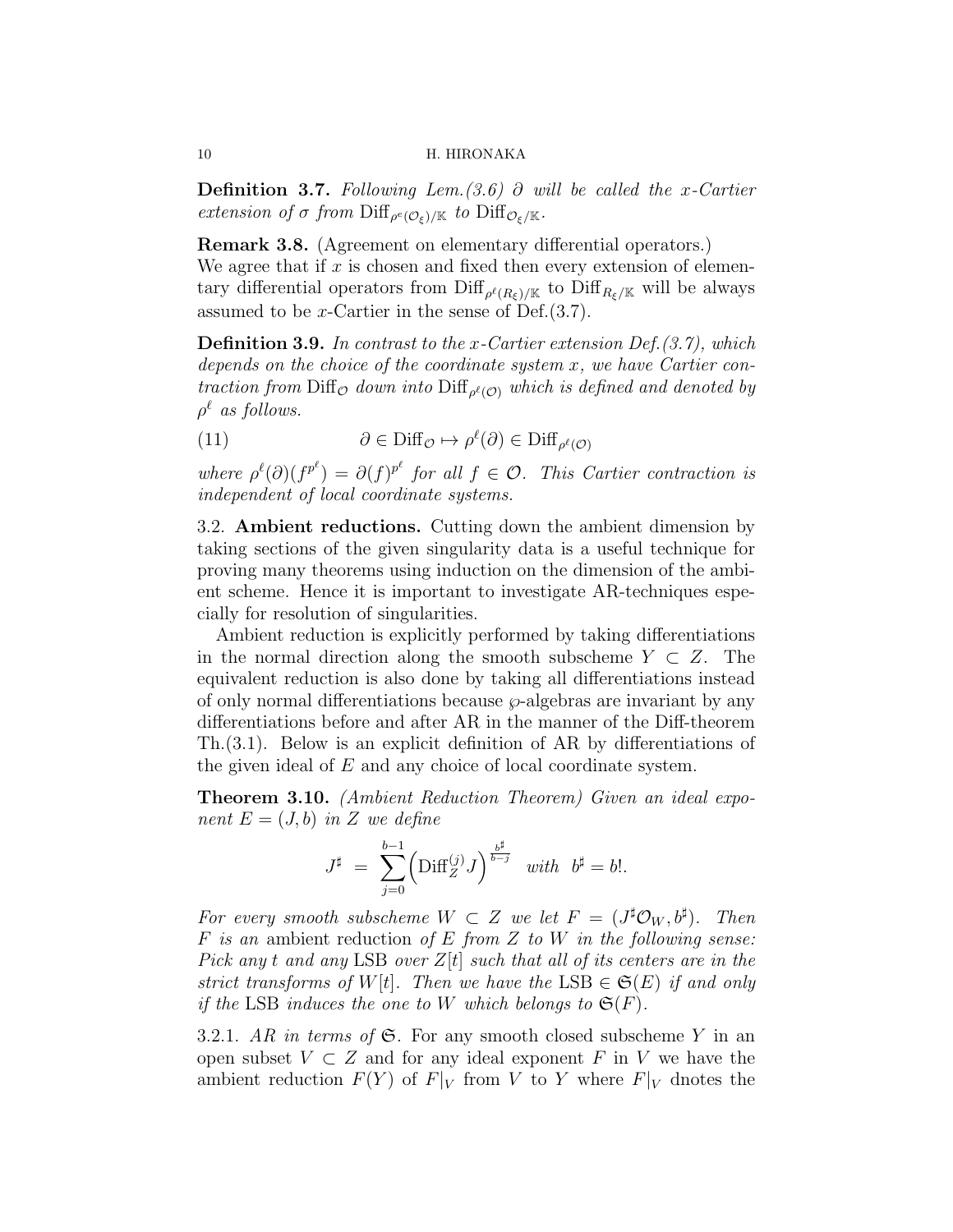restriction of F to V and  $F(Y)$  is an ideal exponent in Y. See [24]. It is symbolically expressed as:

$$
(12) \t\t\t F \to_Y F(Y)
$$

which is characterized as follows.

**Definition 3.11.** Pick any finite system of variables  $v$  and any finite sequence of blowups LSB over  $Z[v]$ , say A, in the sense of Def.(2.4) of §2.3. Then A induces an LSB over  $Y[v]$ , say A, which belongs to  $\mathfrak{S}(F(Y)[v])$  if and only if the centers of blowups in A are all contained in the strict transforms of  $Y[v]$  by the blowups and the A induces LSB A over  $Y[v] \subset Z[v]$  which belongs to  $\mathfrak{S}(F(Y)[v])$ . Here recall the definition of the symbol  $\mathfrak{S}$  by Defn.(2.5). For any X in Z we let  $X[v] = X \times_{\mathbb{K}} Spec(\mathbb{K}[v])$ . For more details of the general theory of infinitely near singularities we can review [24].

Let us then define an ideal exponent  $F{Y}$  in Z associated with the given ideal exponent  $F$  in  $Z$  with reference to the given locally closed smooth subscheme  $Y \subset Z$  as follows.  $F\{Y\}$  is characterized by

(13) 
$$
\mathfrak{S}(F\{Y\}) = \mathfrak{S}(F) \cap \Big(\mathfrak{S}(I(Y),1)\Big)
$$

Now consider

$$
F \to F\{Y\} \to_Y F(Y)
$$

where  $I(Y)$  denotes the ideal of  $Y \subset Z$  and the intersection is in the sense of infinitely near singularities  $\mathfrak S$  as above. It then follows that the minimum system of generators of  $I(Y)_\eta$  is extendable to a system of edge-generators of  $\wp(F\{Y\})$  at every  $\xi \in \text{Sing}(F\{Y\})_{cl} \cap V_{\xi}$ . It should be noted that in this case we have a stronger sense of ambient reduction, called AR-equivalence, which we denote as follows.

$$
(14) \tF{Y} \Rightarrow_{Y} F(Y)
$$

This stronger AR, called AR-equivalence is characterized as follows.

**Definition 3.12.** Pick any finite system of variables  $v$  and consider any LSB over  $Z[v]$ , say A, in the sense of Def.(2.4) of §2.3. Then A belong to  $\mathfrak{S}(F\{Y[v]\})$  if and only if A has all its centers contained in the strict transforms of  $Y[v] \subset Z[v]$  and A induces in  $Y[v]$  an LSB A over  $Y[v]$  which moreover belongs to  $\mathfrak{S}(F(Y)[v])$ .

**Remark 3.13.** In general, wether Eq.  $(12)$  or Eq.  $(13)$ , the definition of  $F(Y)$  is expressed only up to  $\mathfrak{S}(F(Y))$  but this is enough from its geometric view-point or in terms of its algebra  $\wp(F(Y))$ . However if F is expressed by a pair  $(J, b)$  we then have an explicit expression as  $\left(\sum_{0 < j \leq b} \left(\text{Diff}^{(j)}(J)\right)^{b-j} \mathcal{O}_Y, b!\right)$ . See AR-theorem in [22] and [24].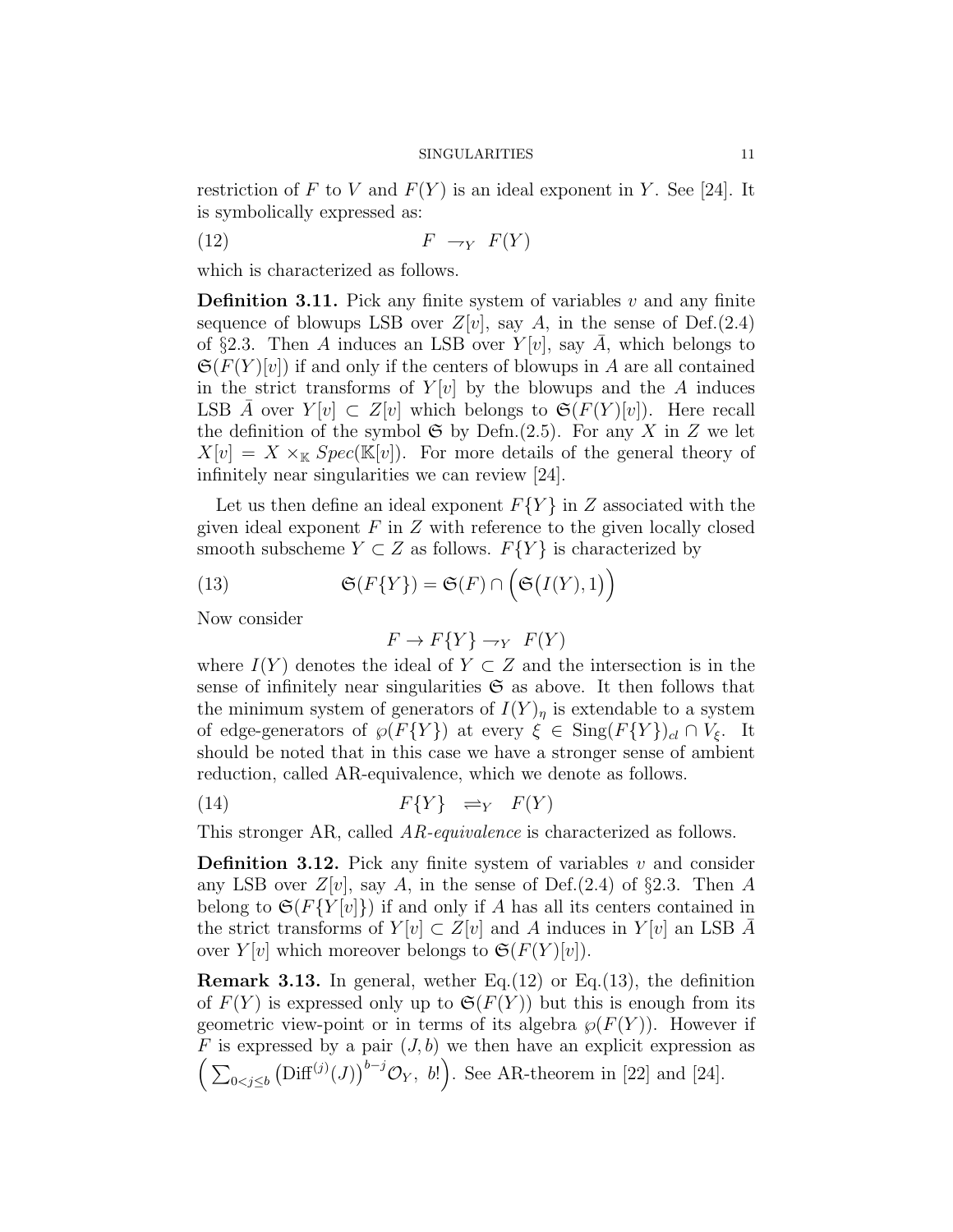**Lemma 3.14.** Consider any open subset  $V \subset Z$  and any smooth irreducible closed subscheme  $Y \subset Z$ . Then any ideal exponent  $(I, b)$  in Y has a unique natural extension  $(J, b)$  in V such that we have ARequivalence  $(J, b) \rightleftharpoons_Y (I, b)$  from V to Y. We will call  $(J, b)$  the natural AR-extention of  $(I, b)$  from Y to V.

 $(\phi^{-1}(I), I(Y, V))^b$   $\mathcal{O}_V$  and then The proof is reduced to the case of an *Proof.* We have the natural epimorphism  $\phi : \mathcal{O}_V \to \mathcal{O}_Y$ . Let  $J =$ affine scheme V by choosing finitely many affine open covering of V and defining the extension in the case of each member of the covering. Hence assume V is a closed subscheme of  $(J, b)$  spec( $\mathbb{K}[v]$  with a finite number of independent variables v. Then has the required property. П

3.3. Numerical exponent theorem connecting geometric  $\mathfrak S$  and **algebraic**  $\wp$ . The characteristic algebra  $\wp(E)$  of an ideal exponent  $E =$  $(J, b)$  was defined by geometric means of infinitely near singularities  $\mathfrak{S}$ and then it was proved its finite generation by showing it is also defined algebraically by means of differetiations applied to the ideal J, [23]. Here by reproving NE-theorem of [23] we prove more directly prove the equivalence of geometric  $\mathfrak{S}$  and algebraic  $\varphi$ .

**Theorem 3.15.** (Numerical Exponent Theorem) Let  $E_i = (J_i, b_i), i =$ 1, 2, be two ideal exponents in Z. If  $\mathfrak{S}(E_1) \subset \mathfrak{S}(E_2)$  then  $\text{ord}_{\xi}(E_1) \leq$  $ord_{\xi}(E_2)$  for every  $\xi \in Z$  provided any one of the two is  $\geq 1$ , that is unless  $\xi$  is outside their singular loci.

(Recall the definition ord $_{\xi}(E) = ord_{\xi}(J)/b$  for  $E = (J, b)$  in general.) The proof of the theorem will be given after some remarks and propositions which are stated and proven blow.

**Remark 3.16.** First of all if  $\text{ord}_{\epsilon}(E_1) < 1$  then the claimed inequality is obvious because the last provision said ord $\epsilon(E_2) > 1$ . Secondly if  $\text{ord}_{\epsilon}(E_1) = 1$  then  $\xi \in \text{Sing}(E_1)$  and hence  $\mathfrak{S}(E_1)$  contains the blowup with center  $C(0) = \xi \setminus \text{Sing}(\xi)$  where  $\xi$  denotes the closure of  $\xi$  in Z. To be precise the  $C(0)$  is a smooth irreducible subscheme of  $Z(0) =$  $Z \setminus Sing(\xi)$  and  $\xi$  is the generic point of  $C(0)$ . Thus the blowup with center  $C(0) \subset Z(0)$  is a member of  $\mathfrak{S}(E_1)$  and hence the same of  $\mathfrak{S}(E_2)$ by the assumption of the theorem, that is  $\mathfrak{S}(E_1) \subset \mathfrak{S}(E_2)$ . We thus conclude that it is enough to prove the theorem under the assumption that  $\text{ord}_{\epsilon}(E_1) \geq 2$  and  $\text{ord}_{\epsilon}(E_2) \geq 1$ .

**Remark 3.17.** We then define and compare LSBs belonging to  $\mathfrak{S}(E_i)$ ,  $i =$ 1, 2, respectively. The LSBs of our particular interest will be constructed upon a common ambient scheme  $W(0) = Z(0)[t] = Z(0) \times_{\mathbb{K}}$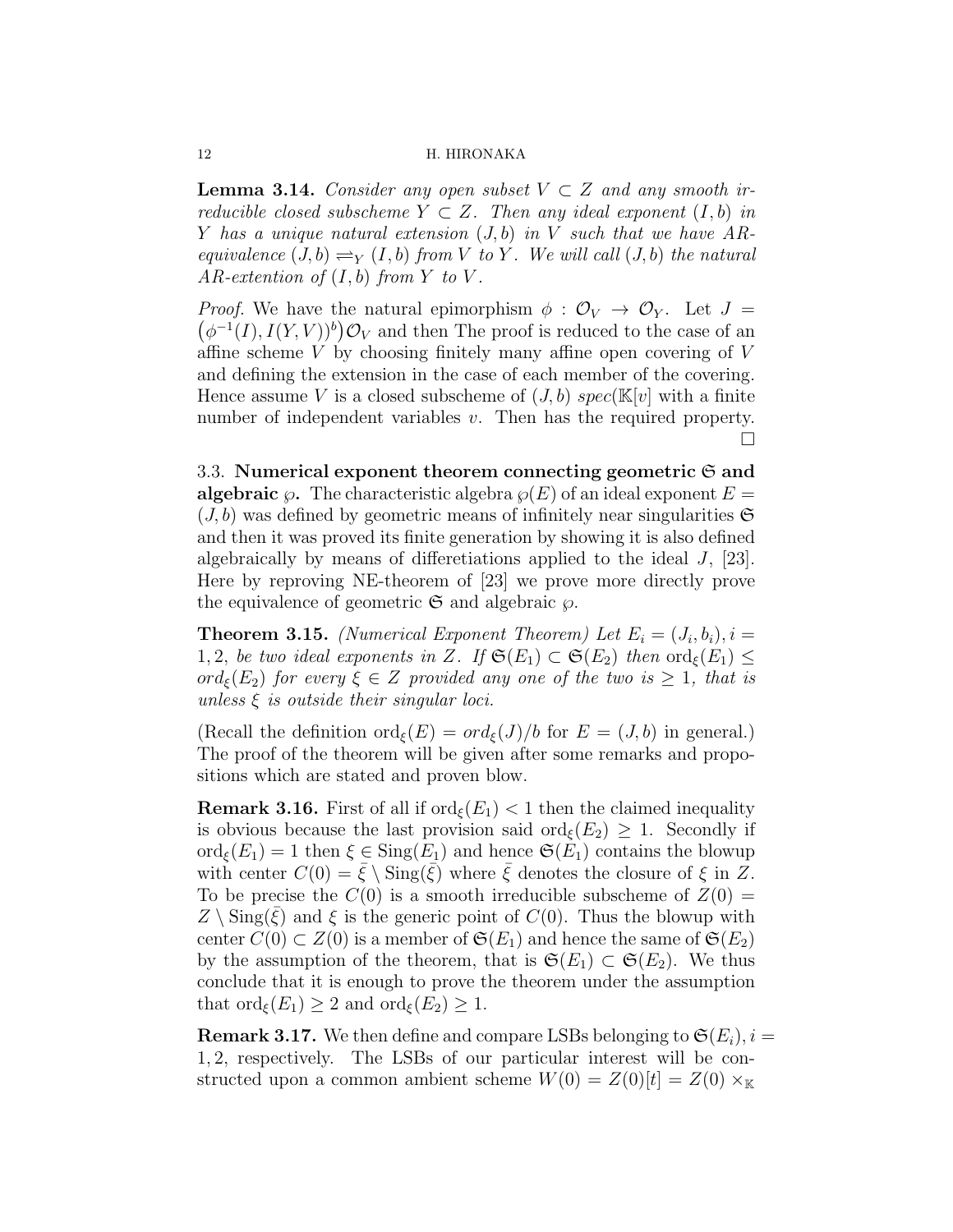$Spec(K[t])$  where t is an indeterminate over  $Z(0)$  of Rem.(3.16). Our construction will be done by connecting two different types of sequences of blowups, first one called type (I) followed by the one called type (II). See Rem.(3.18) for (I) and Rem.(3.21) for (II) explained later. We will examine the questions of permissibility for the ideal exponents  $F_i(0) = E_i[t]|_{W(0)}$  which signify  $(J_i\mathcal{O}_{W(0)}, b_i), i = 1, 2$ , respectively. This  $F_i(0)$  is defined to be  $(J_i[t], b_i)|_{W(0)}$ , too. We have a smooth irreducible closed subscheme  $T(0) = C(0)[t] \subset W(0)$ . The  $T(0)$  contains a smooth irreducible closed subscheme  $D(0)$  defined by  $t = 0$ .

# Remark 3.18. (The type (I) sequence.)

The integer  $r$  is chosen to be arbitrary large.

$$
W(r) \stackrel{\pi(r-1)}{\rightarrow} W(r-1) \stackrel{\pi(r-2)}{\rightarrow} \cdots \stackrel{\pi(0)}{\rightarrow} W(0)
$$
  
 
$$
U
$$
  

$$
D(r-1)
$$

where  $D(j)$  is the center of blowup  $\pi(j)$  for  $j = 0, 1, \ldots$ . They are chosen as follows. The  $D(0) \subset T(0)$  has been chosen in Rem,(3.17). Note that the strict transform  $T(1)$  of  $T(0)$  is isomorphic to  $T(0)$  because the center of blowup  $D(0)$  is a smooth hypersurface in in  $T(0)$ . The next center  $D(1)$  is the one in  $T(1)$  which is isomorphic to  $D(0)$ by  $\pi(0)$ . Incidentally  $D(1) = T(1) \cap H(1)$  where  $H(1)$  denotes the exceptional divisor in  $W(1)$  for  $\pi(0)$ . The same is applied to all the subsequent blowups  $\pi(j)$  with center  $D(j) = T(j) \cap H(j), j = 1, 2, \cdots$ , with strict transform  $T(j)$  of  $T(j-1)$  and the exceptional divisor  $H(j)$ for  $\pi(j-1)$ . Note that the intersection is transversal and the center  $D(j)$  is disjoint with all the strict transforms of the earlier  $H(\iota), \iota < j$ .

**Remark 3.19.** We claim the following equalities for  $j = 0, 1, \dots, r-1$ , for  $i = 1, 2$ :

(15) 
$$
\text{ord}_{D(j)}F_i(j) = \text{ord}_{D(0)}F_i(0) + j\left(\text{ord}_{D(0)}F_i(0) - 1\right)
$$

where  $\text{ord}_D$  denotes the order at the generic point of D in general. In fact the order of the ideal  $J_i$  of  $E_i$  is constant at every point in an open dense subset V of  $\xi$  and so is in  $V \times Spec(K[t])$ . This constant order is same for the points of an open dense subset of the center  $D(0)$  of the blowup  $\pi(0)$ . It follows that the pull-back of the ideal of  $J_i$  of  $E_i$  by  $\pi(0)$ is equal to the product of the following two ideals; the strict transform of  $J_i$  and the ord<sub> $\xi$ </sub> $(J_i)$ -multiple of the ideal of the exceptional divisor H(1). The order of this pull-back is equal to  $\text{ord}_{\xi}(J_i) + (\text{ord}_{\xi}(J_i) - b_i),$ where the first summand  $\text{ord}_{\epsilon}(J_i)$  is equal to  $\text{ord}_{n}(J_i)$  with the generic point  $\eta$  of an open dense cylindrical subset of  $T(0)$ . Hence it remains unchanged by the blowups in the sequence of type  $(I)$  of Rem. $(3.18)$ .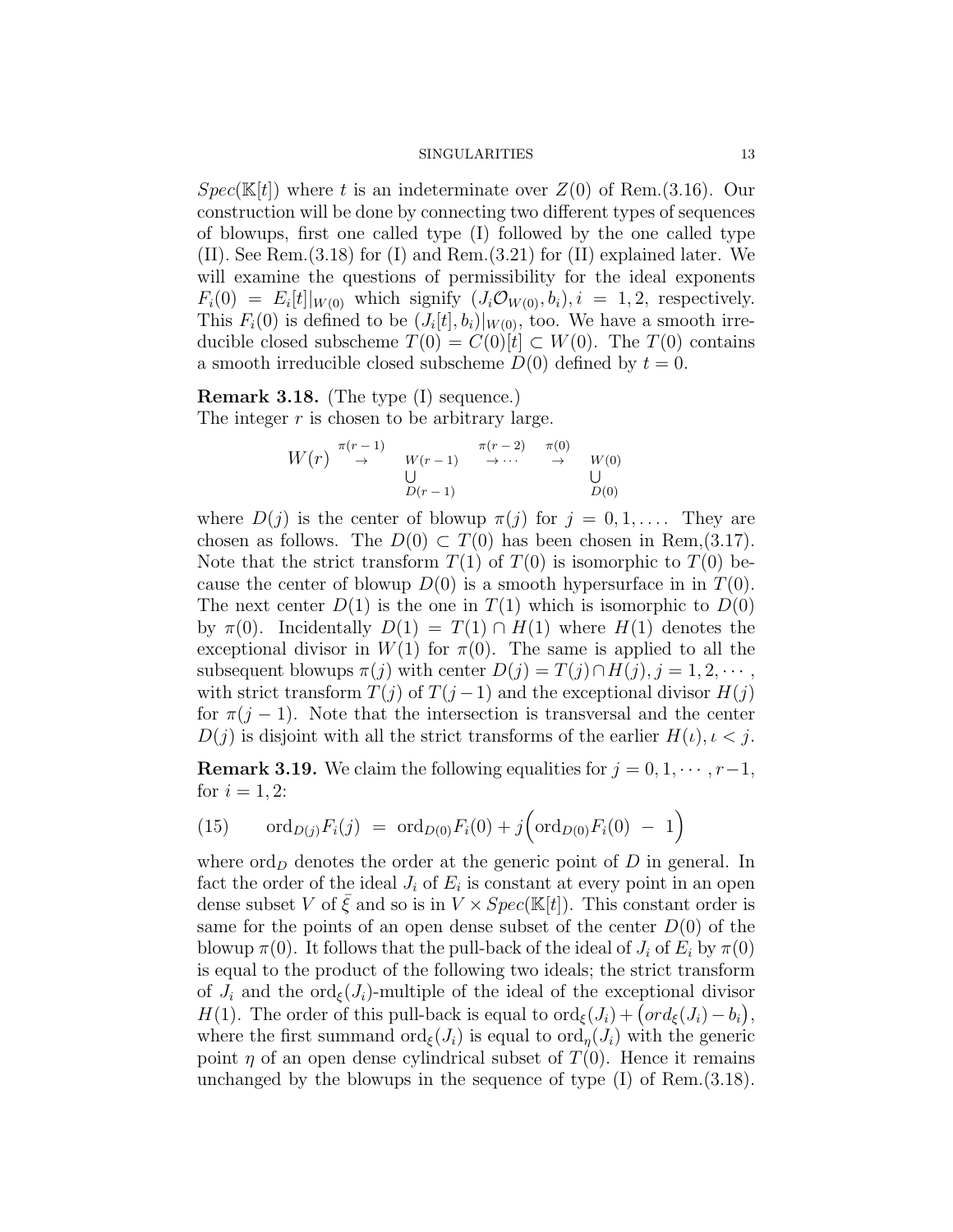The second summand  $\text{ord}_{\xi}(J_i) - b_i$  is by the rule of transformation for the ideal exponent  $(J_i, b_j)$ . To be exact the pull-back of  $J_i$  by  $\pi(0)$  is  $\text{ord}_{\xi}(J_i)$ -fold the ideal of the exceptional divisor  $H(1)$  at the generic point  $\eta(1)$  of  $H(1)$  and hence its transform by the rule it is reduced to  $\text{ord}_{\epsilon}(J_i) - b_i$ -fold at  $\eta(1)$  which is mapped down to the generic point  $\xi$  of  $D(0)$ . Along the center  $D(0)$  the order of  $J_i$  is  $\text{ord}_{\xi}(J_i)$  which is equal to the order of the same ideal at the generic point  $\zeta(0)$  of  $T(0)$ . We thus conclude that the order of the transform  $F(1)$  at the generic point  $x(1)$  of  $D(1)$  must be

(16) 
$$
\operatorname{ord}_{\xi(1)} F_i(1) = b_i^{-1} (\operatorname{ord}_{\xi}(J_i) + (\operatorname{ord}_{\xi}(J_i) - b_i))
$$

$$
= \operatorname{ord}_{D(0)} F_i(0) + (\operatorname{ord}_{D(0)} F_i(0) - 1)
$$

The situation for the blowup  $\pi(1)$  with center  $D(1)$  is totally similar to that of  $p(0)$  with center  $D(0)$  for only one exception that is the difference of the order at the generic point  $\xi(1)$  of the center. This order change is from  $\text{ord}_{D(0)}F(0)$  to  $\text{ord}_{D(1)}F(1)$  jn the manner of Eq.(16). Knowing the successive blowups  $\pi(j)$  are isomorphic in neighborhoods of the generic points of the transforms  $T(j) \subset Z(j)$  of  $T(0) \subset Z(0)$ and all the  $T(\iota), \iota < j$ , are disjoint with center  $D(j)$ , we obtain Eq.(15) for all  $j$ , In particular we have

(17) 
$$
\operatorname{ord}_{D(r-1)} F_i(r-1) = \operatorname{ord}_{D(0)} F_i(0) + (r-1) \left( \operatorname{ord}_{D(0)} F_i(0) - 1 \right)
$$

Then we deduce the order of  $F_i(r)$  at the generic point  $\zeta(r)$  of the last exceptional divisor  $H(r)$  and the following proposition is proven about type (I) sequence.

**Proposition 3.20.** Let  $F_i(r)$  be the final transform of  $F_i(0) = E_i[t]$ by the sequence of blowups of type (I) defined by Rem.(3.18). Then we have

(18) ord $_{H(r)}(F_i(r)) = \text{ord}_{\xi}(E_i) + r(\text{ord}_{\xi}(E_i) - 1)$  for  $i = 1, 2$ .

Here  $\text{ord}_{H(r)}(F_i(r))$  denotesx the order of the ideal exponent  $F_i(r)$  at the generic point of  $H(r)$  which is mapped to the generic point of  $D(r-1)$ .

Pick any large number  $r$  and take the end result of the sequence of blowups of type (I) of Rem.(3.18). Starting from the end result of the sequence of type (I) we begin to perform the new sequence of blowups, called type (II) as follows.

Remark 3.21. (The type (II) sequence.) We begin with ideal exponent  $F_i(r)$ ,  $i = 1, 2$ , and smooth hypersurface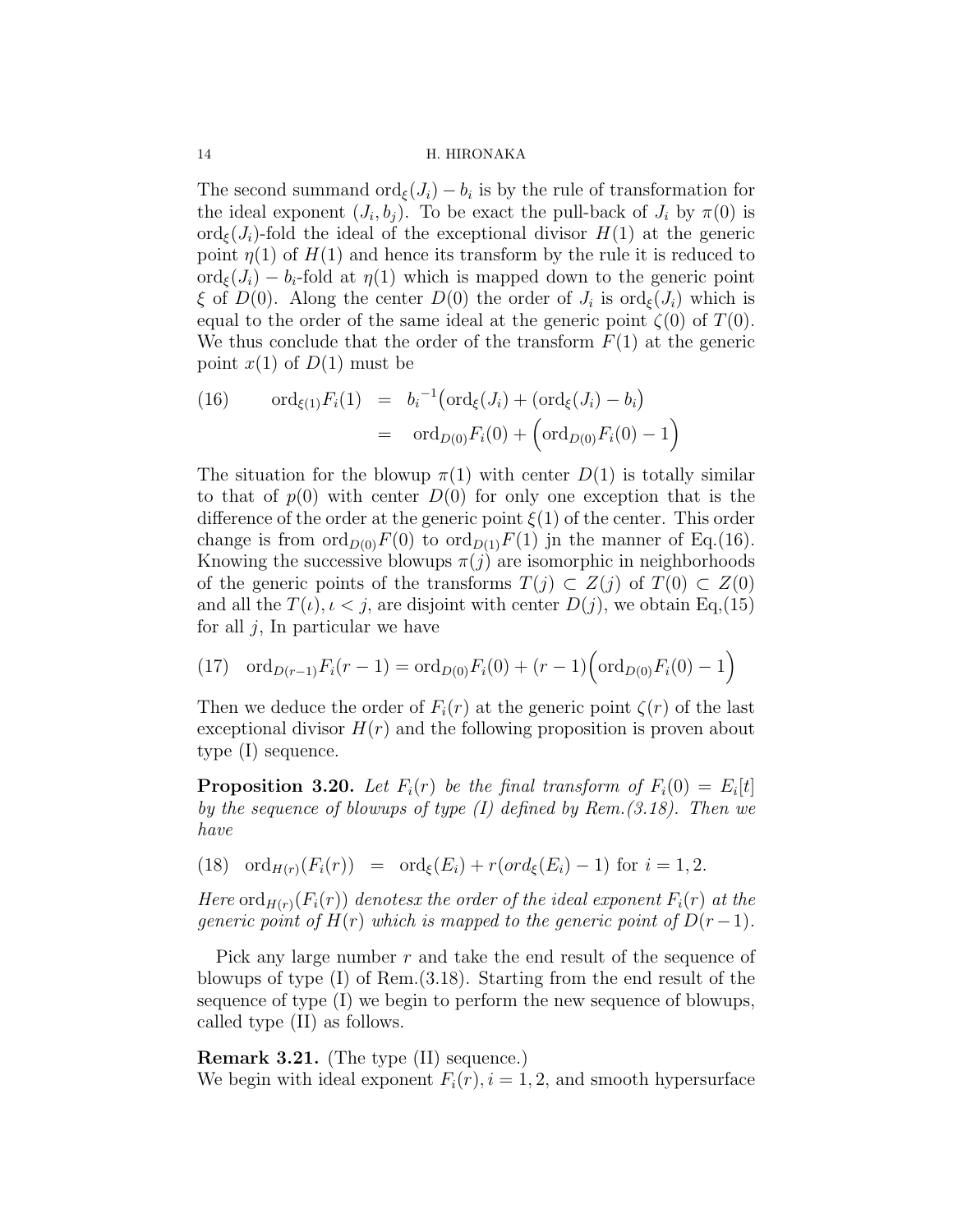$H(r)$  in its ambient scheme  $W(r)$ . Let  $W(r, 0) = W(r)$ ,  $F_i(r, 0) =$  $F_i(r), i = 1, 2, \text{ and } H(r, 0) = H(r).$ 

$$
W(r,s) \xrightarrow{\pi(r,s-1)} W(r,s-1) \xrightarrow{\pi(r,s-2)} \pi(r,0)
$$
  
\n
$$
\bigcup_{H(r-1)}^{H(r,s-1)} W(r,0)
$$

where all the blowups  $\pi(r, j)$  are isomorphisms because the centers  $H(r, j)$  are smooth hypersurfaces,  $0 \leq j \leq s - 1$ . The  $H(r, j)$  are all isomorphic by themselves. The first center  $H(r, 0)$  of blowup of type (II) sequence is the the last exceptional divisor created by the type (I) sequence.

**Remark 3.22.** Here it is important that the ideal exponents  $F_i(r, 0) =$  $F_i(r)$ ,  $i = 1, 2$ , given in the ambient scheme  $W(r, 0) = W(r)$  undergo nontrivial changes by blowups  $\pi(r, k)$  according to the rule of transformation of ideal exponent in spite of no changes for their geometric carriers by the blowups of type (II) . The rule of transformation dictates the ideal exponent  $F_i(r, k) = (J_i(r, k), b_i)$  in  $W(r, k)$  to be transformed into  $F_i(r, k+1) = (J_i(r, k+1), b_i)$  in  $W(r, k+1)$  by the rule of  $J_i(r, k+1) = h(r, k+1)^{-b_j} J_i(r, k) \mathcal{O}_{W(r, k+1)}$  where  $h(r, k+1)$  denotes the locally principal ideal defining the exceptional divisor  $H(r, k+1)$  in  $W(r, k+1)$ . In other words the pull-back of the ideal will loose  $b_i$ -fold exceptional divisor. Thus we have

(19) 
$$
\text{ord}_{\zeta(k+1)}(F_i(r, k+1)) = \text{ord}_{\zeta(k)}(F_i(r, k)) - 1
$$

where  $\zeta(j)$  denotes the generic point of  $H(r, j), j = k, k + 1$ .

Remark 3.23. The equality of Eq.(19) is under the condition that the blowup  $\pi(r, k)$  is permissible for  $F_i(r, k)$ . This condition ls equivalent to saying that the center  $H(r, k) \subset \text{Sing}(F_i(r, k))$ , i.e,  $\text{ord}_{\mathcal{C}(k)}(F_i(r, k)) \geq 1$ because  $H(r, k)$  is exactly the closure of its generic point  $\zeta(k)$ . In view of the equality of Eq.(19) we easily conclude by induction on the number e of the type (II) sequence of Rem.  $(3.21)$ .

(20) ord<sub> $\zeta(s)(F_i(r, s)) = \text{ord}_{\zeta(0)}(F_i(r, 0)) - s$ , where  $F_i(r, 0) = F_i(r)$ </sub>

where the permissibility condition ord<sub> $\zeta(s-1)(F_i(r, s-1)) \geq 1$  is assumed</sub> for the blowups  $\pi(r, s-1)$ .

**Definition 3.24.** After a type(I) sequence of Rem.(3.18) for  $F_i(0)$  was chosen, the connecting type(II) sequence of Rem.(3.21) for  $F_i(r)$  has always the stopping time under the permissibility condition. In other words we have the maximum number  $s_i(r)$  such that

ord<sub>H<sub>i</sub>(r,s−1)</sub>F<sub>i</sub>(r,s−1) ≥ 1 and ord<sub>H<sub>i</sub>(r,s)F<sub>i</sub>(r,s) < 1, for  $s = s_i(r)$ .</sub>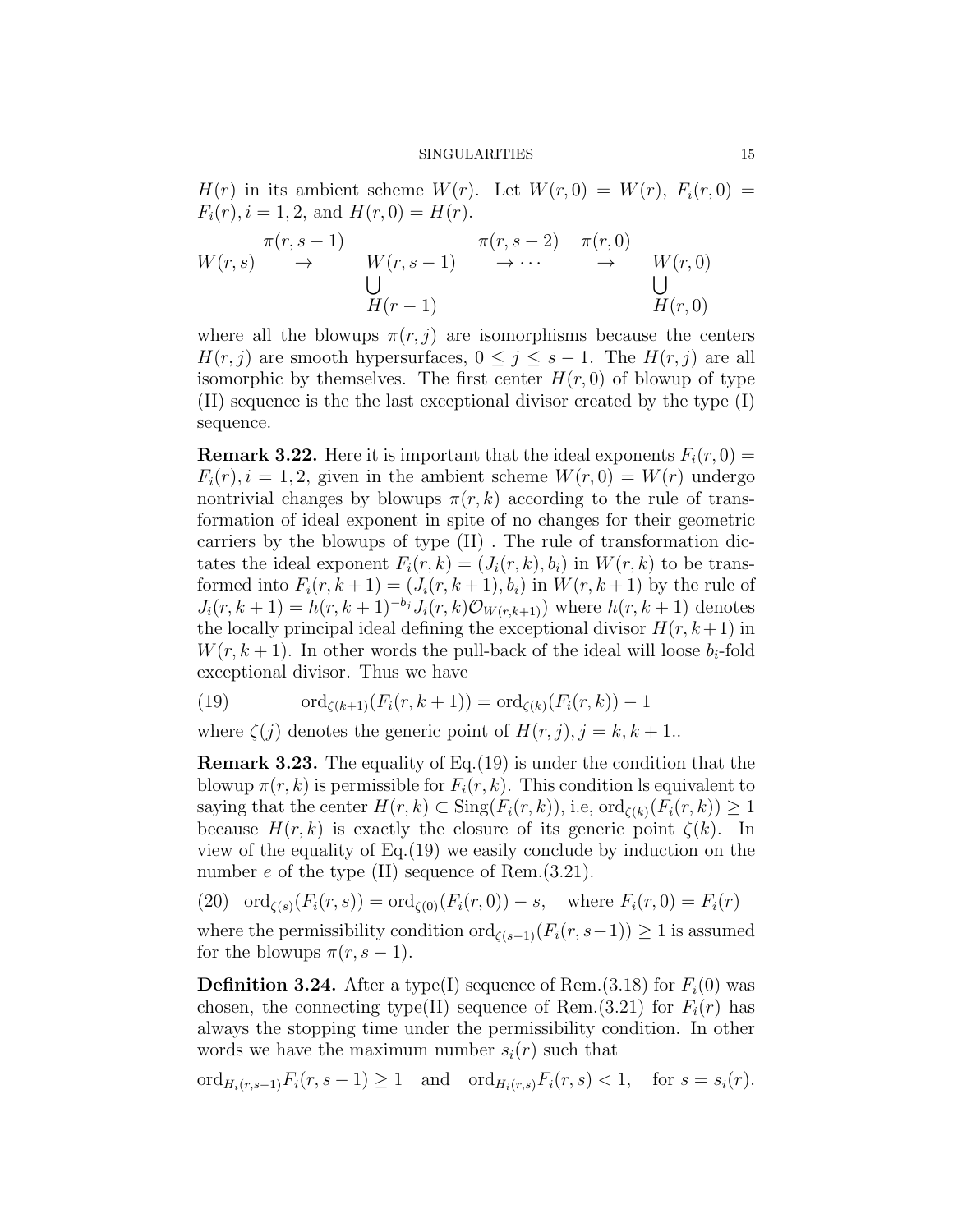This number  $s_i(r)$  is the *stopping number* for  $E_i$  for the given number  $r \gg 1$ . Thanks to Rem.(3.16) we always have  $s_i(r) > 0$ , for  $i = 1, 2$ , and in particular  $s_1(r) > 1$ .

Remark 3.25. In the case of type (I) it should be noted that the permissibility conditions are valid for all the blowups of the type (I) sequence of Rem.(3.18) thanks to Eq.(17) by which  $\text{ord}_{D(i)}(F_i(j))$  is monotone non-decreasing or increasing with respect  $j \geq 0$  starting from  $\text{ord}_{\epsilon}(E_i) \geq 1$  for both  $i = 1, 2$  while  $\text{ord}_{\epsilon}(E_1) > 1$ . Remember that the  $(i)+(II)$  combined sequence can be an LSB belonging to  $\mathfrak{S}(E_i)$  with an arbitrary  $r \gg 1$  so long as the number s of  $R : (II) - 1$  is bounded by  $s_i(r)$ .

The following result is the summary of the remarks and propositions about the (I) and/(II) type sequences of blowups which are LSB  $\in$  $\mathfrak{S}(E_i)$  for  $i = 1, 2$ , respectively

**Proposition 3.26.** Under the assumption of  $Th.(3.15)$  we have the following consequences.

- (1) since  $\mathfrak{S}(E_1) \subset \mathfrak{S}(E_2)$ , we have  $s_1(r) \leq s_2(r)$  for all choices of  $r \gg 1$ :
- $(2)$   $\lim_{r\to\infty}$  $(s_1(r)/r) \leq \lim_{r\to\infty}$  $(s_2(r)/r);$
- (3)  $\operatorname{ord}_{\xi}(E_i) + r(\operatorname{ord}_{\xi}(E_i) 1) \leq s_i(r)$  for  $i = 1, 2;$
- $(4)$   $s_i(r) \leq \text{ord}_{\xi}(E_i) + r(\text{ord}_{\xi}(E_i) 1) + 1$  for  $i = 1, 2;$
- $(5)$  lim<sub>r→∞</sub> $(s_i(r)/r) = \text{ord}_{\xi}(E_i) 1$  for  $i = 1, 2$ ; and
- (6) ord<sub> $\xi(E_1) \leq \text{ord}_{\xi}(E_2)$ .</sub>

*Proof.* Item (1) is clear and (2) follows from (1); (3) is already proven by Eq.(17); (4) follows from Def.(3.24) together with Eq.(17) and Eq.(18); (5) follows from (3) and (4), dividing the sides of the resulting inequality by  $r + 1$ ; and (6) follows from (1) and (5).

Th.(3.15) follows from Prop(3.26).

#### 4. CHARACTERISTIC ALGEBRA  $\wp(E)$

The fundamental tool in our proofs of resolution theorems will be the characteristic algebra  $\wp(E) = \bigoplus_{d \geq 0} \wp(E, d)$ . A very important and useful property of the  $\wp(E)$  is that it is not only finitely generated (thus producing useful edge data and edge invariants) but also it has a strong tie with the geometry of infinitely near singularity  $\mathfrak{S}(E)$  of E. To be more explicit we have two different definitions of the same  $\varphi(E)$ , the one geometric and the other algebraic.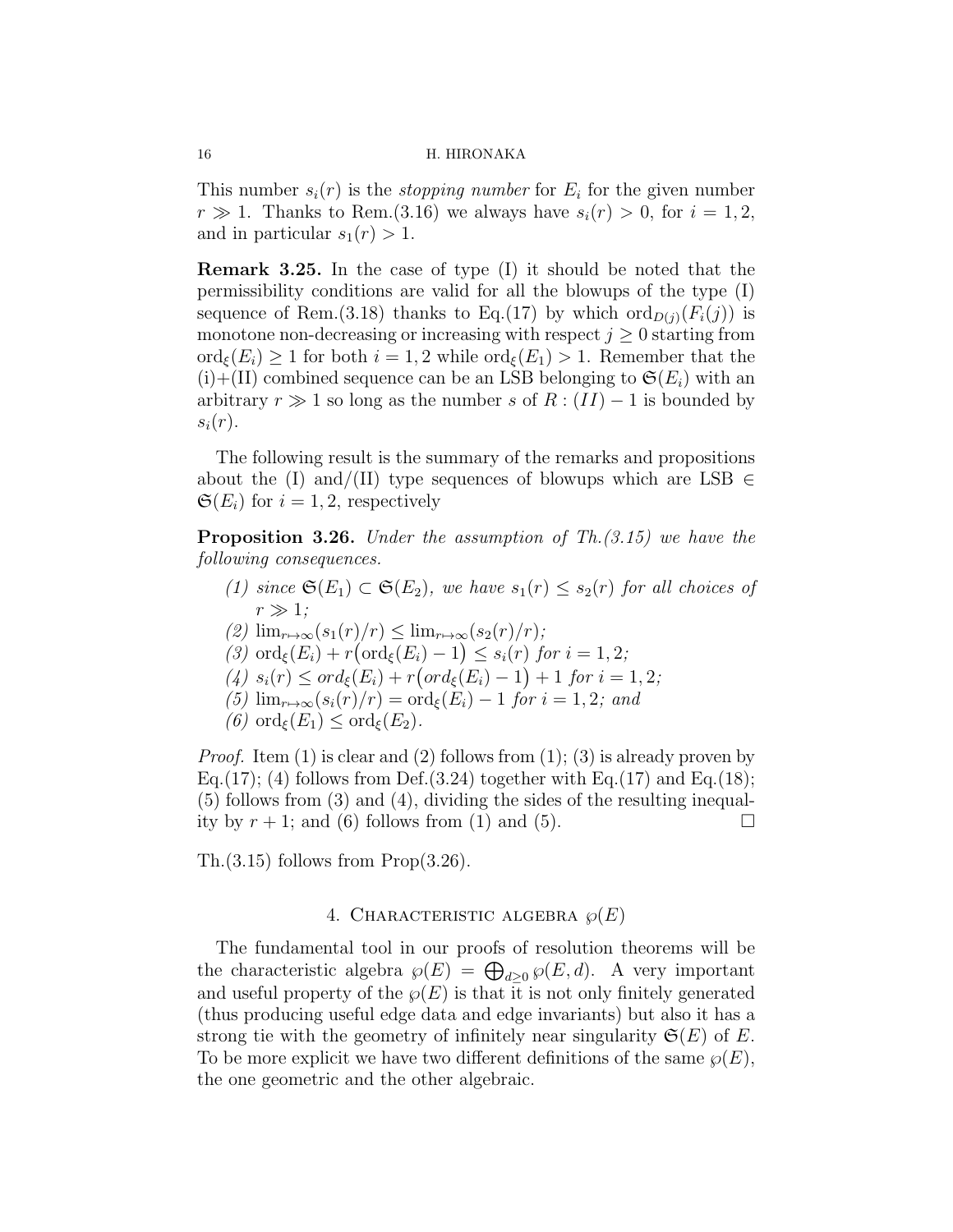The geometric definition of  $\varphi(E)$  is given by letting each  $\varphi(E, a), a >$ 0, be the union of those deals I such that  $\mathfrak{S}(I, a) \supset \mathfrak{S}(J, b)$ . It follows that  $\varphi(E)$  is integrally closed in the graded algebra  $Bl(Z)*=$  $Bl^{posi}(Z) \bigoplus Bl(Z, 0)$  (defined in Definition 2.2). This is due to the fact that all the blowups in  $\mathfrak S$  have smooth centers and hence the graded algebra by the powers of its ideal is integrally closed.

The *algebraic definition* is as follows:  $\wp(E)$  is the integral closure in  $Bl(Z)$ <sup>\*</sup> of the graded  $\mathcal{O}$ -subalgebra generated by the following ideals of specified homogeneity degrees:

$$
(\text{Diff}^{(j)} J)\mathcal{O} \subset Bl(Z, b - j) \text{ for all } 0 \le j < b
$$

The equivalence of the two definitions has been proven in [23] under the assumption that the base field  $K$  is perfect. The reader should refer to the proof of the main theorem of [23], in particular to the Lemmas 2.1-2.2 and the claim  $(b)$  in page 918 of the [23]. These are contained in the proof of the theorem of the finite presentation of  $\wp(E)$  by the theory of infinitely near singularities in [23]. It should be noted that the two definitions are not equivalent in general when the base field K is not perfect.

**Theorem 4.1.** The  $\varphi(E)$  of  $E = (J, b)$  is the smallest graded  $\mathcal{O}$ subalgebra of  $Bl(Z)$ \* =  $\bigoplus_{a\geq 0} Bl(Z, a)$  such that

(1)  $J \subset \wp(E, b)$ (2)  $\text{Diff}_{Z}^{(\mu)}(\wp(E,a)) \subset \wp(E,a-\mu)$  for all  $0 \leq \mu < a$  and (3)  $\wp(E)$  is integrally closed in  $Bl(Z)*$ .

In connection with the second property above, we may use Differentiation theorem of [24] together with the following lemma.

**Lemma 4.2.** For  $a = \sum_{i=0}^{b-1} (b-i)\alpha_i$  with  $\alpha \in \mathbb{Z}_0^b$  and for  $\mu < a$ , Diff $\binom{\mu}{Z}$   $\left( \prod_{i=1}^{b-1} \right)$  $i=0$  $\left(\text{Diff}_{Z}^{(i)}J\ \right)^{\alpha_{i}}\Big)\subset\qquad\sum$  $β∈\mathbb{Z}_0^b$ <br>  $\sum_{i=0}^{b-1} β_i(b-i)=a-\mu$  $\int \prod^{b-1}$  $i=0$  $\left(\text{Diff}_Z^{(i)} J\ \right)^{\beta_i}$ 

*Proof.* see Remarks  $(2.1)-(2.2)$  of the paper [23].

Remark 4.3. We add the following supportive comment on the inclusion relation of Lem.(4.2) in connection with the second property above of Th.(4.1). There the integer  $\mu$  could be as big as we may want so long as  $0 \leq \mu \leq a$  with respect to the given a which may be big per se. There the result of differentiation on the left hand side of Lem.(4.2) can have some non-zero factor in summands of the left hand which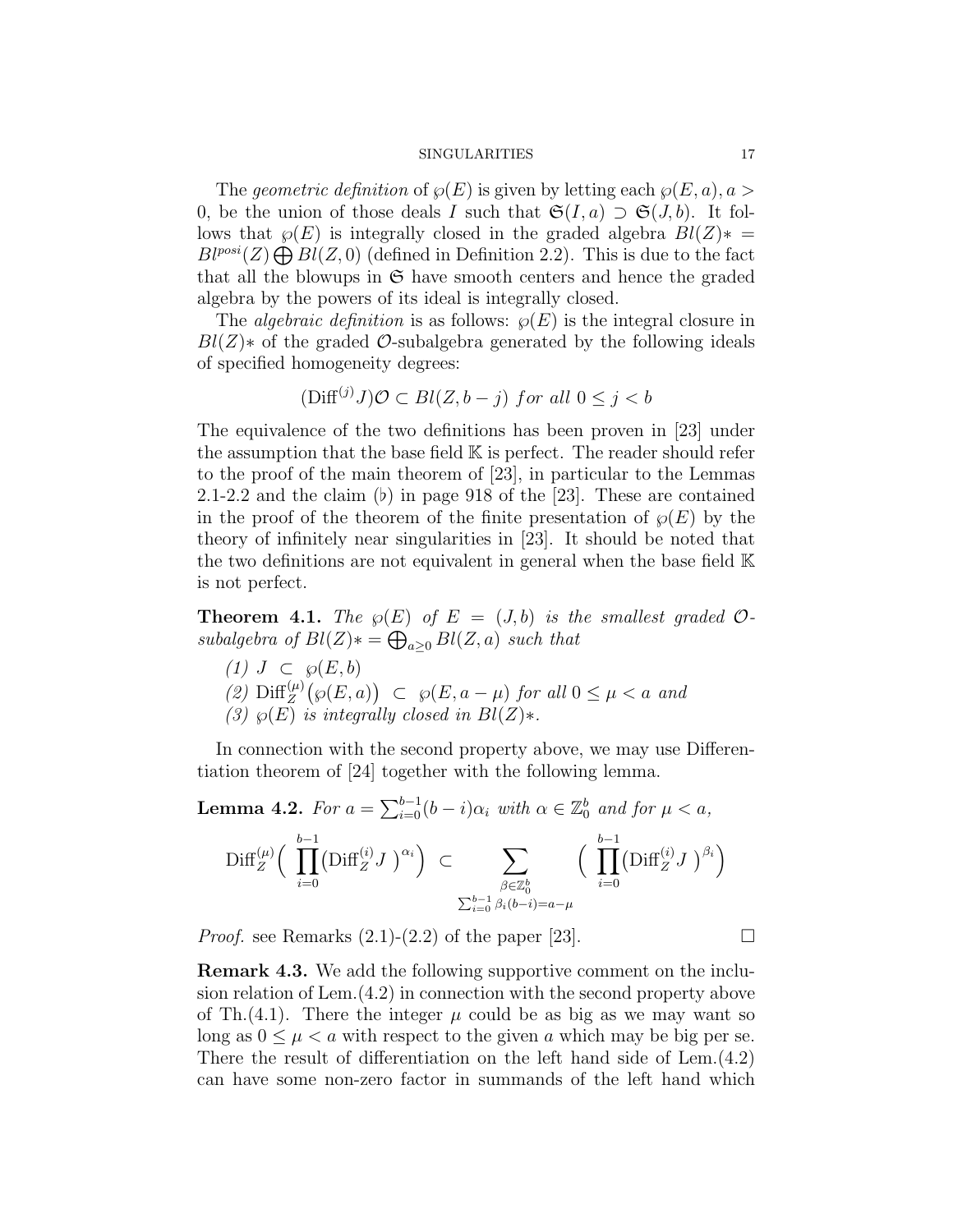may have differentiation of order  $> b$  such as  $i + \mu > b$ . There we then replace the factor by the unit ideal on the right hand side of Lem.(4.2).

With the help of this lemma we can restate the Th.(4.1) as follows. **Theorem 4.4.** The  $\wp(E)$  is the integral closure of the  $\mathcal{O}_Z$ -subalgebra

$$
\mathcal{O}_Z\big[\bigoplus_{0\leq j
$$

**Theorem 4.5.** For every pair of integers  $a > b \geq 0$  we have the  $\wp(E, a)$ viewed as an ideal in  $\mathcal{O}_Z$  is included in the ideal  $\wp(E, b)$ .

*Proof.* Let t be an indeterminate over  $\mathcal{O}_Z$  and consider the extension E[t] in Z[t]. Then  $\wp(E[t], a) = \wp(E, a)\mathcal{O}_{Z[t]}$  which contains the ideal  $t\wp(E, a) \subset \wp(E, a)$ . Hence by the elementary differentiation  $\partial^{(a-b)} \in \text{Diff}_{Z[t]/Z}$  with respect to t we obtain the ideal  $\wp(E, a)$  $\partial(t^{a-b}\wp(E,a)) \subset \wp(E[t],a-b) = \wp(E,a-b)\mathcal{O}_{Z[t]}$ . Hence by the ambient reduction modulo  $t\mathcal{O}_{Z[t]}$  we obtain  $\wp(E, a) \subset \wp(E, a - b)$ .  $\Box$ 

4.1. **Edge data of**  $\wp(E)$ . Recall  $bl_{\xi}(Z) = \bigoplus_{d \geq 0} bl_{\xi}(Z, d)$  at each  $\xi \in \mathbb{C}$  $\text{Sing}(E)_{cl}$ . Refer to Definition 2.2 of §2. We have  $\wp(E,d) \subset bl_{\xi}(Z,d) =$  $\max(\mathcal{O}_{\xi})^d$  for every d. Recall  $\wp(E)_{\xi} = \bigoplus_{d \geq 0} \wp(E, d)_{\xi}$  of §4.

We define the edge algebra  $\bar{\wp}(E)(\xi)$  of E at  $\xi$  as follows.

(21) 
$$
\bar{\wp}(E)(\xi) = \wp(E)/(\wp(E) \cap \max(\mathcal{O}_{\xi})bl(Z))
$$

where the respective grades and homogeneity of their elements must be honored in  $\varphi(E)$  and in  $bl(Z)$ . The elements of  $\mathcal{O}_{Z,\xi}$  as multipliers have all zero degree. Then note the following properties of  $\bar{\wp}(E)(\xi)$ .

- (1) Pick any regular system of parameters z of  $\mathcal{O}_{\xi}$  and let  $\bar{z}$  denote the image of z in  $bl(Z, 1)/\max(\mathcal{O}_\xi)bl(Z, 1)$ . We then have the surjection  $\mathcal{O}_{\xi} \to K[\bar{z}]$  where  $K[\bar{z}]$  is the polynomial ring of independent variables  $\bar{z}$  over the residue field K of  $\mathcal{O}_{\xi}$ .
- (2) With respect to the choice of z with  $\bar{z}$  we obtain the inclusions:

(22) 
$$
\bar{\wp}(E)(\xi) \subset K[\bar{z}] \subset bl(Z)_{\xi}/\max(\mathcal{O}_{\xi})bl(Z)_{\xi}
$$
  
and surjection  $\text{Diff}^{(m)}_{Z,\xi} \to \text{Diff}^{(m)}_{K[\bar{z}]/K}, \forall m \ge 0$ 

which is induced by the surjection  $\mathcal{O}_{Z,\xi} \to K[\bar{z}]$ . which denotes the algebra of the differential operators in  $\bar{z}$  over K.

(3) If  $g = f + h \in \mathcal{P}(E, d)$  with  $\text{ord}_{\xi}(h) > d$  then f and g have the same image in  $\bar{\wp}(E)(\xi)$  by the natural epimorphism.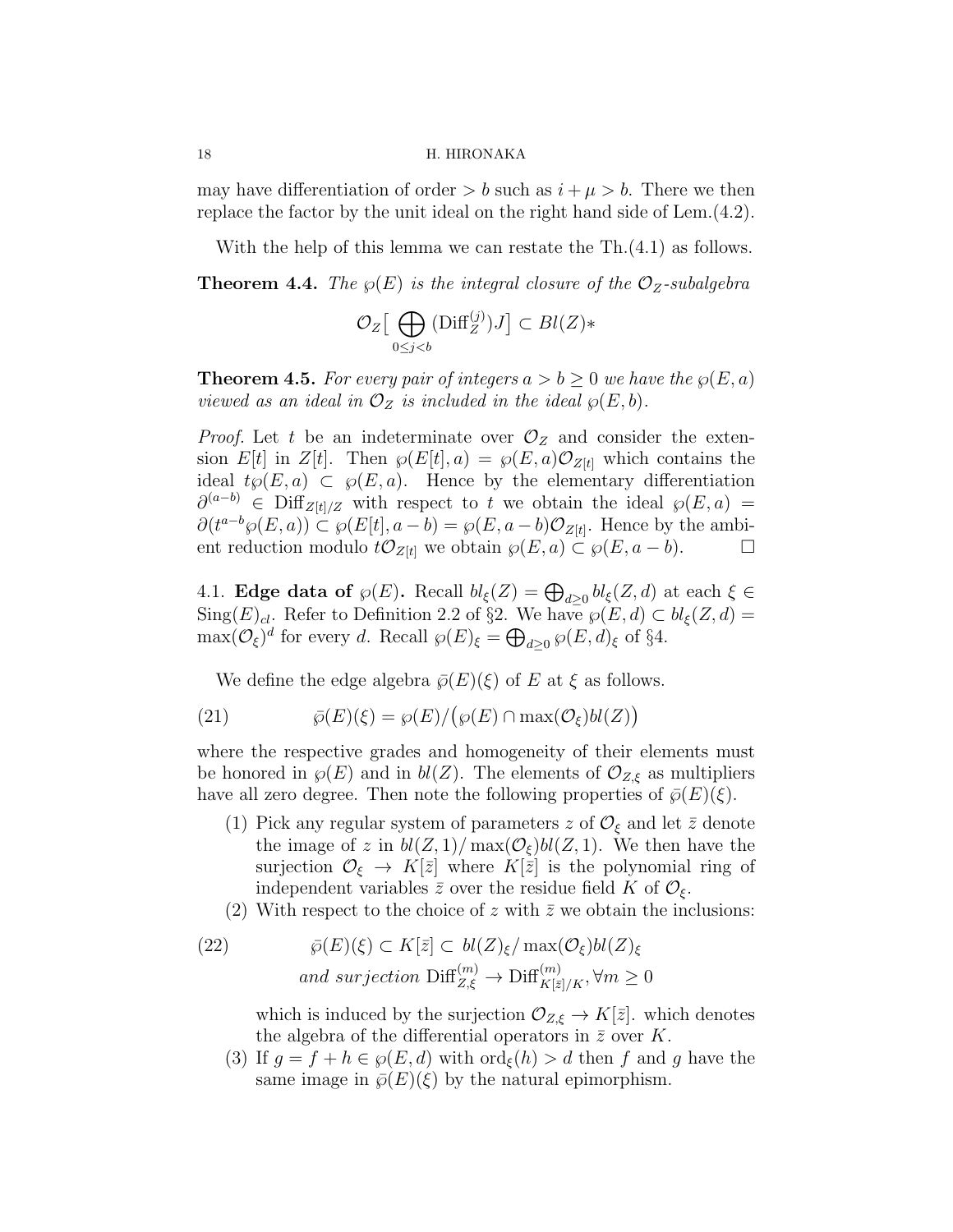- (4) If  $g \in \wp(E, d)$  is as above and  $\partial \in \text{Diff}^{(m)}$ ,  $m < d$ , then  $\partial(g)$ and  $\partial(f)$  have the same image in  $\bar{\wp}(E)(\xi)$  for the image of  $\partial(h)$ must have its order >  $d - m$ . The proof is done by splitting  $\partial$ into a sum by Diff-orders and by rule of  $\wp$ -order changes.
- (5) Let  $f \in \overline{\wp}(E, d)(\xi)$  and pick any f of its lifts in  $\wp(E, d)$ , i.e,  $f \mapsto \bar{f}$  by the surjection  $\wp(E, d)_{\xi} \to \bar{\wp}(E, d)(\xi)$ . Then the image of  $\partial(f)$  into  $\bar{\varphi}(E)(\xi)$  is independent of the choice of f out of a given  $\bar{f}$  where  $\partial \in \text{Diff}_{Z,\xi}^{(m)}$ ,  $0 < m < d$ , acting upon  $\wp(E).$
- (6) The final step is to choose the minimum system of homogeneous generators for the canonical image G of  $\bar{\varphi}(E)(\xi)$  into  $K[\bar{z}]$ .  $K[\bar{z}]$ has the grading by polynomial degrees in terms of the variables  $\bar{z}$ , It is induced by the same grading in terms of the basis  $z \subset$  $bl_{\xi}(Z, 1)$  which is the original grading in  $bl_{\xi}(Z)$ .
- (7) The minimum system of generators of the graded ideal  $G \subset$  $K[\bar{z}]$  is chosen starting from the lowest degree and by lexicographic ordering of the exponent of nonzero monomial terms. This is indeed the canonical procedure and terminate by a finite number of steps. The rule of the successive selection is its minimization of the result in each step by eliminating leading monomial term that could be composed of earlier selections as much as possible. Say we have done with the selection with  $\bar{g} = (\bar{g}_1, \dots, \bar{g}_r)$ . Here it is possible to have  $r = -1$  and  $\bar{g}$  is empty.
- (8) The final important point is that each  $\bar{g}_j$ ,  $1 \leq j \leq r$ , of the chosen generators of  $G \subset K[\bar{z}]$  is an element of  $\rho^{e_j}(K[\bar{z}])$  with an integer  $e_j \geq 0$  where  $\text{ord}_{\xi}(\bar{g}_j) = p^{e_j}$  for every j. In fact we have a surjective homomorphism from  $\wp(E)_{\xi}$  to the ideal G and  $\wp(E)$ <sub>ξ</sub> is Diff-closed by the nature of characteristic algebra so that G must be Diff-closed in view of Eq. $(22)$ .

**Definition 4.6.** We define the natural surjection  $\nu$  and use it to clarify the notion of edge algebra and edge data of E at  $\xi \in \text{Sing}(E)_{cl}$ .

(23) 
$$
\nu: bl_{\xi}(Z) \to bl_{\xi}(Z)/\max(\mathcal{O}_{\xi})bl_{\xi}(Z)
$$

This induces  $\wp(E)_{\xi} \to \nu(\wp(E)_{\xi}) = \bar{\wp}(E)(\xi)$  where  $\bar{\wp}(E)(\xi)$  is called the edge algebra of E at  $\xi$ .

Note that the target of  $\nu$  is a polynomial ring of n variables over the residue field K of  $\mathcal{O}_{\xi}$  where  $n = dimZ$ . Such a system of n variables is obtained by applying  $\nu$  to any regular system of parameters z of  $\mathcal{O}_{\xi}$  via the identification  $bl_{\xi}(Z, 1) = \max(\mathcal{O}_{\xi})$  by the definition  $K[\bar{z}]$  of Eq.(22). Moreover the image  $\nu(\wp(E)_{\xi})$  is naturally a graded K-algebra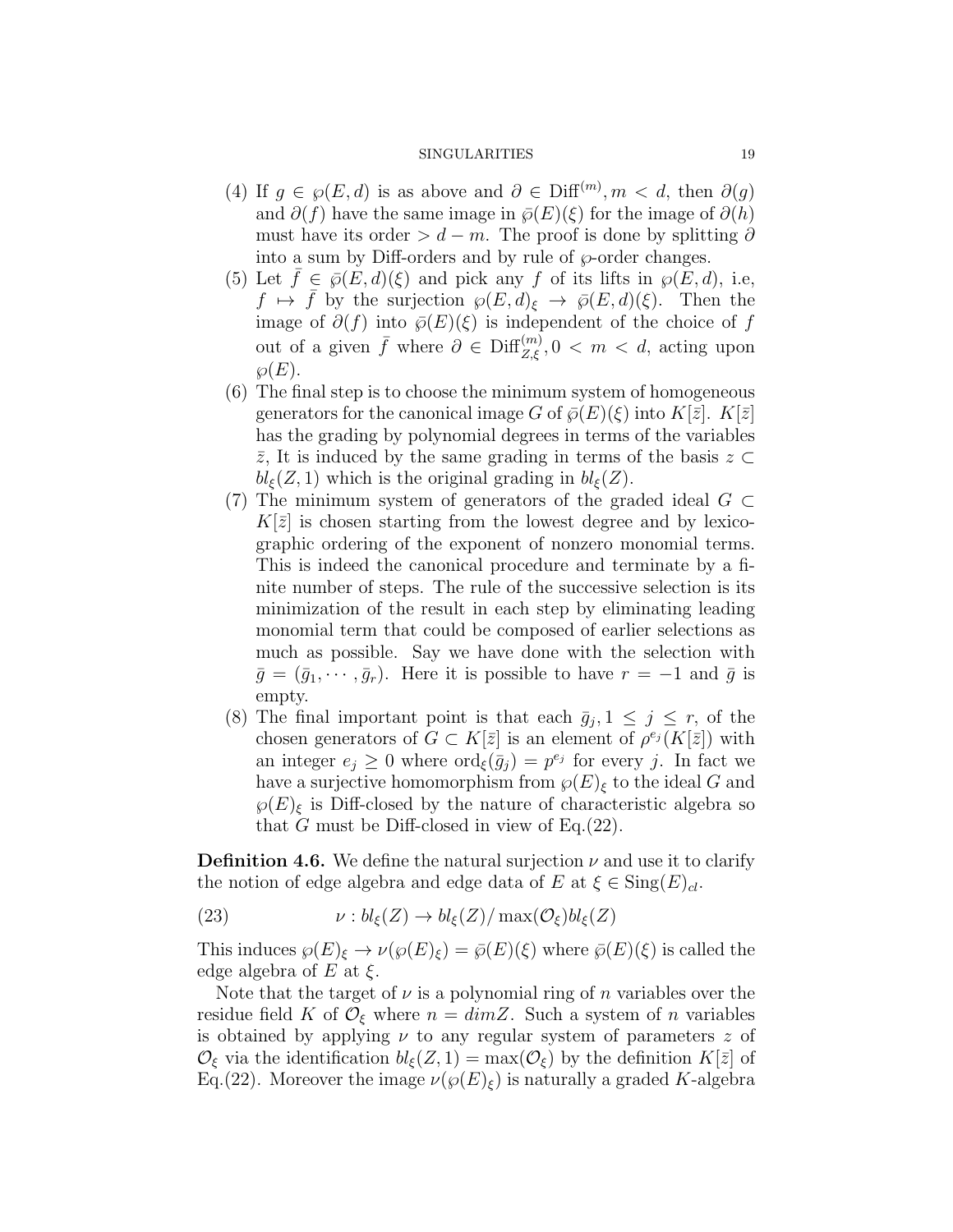inherited from the grading in  $\wp(E) \subset bl_{\epsilon}(Z)$  but the image is also an ideal in the polynomial ring K[ $\bar{z}$ ]. We denote  $\nu(\wp(E)_{\varepsilon})$  by  $\bar{\wp}(E)(\xi)$ .

A differential operator  $\partial$  in a graded algebra is said to be homogeneous if it sends every homogeneous part to some homogeneous part. In the cases of our graded algebras, such as  $Bl(Z)$ ,  $bl_{\xi}(Z)$  and  $\wp(E)$ , every homogeneous differential operators has its own degree, say a and sends all elements of degree k to elements of degree  $k-a$ . Our next task is to choose a minimum system of generators of the ideal  $\bar{\varphi}(E)(\xi) \subset K[\bar{z}]$ . Keep in mind that  $K$  is a perfect field for it is a finite algebraic extension of the perfect field  $\mathbb K$ . It then follows that every element of K is any high power of another member of K.

Remark 4.7. There exists a minimum system of homogeneous generators  $(\bar{g}_1, \dots, \bar{g}_n)$  for the edge algebra  $\nu(\wp(E)_{\xi})$  of the characteristic algebra  $\wp(E)$  of E localized at  $\xi \in \text{Sing}(E)_{cl}$ . The edge algebra is also a homogeneous ideal in  $\nu(bl_{\xi}(Z)$  which can be identified with the polynomial ring of n independent variables over the residue field K of  $\mathcal{O}_{\epsilon}$ . These *n* variables can be obtained as follows.

- (1) Choose a regular system of parameters  $x = (x_1, \dots, x_n)$  of  $\mathcal{O}_{\xi}$ ;
- (2) consider  $x \text{ }\subset \max(\mathcal{O}_{\xi}) = bl_{\xi}(Z,1) \to \nu(bl_{\xi}(Z)) \supset \bar{x}$  where  $\bar{x}$  is the image of  $x$  by the composition of those maps; and
- (3)  $\nu(bl_{\xi}(Z)) = K[\bar{x}]$ , a polynomial ring of *n* variables  $\bar{x}$ .

**Definition 4.8.** Write each element  $\bar{g} \in \bar{\wp}(E)(\xi), \neq 0$ , in the form  $\bar{g} = \sum_{\alpha} c_{\alpha} \bar{z}^{\alpha}$  with all  $c_{\alpha} \in K$ . We then have  $c_{\beta} \neq 0$  such that there is no  $c_{\alpha}$   $\neq$  0 having  $(|\beta|, \beta)$   $\prec$   $(|\alpha|, \alpha)$  where  $| \cdot |$  means the sum of components and  $\prec$  means that the left side is lexicographically smaller. The monomial term  $c_{\beta} \bar{z}^{\beta}$  with such  $\beta$  is called the head of  $\bar{g}$  and  $(|\beta|, \beta)$ is called the signature of  $\bar{g}$ . A system of elements  $(\bar{g}_1, \dots, \bar{g}_r)$  is said to be minimum with respect to  $\bar{z}$  if we have  $\bar{g}_j \prec \bar{g}_{j+1}$  for all j.

Definition 4.9. Choose any minimum system of homogeneous generators  $(\bar{g}_1, \dots, \bar{g}_r)$  of the ideal  $\wp(E)(\xi) = \nu(\wp(E)_{\xi})$  in the manner of Rem.(4.7). Then any system of homogenous lift back into  $\wp(E)$  of such generators, say  $(g_1, \dots, g_r)$ , is called the edge data of E at  $\xi$ . Note that we then have  $\text{ord}_{\xi}(g_i) = deg(\bar{g}_i)$  and

(24) 
$$
g_j = f_j + h_j \qquad f_j \in \rho^{e_j} (bl_{\xi}(Z, 1))
$$

and

$$
\mathrm{ord}_{\xi}(h_j) > q_j = p^{e_j} = \mathrm{ord}_{\xi}(\bar{g}_j).
$$

The edge generators of  $\wp(E)_{\xi}$  of the form Eq.(24) will be called edge generator type. We will then choose the regular system of parameters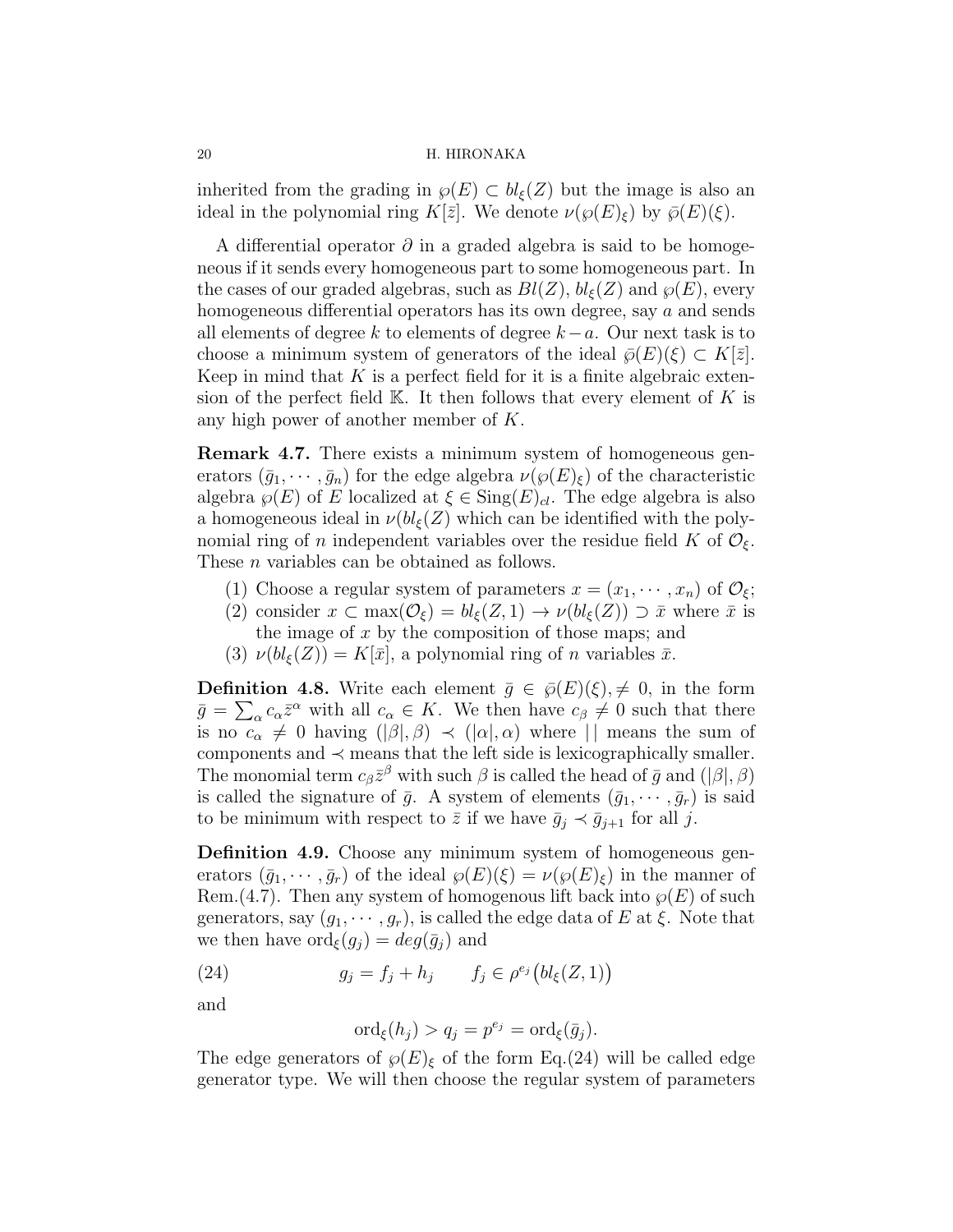x of  $\mathcal{O}_{\xi}$  as follows.

(25)  $f_j = x_j^{q_j}$  for all  $j = 1, \dots, r$ .

**Remark 4.10.** Given  $\xi \in \text{Sing}(E)_{cl}$  we let and we can choose a *mini*mum system of generators of  $\wp(E)(\xi)$  as  $\kappa-\xi$ -algebra which are induced by a subsystem of generators of the graded algebra  $\wp(E)$  for a regular system of parameters x of  $\mathcal{O}_{\xi}$ . To be more explicit about role of special subsystems of  $x = (y^{\circ}(\xi), \omega)$  we have the following technical terms which will be referred to for later usage. Here we choose  $\{g_j, 1 \leq j \leq r\}$ of Eq.(24) and x of Eq.(25). However we make renaming as follows: Write  $g_j(\xi)$  for  $g_j, 1 \leq j \leq r$ , and in particular  $x_k = y_k^{\circ}(\xi) = g_k$  for those  $g_k$  with  $\text{ord}_{\xi}(g_k) = 1$  if any such exist. Indeed it could happen to have empty set of  ${g_j}$ , i.e,  $r = t = 0$  if E is not maximum hiked, i.e,  $E \neq \hat{E}$  in the sense of §6.1.

We define the edge generators and edge parameters as follows.

**Definition 4.11.** The *edge generators* are given by

(26) 
$$
g(\xi) = (y^{\circ}(\xi), g_{t+1}(\xi), \cdots, g_r(\xi)) = (g_1(\xi), \cdots, g_r(\xi))
$$

where, for  $t = t(\xi)$  and  $r = r(\xi)$ , and  $\text{ord}_{\xi}(y_i^{\circ}(\xi)) = 1$  for all i,

$$
g_k(\xi) = y_k^{\circ}(\xi), \quad \forall k \leq t
$$
  

$$
y^{\circ}(\xi) = (y_1^{\circ}(\xi), \cdots, y_t^{\circ}(\xi))
$$

and

$$
1 < \text{ord}_{\xi}(g_{t+1}^{\circ}(\xi)) \leq \cdots \leq \text{ord}_{\xi}(g_r^{\circ}(\xi)).
$$

The *edge parameters* are given by

(27) 
$$
y(\xi) = (y_1(\xi), \cdots, y_r(\xi)),
$$

which is a part of a regular system of parameters  $x = (y^{\circ}(\xi), \omega)$  of  $\mathcal{O}_{\xi}$ where

$$
y_i(\xi) = y_i^{\circ}(\xi) \in \wp(E, 1), \quad 1 \le i \le t
$$
  
\n
$$
y_{t+k}(\xi) = \omega_k, \quad 1 \le k \le r - t
$$
  
\n
$$
g_j(\xi) = y_j(\xi)^{q_j(\xi)} + \epsilon_j(\xi) \in \wp(E, q_j(\xi))
$$
  
\n
$$
q_j(\xi) = p^{e_j(\xi)}, e_j(\xi) > 0 \quad t < j \le r
$$
  
\n
$$
\text{ord}_{\xi}(\epsilon_j(\xi)) > \text{ord}_{\xi}(g_j(\xi)) = q_j(\xi) \quad t < j \le r.
$$

The *edge exponents* are given by

(28) 
$$
q(\xi) = (1, \cdots, 1, q_{t+1}(\xi), \cdots, q_r(\xi)).
$$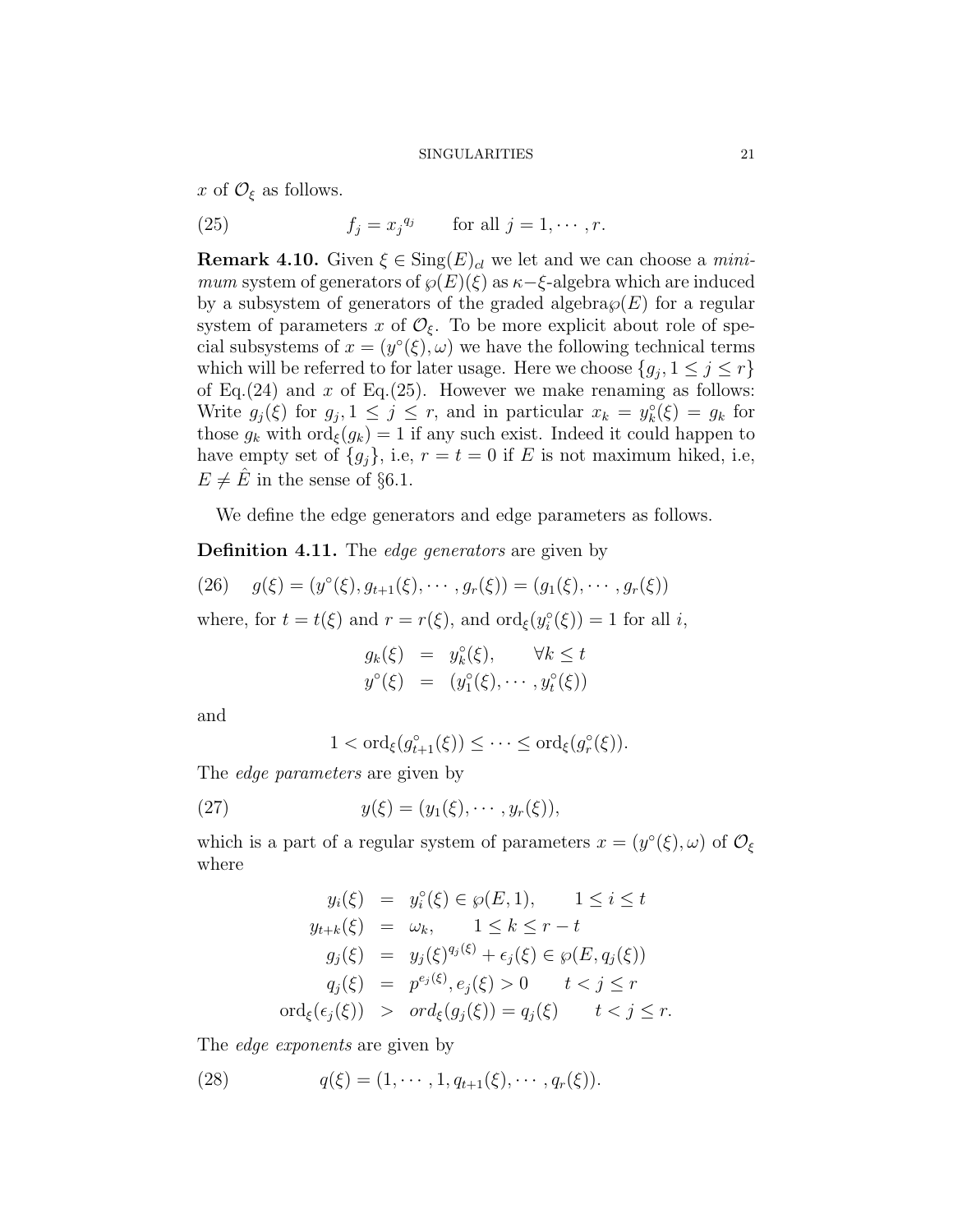**Remark 4.12.** When the point  $\xi$  is specified we often omit  $(\xi)$  from those symbols for the sake of notational simplicity. Incidentally there are included the following special cases:  $t = 0$  and/or  $r = t$ . When  $r = t = 0$  we say that E is *edge-trivial* at  $\xi$ . Being edge-trivial does not mean that  $\varphi(E)$  is trivial.

Remark 4.13. In positive characteristic cases the study of edge data of  $\wp(E)$  becomes far more important than the case of characteristic zero for the nature of singularity is dramatically different at a nonclosed point compared to a closed point. Interesting but sometimes hard questions arise in the cases of points having imperfect residue fields.

#### 4.2. Cotangent module  $\cot(E)$ . Recall

$$
\wp(E) = \bigoplus_{d \ge 0} \wp(E, d)
$$

 $(2)$  in §2.7). When we work on the graded algebra  $\wp(E)$  for the study of the singularities of  $E$  in terms of local equations we need to choose various coordinate systems at each point  $\xi \in Sing(E)_{cl}$  with respect to the cotangent structure of E at  $\xi$ . It is represented by cotangent module denoted by  $\cot(E)_{\xi}$  at  $\xi$ .

**Definition 4.14.** With an integer  $\ell \gg e$  where  $q = p^e, e \geq 0$ , is the maximum p-power among the edge exponents of Eq.(28) of  $\S 4.1$  and the Frobenius p-power is denoted by  $\rho$ . We then define the cotangent module  $\cot(E, \ell)_{\xi}$  and  $\cot(E)_{\xi}$  as follow.

(29) 
$$
\cot(E)_{\xi} = \bigcup_{all \ell \geq 0} \cot(E, \ell)_{\xi}
$$

where

$$
\cot(E,\ell)_{\xi} = \sqrt[p_{\ell}^{\ell} \rho^{\ell} Bl(Z,1)_{\xi} \cap \left( \wp(E,p^{\ell})_{\xi} + \max(\mathcal{O}_{\xi}) Bl(Z,p^{\ell})_{\xi} \right)}
$$

in which all constituents should honor their homogeneity degrees in  $\varphi(E) \subset BL(Z)$  but on occasions of later applications we will need to ignore homogeneity degrees. Since  $\wp(E)$  is finitely generated it is clear that some single  $\ell \gg e$  will define the union of Eq.(29). We then consider the constituents and results simply as ideals in  $\mathcal{O}_Z$ .

**Definition 4.15.** As for the integer  $\ell$  whose choice is significant in later applications but it should be noted here that the residue class  $\cot(E)_{\xi}$  mod max $(\mathcal{O}_{\xi})Bl(Z, 1)$  is independent of  $\ell$  for all  $\ell \gg q$ . This residue class, denoted by  $\mathfrak{v}(E)_{\xi}$ , is called the *cotangent vector space* of E at  $\xi$ , which may be viewed as being dual to the *tangent space* of E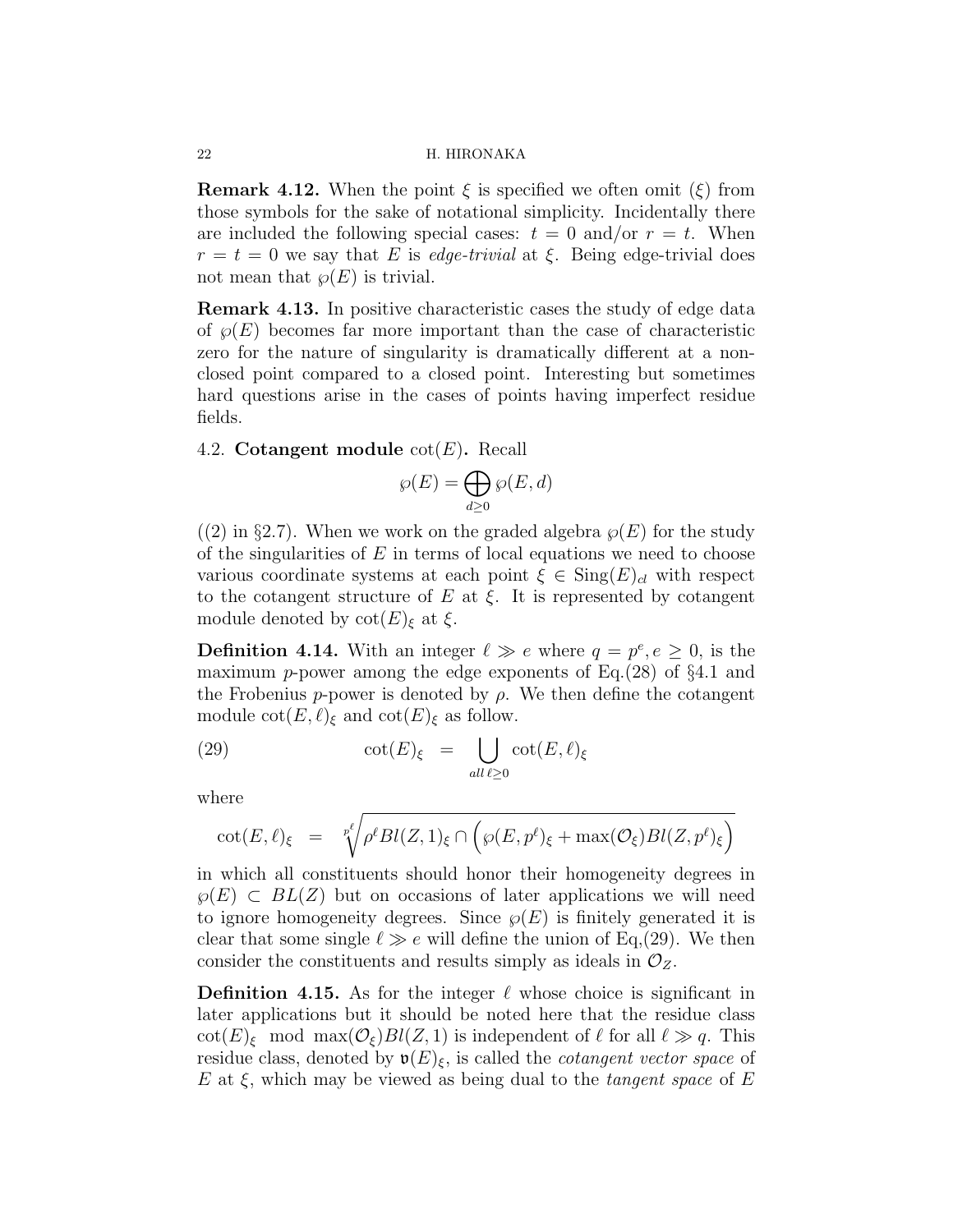in Z at  $\xi$ . A coordinate system x in an open subset V of Z is said to be *allowable* for  $E$  in  $V$  if it contains a system  $y$  which induces a basis of  $\bar{c}(E)_{\eta}$  for every  $\eta \in V_{cl}$ . Symbolically we write  $x_V \supset y$ , or  $x \supset y$  in short, for an *allowable* coordinate system for  $E$  in  $V$ .

**Proposition 4.16.** The quantity of Eq.  $(29)$  is monotone increasing in trims of  $\ell$  and hence its local ideal is independent of all  $\ell \gg e$ .

*Proof.* Evident by the noetherian property of  $\mathcal{O}_{\xi}$ . We denote by  $\cot(E)_{\xi}$ for  $\lim_{\ell\to\infty} \cot(E, \ell)_{\xi}$ .

So far has been a strictly local definition of cotangent modules at a point  $\xi \in \text{Sing}(E)_{cl}$ . However we have a globalized version. Firstly we set a preliminary notion.

**Definition 4.17.** Let  $I = I(S)$  be the ideal of  $S = Sing(E) \subset Z$  and define the global coherent ideal  $I^{(m)}(S)$  in  $\mathcal{O}_Z$  such that for every open affine subset  $V = Spec(A) \subset Z$  and for  $f \in A$  we have

(30) 
$$
ord_{\eta}(f) \geq m, \forall \eta \in V \cap S_{cl} \Leftrightarrow f \in I^{(m)}(S)
$$

This  $I^{(m)}(S)$  is uniquely defined as a global coherent ideal in  $\mathcal{O}_Z$ . We call it the *m*-th symbolic power of the ideal of  $\text{Sing}(E)$ .

Definition 4.18. We now define the global coherent cotangent module  $\cot(E).$ 

(31) 
$$
\cot(E, p^{\ell}) = \sqrt[p^{\ell}]{\rho^{\ell}(Bl(Z, 1)) \cap (\wp(E, p^{\ell}) + I(\text{Sing})Bl(Z, p^{\ell}))}
$$

Then  $\cot(E) = \bigcup_{\ell \gg e} \cot(E, p^{\ell})$  with  $q = p^e$ , which is independent of the choices of  $\ell \gg e$  and unique for each  $\xi \in \text{Sing}(E)_{cl}$ .

Here the Frobenus  $\rho$  maps the quantity under the symbol  $\sqrt{ }$  into its component-wise p-th power into  $\wp(E, pq) + I(S)Bl(Z, pq)$ . Hence  $\cot(E, \ell)$  is monotone increasing global coherent ideals in  $\mathcal{O}_Z$ .

Hence by the noetherian property we obtain a global coherent ideal

(32) 
$$
\cot(E) = \bigcup_{all \, p^{\ell}, \ell \gg 1} \cot(E, \ell)
$$

and hence  $\cot(E, \ell) = \cot(E)$  for all  $p^{\ell}, \ell \gg 1$ .

This  $\cot(E)$  is uniquely defined and called *cotangent* module of E which will be effectively used for the study of singularities in particular for the core-edge focused  $\overline{E}$  of  $E$  later discussed later in §6.2.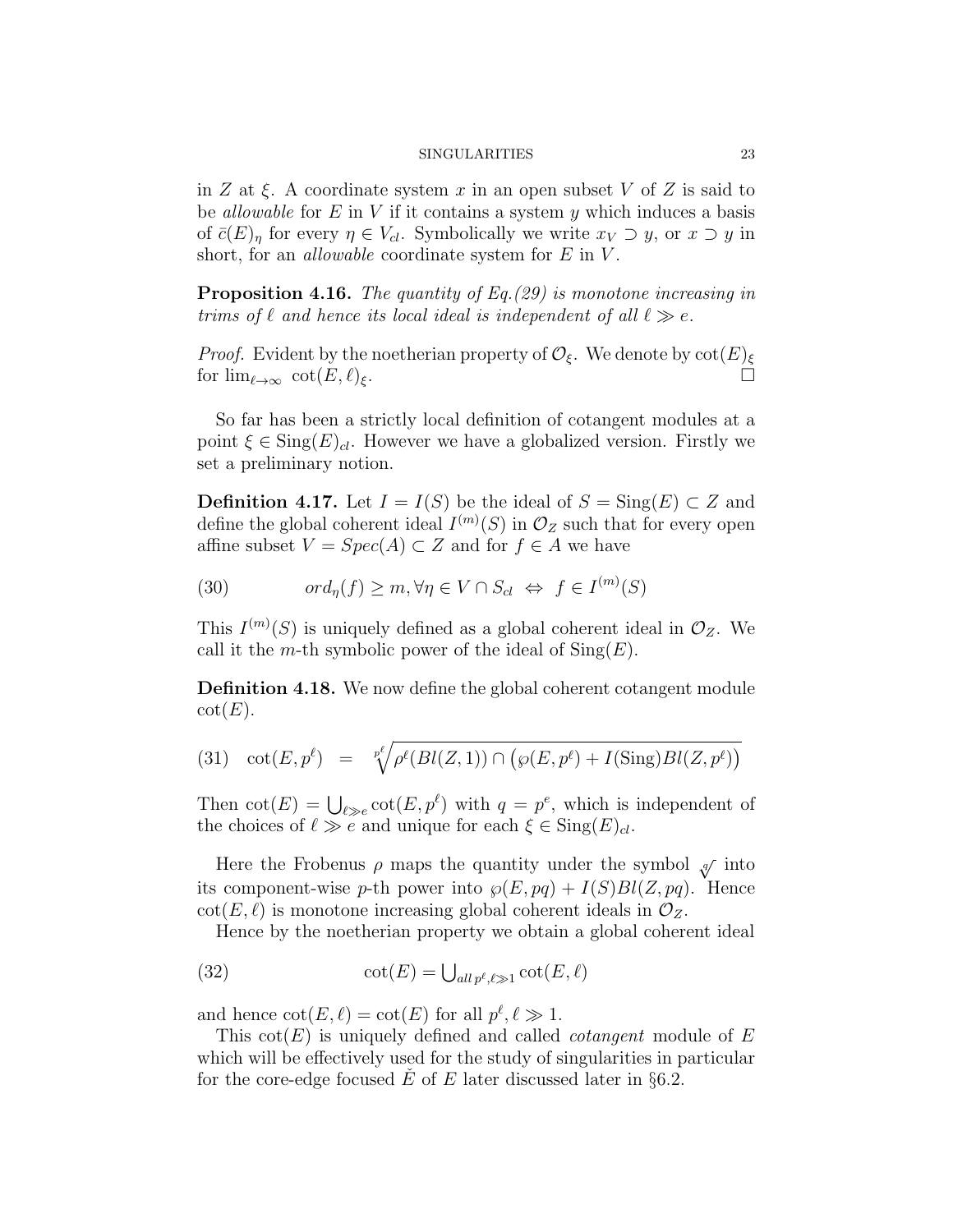#### 4.3. Edge Decomposition Theorem.

**Theorem 4.19.** We obtain the following equivalence which holds within a sufficiently small neighborhood U of  $\xi \in Z$ .

(33) 
$$
E \sim \left(\bigcap_{i=1}^{r} E_i\right) \bigcap R(E)_{\xi}
$$

or more precisely

$$
\mathfrak{S}(E) = \Big(\bigcap_{i=1}^r \mathfrak{S}(E_i)\Big) \bigcap \mathfrak{S}(R(E))
$$

in the sense of the infinitely near singularity  $\mathfrak{S}$  where  $E_i = (g_i \mathcal{O}_U, q_i), \forall i$ , and  $R(E) = (I, c)$  with  $\text{ord}_{\xi}(I) > c$ .

(See [22], [23], [24] and [25]). The  $R(E)$  is less canonical than the other  $E_i$  but there is an explicit way to choose it as follows.

**Remark 4.20.** Let us define  $\mathfrak{R}_{\xi} = \wp(E)_{\xi} \cap \max(\mathcal{O}_{\xi})bl(Z)_{\xi}$  which is finitely generated as a graded  $bl(Z)_{\xi}$ -module and hence generated by finitely many  $\wp(E, j) \cap \max(\mathcal{O}_{\xi})bl(Z)_{\xi}$ . Hence with the maximum  $m > 0$  of the orders of such a finite system of generators we can choose the ideal I of  $R(E)_{\xi}$  to be  $\wp(E, m!) \cap \max(\mathcal{O}_{\xi})bl_{\xi}(Z)$ . It should be noted that  $\mathfrak{R}_{\xi}$  is finitely generated as  $bl(Z)_{\xi}$ -module thanks to the finite generation of  $\wp(E)$ .

We define the numerical invariants of  $\varphi(E)$  at  $\xi$  as follows.

(34) 
$$
\text{Inv}_{\xi}(E) = (n, n-r, q_1, q_2, \cdots, q_r)
$$

with  $n = \dim Z$ .

4.3.1. Notational warning (1). When we talk about an ideal exponent, such as  $E = (J, b)$  as above, we often think of the geometric interpretation: the singular locus  $\text{Sing}(E)$  as a set, or better the set of all infinitely near singularities  $\mathfrak{S}(E)$ , defined in [23].

Readers are cautioned about logical symbols, in particular when ⊂ and ∩ are used when dealing with ideal exponents. For instance writing  $(J_1, b_1) \subset (J_2, b_2)$  in short cannot signify anything but  $\mathfrak{S}(J_1, b_1) \subset$  $\mathfrak{S}(J_2, b_2)$  in the ordinary set-theoretical sense. Also writing  $(J_1, b_1) \cap$  $(J_2, b_2) = (J_3, b_3)$  in short cannot mean anything truly but  $\mathfrak{S}(J_1, b_1) \cap$  $\mathfrak{S}(J_2, b_2) = \mathfrak{S}(J_3, b_3)$ . The intersection is better understood to signify  $(j_1^{b_2}+J_2^{b_1},b_1b_2)$ . We should note that even when  $b_1=b_2=b$  the equality  $(J_1, b) \cap (J_2, b) = (J_3, b_3)$  imples

$$
\mathfrak{S}(J_1,b)\cap\mathfrak{S}(J_2,b)\big)=\mathfrak{S}(J_1+J_2,b)
$$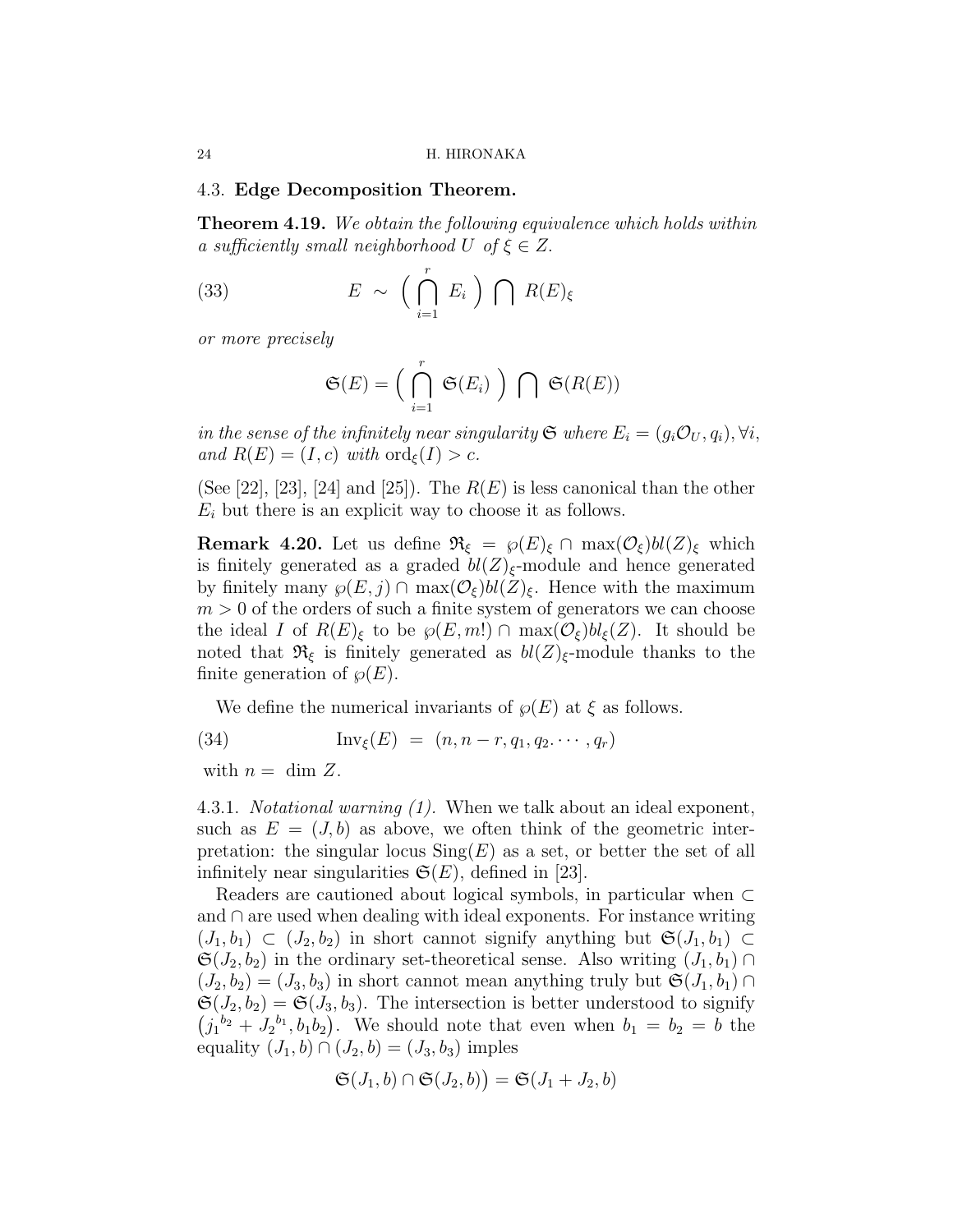while the converse is not always true. Also  $J_1 \subset J_2$  rigorously implies the reversed inclusion  $\mathfrak{S}(J_1, b) \supset \mathfrak{S}(J_2, b)$  but the converse is not always true.

It should be kept in mind that geometric implications are often convenient to deal with, while algebraic ideal-theoretic considerations are more delicate. This is especially so in the context of the induction required in our proof of resolution of singularities given in this paper. Just for instance the ideal J of  $E = (J, b)$  with  $b > 1$  can remain to be significant by itself even after we gained  $\text{Sing}(E) = \emptyset$  during the process of inductive proofs. However it is always true that

(35) 
$$
\mathfrak{S}(E_1) = \mathfrak{S}(E_2) \Leftrightarrow \wp(E_1) = \wp(E_2)
$$

Refer to [23] and [24]. It will be be seen that our  $\mathfrak{S}\text{-geometry}$  is always closely tied with the ideal exponents up to  $\wp$ -equivalence.

**Remark 4.21.** Unlike  $\cup$  and  $\subset$  with ideal exponents the rule of transforms of ideal exponents by permissible blowups are always explicit and precise as to the pair expression  $E = (J, b)$ . Refer to Def.(2.1). This fact of matter should be kept in mind. For instance the transform by a permissible blowup can have empty singular locus but the ideal of the transformed ideal exponent remains often significant in itself as it is obtained. The significance may become apparent and important especially in our inductive proofs of resolution of singularities.

### 5. THE NEGATIVE DEGREE PART OF  $\wp(E)$ .

Recall the graded algebra  $Bl(Z)$  of §2.1 of §2 and the characteristic algebra  $\wp(E) \subset Bl(Z)$  of Th.(4.1) of §4. Note that  $Bl(Z)$  has negative degree part  $Bl^{nega}(Z)$  unlike  $\wp(E) = \wp^{posi}(E) \bigoplus \wp(E, 0)$  where  $\wp^{posi}(E) = \bigoplus_{b>0} \wp(E, b)$ . We write the positive part  $\wp^{posi}(E, b)$  of  $\wp(E, b)$  where  $0 < b \in \mathbb{Z}$ . We then want to extend  $\wp(E)$  by adding  $\varphi^{nega}(E)$  called the negative part of  $\varphi(E, b)$ .

**Definition 5.1.** Recall  $BL(Z)_{\circ} = \bigoplus_{j\geq 0} BL(Z, j)$  of Definition 2.2. We know that the graded  $\mathcal{O}_Z$ -algebra  $\wp(E)$  is finitely presented. This means that  $\wp(E)$  has a finite system of generators as a  $BL(Z)_{\circ}$ -module. Fix an integer  $m > 0$  divisible by all the degrees of such a finitely selected system of generators of  $\varphi(E)$ . For every integer  $a \in \mathbb{Z}$  (positive, zero and negative) we will define  $\mathcal{O}_Z$ -submodule  $\tilde{\varphi}(E, -a) \subset Bl(Z, -a)$ .

(36) 
$$
\tilde{\wp}(E, -a) = \sum_{d \in \mathbb{Z}, dm \ge |a|} D(m, a, d)
$$

$$
D(m, a, d) = \text{Diff}_{Z}^{(dm+a)} \wp^{posi}(E, dm)
$$

When  $a \geq 0$  we write  $\varphi^{nega}(E, -a)$  for  $\tilde{\varphi}(E, -a)$  to emphasize  $-a \leq 0$ . Write  $\wp^{nega}(E)$  for  $\bigoplus_{a>0} \wp^{nega}(E,-a)$ .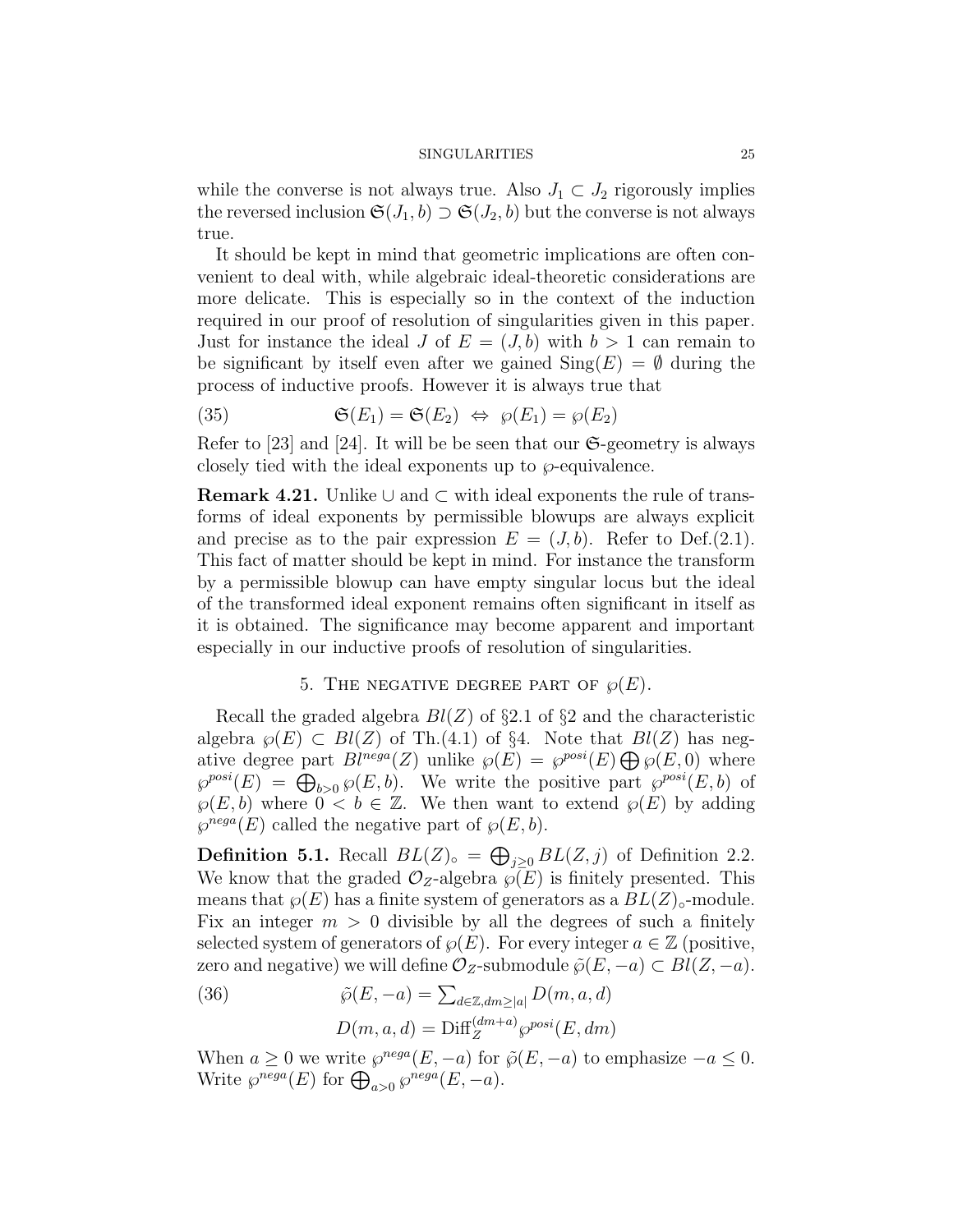In this definition the new notion is only for the case of  $a \geq 0$ . As a matter of fact for  $a < 0$  we have the old parts as follows.

**Lemma 5.2.** If  $a < 0$  then  $\tilde{\varphi}(E, i) = \varphi(E, i)$  with  $i = -a$ 

*Proof.* Pick any  $d > 0$ . Then

$$
D(m, a, d) = \text{Diff}_{Z}^{(dm-i)} \wp^{posi}(E, dm) \subset \wp(E, i)
$$

by the differentiation property inside  $\wp(E)$  thanks to Th.(4.2) of §3. Note that for d with  $md = |a|$  we have  $md + a = 0$  so that

$$
D(m, a, d) = \mathcal{O}_{Z, \xi} \wp(E, -a) = \wp(E, i).
$$

**Lemma 5.3.** Consider the case of  $a > 0$ . The sum in the definition Eq.(36) is generated by finitely selected summands. For each integer  $a > 0$  the  $\wp^{nega}(E, -a)$  is a coherent  $\rho^{\ell}(\mathcal{O}_Z)$ -module for every sufficiently large positive integers  $\ell$ .

*Proof.* Strait forward by the noetherian  $\mathcal{O}$ -module of  $Bl(Z, -a)$ . The coherency is thanks to the Noetherean Zariski topology.

**Remark 5.4.** It is very important to note that  $\tilde{\varphi}(E, 0)$  is not always equal to  $\wp(E, 0)$  and it could be strictly smaller. The symbol  $\tilde{\wp}(E, 0)$ is to show its distinction from  $\wp(E,0)$ . We then define  $\tilde{\wp}(E)$  to mean  $\bigoplus_{i\in\mathbb{Z}}\tilde{\wp}(E,i).$ 

Remark 5.5. In view of our main goal of this paper, that is the embedded resolution of singularities in  $p > 0$ , we often restrict our attention locally at a point  $\xi \in \text{Sing}(E)_{cl}$  with the following assumption.

(37) 
$$
\exists g \in \wp(E, m)_{\xi}, \quad \text{ord}_{\xi}(g) = m > 0
$$

where the  $m$  can be replaced by any of its positive multiple together with the corresponding power of  $g$ . Therefore we may assume that the same m can be chosen for both Eq.(37) and Def.(5.1). Incidentary we will later introduce the notion of maximum base-hiked  $E$  of  $E$  defined in the section §6. E will have an element q of Eq.(37) locally at every given point  $\xi \in \text{Sing}(E)$ . Incidentally our proof of embedded resolution of singularities for  $E$  will be deduced from the same of all maximum base-hiked ideal exponents in the same ambient dimension. Refer to the later comment of Th.(16.4) of §16.1 which will be stated and proven later.

From now on throughout this section we will be assuming the existence of the element g in Eq.(37) at every  $\xi \in \text{Sing}(E)_{cl}$ . With this assumption we have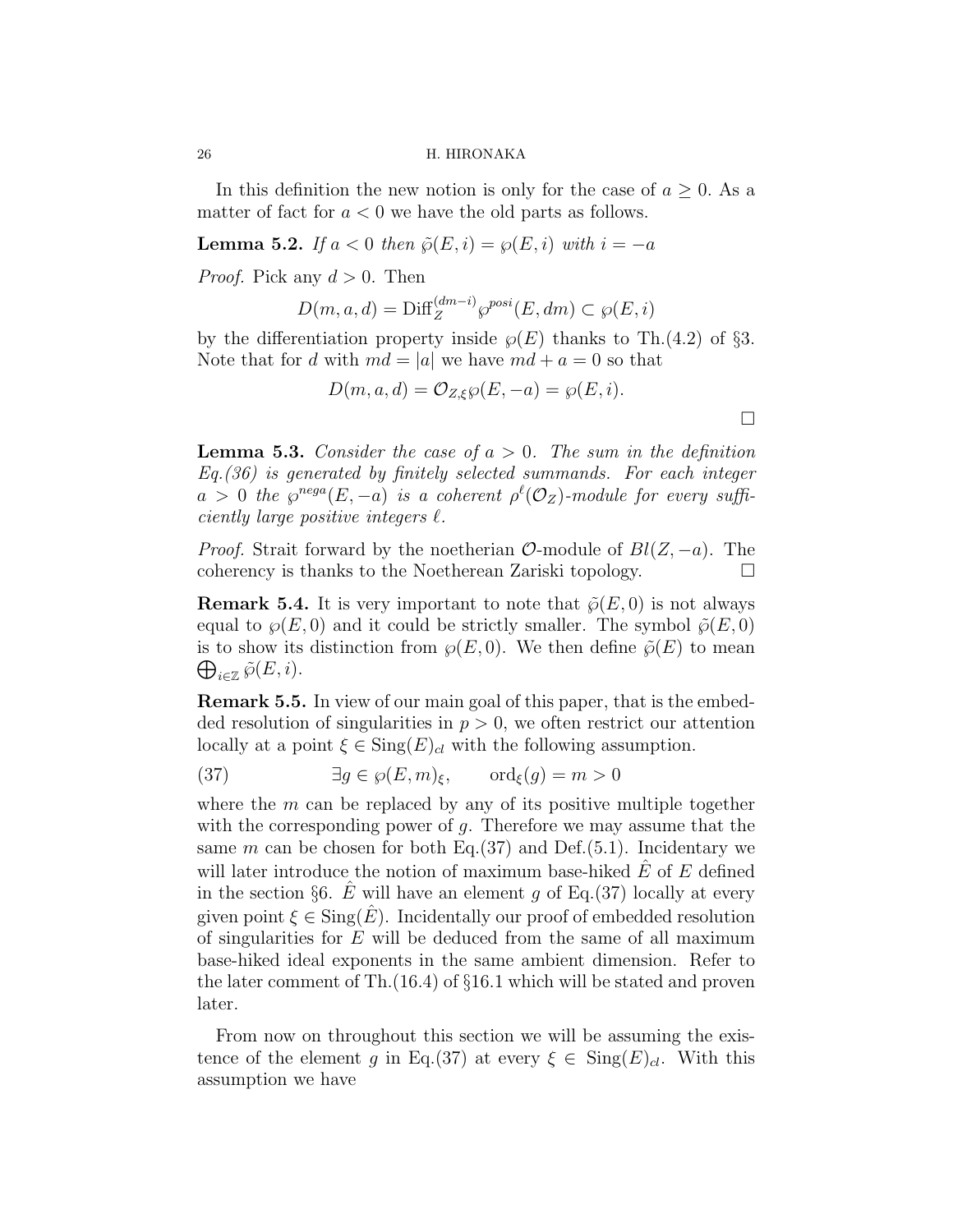**Lemma 5.6.** The function  $D(m, a, d)$  is monotone increasing with respect to d for any fixed pair  $(m, a)$  with  $a > 0$ .

*Proof.* We prove the statement for the case of  $a > 0$  locally at each  $\xi \in \text{Sing}(E)_{cl}$ . Pick any pair of integers  $d' > d$  and we then have the proof locally as follows.

(38) 
$$
D(m, a, d')_{\xi} = \text{Diff}^{(md'+a)} \wp^{posi}(E, md')_{\xi}
$$

$$
\supset
$$

$$
\text{Diff}^{(md'+a)} \Big( g^{d'-d} \wp^{posi}(E, md)_{\xi} \Big)
$$

$$
\supset
$$

$$
\Big( \text{Diff}^{(md'-md)} g^{d'-d} \Big) \Big( \text{Diff}^{md+a} \wp^{posi}(E, md)_{\xi} \Big)
$$

$$
= \mathcal{O}_{Z, \xi} \Big( \text{Diff}^{md+a} \wp^{posi}(E, md) \Big)_{\xi} = D(m, a, d)_{\xi}
$$

where  $\text{Diff}^{(md'-md)}g^{d'-d} = \mathcal{O}_{Z,\xi}$  by the assumption on g.

**Remark 5.7.** The  $D(m, a, d)$  is monotone increasing with respect to d for  $a > 0$ , and fixed  $(m, a)$ . Hence we can redefine Eq.(36) for  $a > 0$ by  $\cup$  instead of  $\sum$  as follows.

(39) 
$$
\tilde{\wp}(E, -a) = \wp^{nega}(E, -a) = \bigcup_{d: dm > a} D(m, a, d)
$$
  
with 
$$
D(m, a, d) = \text{Diff}_{Z}^{(dm+a)} \wp^{posi}(E, dm)
$$

The  $D(m, a, d)$  are all coherent ideals in  $Bl(Z, -a) \sim \mathcal{O}_Z$  and the noetherian property of  $\mathcal{O}_Z$  implies that the union Eq.(39) is equal to:

(40) 
$$
\wp^{nega}(E, -a) = D(m, a, d) = \text{Diff}_{Z}^{(dm+a)} \wp^{posi}(E, dm)
$$

for every sufficiently large d with respect to each  $(a, m)$ . We summarize the notation for the extended  $\wp(E)$  with the tilde-symbols as follows.

(41) 
$$
\tilde{\wp}(E) = \wp^{posi}(E) \bigoplus \wp(E,0) \bigoplus \wp^{nega}(E)
$$

where

$$
\wp^{nega}(E) = \bigoplus_{a>0} \wp^{nega}(E, -a);
$$
  

$$
\wp^{posi}(E) = \bigoplus_{b>0} \wp(E, b); \text{ and}
$$
  

$$
\wp(E, 0) \sim \mathcal{O}_Z
$$

Recall that  $\wp(E) = \wp^{posi}(E) \bigoplus \wp(E, 0)$ . We write

$$
\tilde{\wp}(E) = \bigoplus_{i \in \mathbb{Z}} \tilde{\wp}(E, i).
$$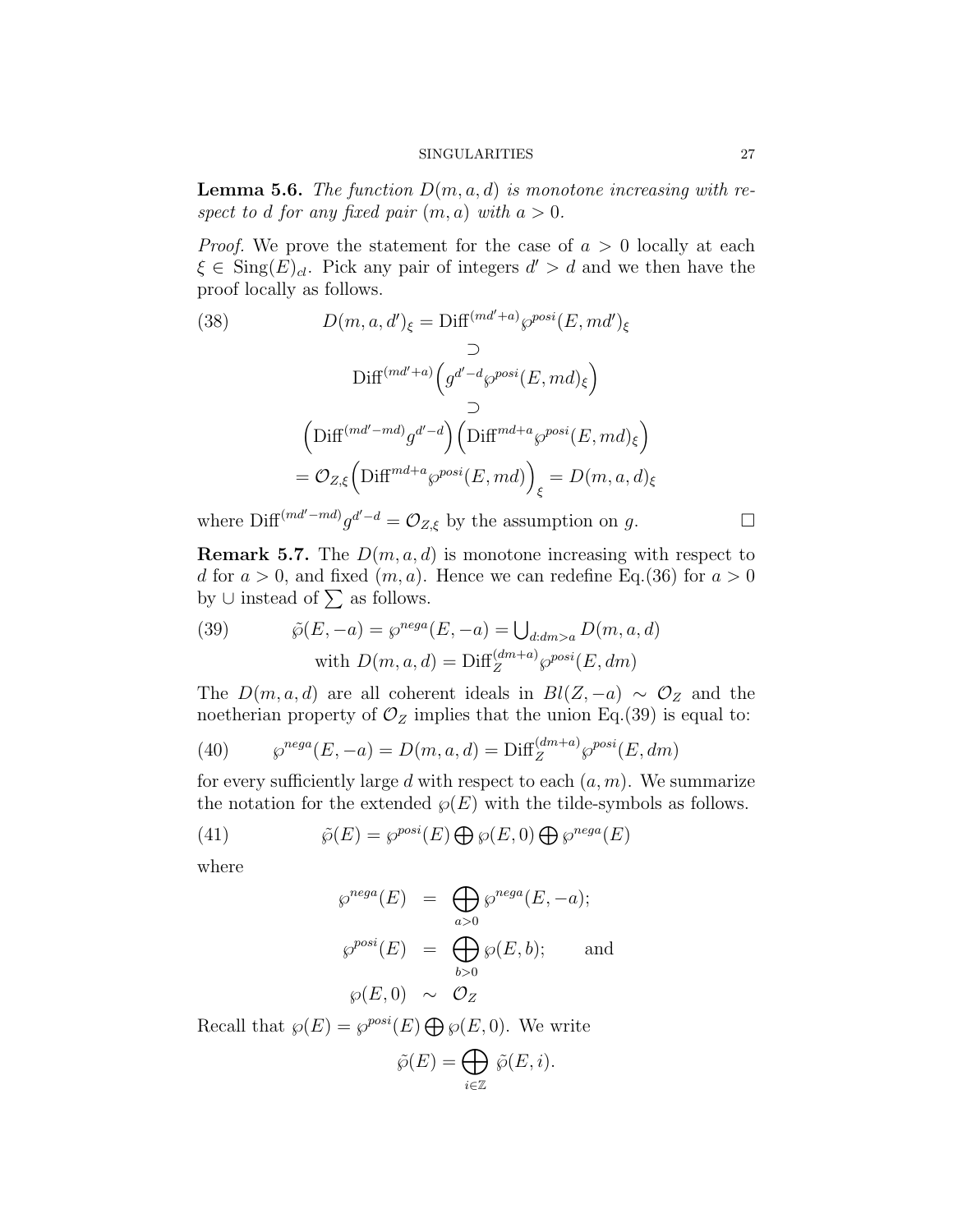Note that  $\varphi^{neg}(E, -a)$ , for  $a > 0$ , is independent of the choice of m among those having the property described in Def. $(5.1)$  for  $D(m, a, d)$ because we can choose the common multiple for any two different m. Thanks to the monotone increase by this Remark it follows that the definition Eq.  $(36)$  is not affected at all when we replace m by any of its positive multiples.

**Lemma 5.8.** For every pair of integers  $(i, j)$  we have

 $\tilde{\varphi}(E, i) \tilde{\varphi}(E, i) \subset \tilde{\varphi}(E, i + i)$ 

*Proof.* Let  $a = -i$  and  $b = -j$  and the product  $\tilde{\varphi}(E, i)\tilde{\varphi}(E, j)$  becomes

(42)  
\n
$$
D(m, a, d)D(m, b, d)
$$
\n
$$
= \text{Diff}^{dm+a} \wp^{posi}(E, dm) \times \text{Diff}^{dm+b} \wp^{posi}(E, dm)
$$
\n
$$
\subset
$$
\n
$$
\text{Diff}^{2dm+a+b} \left( \wp^{posi}(E, dm) \right)^2
$$
\n
$$
\subset
$$
\n
$$
\text{Diff}^{2dm+a+b} \left( \wp^{posi}(E, 2dm) \right)
$$
\n
$$
= \tilde{\wp}(E, -a - b)
$$

where  $2dm \gg |a| + |b|$ .

Lemma 5.9. We have the following inclusion relation among ideals:

- (1) For integers  $0 < a < b$  the ideal of  $\wp^{nega}(E, -b)$  contains the ideal of  $\wp^{neg}(E, -a)$ .
- $(2)$  The sum of the two ideals of  $(1)$  is contained in the ideal of  $\wp^{neg}(E, -b).$
- (3) For  $a < 0 < b$  the ideal of  $\varphi^{nega}(E, -b)$  contains the ideal of  $\wp^{nega}(E, -a).$
- $(4)$  The sum of the two ideals of  $(1)$  is contained in the ideal of  $\wp^{neg}(E,-b)$  contains the ideal of  $\wp^{posi}(E,-a)$ .

*Proof.* (1) is proven by Diff<sup>( $\ell$ −a)</sup> ⊃ Diff<sup>( $\ell$ −b)</sup> for all  $\ell \gg b$  and by the definition Eq.(39) of Rem. $(5.7)$ . (2) follows directly. (3) is proven in the same way as (1) by means of Diff's.  $\square$ 

**Remark 5.10.** It should be noted that, if  $a+b$  is negative, the resulting  $\tilde{\wp}(E, -a - b)$  is nothing but the old  $\wp(E, a + b)$  by Lem.(5.2), while if  $a + b$  is positive, then  $\tilde{\varphi}(E, -a - b)$  is a newly created member of the  $\varphi^{nega}(E)$ . In other words, the product operation in the positive part of the extended algebra  $\tilde{\varphi}(E)$  of  $\varphi(E)$  is identical with the old  $\varphi^{posi}(E)$ . The negative part of  $\tilde{\varphi}(E)$  is closed by product operation in itself.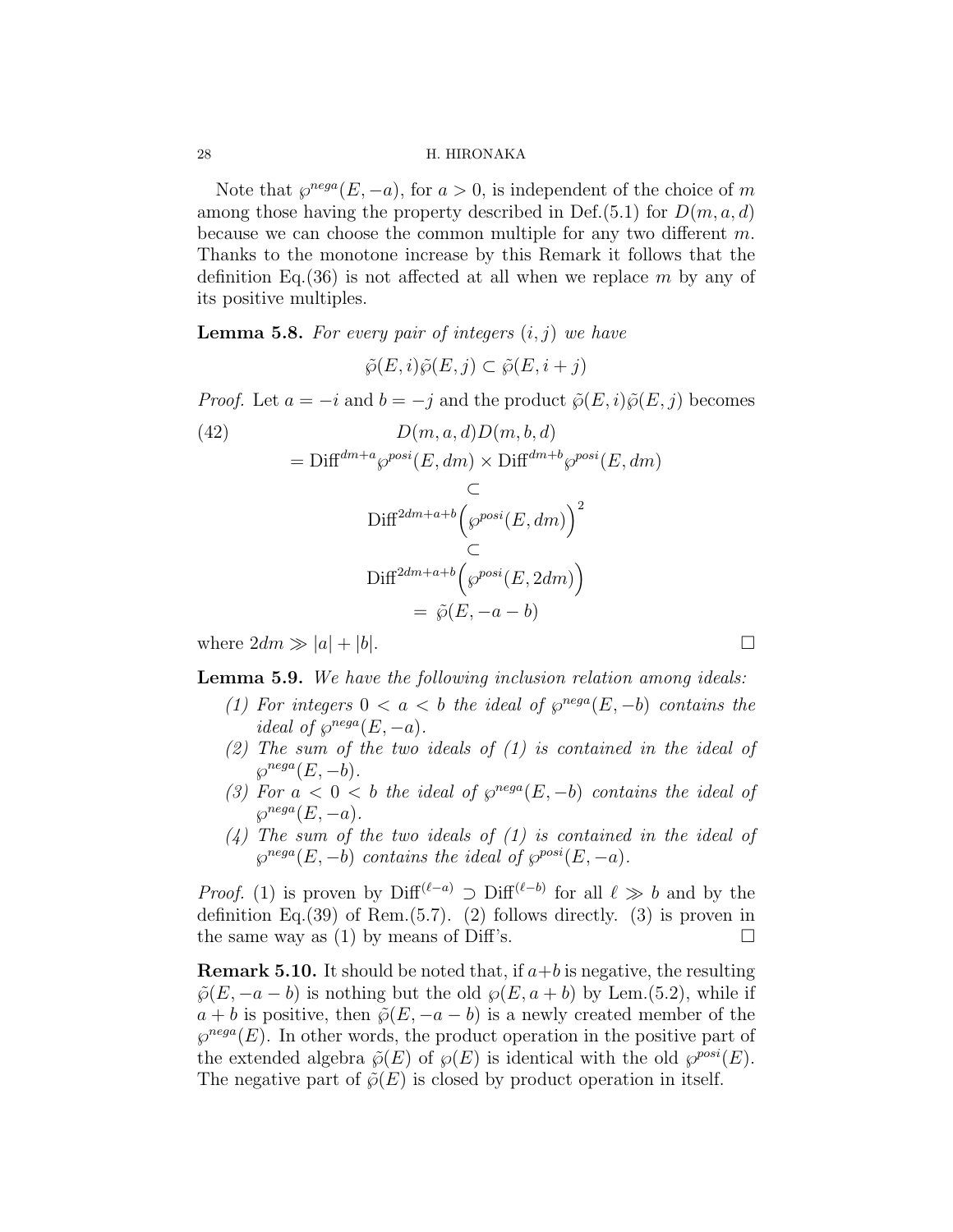**Theorem 5.11.** Assume Eq.(37) at every point of  $\text{Sing}(E)_{cl}$ . The  $\tilde{\varphi}(E)$  is a  $\mathcal{O}_Z$ -graded algebra whose positive part is identical to  $\varphi^{posi}(E)$ . Moreover its homogeneous parts are all coherent  $\mathcal{O}_Z$ -module.

*Proof.* By Lem.(5.6),  $\wp^{neg}(E)$  is coherent. Lem.(5.2) is about

 $\wp^{posi}(E) \subset \tilde{\wp}(E)$ 

and Lem.(5.8) for product inside  $\tilde{\varphi}(E)$ . As for the equality of positive parts of  $\tilde{\wp}(E)$  with  $\wp(E)$  is by Lem.(5.2) with Lem.(5.8).

#### 6. BASE-HIKES AND CORE-FOCUSING OF  $E$

In our inductive strategy for resolution of singularity our initial question is to ask what would be the best definition of the worst singular points of an ideal exponent E. Our ultimate answer will become clear only after the theory of LLUED (local Leverage-up and Exponentdown) is fully developed in later sections. Here we begin with some preliminary notions and preparatory work. They are the following two steps preliminary modifications of the given  $E = (J, b)$  with  $J \neq (0)$ .

6.1. Maximum base-hike  $\hat{E}$ . With  $E = (J, b), J \neq (0)$ , let d be the  $max(ord_{\xi}(J))$  for  $\xi \in$  Sing $(E)_{cl}$  and define  $\hat{E} = (J, d)$ , called maximum base-hike of E. The  $\wp(E)$  has non-trivial edge data as follows.

**Theorem 6.1.** For every  $\xi \in \text{Sing}(\hat{E})_{cl}$  we have  $r = r(\xi) > 0$  for  $\hat{E}$  (not necessarily for E) in the expression of edge-data of §26 and edge decompositions by Th. $(4.19)$ . Moreover for every  $d > 0$  and every  $\xi \in \text{Sing}(\hat{E})_{cl}$  we have  $d = ord_{\xi}(\wp(\hat{E}, d) \text{ provided } \wp(\hat{E}, d) \neq (0).$ 

*Proof.* Note that  $\hat{E}$  is equivalent to  $(\prod_i \wp(\hat{E}, i), \sum_i i)$  where i ranges through all positive integers  $i \leq b$  such that  $\wp(\hat{E}, i) \neq (0)$ . With the maximum  $\text{ord}_{\xi}(J) = d > 0$  in  $\hat{E} = (J, d)$  we have a nonzero element in  $\wp(J, d) \mod \max(\mathcal{O}_{\xi}) Bl_{\xi}(Z), \forall \xi$ . Its differentiations produce nontrivial edge generators and edge data at  $\xi$ .

**Remark 6.2.** Later in  $\S(16.1)$  we prove Th. (16.4), renamed Theorem  $\Delta$ , which states that if we have the resolution for every maximum base-hiked ideal exponent in every ambient scheme having the same dimension as  $n = \dim Z$ , then we have the resolution of E itself. At this point we continue to develop the main concepts and key techniques needed to prove our main result: resolution of singularities in  $p > 0$ . Theorem  $\Delta$  of §(16.1) is a kind of prelude to the main theorems  $\nabla I$ -II-III of  $\S(16.2)$  and  $\S(16.3)$ . Some readers may wish to skip forward to Th.  $(16.4)$  and its proof in  $\S(16.1)$  because it is independent and simpler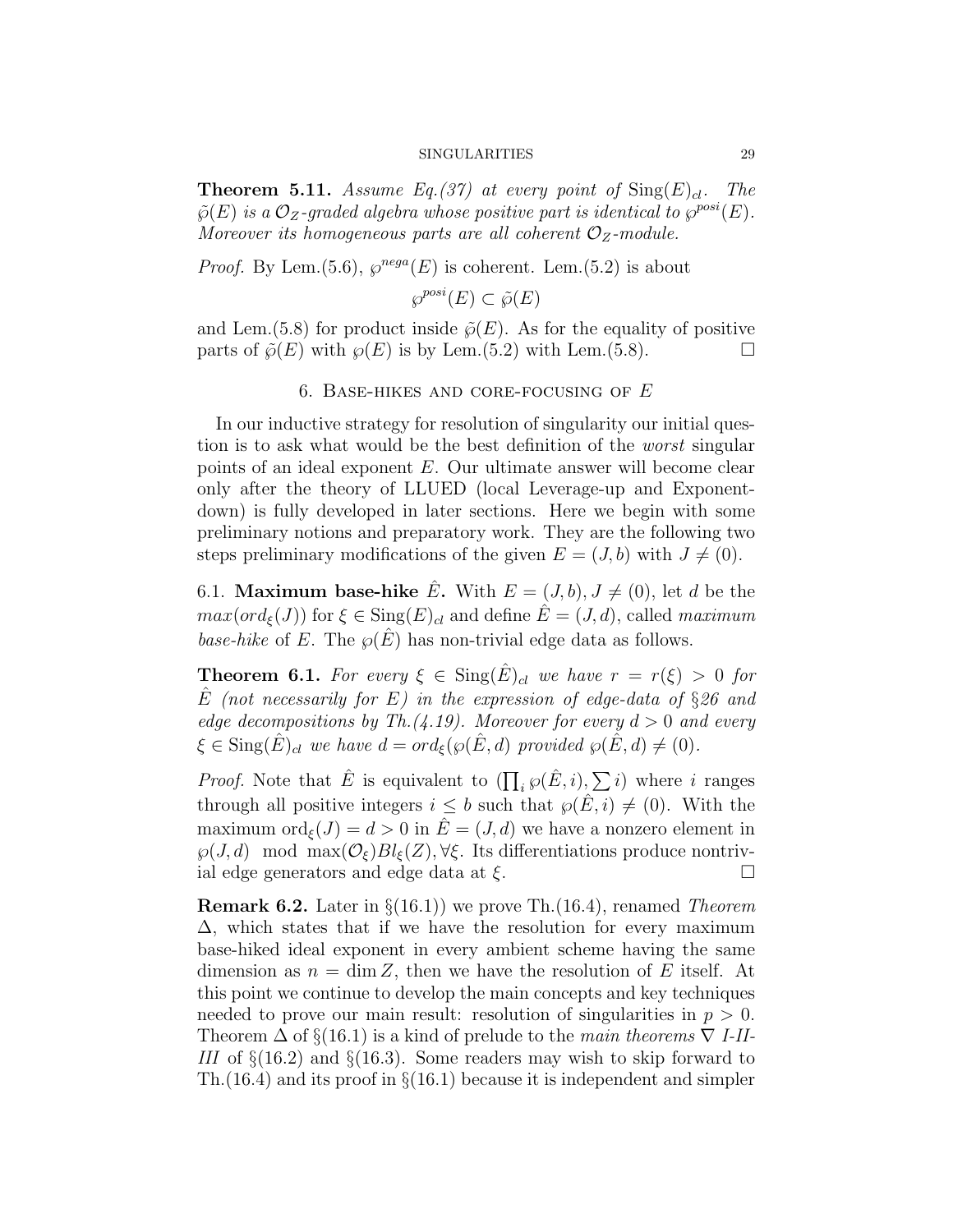to state in comparison with  $\S(16.2)$  and  $\S(16.3)$  which will command much heavier preparation.

6.2. Core focusing  $\check{E}$ . Let Inv<sub>max</sub> $(\hat{E})$  denote the lexicographical maximum of  $\text{Inv}_{\xi}(\hat{E})$  for all  $\xi \in \text{Sing}(\hat{E})_{cl}$ . We then have an ideal exponent  $\check{E}$  naturally associated with  $\hat{E}$  such that

(43) 
$$
\wp(\check{E}) \supset \wp(\hat{E})
$$
 and

$$
\operatorname{Sing}(\check{E})_{cl} = \{ \xi \in \operatorname{Sing}(\hat{E})_{cl} \mid \operatorname{Inv}_{\xi}(\hat{E}) = \operatorname{Inv}_{\max}(\hat{E}) \}
$$

where  $\varphi(\check{E})$  is the maximum under these conditions. We can define the same  $\dot{E}$  as follows. With the maximum invariant

$$
Inv_{\max}(\hat{E}) = (n, n-r, q_1 \cdots, q_r)
$$

we pick any  $\check{E}$  such that

(44) 
$$
\mathfrak{S}(\check{E}) = \bigcap_{1 \leq i \leq r} \mathfrak{S}\Big(\big(\wp(\hat{E}, q_i), q_i\big)\Big) \cap \mathfrak{S}(\hat{E})
$$

holds. The  $\check{E}$  will be called the *core-edge focusing* of  $\hat{E}$  (also that of E). We write and use the following symbol.

$$
(45) \t\t\t E \dashrightarrow \hat{E} \dashrightarrow \check{E}
$$

for the composed process of core-edge focusing after maximum basehike. From now on we will only be working with  $E$  until we come to the last section of Part 1 in which we begin making use of blowups for the first time in order to prove Main Theorems I,II,III.

# 6.2.1. Relation between  $\wp^{rega}$  and  $\wp^{posi}$ .

**Theorem 6.3.** Assume that we have an element  $g \in \wp(E,q)_{\xi}$  of  $Eq. (37)$  at a point  $\xi \in Sing(E)_{cl}$ . We then assert that an element f with  $0 \neq f \in \mathcal{O}_{\xi}$  belongs to  $\wp^{neg}(E, -a)_{\xi}$  with  $a \in \mathbb{Z}$  if and only if

(46) 
$$
g^{p^{\ell}}f \in \wp(E, qp^{\ell}-a) \text{ for all } \ell \gg 1.
$$

Here the a could be either positive, zero or negative. Moreover if  $h \in$  $\wp^{nega}(E, -a)^{alg}$  then  $hf \in \wp(E, d - a)$  for all  $h \in \wp(E, d), d \ge a$ 

Proof. The only-if-part of the claim is immediate from the algebraic property (in particular the graded product rule) of  $E$ . In order to prove the if-part that is to prove  $f \in \wp(E, -a)$  for the given  $f \in Bl(Z, -a)$ it is better to generalise the question a little as follows. Namely pick any  $h \in \mathcal{O}(E,d), d \geq 0$ , we assume the Eq.46 applied  $hf \in Bl(Z,d-a)$ instead of f and prove  $hf \in \wp(E, d-a)$  including the case in particular we have  $d - a > 0$ . This way we can assume that the addition of  $f \in \wp(E, -a)^{alg}, a > 0$ , to  $\tilde{E}$  does not affect maintaining  $\wp^{posi}(E)$  as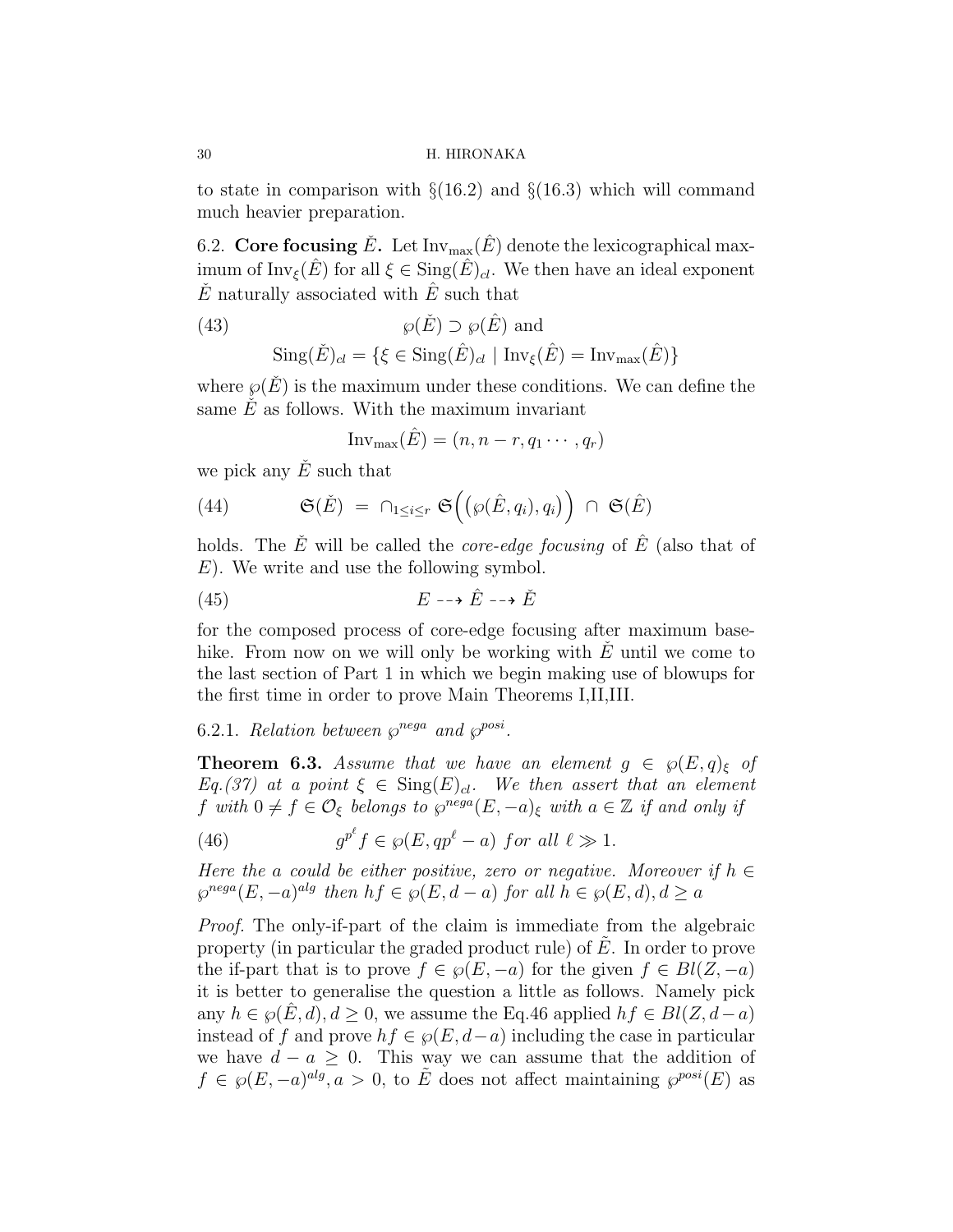it is. Now we assume  $g^{p^e}hf \in \wp(E, qp^{\ell} + d - a), \forall \ell \gg 1$ , and we want to prove  $fh \in \wp(\hat{E}, d - a)$ . We pick and fix a regular system of parameters x of  $\mathcal{O}_{\xi}$  and recall the notations of elementary differential operators with respect to x in the sense of Def.(3) with Eq.(8). Pick any  $\xi \in \text{Sing}(E)_{cl}$  where we work locally. Let  $K[[x]]$  be the local completion of  $\mathcal{O}_{\xi}$  with a regular system of parameters. Let  $\partial^{\alpha}$  be an elementary differential operator such that  $|\alpha| = q$  and  $\partial^{\alpha} g$  is a unit  $u \in \mathcal{O}_{\xi}$ . Consider the elementary differential operator  $\partial(\ell) = \partial^{p^{\ell} \alpha}$ . We then have  $\partial(\ell)(\rho^{\ell}(X)) = \rho^{\ell}(\partial^{\alpha}X)$  for every  $X \in \mathcal{O}$ . Consider an elementally differential operator  $\partial^{\alpha}$  such that  $|\alpha| = q$  and  $\partial^{\alpha} g$  is a unit in K[[x]]. For sufficiently large  $\ell \gg ord_{\xi}(fh)$  we have

(47) 
$$
\partial^{(p^{\ell}\alpha)}(g^{p^{\ell}}fh) \equiv u^{p^{\ell}}fh \mod \max(\mathcal{O}_{\xi})^{p^{\ell}}
$$

In fact we have, for  $(\partial^{(\alpha)})^{p^{\ell}}(g) = u^{p^{\ell}} f h$ ,

$$
\partial^{(p^e\alpha)}(g^{p^e}fh) = \sum_{\beta \in \mathbb{Z}_0^n : \alpha \in \beta + \mathbb{Z}_0^n} \binom{\alpha}{\beta} (\partial^{(\beta)}g)^{p^e} \partial^{(p^e(\alpha - \beta))}(fh),
$$

which is contained in  $\max(\mathcal{O})^{p^{\ell}}$ . We therefore have

$$
\partial^{(p^e\alpha)}(g^{p^e}fh) = u^{p^e}fh + B \text{ with } B \in \max(\mathcal{O})^{p^e}
$$

Eq.(47) is now proven. On the other hand we have  $g^{p^e}fh = (g^{p^e}f)h \in$  $\wp(E, qp^{p^e} - a + d)$  by the assumption on  $(g, f)$  and by  $h \in \wp(E, d)$ . Hence  $\partial^{(p^e\alpha)}(g^{p^e}fh) \in \wp(E, -a+d)$  Knowing that u is a unit we thus conclude that for all  $\ell \gg 1$  we have

(48) 
$$
gh \in \wp(E, -a+d) + \max(O)^{p^e}
$$

Now by taking the limit  $\ell \to \infty$  we obtain  $fh \in \wp(d-a)K[[s]]$  with the local completion K[[s]] of  $\mathcal{O}_{\xi}$ . Since K[[s]] is faithfully flat over  $\mathcal{O}_{\xi}$ we conclude  $fh \in \wp(d-a)_{\xi}$ .

**Theorem 6.4.** Assume that  $E = \hat{E}$ , i.e., E is maximum base-hiked in the sense of  $\S(6.1)$ . We claim that the extended  $\tilde{\varphi}(\hat{E})$  is differentiationclosed, or diff-closed for short, in the sense that for every degree d, either positive or negative, we have  $\partial(\wp(E,d)) \subset \wp(E,d-\mu)$  for every  $\partial \in \mathrm{Diff}_{Z}^{(\mu)}$  with  $\mu \geq 0$ .

*Proof.* By Th.(6.1) of  $\S(6.1)$  we have some g at any given point  $\xi \in$  $\text{Sing}(E)_{cl}$ . Now if  $f \in \wp(\hat{E}, -a)_{\xi}, a > 0$ , then  $g^{p^{\ell}} f \in \wp(\hat{E}, qp^{\ell} - a)_{\xi}$ for all  $\ell \gg 1$ . Then for any given  $\partial \in \text{Diff}_Z^{(\mu)}$  and for any  $p^{\ell} \gg q\mu$ we have  $\partial(g^{p^{\ell}}f) = g^{p^{\ell}}\partial(f)$  belongs  $\wp(\hat{E}, qp^{\ell} - a - \mu)_{\xi}$ . We then have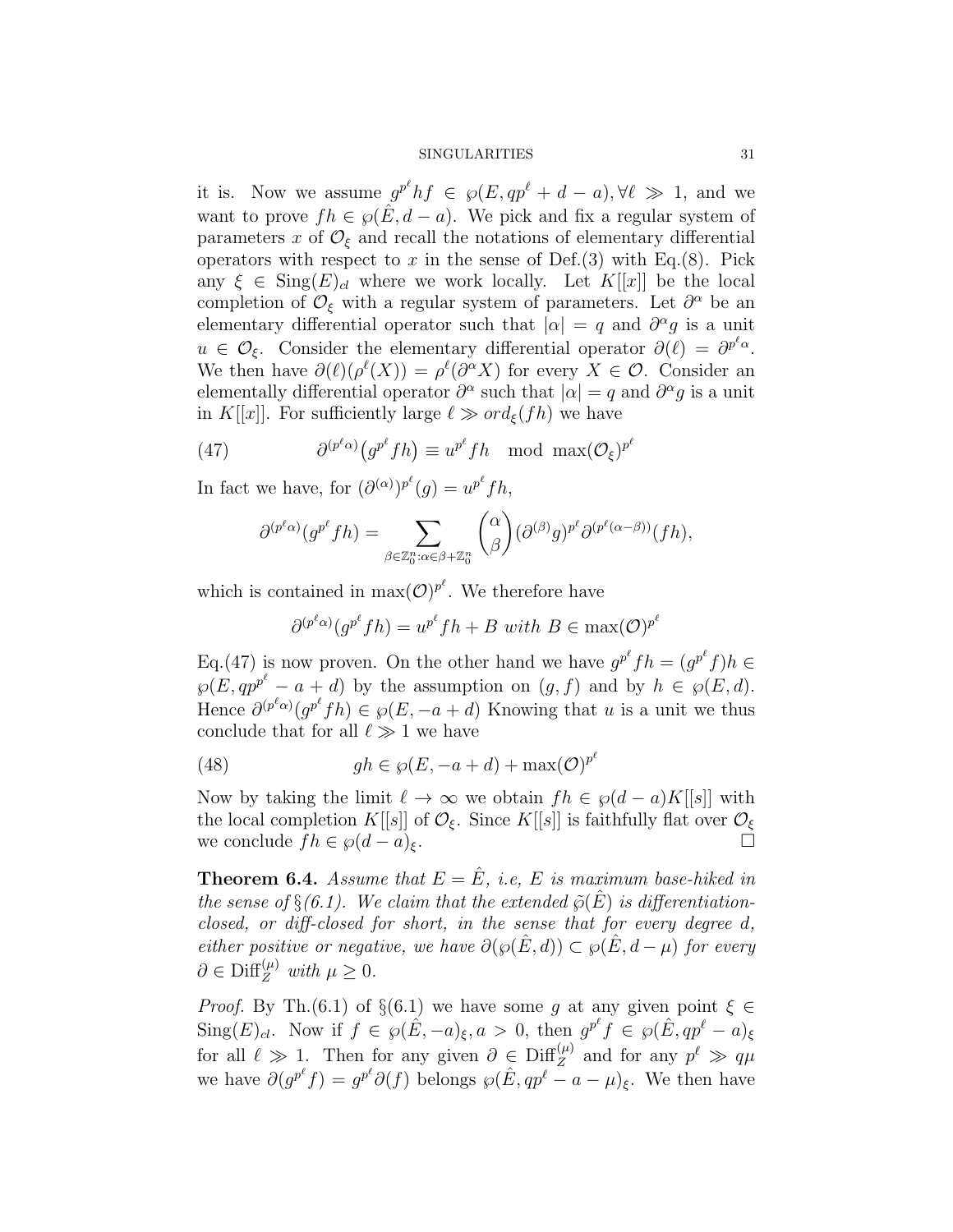$\partial(f) \in \wp(E, -a-\mu)_{\xi}$  thanks to Th.(6.3). This works for any a, positive or negative. Refer to the three key theorems of [24].

**Theorem 6.5.** Let g be an element of  $\wp(E,q)_V$  with  $\text{ord}_{\xi}(g) = q \geq$  $a > 0$  where  $V \ni \xi$  is an open neighborhood to which g extends with the same property. We then assert that

(49) 
$$
\wp^{nega}(\hat{E}, -a) \subset
$$

$$
Ker(\sigma : \mathcal{O}_V \to \wp(\hat{E}, q) / (\wp(\hat{E}, q - a) \cap \wp(\hat{E}, q))
$$

where  $\sigma$  is the  $\mathcal{O}_V$ -homomorphism which maps every  $f \in \mathcal{O}_V$  to the class of gf in the target quotient module.

*Proof.* In fact we have that if  $f \in Ker$  then  $gf \in \wp(\hat{E}, q - a)_V \cap \wp(\hat{E}, q)_V$ which is equivalent to  $gf \in \wp(\hat{E}, q - a)_V$ . Hence  $g^{p^{\ell}} f = g^{p^{\ell-1}} gf \in$  $\wp(\hat{E}, q(p^{\ell}-1)+q-a)$  for all  $\ell \gg a$ . We obtain  $f \in \wp(\hat{E}, -a)$ .  $\Box$ 

**Theorem 6.6.** Assume that  $E = \check{E}$  in the sense of §6.2. Then  $\varphi^{nega}(E,-a)$  is coherent *O*-module for all integers  $a > 0$ .

*Proof.* Immediate by Th.(6.5).

Theorem 6.7. Consider a pair of ideal exponents E and F such that  $\wp(E) \supset \wp(F)$  so that  $\wp(E) \supset \wp(F)$ . Assume that there exists some  $g \in \wp(F, q)_{\xi}$  of Eq.(37) at every point  $\xi \in \text{Sing}(F)_{cl}$ , We then have  $\wp^{nega}(E) \supset \wp^{nega}(F)$ . For instance if  $F = \hat{F}$  then the same is true.

*Proof.* The proof is straight-forward by the definition of  $\wp^{nega}$  in Eq.(36) of Def. $(5.1)$ .

**Definition 6.8.** Notation  $x \supset y$  will be called an allowable coordinate system for E at a point  $\xi \in \text{Sing}(E)_{cl}$  if x is a regular system of parameters of  $\mathcal{O}_{Z,\xi}$  such that y is member of x (usually the first component) and is also a generator of  $\cot(E)_{\xi}$ .

Remark 6.9. The LL-head module is generated by cotangent parameters y extendable to a regular system of parameters  $x \supset y$  of  $\mathcal{O}_{\xi}$ . The LL-head module a  $\mathfrak{L}(\check{E})$  is marked with an integer  $\ell > 0$  called its depth.

**Definition 6.10.** Firstly we define the coherent ideal  $L(E)$ 

(50) 
$$
L(\check{E}) = \sum_{j>0} \{ f \in \wp(\check{E}, j) : \text{Diff}_{Z}^{(j)} f \subset \wp(\check{E}, j) \}
$$

and the cotangent algebra of  $\wp(E)$ 

(51) 
$$
\cot \varphi(\check{E}) = \varphi(\check{E})/L(\check{E}).
$$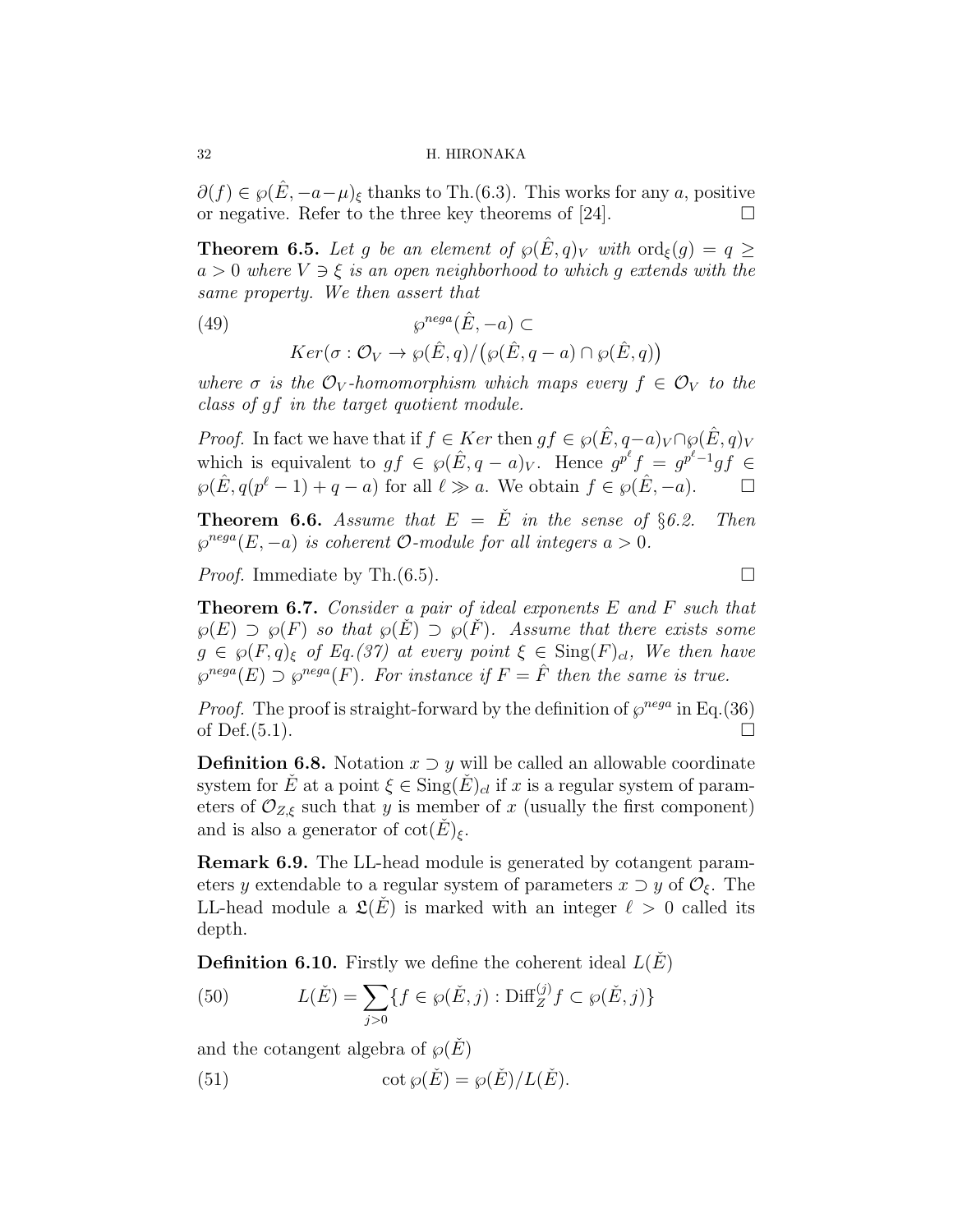It should be noted that the fibre of  $\cot \varphi(E)$  at each  $\xi \in \text{Sing}(E)_{cl}$  is the polynomial algebra  $\kappa(\xi)[\bar{g}(\xi)_i, 1 \leq i \leq r(\xi)]$  where  $\bar{g}(\xi)$  denotes the system of the residue classes of the edge generators of  $\wp(E)_{\xi}$ . Refer to the module of LL-heads  $\mathfrak{L}(E)$  below.

6.3. Coherent LL-heads module  $\mathfrak{L}(E)$ . Recall Eq.(31) of Def.(4.18) after Eq.(29) of §4.2 about  $\cot(\dot{E}, q)$  and  $\cot(\dot{E})$ .

**Theorem 6.11.** Pick any element  $g = y^q + \epsilon \in \wp(\check{E}, q)_{\xi}$  with  $q =$  $p^e, e > 0$ , where  $\xi \in \text{Sing}(\check{E})_{cl}$ . Assume that  $\text{ord}_{\xi}(y) = 1$  and  $\text{ord}_{\xi}(\epsilon) > 0$ q. Then  $y \in \text{cot}(E)$ . Conversely every element  $y \in \text{cot}(E)$  with  $\text{ord}_{\xi}(y) = 1$  we find q and  $\epsilon$  satisfying the assumption of Th.(6.11).

*Proof.* By the equation Eq.(29) the assumption implies  $y \in \text{cot}(E)$ . The converse is also true because of the same equation.  $\Box$ 

**Definition 6.12.** Let  $V$  be an open subset of  $Z$  and consider integers  $\ell \gg 1$ . Then an LL-head of order q of E along Sing(E) ∩ V means an element  $g \in \wp(E, q)(V)$  having the following property.

(52) 
$$
g = y^q + \epsilon \in \wp(\check{E}, q)(V) \text{ for } q = p^e, e > 0,
$$

$$
\text{ord}_{\eta}(y) = 1 \text{ and } \text{ord}_{\eta}(\epsilon) > q \text{ for all } \eta \in \text{Sing}(\check{E}) \cap V_{cl}.
$$

We choose  $\ell \gg q$  so that the set of all LL-heads g as above form an  $\rho^{\ell}(\mathcal{O})_V$ -module.

We let  $\mathfrak{L}(\check{E}, q, \ell)_V$  denote the  $\rho^{\ell}(\mathcal{O})_V$ -module generated by all LLheads of order q of E along  $\text{Sing}(E)_V$ . The  $\ell$  is called the depth of  $\mathfrak{L}(E, q, \ell)_V$ . It should be noted that with every sufficiently large integer  $\ell$  we have a global coherent  $\rho^{\ell}(\mathcal{O})$ -module

(53) 
$$
\mathfrak{L}(\check{E}, \ell) = \bigoplus_{q(j) = p^j, j \in \mathbb{Z}_0} \mathfrak{L}(\check{E}, q, \ell)
$$

Locally a typical example of  $g \in \mathfrak{L}(E)_{\varepsilon}$  is any of the edge generators of  $\wp(E)$  at  $\xi$ . Refer to §4.1. We write  $\bar{q}$  for the maximum  $q_r(\xi)$  among the powers of p in the Eq.(28) of §4.1. Then the numbers  $\ell$  of Def.(6.12) must have  $\ell > \bar{q}$  at least and often bigger as we see later with reference to the notion of LL-chains in §9.8 later. Another notion (weaker in general) called LL-prehead is introduced in Eq.(54) below. Note that the core-edge focusing is essential for the LL-heads to be non-trivial.

(54) 
$$
L(\check{E}, q)_{\xi} = \wp(\check{E}, q) \cap \max(\mathcal{O}_{\xi})bl_{\xi}(Z) =
$$

$$
\{f \in \wp(\check{E}, q)_{\xi} | \text{Diff}_{Z}^{(k)} f \subset bl_{\xi}(Z, q - k + 1), \forall k < q\}
$$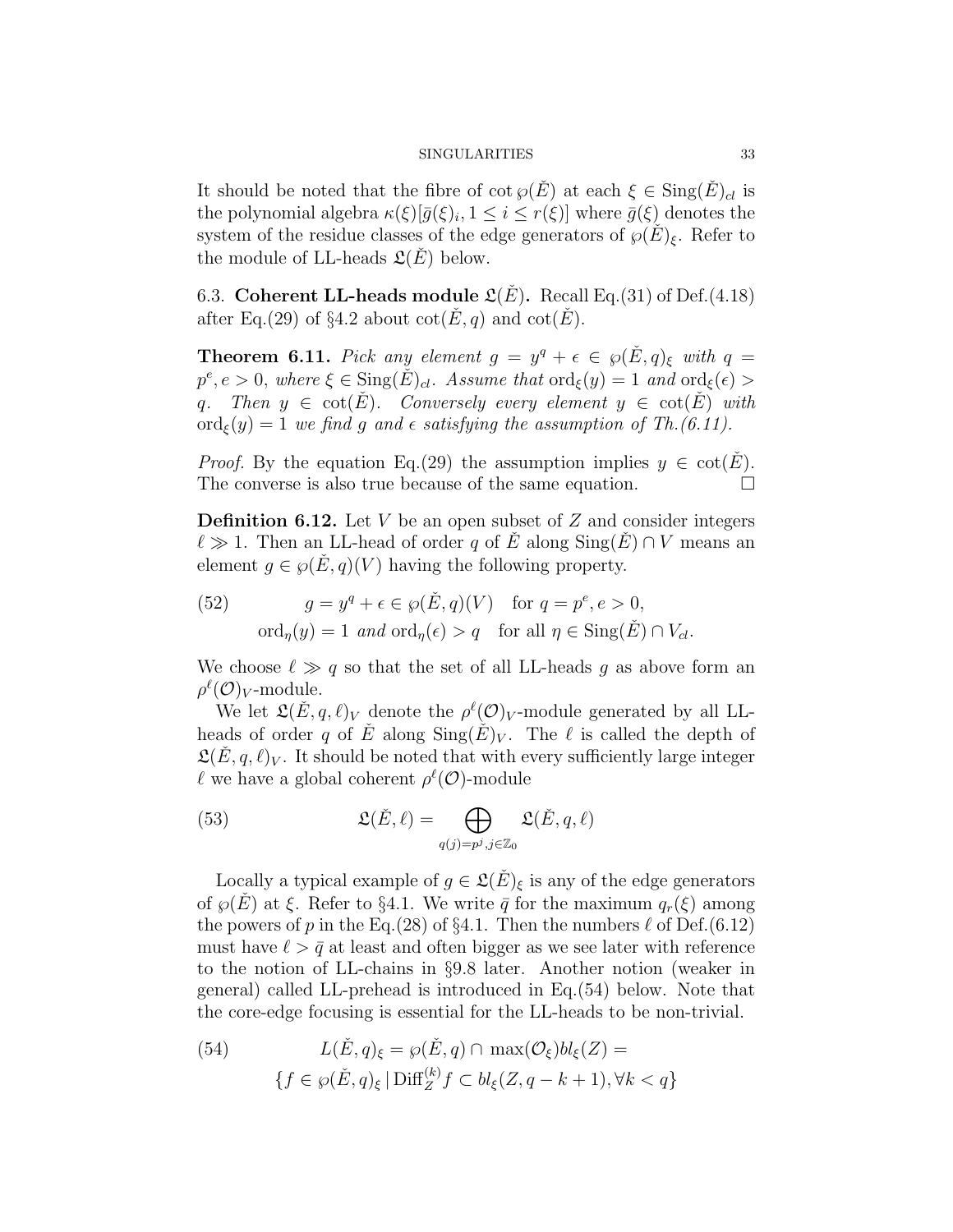We write  $L(\check{E})_{\xi} = \bigoplus_{j>0} L(\check{E}, q(j))$  with  $q(j) = p^j$  and  $L(\check{E}, q(j))$  is a  $\rho^{\ell}(\mathcal{O})$ -module for every  $\ell > j$ . Its member is called LL-prehead of degree  $q(j)$  of E.

Remark 6.13. Note that we have

(55) 
$$
\mathfrak{L}(\check{E}, q(j)) \subset L(\check{E}, q(j)) \text{ for } \forall j
$$

$$
g \in \mathfrak{L}(\check{E}, q(j)) \Leftrightarrow g \in L(\check{E}, q(j)) \text{ and } ord_{\xi}(g) = q(j)
$$

and

$$
g \in \mathfrak{L}(\check{E}, q(j))
$$
 and  $f \in L(\check{E}, q(j)) \setminus \mathfrak{L}(\check{E}, q(j)) \Rightarrow g + f \in \mathfrak{L}(\check{E}, q(j)).$ 

**Theorem 6.14.** For every point  $\xi \in \text{Sing}(E)$  and for every positive integer  $\ell(0) > 0$  there exists an open affine neighborhood V of  $\xi \in Z$ such that for every  $\ell \geq \ell(0)$ 

- (1) we have a finite system  $g* = (g_1, \dots, g_r)$  with  $g_i \in \mathcal{O}(V)$  for all i and g $*$  is a system of edge generators of  $\wp(E)$  at every point  $\eta \in V_{cl} \cap \text{Sing}(E)$  in the sense of Eq.(26). (For this we need the assumption that  $E$  is core-edge focused.)
- (2) We have a finite system of homogeneous elements generating

(56)  $I(\text{Sing}(\check{E}))Bl(Z) \cap \wp^{posi}(\check{E}) \text{ that is}$  $\cap_{\eta \in \text{Sing}(\check{E})_{cl}} \text{max}(\mathcal{O}_{\eta})bl_{\eta}(Z)\wp(\check{E})$ 

which is an ideal in the noetherian graded algebra  $\wp(E)$ .

where  $I(Sing(E))$  denotes the ideal of  $Sing(E) \subset Z$ ). It should be noted that  $\text{Sing}(E)$  is viewed as a reduced subscheme of Z and  $I(\mathrm{Sing}(E))$  is a radical ideal.

- (3) The Eq.(56) is an ideal in the noetherian graded  $\rho^{\ell}(\mathcal{O}(V))$ algebra and hence it is generated by finitely many homogeneous elements  $\{f_j\}$  as  $\rho^{\ell}(bl_{\zeta}(V))$ -module.
- (4) The finite generation of  $I(\text{Sing}(\check{E}))Bl(Z) \cap \wp^{posi}(\check{E})$  as above should be understood as  $\rho^{\ell}(Bl(Z))$ -module with every  $\ell \geq \ell(0)$ .

Thus for every  $\zeta \in V_{cl} \cap \text{Sing}(\check{E})$  and for every  $g \in \mathfrak{L}(\check{E})_{\zeta}$  we write  $g = g' + \sum_j B_j f_j$  with  $g' \in \rho^{\ell}(\mathcal{O})(V)[g^*]$  and  $B_j \in \rho^{\ell}(bl_{\zeta}(V))$ .

*Proof.* Follows immediately from Eq.(52), Eq.(54) and Eq.(55)  $\Box$ 

**Definition 6.15.** A paired system  $(q^*; f)$  of Th.(6.14) is called a set of edge-inner generators of  $\mathfrak{L}(E)_V$  in an open affine V and with depth  $\ell$ .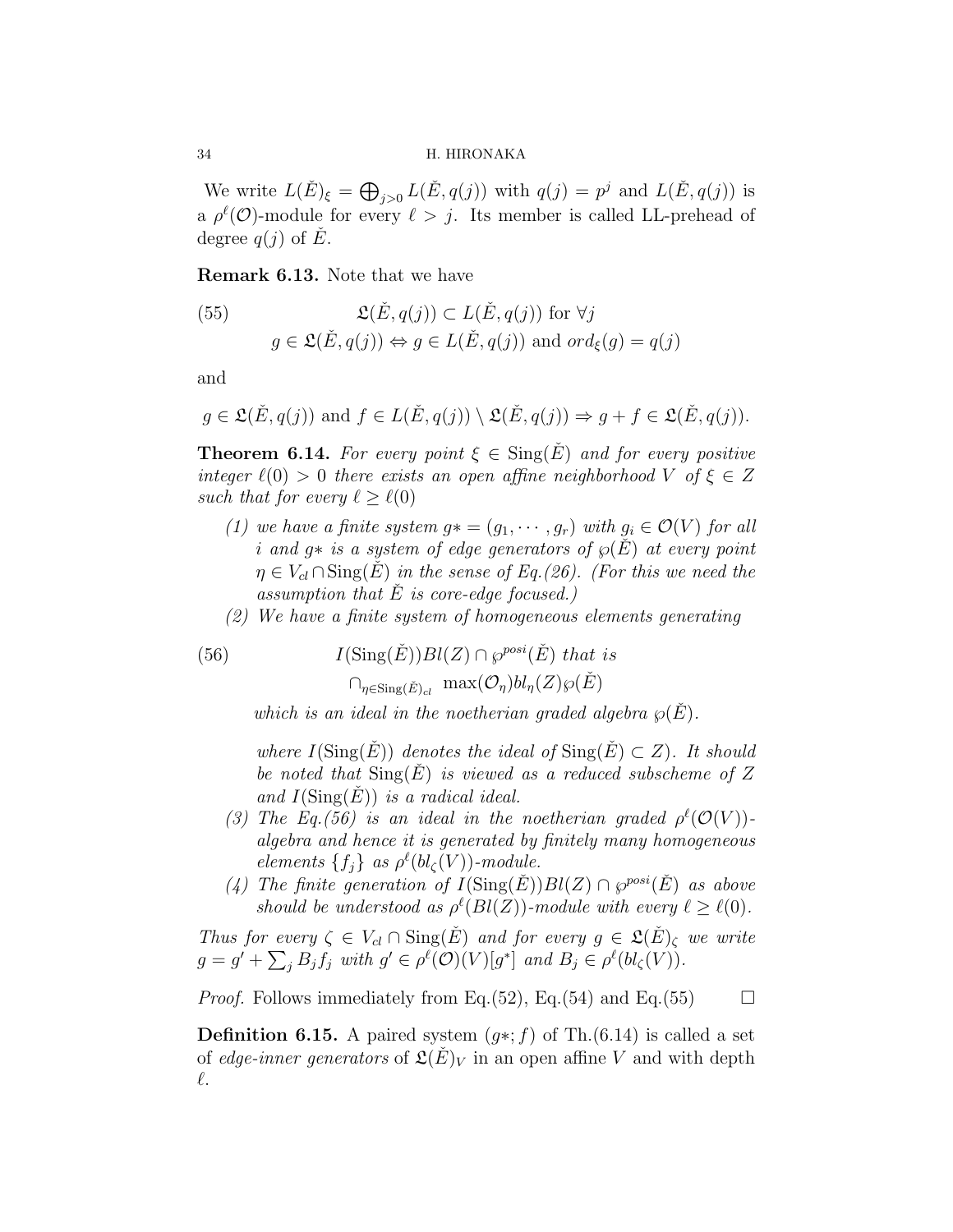#### 7. PERMISSIBLE TRANSFORMATIONS AND EFFECTS ON  $\wp(E)$

Given  $E = (J, b)$  furnished with  $\varphi(E)$  and  $\mathfrak{S}(E)$  in the ambient scheme Z we pick a point  $\xi \in \text{Sing}(E)_{cl}$  and choose an edge decomposition of E locally at  $\xi$  by Th.(4.19). We then define and examine the transforms of the edge data of  $\wp(E)$  by permissible blowups for E and elucidate the changes in the edge invariants  $\text{Inv}_{\xi}(E)$  of Eq.(34).

7.1. Effects on edge data of  $\wp(E)$ . Consider a blowup  $\pi : Z' \longrightarrow Z$ with center  $D \ni \xi$  permissible for E. Write  $I = I(D, Z)$ , the ideal of  $D \subset Z$ . Note that  $\pi$  is then automatically permissible for every  $E_i = (g_i R_\xi, q_i), 1 \leq i \leq r$ , of the local edge decomposition of Th.(4.19).

Theorem 7.1. We assert that the edge invariants never increase in the sense of lexcographical ordering. To be precise we pick any point  $\xi' \in \pi^{-1}(\xi) \cap \text{Sing}(E')_{cl}$  with the transform E' of E by  $\pi$  so that  $\xi' \in \pi^{-1}(\xi) \cap (\bigcap_{1 \leq i \leq r} \text{Sing}(E'_i)).$  We then have  $\text{Inv}_{\xi'}(E') \leq_{lex} \text{Inv}_{\xi}(E)$ . (Refer Eq.  $(34)$ .)

**Theorem 7.2.** Let  $I = I(D, Z)$ , the ideal of D in  $\mathcal{O}_Z$ . Pick any  $\xi'$  of Th.(7.1) and any exceptional parameter  $\mathfrak z$  for  $\pi$  at  $\xi'$ , i.e,  $\mathfrak z \in I(D,Z)_{\xi}$ and  $\mathfrak{z} \mathcal{O}_{Z',\xi'} = I(\pi^{-1}(D), Z')_{\xi'}$ . We then assert:

- (1) There exists  $c_i \in \mathcal{O}_{Z,\xi}$  such that  $\mathfrak{y}_i = y_i c_i \in I_{\xi}$  and  $y'_i =$  $\mathfrak{z}^{-1}\mathfrak{y}_i \in M_{\xi'}$  for all i. Moreover  $(y',\mathfrak{z})$  is extendable to a regular system of parameters of  $\mathcal{O}_{Z',\xi'}$  where  $y'=(y'_1,\cdots,y'_r)$ .
- (2) If  $\text{Inv}_{\xi'}(E') = \text{Inv}_{\xi}(E)$  we then have  $\text{ord}_{\xi'}(g_i') = q_i$  with  $g_i' =$  $\mathfrak{z}^{-q_i} g_i$  for all i and moreover
- (3) the pair  $(g', y')$  with  $g' = (g'_1, \dots, g'_r)$  is an edge data yielding an edge decomposition of  $E'$  locally at  $\xi'$  as follows.

(57) 
$$
\mathfrak{S}(E') = \left(\bigcap_{i=1}^r \mathfrak{S}(E'_i)\right) \bigcap \mathfrak{S}(F')
$$

where  $E'_{i} = (g'_{i}\mathcal{O}_{Z',\xi'}, q_{i}), 1 \leq i \leq r$ , and  $F'$  is the transform of F by  $\pi$  at  $\xi'$ . Refer to Th.(4.19) of (4.3).

The lemmas below are stated and proven in such a manner that proofs of the theorems above are all therein included. For notational simplicity we write  $R_{\xi}$  or R for  $\mathcal{O}_{Z,\xi}$  and  $M_{\xi}$  or M for  $\max(\mathcal{O}_{Z,\xi})$ .

**Lemma 7.3.** The permissibility of  $\pi$  implies that the ideal I of the center contains  $y_i - c_i$ , denoted by  $\mathfrak{y}_i$ , with  $c_i \in M_{\xi}^2$  for every i.

*Proof.* The permissibility implies  $g_i = y_i^{q_i} - \epsilon_i \in I_{\xi}^{q_i}$  and with  $\text{ord}_{\xi}(\epsilon_i) >$  $q_i$ . Hence  $\epsilon_i$  mod  $I_{\xi}$  is a  $q_i$ -th power in  $\bar{R} = R_{\xi}/I_{\xi}$ . It is also in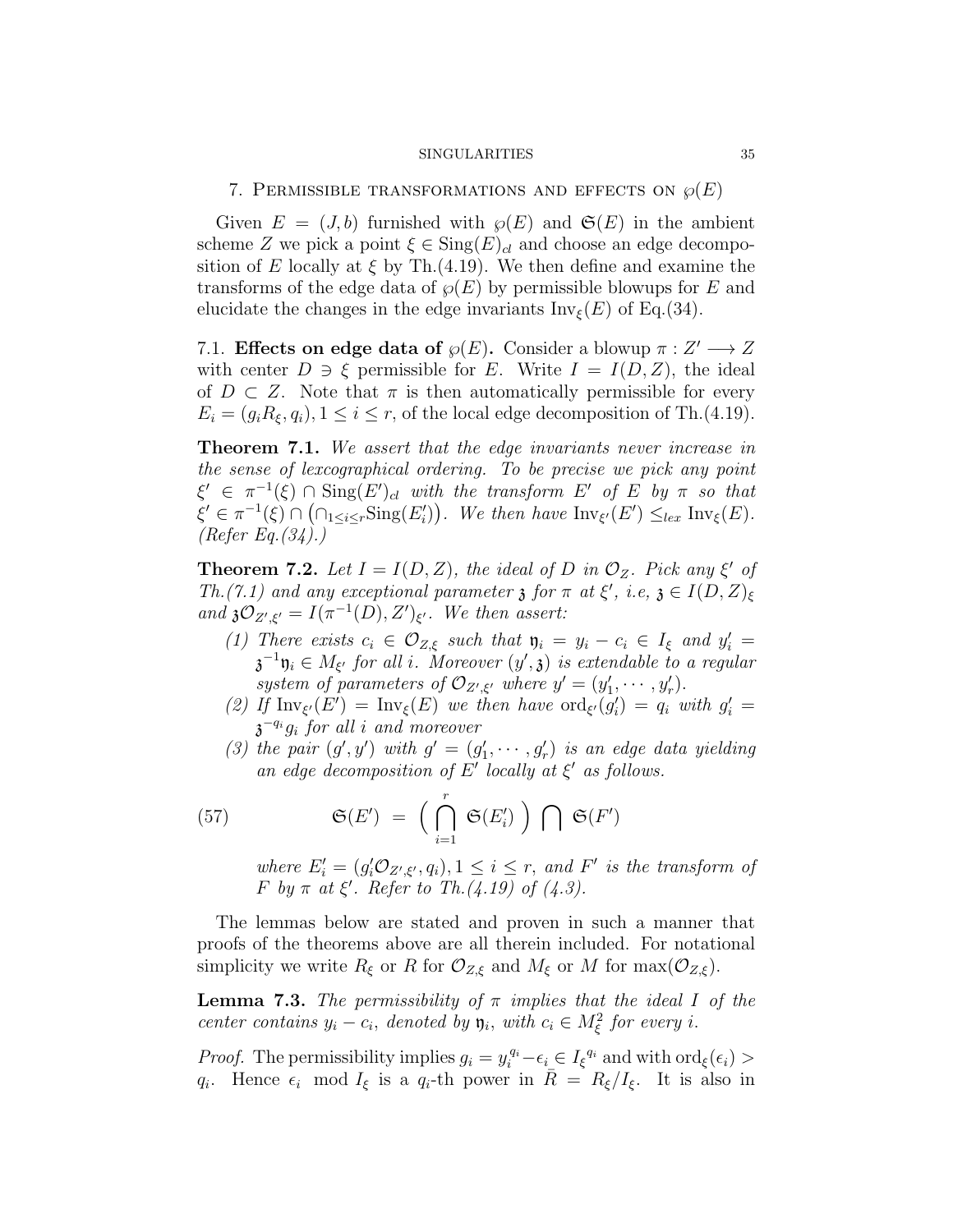$\max(\bar{R})^{q_i+1}$  because  $\epsilon_i \in M_{\xi}^{q_i+1}$ . Therefore  $\epsilon_i$  mod  $I_{\xi}$  must be in  $\max(\bar{R})^{2q_i}$  from which there follows the existence of  $c_i$ .

**Lemma 7.4.**  $(\eta_1, \dots, \eta_r, \mathfrak{z})$  extends to a basis of the ideal I as well as to a regular system of parameters of  $R_{\xi}$ . We can choose those  $c_i$  of Lem.(7.3) so that  $\mathfrak{z}^{-1}\mathfrak{y}_i \in M_{\xi'} = \max(\mathcal{O}_{Z',\xi'})$  for all i. For instance if  $\kappa_{\xi} = \kappa_{\xi'}$  we can choose  $a_i \in R_{\xi}$  which is congruent to  $\mathfrak{z}^{-1} \mathfrak{y}_i$  modulo  $M_{\xi'}$  and then replace  $c_i$  by  $c_i + a_i$ ; By choosing this instead of  $c_i$  of Lem.(7.3) we gain the claimed property of  $\mathfrak{z}^{-1}\mathfrak{y}_i, 1 \leq i \leq r$ .

*Proof.* The first claim is immediate from Lem.(7.3). Let us write  $q_i =$  $\mathfrak{y}_i^{q_i} + \epsilon_i^*$ . Then we must have  $\epsilon_i^*$  in  $I_{\xi}^{q_i} \cap M_{\xi}^{q_i+1} = M_{\xi} I_{\xi}^{q_i}$  $\zeta^{q_i}$ . Now pick an exceptional  $\mathfrak{z} \in I_{\xi}$  for  $\pi$  at  $\xi'$ . Then  $\mathfrak{z}^{-q_i} \epsilon_i^* \in M_{\xi'}$  and hence  $\mathfrak{z}^{-q_i} \mathfrak{y}_i^{q_i} \in$  $M_{\xi'}$  by the assumption  $\xi' \in \text{Sing}(E_i')_{cl}$ . We conclude  $\mathfrak{z}^{-1}\mathfrak{y}_i \in M_{\xi'}$  for all i. This proves Lem. $(7.4)$  as well as the following Lem. $(7.5)$ .

**Lemma 7.5.** After replacing  $\mathfrak{y}$  by Lem. (7.4) we obtain the new edge parameters  $y' = (\mathfrak{z}^{-1} \mathfrak{y}_1, \cdots, \mathfrak{z}^{-1} \mathfrak{y}_r, \mathfrak{z})$  extendable to a regular system of parameters of  $R_{\xi'} = \mathcal{O}_{Z',\xi'}.$ 

**Lemma 7.6.** If  $\text{Inv}_{\xi'}(E') \geq_{lex} \text{Inv}_{\xi}(E)$  then  $\text{Inv}_{\xi'}(E') = \text{Inv}_{\xi}(E)$  and the transform  $E'_i$  is  $(g'_i \mathcal{O}_{Z',\xi'}, q_i)$  with  $g'_i = \mathfrak{z}^{-q_i} g_i$  for every i. Also the transform  $E'$  of  $E$  by  $\pi$  has an edge decomposition as follows.

(58) 
$$
\mathfrak{S}(E') = \left(\bigcap_{i=1}^r \mathfrak{S}(E'_i)\right) \bigcap \mathfrak{S}(F')
$$

within a neighborhood of  $\xi'$  in  $Z'$ . cf.(4.3)

Proof. The assumption  $\xi' \in Sing(E')_{cl}$  implies  $\xi' \in Sing(E'_i)_{cl}$  and hence  $\text{ord}_{\xi'}(g_i') = ord_{\xi}(g_i)$  for every i. Hence the assumption on the edge invariants at  $\xi'$  implies that  $g'_i, 1 \leq i \leq r$ , are enough to generate the edge data of  $\varphi(E')$  at  $\xi'$ . Thus Eq.(57) and the Inv equality.  $\square$ 

# 7.2. The rule of transformation of  $\varphi^{nega}$ .

**Remark 7.7.** The rule of transformation for  $\wp^{naga}(E)$  is deduced by the known rule for  $\varphi^{posi}(E)$  thanks to the product rule of Lem.(5.8) for  $\tilde{\varphi}(E)$ . Geometrically speaking the transform of  $\varphi^{neg}(E, -a)$  is adding a-times exceptional divisor while the transform of  $\varphi^{neg}(E, +a)$ is deleting a-times exceptional divisor after taking the pull-back by blowup. To be precise algebraically we have the following theorem.

In the following theorem we are assuming  $Eq.(37)$  at every point in  $\text{Sing}(E)_{cl}$ . Indeed this condition is always true if  $E = \hat{E}$  and/or  $E = \hat{E}$ . As for the effect of permissible transformation upon the Inv-invaiants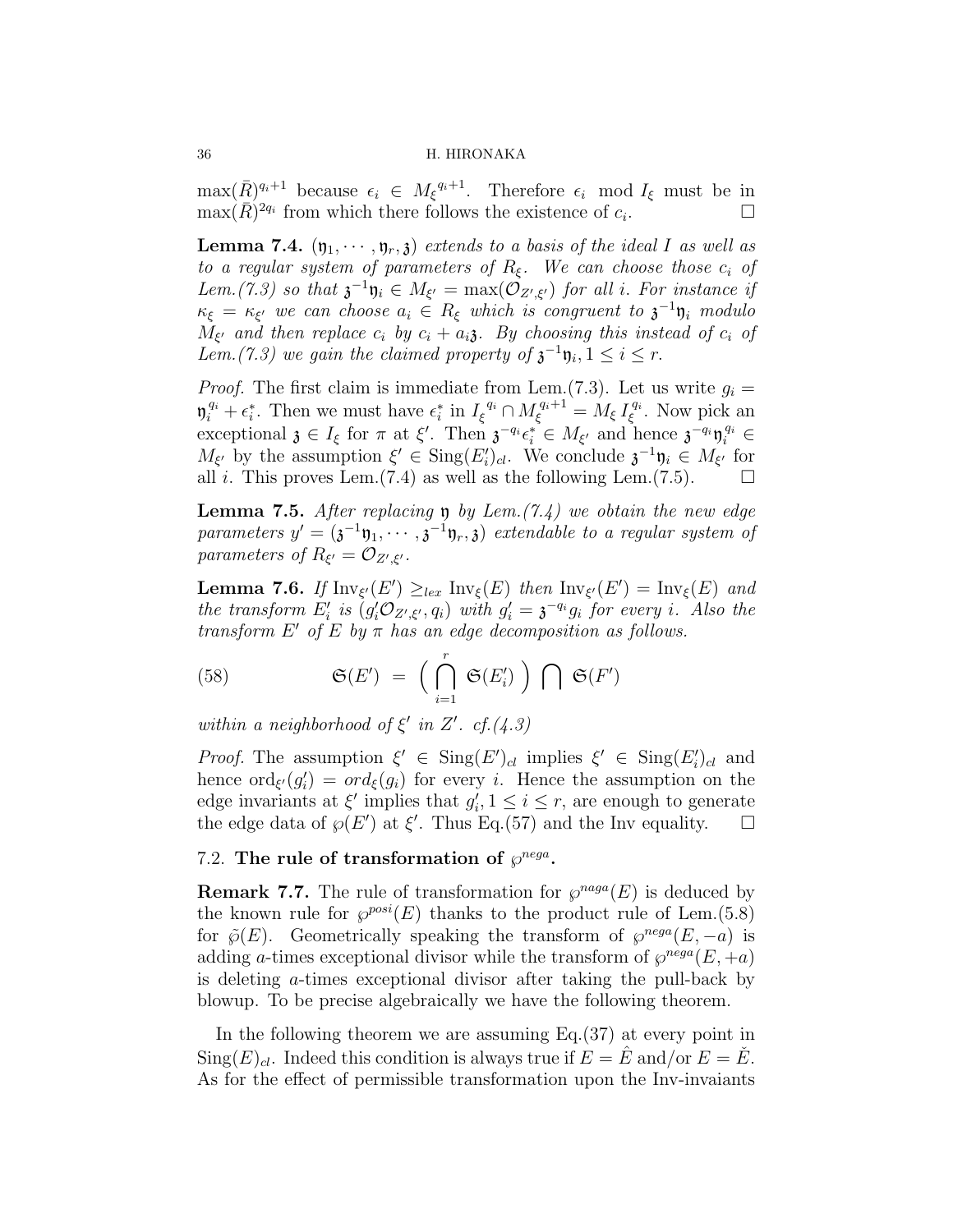we have a good reference with Lem. $(7.3)$ , Lem. $(7.4)$ , Lem. $(7.5)$ , Lem. $(7.6)$ following after Th.(7.1).

**Theorem 7.8.** For every finite sequence of local blowups  $\pi : Z' \to Z$ with centers  $D_i, 0 \leq i \leq r$ , permissible for the successive transforms  $E_i \in Z_i$  from  $E = E_0 \in Z = Z_0$  up to  $E' = E_r \in Z' = Z_r$  in the sense of Def.(2.4). We then claim that for every point  $\xi' \in \pi^{-1}(\xi) \cap \text{Sing}(E_{cl}')_{cl}$ with  $\text{Inv}_{\xi'}(E') = \text{Inv}_{\xi}(E)$  in the sense of Eq.(34) we have

(59) 
$$
\wp^{nega}(E',-a)_{\xi'} = \left(\prod_i I(D_i,Z_i)^a\right) \left(\wp^{nega}(E,-a)\mathcal{O}_{Z'}\right)_{\xi'}
$$

where  $I(D_i, Z_i)$  is the ideal of  $D_i$  in  $\mathcal{O}_{Z_i}$ . The integer a may be any but the important cases are for  $a > 0$ . The cases for  $i = -a > 0$  are direct from the definition of  $\varphi^{posi}(E)$ .

Proof. A proof of Eq.(59) can be done by strait application of product rule Lem.(5.8) and by the known rule of transformation for each homogeneous parts of  $\wp^{posi}(E)$ .

**Remark 7.9.** Here is a more direct argument. We have  $\wp^{nega}(E, -a)$  =  $\text{Diff}^{(md+a)}\wp(E, md)$  for  $d \gg a$  in the manner of Def.(5.1) supported by Lem.(5.6) and Lem.(5.8). We also have  $(\rho^{\ell}(g))(\wp^{neg}(E,-a)) \subset$  $\wp^{posi}(E, mp^{\ell} - a)$ . The  $I(D, Z)O_{Z'} = I(D')$  is the the ideal of the exceptional divisor  $D' = \pi^{-1}(D)$  in Z'. This ideal is locally principal. Choose a generator z of the localized  $I(D')\mathcal{O}_{\xi'}$  Now by the permissible  $\pi$  we have the blown-up results at  $\xi'$  in all details as follows.

(60) 
$$
\wp^{neg}(E, -a)\mathcal{O}_{\xi'} \text{ (pulback by } \pi)
$$
  
\n
$$
= g^{-p^{\ell}}\wp^{posi}(E, mp^{\ell} - a)\mathcal{O}_{\xi'} \text{ (degree up by multiplier)}
$$
  
\n
$$
= z^{-mp^{\ell}}z^{mp^{\ell} - a}\wp^{posi}(E', mp^{\ell} - a)\mathcal{O}_{\xi'} \text{ (rule for 'posi' case)}
$$
  
\n
$$
= z^{-a}\wp^{posi}(E', mp^{\ell} - a)\mathcal{O}_{\xi'}
$$
  
\n
$$
= z^{-a}(\wp')^{p^{\ell}}\wp^{nega}(E', -a)_{\xi'} \text{ (degree down by division)}
$$
  
\n
$$
= z^{-a}\wp^{nega}(E', -a)_{\xi'} \text{ (unicity of } g' = z^{-m}g \text{ at } \xi')
$$
  
\n
$$
= I(D, Z)^{-a}(\wp^{nega}(E', -a))_{\xi'}
$$

With this for all  $\xi'$  there follows Eq.(59).

We have the following technical but very useful lemma.

**Lemma 7.10.** Let  $h \in BL_{\xi}(Z, -k)$  with  $k \in \mathbb{Z}$  and assume that we have the inclusion of Eq.(62) for all  $\ell \gg 1$ . Then we claim  $h \in$  $\tilde{\varphi}(E, -k)$ . Note that in this lemma the number k can be positive, negative or zero.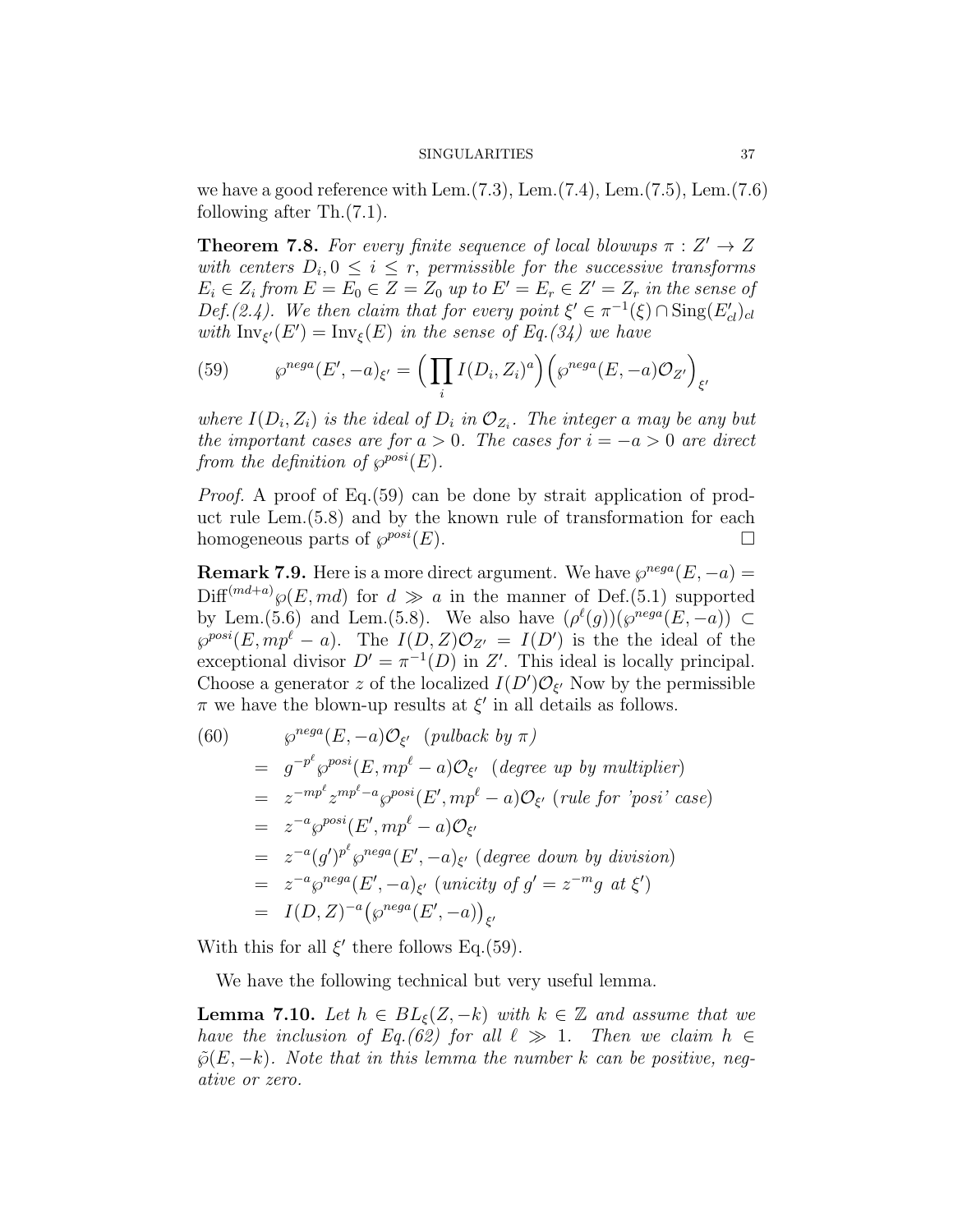*Proof.* Pick and fix a regular system of parameter x of  $\mathcal{O}_{Z,\xi}$ . We then have a differential operator  $\partial \in \text{Diff}^{(m)}$  such that  $\partial(h) = 1$ . In fact by the condition on  $q$  of Eq.(37) we can find an elementary differential operator  $\delta$  in x of degree m such that  $u = \delta g$  is a unit. Then let  $\partial = u^{-1}\delta$ . Then let  $\sigma$  be the differential operator in  $\rho^{\ell}(\mathcal{O}_{\xi})$  which is  $\sigma = \rho^{\ell} \partial \rho^{-\ell}$ . Then let  $\Delta(\ell) \in \text{Diff}^{(mp^{\ell})}$  be the x-Cartier extension of  $\sigma$ in the sense of Def.(3.7) supported by Lem.(3.6). Now let  $K[[x]]$  denote the local completion  $\hat{\mathcal{O}}_{\xi}$  where K is the algebraic closure of K inside the completion. Let us write

(61) 
$$
h = \sum_{\beta} c_{\beta} x^{\beta} \text{ and } h(\ell) = \sum_{\beta: \beta_i < \ell, \forall i} c_{\beta} x^{\beta}
$$
\nwhere  $c_{\beta} \in K, \forall \beta \in \mathbb{Z}_0^n$ 

Recall that every differential operator in  $\mathcal{O}_{\xi}$  has its unique extension to such in K[[x]. By the x-Cartier property we have  $\Delta(h) \in$  $\rho^{\ell}(\max(K[[x]])$ . Remember that  $\Delta(\rho^{\ell}(g)) = 1$  while  $\Delta(x^{\beta}) = 0$  every β with  $0 \leq \beta_j < p^{\ell}, \forall j$ . Therefore  $\Delta(g^{\ell}x^{\beta}) = x^{\beta}$  and  $h - \Delta(g^{\ell}h) \in$  $(x)^{\ell} K[[x]]$  for every  $\ell \gg 1$  where  $\Delta(g^{\ell} h) \in \wp^{neg}(E, -k)$ . Hence  $h \in$  $\wp^{neg}(E, -k) + (x)^{\ell} K[[x]], \forall \ell \gg 1 \text{ which implies } h \in \wp^{neg}(E, -k) K[[x]].$ This implies  $h \in \wp^{nega}(E, -k)$  because  $K[[x]]$  is faithfully flat over the  $\Box$  local ring  $\mathcal{O}$ .

Theorem 7.11. Under the assumption of Th.(7.8) we have the following facts.

- (1)  $\tilde{\varphi}(E)$  is diff-closed in the sense that for every integer  $j \in \mathbb{Z}, \neq 0$ , we have  $\text{Diff}_Z^{(c)}\tilde{\wp}(E,j) \subset \tilde{\wp}(E,j-c)$  for every integer  $c > 0$
- (2)  $\tilde{\varphi}(E)$  is integrally closed in the graded algebra  $Bl(Z)$

*Proof.* As for (1) if  $j > 0$  then  $\tilde{\varphi}(E, j) = \varphi^{posi}(E, j)$  and hence the inclusion is either by the property of  $\wp(E)$  with  $c \leq j$  or by the definition Eq.(36) of  $\tilde{\varphi}(E, j - c)$  with  $c > j$ . If  $j < 0$  let  $a = -j$  and  $\tilde{\varphi}(E, j) =$  $\text{Diff}^{(md+a)}\wp^{posi}(E, md)$  with  $d \gg 1$  by Eq.(40). Hence  $\text{Diff}^{(c)}\tilde{\wp}(E, j)$ is Diff<sup>(c)</sup>Diff<sup>(md)+a</sup> $\varphi^{posi}(E, md)$  which is contained in  $\tilde{\varphi}(E, -a - c)$  by definition. Here  $-a - c = j - c$ . As for (2) it is enough to examine the case of negative integration thanks to Th.(5.11). Pick any  $h \in BL_{\xi}(Z, -k), k > 0$ , which is integral over  $\tilde{\varphi}(E)$ . In view of the mutual independence of homogeneous parts we must have an equation  $h^{\alpha} + \sum_{0 < \beta \leq \alpha} f_{\beta} h^{\alpha-\beta} = 0$  with  $f_{\beta} \in \wp^{neg}(E, \beta)$ . Then by choosing  $\ell \gg 1$  we examine the multiplication of the equation above by  $(\rho^{\ell}(g))^{\alpha}$ . Namely

$$
(\rho^{\ell}(g))h)^\alpha+\sum_{0<\beta\leq\alpha}(\rho^{\ell}(g))^\beta f_\beta)(\rho^{\ell}(g))h)^{\alpha-\beta}=0
$$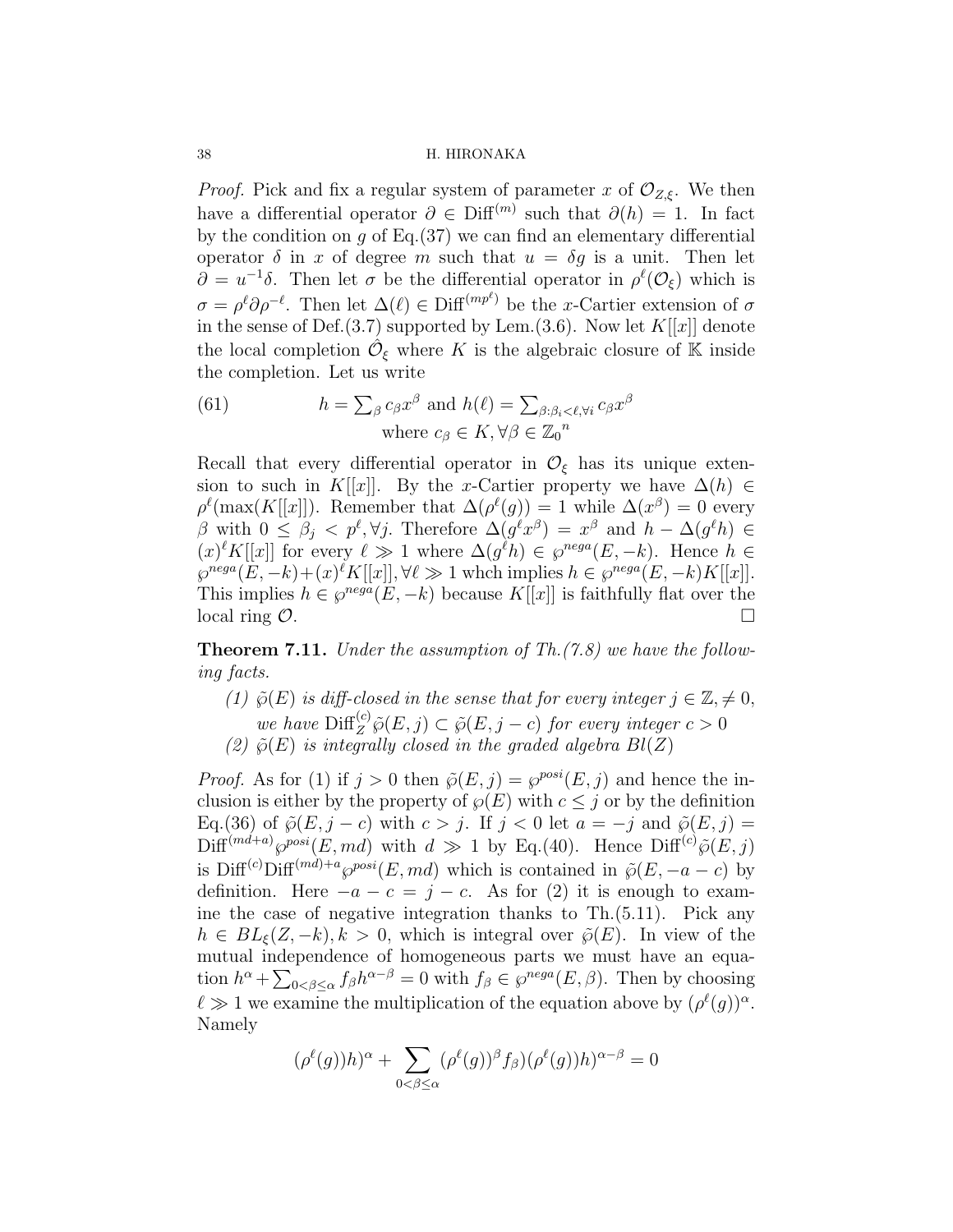with g and m of the assumption Eq.  $(37)$ . Note that we then have  $(\rho^{\ell}(g))^{\beta} f_{\beta} \in \varphi^{posi}(E, mp^{\ell} \beta)$  for all  $\beta$  so that  $(\rho^{\ell}(g))h$  is integral over  $wp^{posi}(E)$  and hence

(62) 
$$
(\rho^{\ell}(g))h \in \wp^{posi}(E, mp^{\ell} - k) \text{ with } g \text{ of } Eq. (37)
$$

thanks to the integral closed  $\wp(E)$ . Note that Eq.(62) is valid for every choice of  $\ell \gg 1$ . Now thanks to Lem.(7.10) we conclude  $h \in$  $\wp^{neg}(E, -k)$ . Th.(7.11) is thus proven.

7.3. Rule of transformation for  $\varphi^{nega}$ . On the rule of permissible transformation on  $\varphi^{neg}(E)$  here is an important addition to Th.(7.8) again due to  $Eq.(83)$  and  $Eq.(84)$ .

**Theorem 7.12.** Let  $\pi : Z' \to Z$  with center D be permissible for E and let E' be the transform of E by  $\pi$ . Pick a point  $\xi' \in Sing(E')_{cl}$  with  $\xi = \pi(\xi') \in \text{Sing}(E)$ . Assume that we have a nonzero edge generator  $g'$  of  $E'$  at  $\xi'$  which is the transform of an edge generator g of E at ξ. Then locally at  $\xi'$  we have that  $\varphi^{nega}(E')$  contains the transform  $\wp^{nega}(E)'$  of  $\wp^{nega}(E)$  by  $\pi$ .

Proof. The proof is straight forward by Th. $(6.3)$ . In fact for every element  $f \in \wp(E, -a)$  with  $a > 0$  we have  $g^{p^{\ell}} f \in \wp(\hat{E}, qp^{\ell} - a)$ . Then  $g'^{p^{\ell}}f' \in \wp(E', qp^{\ell} - a)$  with the transform  $f'$  of  $f$  by  $\pi$ .

# 7.4. Coordinate translation in  $p > 0$ .

**Definition 7.13.** Let V be an open set in Z and let  $x = (x_1, \dots, x_n)$ be a system of elements in  $\mathcal{O}(V)$ . We call x a coordinate system of V if for even point  $\xi \in V_{cl} \cap \text{Sing}(E)$  we find a regular system of parameters  $z = (z_1, \dots, z_n)$  such that the differentiation matrix of x with respect to z is invertible in the local ring  $\mathcal{O}_{\xi}$ .

We consider a regular system of parameters  $x = (y, \omega)$  at  $\xi \in$  $\text{Sing}(E)_{cl}$  which is naturally extended to regular parameters on a sufficiently small affine neighborhood  $V \ni \xi$  in Z. For each point  $\eta \in$  $V \cap \text{Sing}(\check{E})_{cl}$  we then have the local completion  $\hat{\mathcal{O}}_{\eta} = K(\eta)[[x-a]]$ with  $a \in K(\eta)^n$  where  $K(\eta)$  is the algebraic closure of the base field K inside  $\hat{\mathcal{O}}_{\eta}$ . This fact is due to the assumption that K is a perfect field and  $\kappa_{\eta}$  is separable algebraic over K. It should be noted here that  $(x - a)$  is a regular system of parameters in  $K(\eta)[[x - a]]$  but not necessarily in  $\mathcal{O}_\eta$ . However all elementary differential operators in x make sense as differential operators in  $K(\eta)[[x-a]]$  which coincide with the elementally differential operators with respect to  $x-a$  in  $K(\eta)[|x-a|]$ . Now we want to obtain a regular system of parameters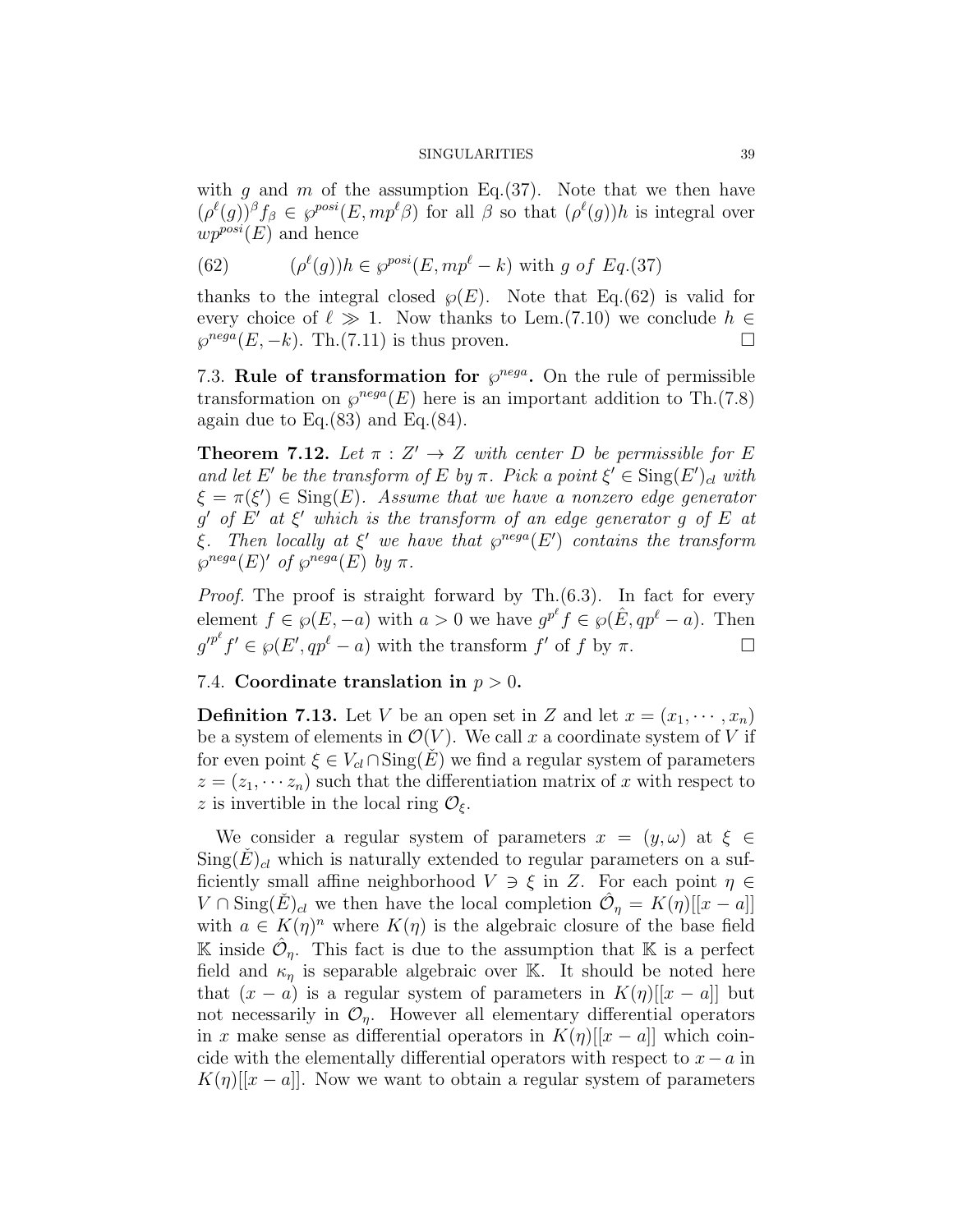of  $\mathcal{O}_n$  which are approximations of  $x-a$  well suited to our work related to LLED-operations of later sections such as §9.

**Lemma 7.14.** Given  $\eta \in V_{cl}$  and a unit  $f \in \mathcal{O}_{\eta}$  we have  $f_N \in \mathcal{O}_{\eta}$  for every integer  $N \gg 1$  such that  $f \equiv \rho^N(f_N) \mod \max(\mathcal{O}_\eta)$ . It follows that in a situation of the formal translation  $x - a$  with  $a \in K^n$  we can find  $a_N \in \mathcal{O}_\eta^{\{n\}}$  such that  $a - \rho^N(a_N) \in \max(K[[x-a]])^n$ . We will use  $x - \rho^N(a_N)$  in  $\mathcal{O}_\eta$ <sup>n</sup> as a useful approximation of  $x - a$  in later sections.

*Proof.* Given f we let  $\kappa \in \mathbb{K}$  be the residue of f at  $\eta$ . Then For *k* =  $\binom{p}{k}$   $\forall k \in \mathbb{K}$  and pick  $f_N \in \mathcal{O}_\eta$  whose residue class at  $\eta$  is  $k$ .

**Corollary 7.15.** Under the assumption of Lem.  $(7.14)$  and given any finite number of differential operators  $\partial_j$ ,  $1 \leq j \leq s$  in Diff<sub>V</sub> we have  $N \gg 1$  such that for every monomial  $x^{\alpha}$  we have  $\partial_j((x - \rho^N(a_N))^{\alpha}) =$  $\partial_j(x^{\alpha})$  for every j.

The proof of this corollary is immediate from Lem.(7.14). It should be noted that  $x - \rho^N(a_N)$  with  $N \gg 1$  is a good rational substitute for the formal translation  $x - a$  with a in the algebraic closure of the base field K. It is useful in many of the consequent sections. In particular refer to those differentiations later in §9.5 which will be indispensable for the proofs of the LLUED theorems stated in Th.(9.2) and (9.3).

**Definition 7.16.** We call  $x - \rho^N(a_N)$  a regular translation of x with depth N at  $\eta$ .

**Theorem 7.17.** For any coherent  $\rho^{\ell}(\mathcal{O})$ -submodule W of  $\wp^{neg}(\check{E}, -a)$ with  $\ell \gg a$  and for a point  $\xi \in \text{Sing}(E)_{cl}$ , if  $W(\xi) = (0)$  then there exists an open affine neighborhood V of  $\xi \in Z$  such that  $W(\eta) = (0)$ for every  $\eta \in \text{Sing}(E) \cap V_{cl}$ .

*Proof.* Note that we have a finite number of differentiations  $\{\partial f\}$  which locally generate  $\wp^{nega}(\check{E}, -a)_{\xi}$  as  $\rho^{\ell}(\mathcal{O})$ -module within a small enough affine open neighborhood V of  $\xi^{i}nZ$ . Then for each  $\eta \in \text{Sing}(\check{E}) \cap V_{cl}$ we apply the translation from  $\xi$  to  $\eta$  such as  $x - \rho^N(a_N)$  for a chosen coordinate system x in V in the manner of Lem. $(7.14)$ .

7.5. Cleaning by edge equation  $g = y^q + \epsilon$ . The self-cleaning of g or g-cleaning of  $\epsilon$  is defined first formally in the local completion  $\hat{\mathcal{O}}_{\xi}$ and then by its approximation in  $\mathcal O$  modulo  $\rho^N(\mathcal O)$  with a sufficiently large integer  $N \gg (1 + e)n$  with  $q = p^e$  and  $n = \dim Z$ .

Choose a regular system of parameters  $x = (y, \omega)$  of  $\mathcal{O}_{\xi}$ . It is important that x contains y of the given LL-head  $g = y^q + \epsilon$ . Let us write the local completion  $\hat{\mathcal{O}}_{\xi} = K[[y,\omega]]$  of the unique algebraic extension K of the base field  $K$ .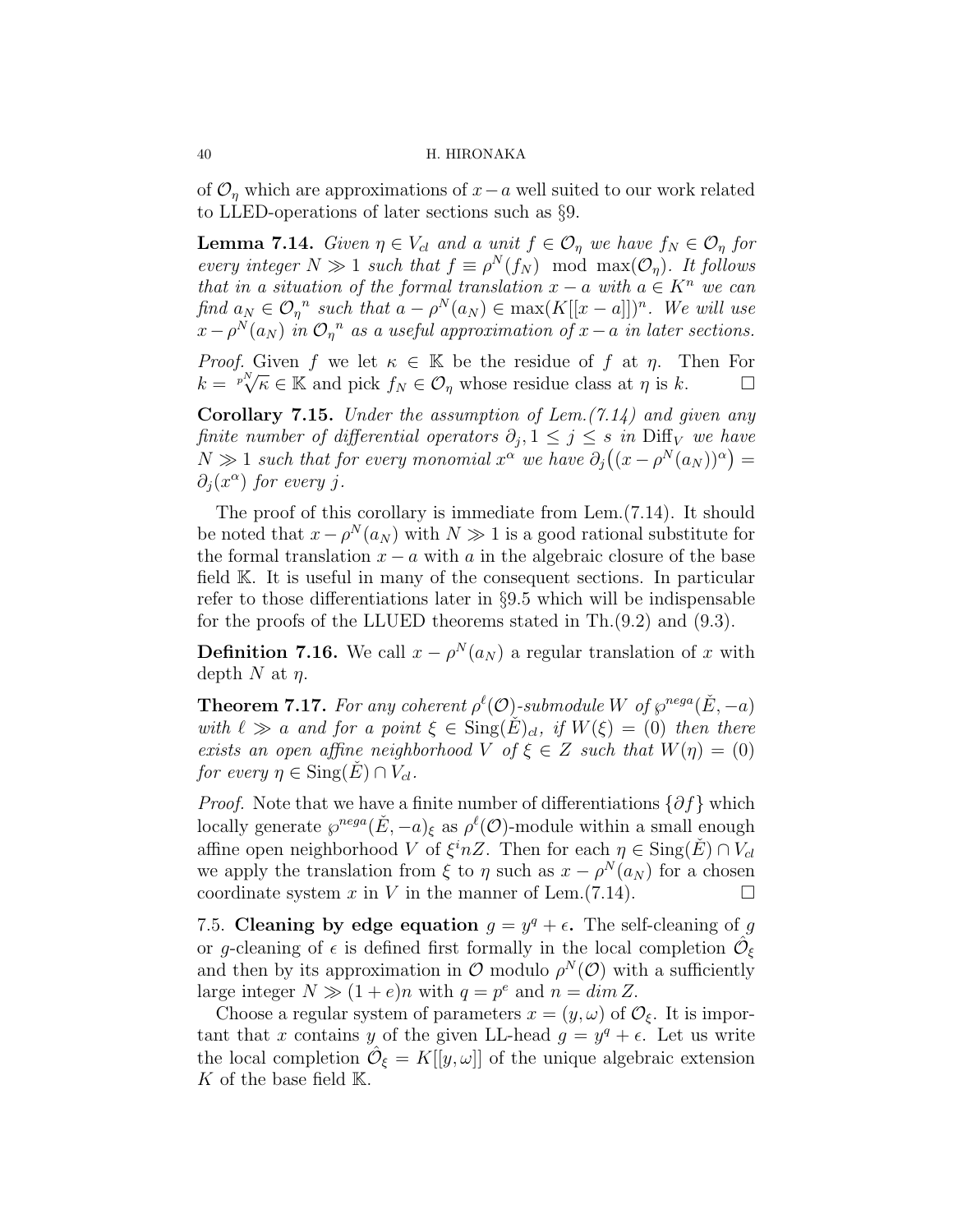Then we have  $\hat{\mathcal{O}}_{\xi} = \sum_{0 \leq j < q} y^{j} K[[g, \omega]]$  thanks to the assumption that  $\text{ord}_{\xi}(\epsilon) > q$  by the definition of  $\mathfrak{L}_{\xi}$ . Hence we can write

(63) 
$$
\epsilon = \sum_{k \ge 0} g^k \left( \sum_{0 \le j < q} y^j \sigma(k, j) \right) \text{ with } \sigma(k, j) \in K[[\omega]], \forall (k, j).
$$

**Definition 7.18.** Define the formal g-cleaning of  $\epsilon$  to be

(64) 
$$
\epsilon^{\sharp}(\infty) = \sum_{0 \leq j < q} y^j \sigma(0, j),
$$

not necessarily any element of  $\mathcal{O}_{\xi}$ . We rather look for its approximations by elements of  $\mathcal{O}_{\xi}$  which help to prove global resolution of singularities (not merely the local or formal uniformizations). We thus pick an integer  $N \gg (1 + e)n$ . We note that

(65) 
$$
\epsilon - \epsilon^{\sharp}(\infty) = \sum_{k \ge 1, 0 \le j < q} g^k y^j \sigma(k, j) = gA(N) + gB(N)
$$

where

$$
A(N) = \sum_{k \ge 1, 0 \le j < q} y^j \sum_{kq+|\beta| \le p^N} g^{k-1} \omega^\beta \tau(k, j, \beta)
$$
\n
$$
\sigma(k, j) = \sum_{\tau} \omega^\tau \tau(k, j, \beta) \text{ with } \tau(k, j, \beta) \in K, \forall (k, j, \beta)
$$
\n
$$
B(N) = \sum_{k \ge 1, 0 \le j < q} g^k y^j \sum_{kq+|\beta| > p^N} g^{k-1} \omega^\beta \tau(k, j, \beta).
$$

Note that  $B(N) \in \rho^{\ell}(\max(K[[x]])$ . Then for each  $\tau \in K$  we pick Note that  $D(N) \in \rho^r(\max(N[[x]]))$ . Then for each  $\tau \in \mathbb{R}$  we pick<br>  $f \in \mathcal{O}_{\xi}$  which is  $\equiv \sqrt[\varphi]{\tau}$  mod  $\max(\mathcal{O}_{\xi})$ , and define  $\tau_N = \rho^N(f) \in \mathcal{O}_{\xi}$ . We then define an approximation  $A_N$  of A as follows:

(66) 
$$
A_N = \sum_{k \ge 1, 0 \le j < q} y^j \sum_{kq + |\beta| \le p^N} g^{k-1} \omega^\beta \big( \tau(k, j, \beta)_N \big)
$$
\n
$$
\text{and } A - A_N \in \rho^N(\max(K[[x]]))
$$

We now define

(67) 
$$
\epsilon^{\sharp}(N) = \epsilon - gA_N
$$

which will be called a *(rational)* g-cleaning of  $\epsilon$  to the depth N.

We have

$$
\epsilon \equiv \epsilon^{\sharp}(N) \text{ modulo}
$$

$$
\sum_{k > N - e} g^k K[[x]] + \sum_{j \le q} y^j \sum_{kq + |\beta| \le p^N} g^{k-1} \omega^{\beta} \max(\rho^N(K[[x]])).
$$

Lemma 7.19. We have

$$
\epsilon^{\sharp}(\infty) \equiv \epsilon^{\sharp}(N)
$$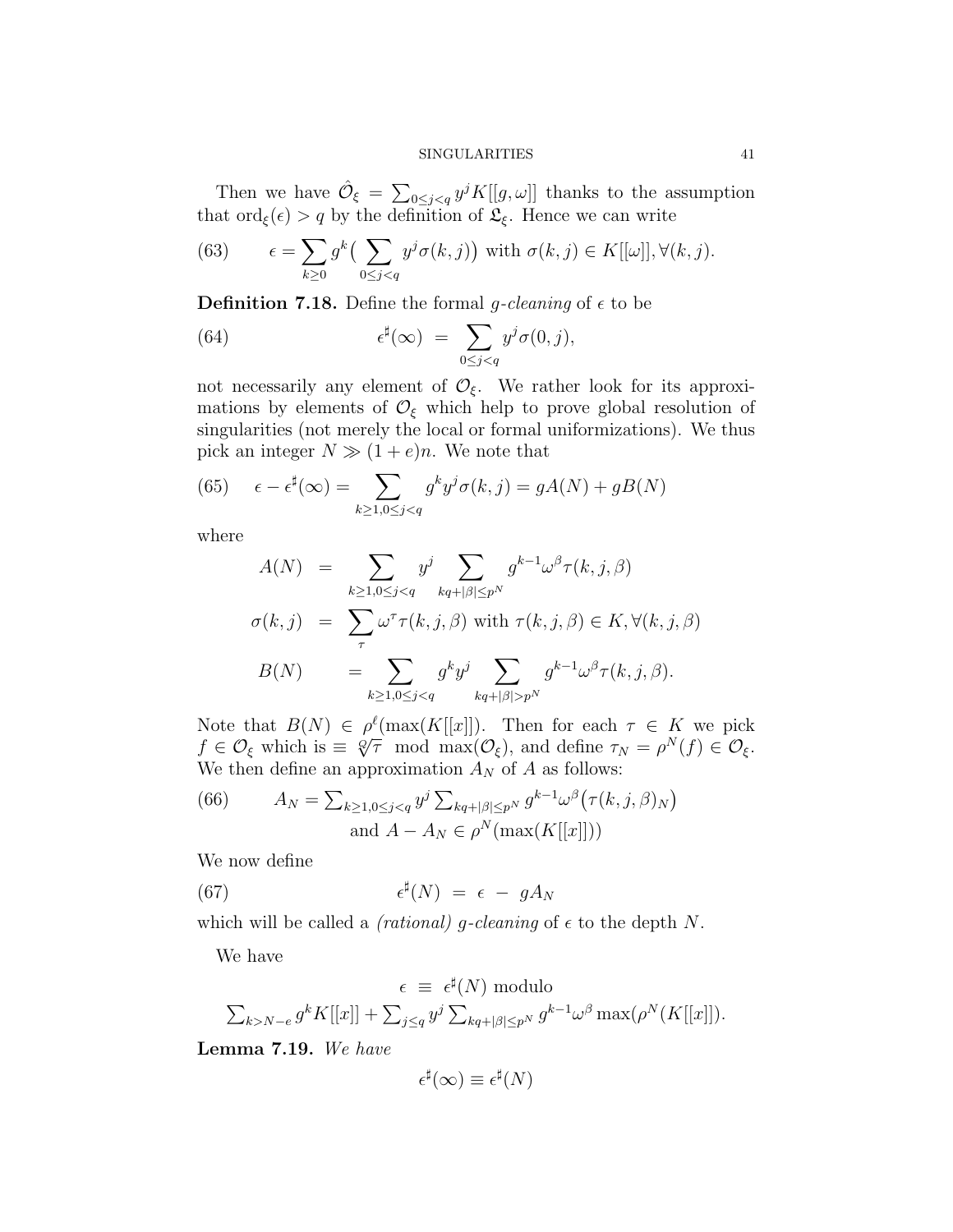where the equivalence is modulo

$$
g\rho^{N-e}(\max(K[[x]]))+g\mathcal{O}_{\xi}\max(\rho^N(K[[y,\epsilon]])).
$$

*Proof.* This is proved by direct calculus.  $\Box$ 

**Corollary 7.20.** Assume that  $N \gg (1 + q)n$ . Pick any  $\gamma$  with  $\gamma_i \in$  $\mathbb{Z}_0, 1 \leq i \leq n$ , and any  $T = x^{\alpha} x^{p\beta}$  with  $\alpha_i \leq p, \beta_i \leq p, \forall 1 \leq i \leq n$ . If  $Tx^{q\gamma}$  has nonzero coefficient in the power series  $\epsilon^{\sharp}(N) \in K[[x]]$ , then  $\partial^{(q\gamma)}y^q = 0$  and  $\partial^{(q\gamma)}g = \partial^{(q\gamma)}\epsilon$ .

*Proof.*  $\gamma$  must be either divisible by  $y^{qp}$  or by  $y^{q}h$  with a non-unit nonzero monomial  $h \in \sum_{i < q} y^i K[\omega]$ .

# 8. Standard unit-monomial expression

This section is somewhat independent from the rest of the paper, and is about a special method of choosing a local polynomial expression of an element of  $\mathcal{O}_{\xi}$  which we will call  $\rho\tau$ -resentation which is defined in §8.2. The name  $\rho\tau$  is chosen simply to pay special respect to its connection with the Frobenius filtration of  $\mathcal{O}_{\xi}$  and to tangential property. In this work we simply state and prove the  $\rho\tau$ -resentation in a formulation suited to our program toward the resolution prolem. Then apply the  $\rho\tau$ -presentation to each element of the form  $g = y^q + \epsilon \in \mathfrak{L}(\check{E})$  and obtain the *standard expression* of  $\epsilon$  by which we deduce a key technical result. This is symbolical denoted by

(68) 
$$
h(\epsilon) \in \boxminus (g, q) \subset \wp^{nega}(\check{E})_{\xi} \text{ for } \forall g = y^q + \epsilon \in \mathfrak{L}(\check{E})_{\xi}
$$

where  $\sqrt[p]{g - h(\epsilon)} \in \mathcal{O}_{\xi}$  for each  $\xi \in \text{Sing}(\check{E})_{cl}$ , and  $\Xi(g, q)$  is defined in  $\S 9$  (Prop.  $(9.1)$ ). This should be in accord with Th.  $(9.3)$ , stated and proven in this section.

8.1. Finiteness of unit-monomial sum expression. In this section we pick and fix any regular system of parameters x of  $\mathcal{O}_{\xi}$  with  $\xi \in Z_{cl}$ . The following proposition will be used to assure a certain finiteness of unit-monomial sum expressiom in terms of x for every element of  $\mathcal{O}_{\xi}$ . We have the local completion  $\hat{\mathcal{O}}_{\xi} = K[[x]]$ . Note that  $\partial(K) = (0)$  with every differential operator  $\partial \in \text{Diff}_{Z,\xi}^{(m)*}, m > 0$ .

**Proposition 8.1.** Pick any nonzero  $h \in K[[x]]$ . We claim the existence of a positive integer  $\ell = \ell(h, x)$  having the following property.

(69) 
$$
h = \sum_{a \in \mathbb{Z}_0^n, a_i < \ell, \forall i} A_a x^a
$$

where every  $A_a$  is either zero or unit in  $\rho^{\ell}(K[[x]])$  and  $x^a \notin \rho^{\ell}(K[[x]])$ .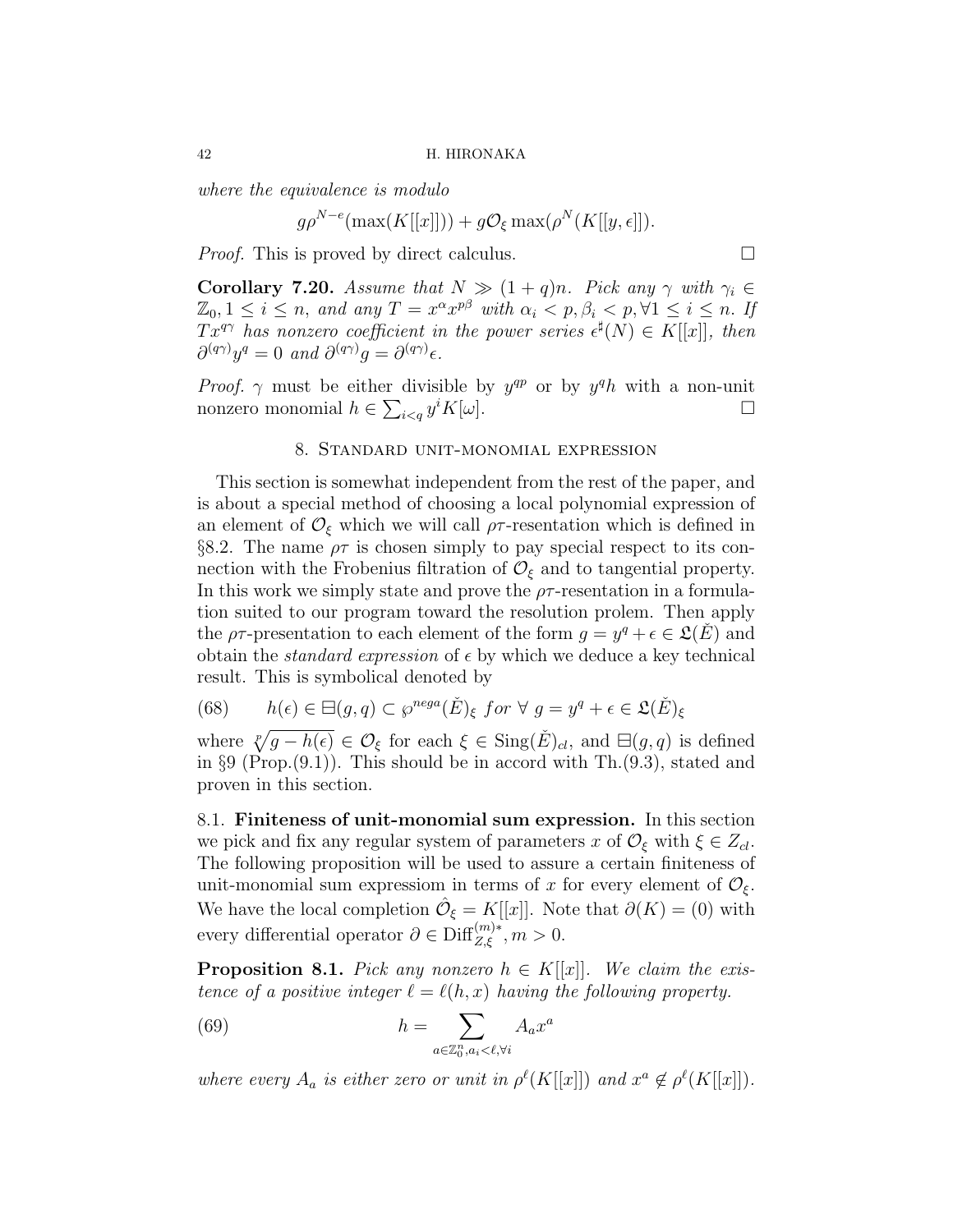The proposition will be proven after the Lem.(8.3) below.

**Remark 8.2.** The essence of the claim is that  $\ell$  is finite but large enough to have the presentation of the form Eq.(69). In fact the same proposition is applicable to each  $A_a \neq 0$ . To be precise we write  $A_a =$  $A'_a + B_a$  with  $A'_a \in \rho^{\ell+1}(K[[x])$  and  $B_a = A_a - A'_a \in \rho^{\ell}(\max(\mathcal{O}_{\xi}))$ . For instance  $A'_a$  can be chosen as follows. Let  $\kappa$  be the residue of  $A_a$ modulo max $(\mathcal{O}_{\xi})$  and pick an element  $f \in \mathcal{O}_{\xi}$  whose residue is  $\sqrt[m]{\kappa}$ with  $m = p^{\ell+1}$ . Then let  $A'_a = \rho^{\ell+1}(f)$ . Then write  $B_a = \sum_i \rho^{\ell}(B_{a,i})$ with  $B_{a,i} \in \max(\mathcal{O}_{\xi})$ . Apply Prop.(8.1) to each  $B_{a,i}$  and have  $B_{a,i} =$  $\sum_{c \in \mathbb{Z}_0^n, c_i \lt \ell, \forall i} B_{a,i,c} x^c$  where every  $B_{a,i,c}$  is either zero or unit in  $\rho^{\delta}(K[[x]])$ with  $\delta > 0$ . Say  $B_{a,i,c} = \rho^{\delta}(D_{a,i,c})$  Therefore we have

(70) 
$$
h = \sum_{a \in \mathbb{Z}_0^n, a_i < \ell, \forall i} (A'_a + B_a) x^a
$$

where

$$
B_a x^a = \sum_i \rho^{\ell}(B_{a,i}) x^a
$$
  
= 
$$
\sum_i \rho^{\ell} (\sum_c B_{a,i,c} x^c) x^a
$$
  
= 
$$
\sum_{ic} \rho^{\ell+\delta}(D_{a,i,c}) x^{p^{c\ell}+a}.
$$

It follows that Prop.  $(8.1)$  remains valid when we replace  $\ell$  by  $\ell + 1$ . We can repeat this process and conclude that  $\ell$  of the Prop.(8.1) can be chosen arbitrary large.

**Lemma 8.3.** Let X be any subset, possibly infinite, of  $\mathbb{Z}_0^n$  and let  $X_\infty$ be any finite subset of X such that

(71) 
$$
(X_{\circ})K[[x]] = (X)K[[x]]
$$

Then for every  $b \in X$  there exists  $a \in X_{\circ}$  such that  $b \in a + \mathbb{Z}_{0}^{n}$ . An  $X_{\circ}$ with Eq.(71) always exists by the noetherian property of  $K[[x]]$ .

*Proof.* By assumption  $x^b = \sum_j f_j x^{a_j}$  with  $a_j \in X_{\circ}$  and  $f_j \in K[[x]]$ . Let  $f_j = \sum_k f_{jk} x^{e_{jk}}$  with  $e_{jk} \in \mathbb{Z}_0^n$  and  $f_{jk} \in K$ . We must then have

$$
x^{b} = \sum_{e_{jk} + a_j = b} f_{jk} x^{e_{jk}} x^{a_j}
$$

by the independence of homogeneity. Hence  $1 = \sum_{e_{jk}+a_j=b} f_{jk}$ . There exists at least one  $f_{jk} \neq 0$  and  $b \in a_j + \mathbb{Z}_0^n$  $\overline{f}_{jk}$  .  $\Box$ 

The proof of Prop.(8.1) is as follows. Write

$$
h = \sum_{a \in \mathbb{Z}_0^n, h_a \in K} h_a x^a
$$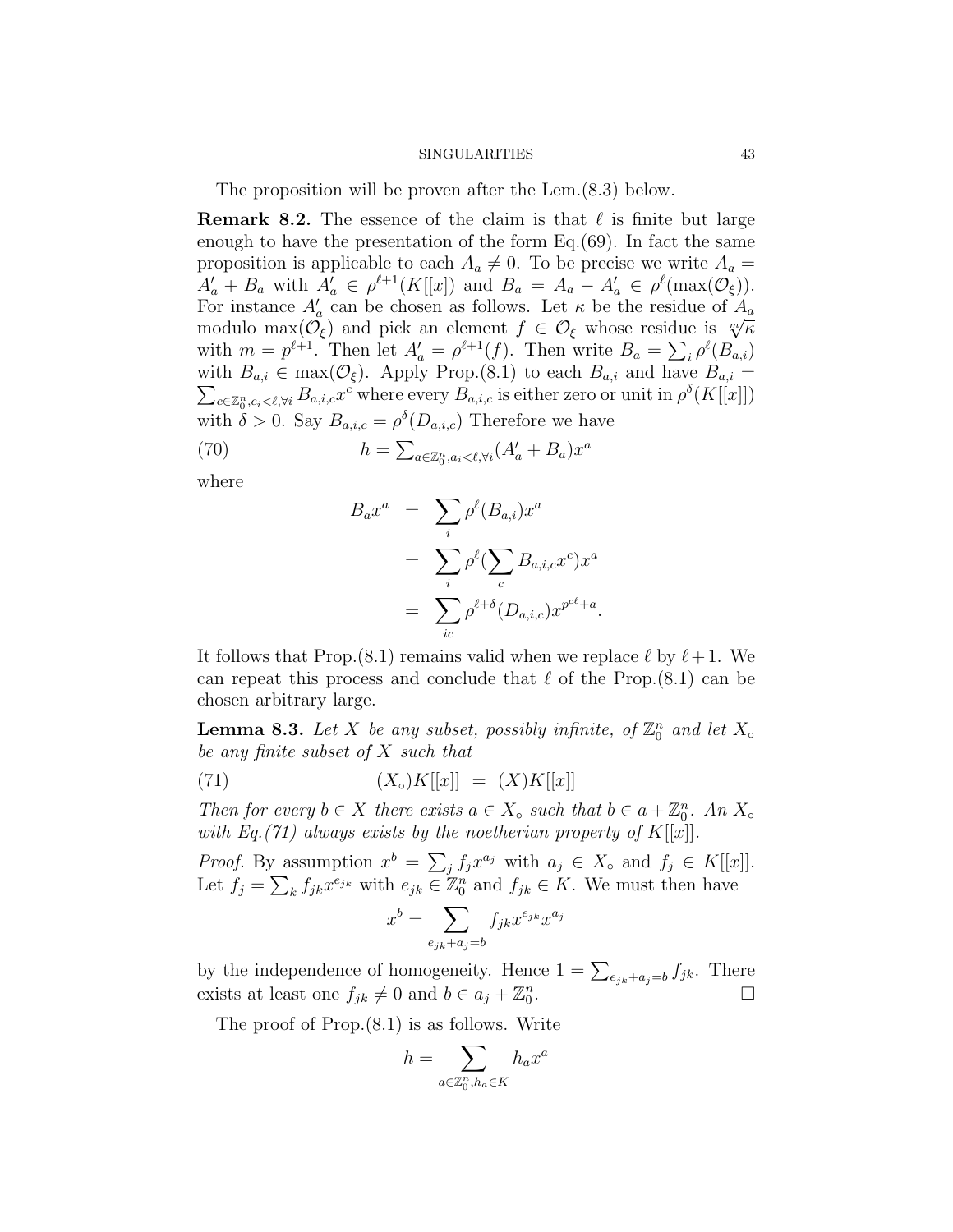the power series expansion of  $h \in \mathcal{O}_{\xi} \subset K[[x]]$ . Let  $X(h) = \{a \mid h_a \neq$  $0\}\subset \mathbb{Z}_0^n$ . Thanks to Lem.(8.3) applied to  $X=X(h)$  we have a finite subset  $X<sub>o</sub> \subset X(h)$  such that every  $b \in X(h) \setminus X<sub>o</sub>$  admits  $a \in X<sub>o</sub>$  with  $b \in a + \mathbb{Z}_0^n$ . We have a positive integer  $\ell$  such that  $X_{\circ}$  is contained in  $Y = \{a \in \mathbb{Z}_0^n | a_i < \ell, \forall j\}.$  Now we write  $h = \sum_{b \in X(h)} B_b x^b$  where  $B_b$  is a unit in  $K[[x]]$  for every b. We begin the power series expansion with  $B_b \in K$ .

We modify the expression step by step, possibly infinitely many times with convergence, in order to reach the claim of  $Prop(8.1)$ . Indded if we find any  $b \notin Y$  with  $B_b \neq 0$  then we have  $b \in X(h)$  and  $a \in X_\circ \subset Y$ such that  $b = a + c$  with  $(0) \neq c \in \mathbb{Z}_0^n$ . Then clearly  $B_a + B_b x^{b-a}$ is a unit in  $\mathcal{O}_x i$ . Replace  $B_a$  by  $B_a + B_b x^{b-a}$  and eliminate the term  $B_bx^b$ . Note that  $B_a + B_bx^{b-a}$  is a unit in K[[x]]. This simple procedure from  $B_a$  to  $B_a + B_b x^{b-a}$  can be repeated one after another for every  $b \in X(h) \setminus X_{\circ}$ . The repetition can be infinite but it is convergent in  $K[[x]]$ . This proves Prop.  $(8.1)$ .

**Definition 8.4.** Eq.  $(69)$  is called the *unit-monom* presentation of h with depth  $\ell$  in terns of x. Each of the  $A_a x^a$  of Eq.(69) with  $A_a \neq 0$ will be called unit-monom summand of h with depth  $\ell$  in terns of x.

**Definition 8.5.** We will say that  $\ell = \ell(h)$  of Lem.(8.3) is unit-monombig enough for h with respect to the regular system x of  $\mathcal{O}_{\xi}$ . The the monomial base  $\{x^{\theta}, 0 \leq \theta_i < p^{\ell}, \forall i\}$ , say  $\Sigma(\ell(h))$ , will be called  $\ell$ -big unit-monom set for h. What is important about  $\ell$  and  $\Sigma$  in this work is that  $\ell$  is finite but big enough and  $\Sigma$  is preferably little but many enough to generate h.

**Theorem 8.6.** Pick any nonzero  $h \in \mathcal{O}_{\xi}$  and any integer  $\ell_{\circ}$ . Then there exists an integer  $\ell^{\circ} \geq \ell_{\circ}$  accompanied by a finite non-empty set  $\Box(h, \ell, x) \subset \mathbb{Z}_{0}^{n}$  (or often  $\Box(h, \ell)$  or  $\Box(\ell, x)$  or even  $\Box(\ell)$  in short) for each integer  $\ell \geq \ell^{\circ}$  such that the following conditions are satisfied.

(1) We have the following expression.

(72) 
$$
h = \sum_{\theta \in \Box(\ell)} u(\theta) x^{\theta}
$$

where each  $\theta$  is of the form  $a + pb + qc$  with  $a_i < p, b_j < p^{e-1}, c \in$  $\mathbb{Z}_0^n$ . We write  $q = p^e$  with  $e > 1$ .

- (2)  $u(\theta)$  is a unit in  $\rho^{\ell}(\mathcal{O}_{\xi})$  for every  $\theta \in \Box(\ell)$  while  $x^{\theta}$  is not in  $\rho^{\ell}(\mathcal{O}_{\xi})$  for any  $\theta \in \Box(\ell)$ .
- (3) We have  $\partial^{(\theta)}(\rho^{\ell}(\mathcal{O}_{\xi})) = (0)$  for every  $\theta \in \Box(\ell)$ .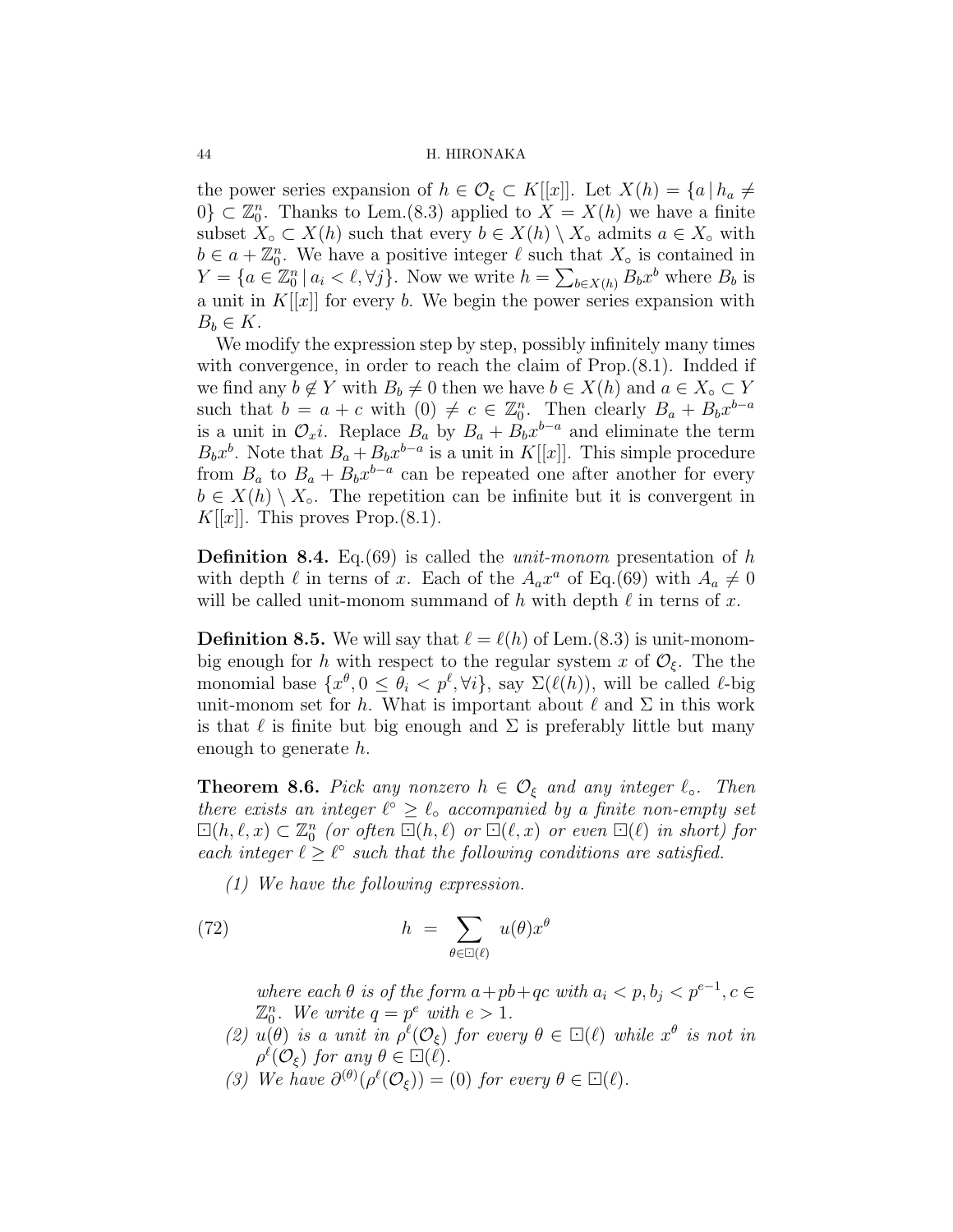(4) For every  $\theta \in \Box(\ell)$  we have the following formal expression in  $\hat{\mathcal{O}}_{\xi} = K[[x]]$  with  $K \supset \mathbb{K}$ .

(73) 
$$
u(\theta) = k_{(0)}(\theta) + \sum_{\chi \neq (0): \chi_j \geq \ell - \theta_j, \forall j} k_{\chi}(\theta) x^{\chi}
$$

where 
$$
0 \neq k_{(0)}(\theta) \in K
$$
 and  $k_{\chi}(\theta) \in K, \forall \chi$ .

*Proof.* Refer to Th.(8.6). Pick any integer  $\ell \geq \ell_{\circ}$  and write

(74) 
$$
h = \sum_{c \in \mathbb{Z}_0^n, c_j < p^\ell, \forall j} h(c)^{p^\ell} x^c \text{ with } h(c) \in \mathcal{O}_\xi
$$

where those  $\{x^c\}$  form a free basis of  $\mathcal{O}_{\xi}$  as  $\rho^{\ell}(\mathcal{O}_{\xi})$ -module. Then we apply Prop.(8.1) to every one of those  $h(c) \neq 0$  out of Eq.(74). We thus obtain a positive integer  $m > 1$  such that each of those  $h(c)$  is written as

$$
h(c) = \sum_{k \in \mathbb{Z}_0^n, k_j < p^m, \forall j} x^k h(c, k)
$$

where every  $h(c, k)$  is either zero or unit in  $K[[x]] = \hat{\mathcal{O}}_{\xi}$  and the set of k with  $h(c, k) \neq 0$  is non-empty. Let  $\Box(\ell)$  be the set of those  $c + p^{\ell}k$ for all  $(c, k)$  with  $h(c, k) \neq 0$ . It is clearly a finite subset of  $\mathbb{Z}_0^n$  and we obtain  $h = \sum_{(c,k) \in \mathbb{Z}(\ell)} x^{c+p^{\ell}k} h(c,k)^{p^{\ell}}$ . Writing  $\theta$  for  $c + p^{\ell}k \in \mathbb{Z}(\ell)$ and  $u(\theta)$  for  $h(c, k)^{p^{\ell}}$  we obtain an equality formally equal to Eq.(72) where the difference disappears as soon as we prove that  $u(\theta) \in \mathcal{O}_{\xi}$  for every  $\theta$ . Now let  $\theta = c + p^{\ell} k \in \Box(\ell)$  be the lexicographically maximum so that  $\partial^{\theta}(h) = h(c,k)^{p^{\ell}}$  which is clearly an element of  $\mathcal{O}_{\xi}$ . Repeat successively by the lexicographical induction. We then have  $Eq.(72)$ proven or all  $\theta \in \Box(\ell)$ .

**Theorem 8.7.** For each  $\ell \geq \ell^{\circ}$  the  $\Box(h, \ell, x)$  and the equality Eq.(72) of Th.(8.6) are uniquely determined by  $(h, \ell, x)$ .

Proof. Suppose two presentations in the manner of Eq.(72), say

$$
h = \sum_{\gamma \in \Box(\ell)} u(\gamma) x^{\gamma} = \sum_{\gamma' \in \Box'(\ell)} u'(\gamma') x^{\gamma}
$$

 $\prime$ 

Let  $\theta$  be the lexicographically maximum in  $\Box(\ell) \cup \Box'(\ell)$ . Then  $u(\theta) =$  $\partial^{(\theta)}(h) = u'(\theta)$ . This means that  $\theta$  must be in  $\Box(\ell) \cap \Box'(\ell)$  and the unit factors are  $u(\theta) = u'$  $(\theta)$ .

**Theorem 8.8.** For  $\ell^* > \ell \geq \ell^{\circ}$  of Th.(8.6) the  $\Box(h, \ell, x)$  is obtained from  $\Box(h, \ell^*, x)$  by means of the equivalence relation among elements of  $\Box(h, \ell^*, x)$  defined by  $x^{\theta} - x^{\theta'} \in \rho^{\ell}(\mathcal{O}_{\xi}).$ 

Proof. The proof is straight-forward thanks to Th.(8.6).

$$
\Box
$$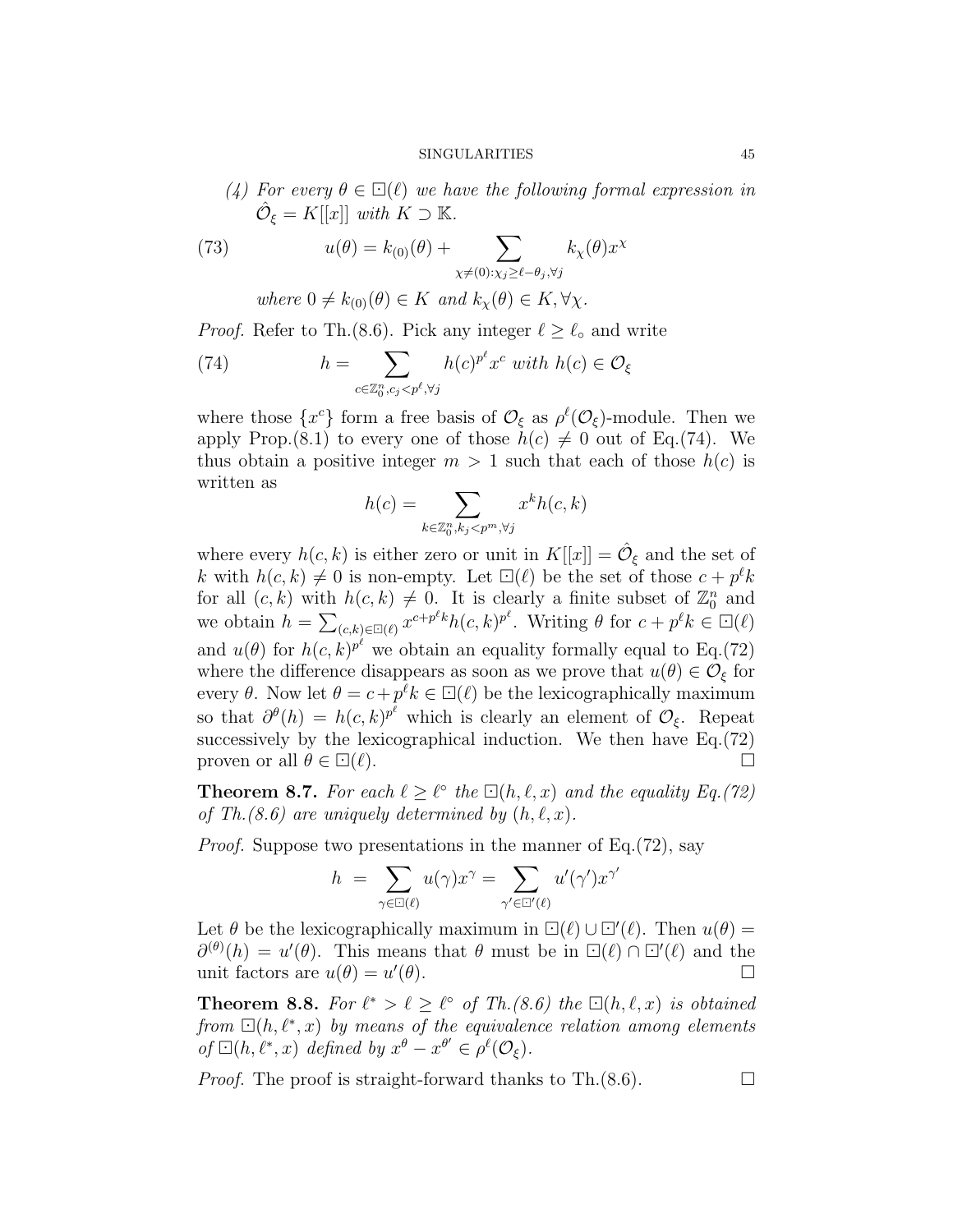**Definition 8.9.** The expression of h by Eq.(72) of Th.(8.6) is called  $\Box$ -expression of depth  $\ell$  in terms of x, or  $\Box(\ell)$ -expression in short. The sequence  $\{\Box(h, \ell, x), \forall \ell \geq \ell^{\circ}\}\$  of Th.(8.6) will be called  $\rho\tau$ -sequence of  $h$  with respect to  $x$ .

8.2. Frobenius filtration with unit-monomials. In terms of  $x$  a unit-monomial presentation is obtained firstly by using a free  $x$ -monomial basis A of O as  $\rho(\mathcal{O})$ -module, secondly a free x-monomial basis B of  $\rho(\mathcal{O})$  as  $\rho^e(\mathcal{O})$ -module and finally a free x-monomial basis C of  $\rho^e(\mathcal{O})$ as  $\rho^{\ell}(\mathcal{O})$ -module. The integer  $\ell \gg e$  is chosen depending on the required property by the required purpose of a given element  $X \in \mathcal{O}_{d}$ . Especially we require that  $\rho\tau$ -presentation is to be written as a sum of unit-monomials in terms of the A, B and C. Recall that we are given an LL-head  $g = y^q + \epsilon$  of  $\mathfrak{L}(\check{E})_{\xi}$  for  $\xi \in \text{Sing}(\check{E})_{cl}$  and we have particular interest not only in the number  $e$  of  $q = p^e$  but also in the selection of  $\ell \gg e$  for  $\rho\tau$ -presentation of X and our primary interest is in the case of  $X = \epsilon$ .

8.3. Standard expressions for  $\epsilon = g - y^q$ . A standard expression of  $\epsilon$  is a special case of the unit-monomial presentation with Frobenius filtration of (8.2). This is based on the finiteness of the presentation by unit-monomial summation of (8.1). However when we speak of standard expression of  $\epsilon$  we assume

- (1) We are assuming  $x \ni y$  where  $y = g \epsilon$  where  $\text{ord}_{\xi}(g) = g =$  $p^e < \text{ord}_{\xi}(\epsilon)$
- (2) g is a member of  $(L)(E)$  in the sense of Eq.(52).

Refer to  $\S(8.1)$  following after  $\S(8.1)$ , in which technically important are Th. $(8.6)$  based upon Prop. $(8.1)$  proven by Lem. $(8.3)$ . Refer to Def.(8.5).

8.4. Cleaned standard expressions for  $\epsilon = g - y^q$ . As for the standard expression of  $\epsilon$  at  $\xi \in \text{Sing}(E)$  we write  $\epsilon$  as

$$
\epsilon = \sum_{(a,b,c)} x^a x^{pb} x^{qc} u(a,b,c)
$$

with units or zero  $u(a, b, c) \in \rho^{\ell}(\mathcal{O})$  by means of Th.(8.6) with sufficiently large  $\ell$ , where the components are  $0 \le a_i < p$ ,  $0 \le b_j < p^{e-1}$  and  $0 \leq c_k < \infty$ . We choose to write the summation using the descending lexicographical ordering of  $(a, b, c)$  (cf. Eq.(76) in §9.3).

# 9. Local Leverage-up Exponent-down (LLUED)

The concept of Local Leverage-up Exponent-down (or LLUED) plays a power role in the inductive approach to resolution of singularities used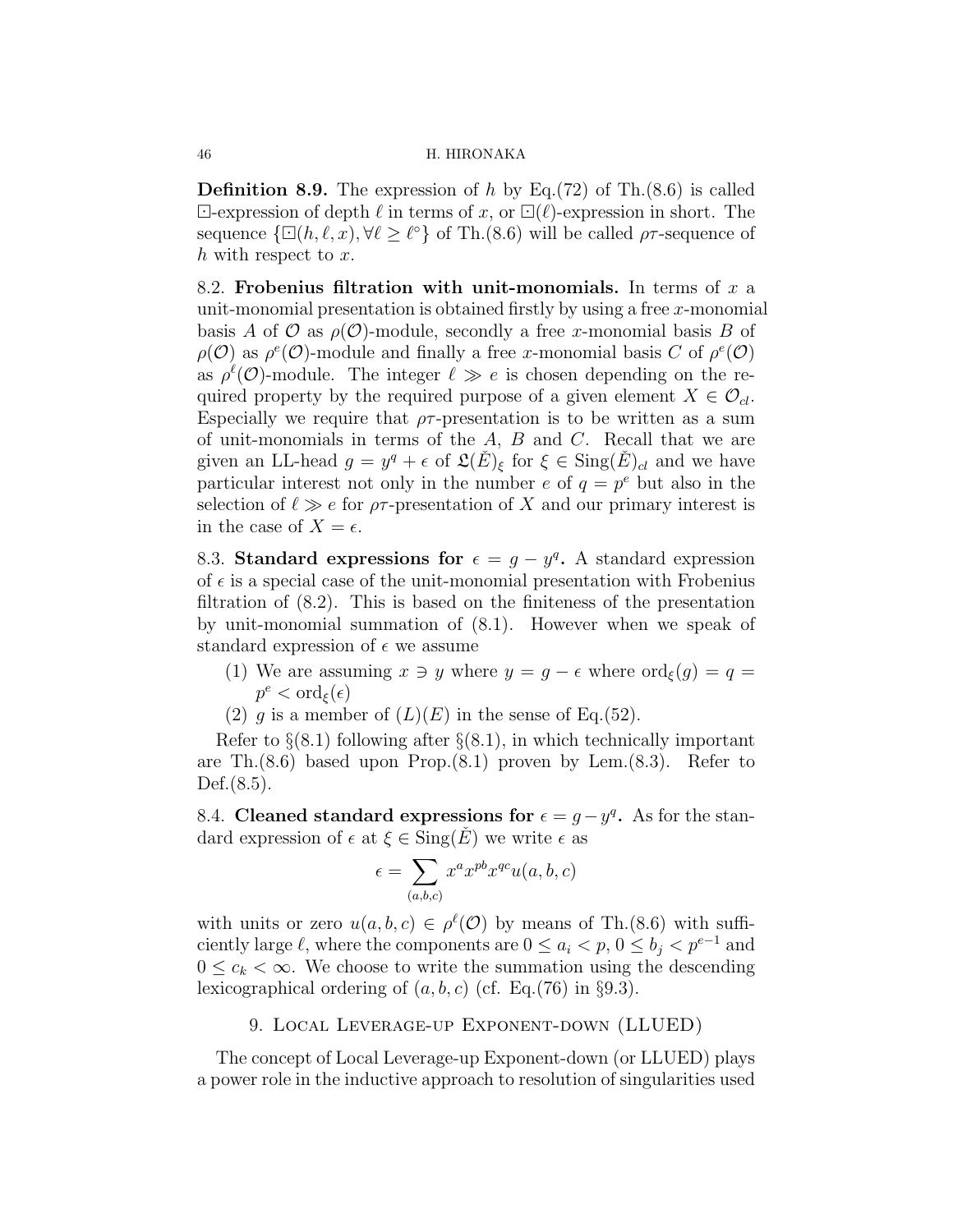in this paper. The LLUED theorems are based on the selection of a subset  $\overline{\Xi}(\tilde{E}) \subset \wp^{nega}(\tilde{E})$  as in the following proposition.

**Proposition 9.1.** For every  $g = y^q + \epsilon \in \mathfrak{L}(\check{E}, q)_{\xi}$  of Eq.(52) of  $\S(6.3)$ , we have  $h \in \Box(E)$  such that

(1)  $g(1) = \sqrt[p]{g - h} \in \mathcal{O}_{\xi}$ (2)  $\operatorname{ord}_{\xi}(g(1)) \geq p^{-1}q$  and  $\operatorname{ord}_{\xi}(h) \geq \operatorname{ord}_{\xi}(\epsilon)$ 

To define  $\Xi(g,q)$  and have  $h \in \Xi(g,q) \subset \Xi(\check{E})$  we need what we call a standard expression of  $\epsilon = g - y^q$  to which appropriate differentiationproduct operations are applied. The products of those diff-product operations will fill up the set  $\Xi(g,q)$  containing an h producing the solution  $g(1)$  from g as above. We do this in §9.3.

9.1. Master keys for the existence of LLUED. The following Th.(9.2) is the master key to the conceptual development and applications of LLUED technique in our proof of resolution of singularities in  $p > 0$ . In some cases the generalized version Th.(9.3) is more directly useful than Th.(9.2. Logically Th.(9.2) is only a special case of Th.(9.3) but the actual proof will be seen identical in their procedural steps. The proof of Th.(9.2) and Th.(9.3) will be given starting from the assumed existence of the standard expression of  $\epsilon = g - y^q$  stated in  $\S(9.3)$ . cf. Eq.(76) of  $\S(9.3)$  below. The existence of a standard expression of  $\epsilon$  is proven in §(8.1) of §8.

**Theorem 9.2** (Mater key). Given  $g = y^q + \epsilon \in \mathfrak{L}(\check{E})_\xi$  of Eq. (52) locally at  $\xi \in \text{Sing}(\check{E})_{cl}$  we have  $h \in \wp^{reg}(E)_{\xi}$  such that  $\text{ord}_{\xi}(h) \geq \text{ord}_{\xi}(\epsilon)$ and  $\sqrt[p]{g-h} \in \mathcal{O}_{\xi}$ .

It should be noted that in general the h may be a finite sum of different homogeneity degrees in  $\varphi^{neg}(E)_{\xi}$  but we are ignoring their degrees and taking the sum as elements of  $\mathcal{O}_{\xi}$ . However when we are applying blowups permissible for  $E$  the transforms of  $h$  are defined in accord with their respective degrees of homogeneity.

Th.(9.2) can be improved as follows.

**Theorem 9.3** (Generic Key). For  $g = y^q + \epsilon$  as above, let  $D \ni \xi$  be the center of blowup permissible for  $(g, q)$ . Then there exists  $h \in \wp^{nega}(g, q)$ center of otowap permissiote for  $(g, q)$ . Then there exists  $n \in \mathcal{G}^{reg.}(g, q)$ <br>such that  $\sqrt[p]{g - h} \in \mathcal{O}_{\xi}$  and  $\text{ord}_{\xi}(h) \geq \text{ord}_{\xi}(\epsilon)$  as well as  $\text{ord}_D(h) \geq q$ .

This generalization of Theorem 9.2 follows from Lem.(7.3) of §3.

9.2. Introductory comments on local vs global IUED conceots. Recall Def.(5.1) of the extension  $\tilde{\varphi}(E)$  of  $\varphi(E)$  by creating new homogeneous part of degree zero and the parts of negative degrees. This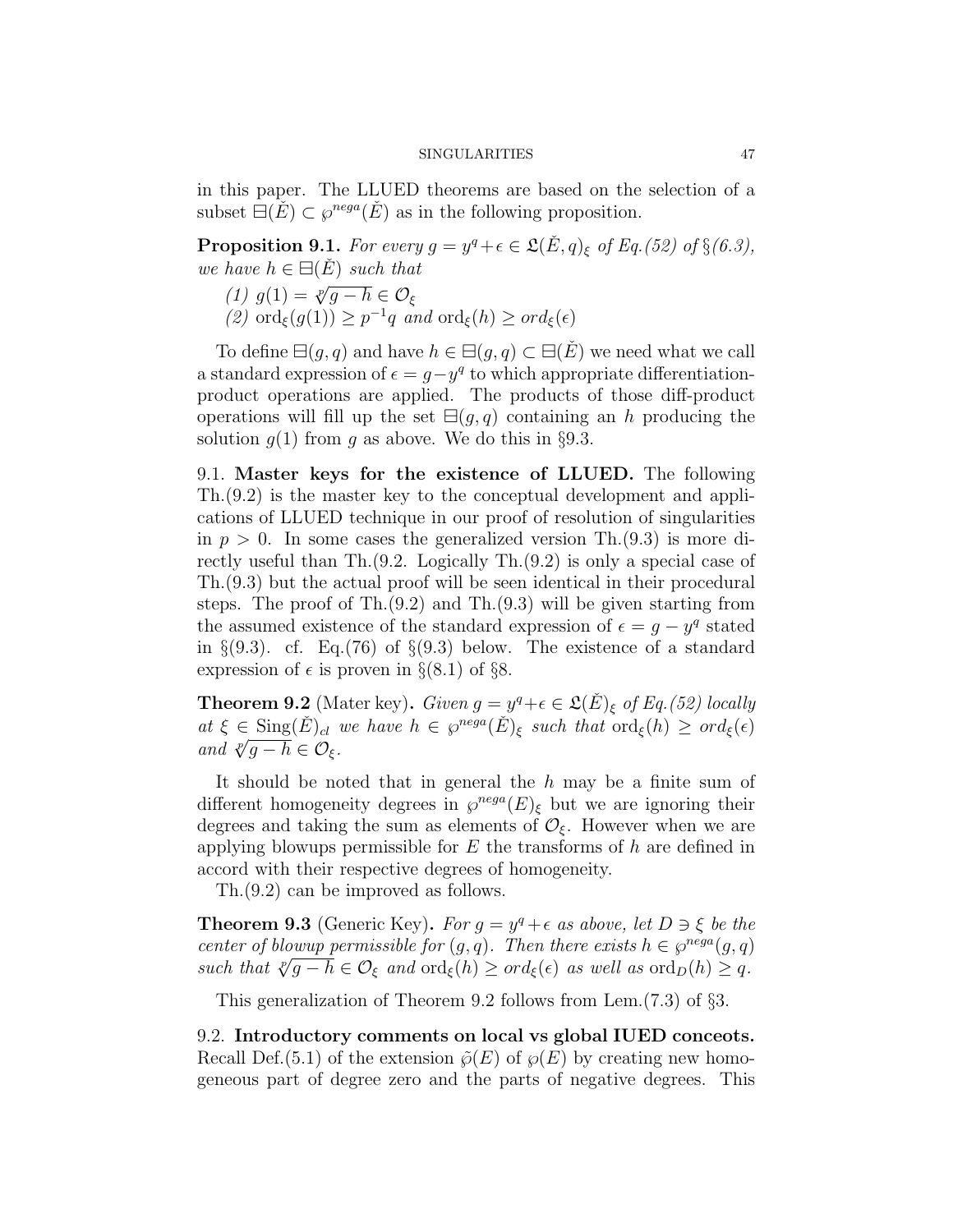extension is very important in order to make our reasoning rigorous in our dealling of the notion of LUED in particular in connection with geometry of transformation of singular data by permissible blowups. As for the detailed account of necessary properties of  $\tilde{\varphi}(E)$  we must refer to Lem.(5.3), Rem.(5.4), Lem.(5.6), Lem.(5.8), Rem.(5.10), Th.(5.11), and Def.(5.1).

However in this section our study of LUED is strictly focused on its local questions in terms of selection of local coordinate system and use of explicit expression of differential operators. This locally focused study of singularities begins now and continues until we have established the local LUED-chain, or LLUED-chain, written in the form of Eq.(83) and Eq.(84) of §9.9, which describes LL-chains headed by any member of special generators of  $\mathfrak{L}(\check{E}, q)$  with  $q = p^e$ . We then switch our focus to the study of global coherent LUED, or GLUED. The study will be focused on a coordinate free LUED, starting from §11 and leading to the end result in the form of complete global GLUED-chain diagram of Eq.(104) of Rem.(13.1) of  $\S$ 13. We then examine the exact relation between the two results, the local LUED on one hand and the global coherent GLUED on the other hand. This relationship will elucidate the local and global properties of cotangent structure of the singularity and imply effective application of the AR-technique. This will lead us to the proof of resolution of singularities by induction on ambient dimension. For the moment we will concentrate our work on the local LLUED-structure of singularity.

9.3. Frontier symbols of a standard expression. We choose a regular system of parameters  $x \ni y$  of  $\mathcal{O}_{\xi}$  with  $q = p^e$  and with  $\ell \gg e > 0$ . We should refer to the finiteness of unit-monomial generators and on  $\rho\tau$ -presentations. An important conclusion is the existence of the standard expression of  $\epsilon = g - y^q$  with respect to  $x \ni y$ . It is written as a finite sum of unit-monomials in  $x \ni y$  in the manner of an  $\rho \tau$ presentation of depth  $\ell \gg q$ . It is chosen to fit the Frobenius filtration  $\mathcal{O}_{\xi} \supset \rho(\mathcal{O}_{\xi}) \supset \rho^{\ell}(\mathcal{O}_{\xi}).$  An additional important a priori imposition is that we first apply q-cleaning of  $\epsilon$  before we begin working with the standard expression of  $\epsilon$ . The cleaning process of  $\S(7.5)$  requires once again to choose a big enough  $\ell \gg q$ . We thus may need to enlarge the depth number  $\ell$  for the standard expression of  $\epsilon$ . In fact the real purpose of choosing g-cleaned standard expression is the equality needed later:

(75) 
$$
H^{\flat}(g) = H^{\flat}(\epsilon) \text{ or, equivalently, } H^{\flat}(y^q) = 0
$$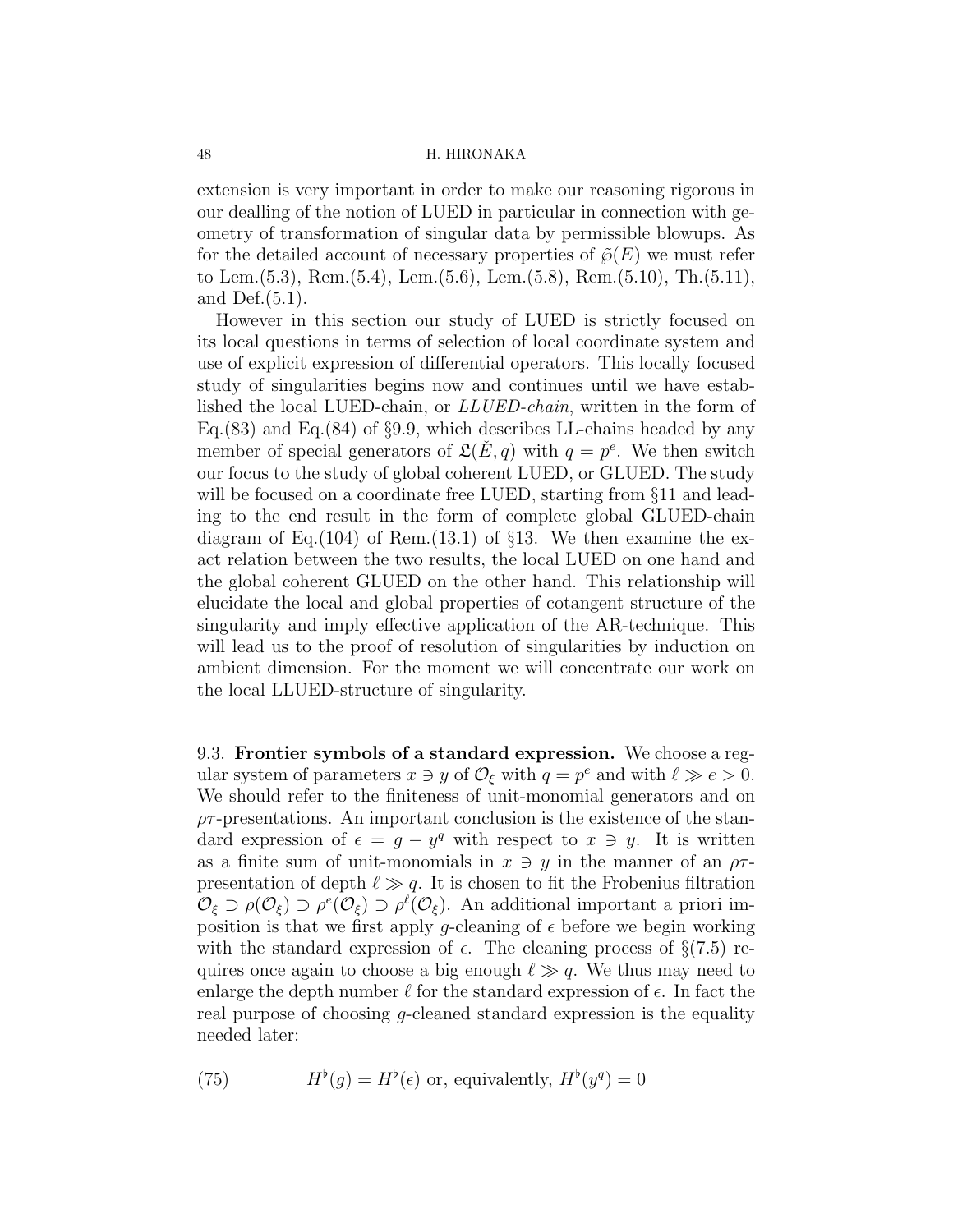for the  $H^{\flat}$ -operators defined by diff-products of §9.5 later. At any rate a priori g-cleaning of  $\epsilon$  is done by Cor.(7.20) in §7.5. Here is the q-cleaned standard expression of  $\epsilon$  to depth  $\ell$  at  $\xi \in \text{Sing}(E)$ .

(76) 
$$
\epsilon = u_0 x^{\alpha} x^{p\beta} x^{q\gamma_0} + \sum_{\substack{\gamma_j <_{lex}\gamma_0 \\ b <_{lex}\beta}} u_j x^{\alpha} x^{p\beta} x^{q\gamma_j} + \sum_{\substack{b <_{lex}\beta}} u_{bc} x^{\alpha} x^{p b} x^{q c^{\dagger}} + \sum_{\substack{a <_{lex}\alpha}} u_{ab^{\dagger} c^{\dagger}} x^a \lambda^{p b^{\dagger}} x^{q c^{\dagger}}
$$

where  $u_0$  is a unit in  $\rho^{\ell}(\mathcal{O}_{\xi})$  while  $u_c, u_{bc}$  and  $u_{ab\dagger c}$  are either zero or units in  $\rho^{\ell}(\mathcal{O}_{\xi})$ . Denote by the symbol  $\langle_{lex}$  lexicographical strict inequality. Then we have

- (1)  $0 \leq \alpha_i < p, 0 \leq \beta_i < p^{e-1}$  and  $0 \leq \gamma_i < \infty$  for all *i*.
- (2)  $u_0$  is a unit and  $\alpha \neq (0)$  so that  $\epsilon \notin \rho(\mathcal{O}_{\xi})$ .

We will then apply the diff-products, called  $H^{\flat}$  operation to produce members of  $\Xi(g, q) \subset \varphi^{neg}(\check{E})$ , thus proving Prop.(9.1). We choose  $\ell \gg q$  big enough so that all the differentiations  $\partial$  used for  $H^{\flat}$  shall annihilate  $\rho^{\ell}(\mathcal{O}_{\xi})$ . Hence if  $u \in \rho^{\ell}(\mathcal{O}_{\xi})$  is any unit of Eq.(76) then we have  $\partial(uX) = u\partial X$ .

# 9.4. Frontier symbolics. Let us define and write

- (1)  $AB(\epsilon)$  for  $x^{\alpha+p\beta}$  which is called the top frontier.
- (2)  $ABC_j(\epsilon)$  for  $u_jx^{\alpha}x^{p\beta}x^{q\gamma_j}$  with  $j = 0, 1, 2, \cdots, m$
- (3)  $m + 1$  is the length of those with  $u_j \neq 0$ . Refer to Eq.(76).

These are what we will begin working with as being important frontier factors of the standard expression of  $\epsilon$ . We pay special attention to those unit-monomial terms of the standard expression that are divisible by the top frontier  $AB(\epsilon)$  and arrange them in strict lexicographical descending order. We write as follows.

(77) 
$$
AB\gamma(\epsilon) = \{x^{q\gamma_0}, x^{q\gamma_1}, \cdots, x^{q\gamma_m}\}
$$

$$
ABC_j(\epsilon) = u_j AB(\epsilon)x^{q\gamma_j}, j \ge 0, \text{ for } u_j \ne 0
$$

where

$$
\gamma_0 >_{lex} \gamma_1 >_{lex} \cdots >_{lex} \gamma_m.
$$

**Remark 9.4.** If we replace  $\ell$  by  $\ell' > \ell$  then the top frontier  $AB(\epsilon)$ does not change while  $AB\gamma(\epsilon)$  can change only adding tails.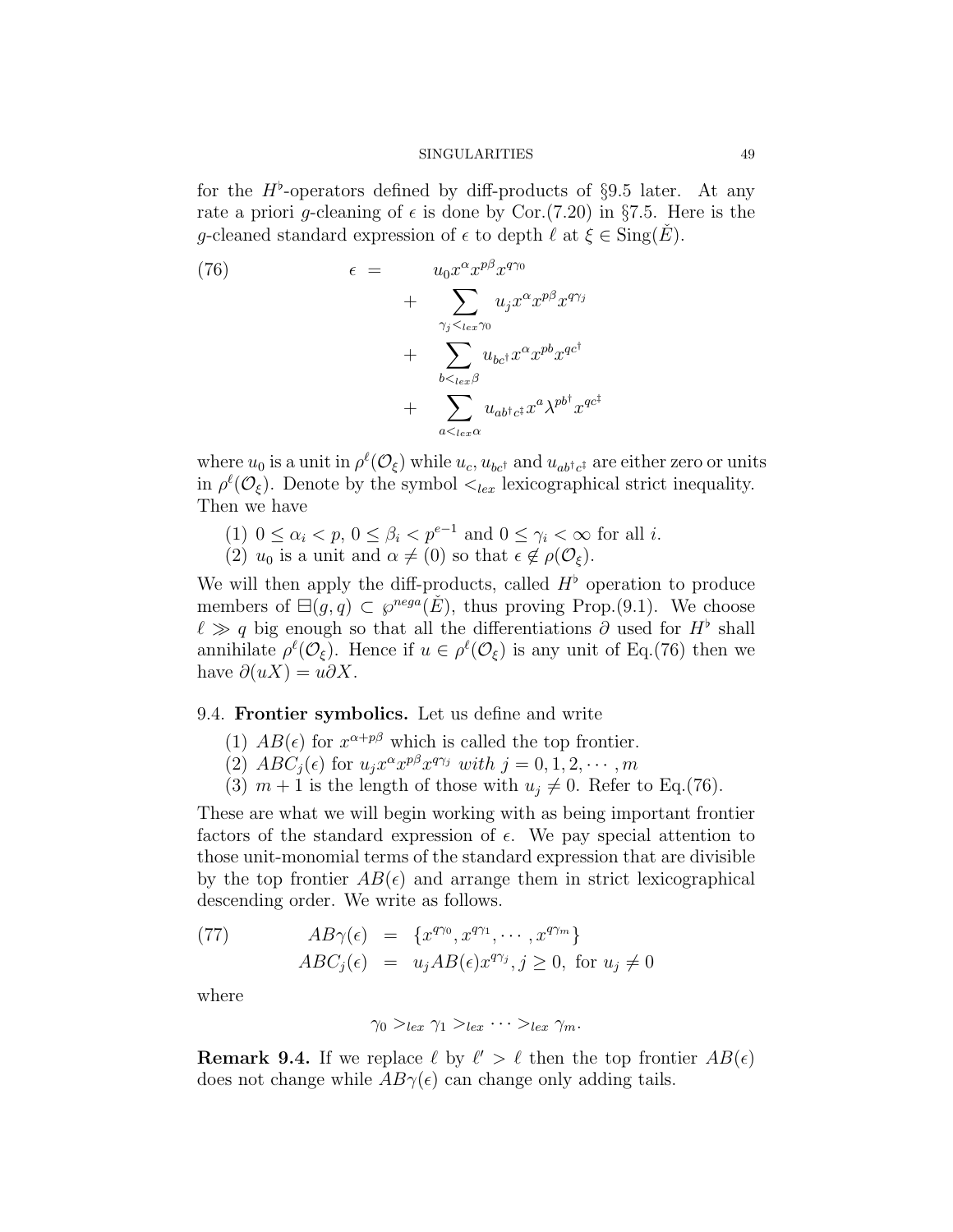9.5. Differentiation-product  $H^{\flat}$ -operator. Our work is now programmed to knock out  $ABC_i(\epsilon), j = 0, 1, 2, \cdots$ , one after another by subtracting their preferable substitutions which are obtained by differentiation-products or diff-products in short. The substitutions will be selected out of the summands of  $\epsilon$  and the selected ones will be denoted by  $H^{\flat}(\epsilon(j)), j = 0, 1, 2, \cdots$ . Firstly we pick an integer  $\ell \gg q$ large enough and apply Cor.(7.20), to replace  $\epsilon$  by its g-cleaning with depth  $\ell$ . The result is called  $\epsilon(0) = \epsilon^{\sharp}(\ell)$ .

# 9.5.1. Cleaning a priori.

**Lemma 9.5.** We choose  $\ell \gg q$  and in particular  $\ell > |\alpha + p\beta + q\gamma_0|$  in such a way that Cor. (7.20) of Eq. (68) is applicable to  $[\epsilon : x^{\alpha+p\beta}]$  with respect to  $y^q$ . If  $\ell$  is large enough then the the property of applicability remains valid by any change  $\ell$  to a larger  $\ell' > \ell$ .

*Proof.* Straight by the nature of the claim of Cor.(7.20) of Eq.(68).  $\Box$ 

9.6.  $H^{\flat}$ -operators for LLUED. The  $H^{\flat}$ -operator is defined by selecting a substation of  $ABC_i(\epsilon)$ . It is done by induction on j =  $0, 1, \dots, m$ . The symbol  $\partial^X$  denotes the elementary differential operator of multi-index  $X$  with respect to a fixed parameters  $x$  in the sense of Eq.(8). The diff-products are used to define  $H^{\flat}$  case by case as follows.

**Lemma 9.6.** We first note that there are three different cases of the type of  $ABC_i(\epsilon)$ . Namely, (I)  $|q\gamma_0| \geq 2q$ , (II)  $|\alpha + p\beta| > q$  and (III)  $0 < |\alpha + p\beta| \leq |q\gamma_0| = q$  so that  $|\gamma_0| = 1$ 

*Proof.* We have  $|\alpha + p\beta + q\gamma_0| \geq \text{ord}_{\xi}(\epsilon(0)) \geq \text{ord}_{\xi}(\epsilon(0)) > q$ . If  $|q\gamma_0| < 2q$  and  $|\alpha + p\beta| \leq q$  then the lower bound of  $|q\gamma_0|$  is q.

**Definition 9.7.** The symbol  $[X:Y]$  is defined as follows. Take an example such as  $\lbrack \epsilon : x^{\alpha + p\beta} \rbrack$ . This means to consider the power series expansion of  $X = \epsilon$  in K[[x]] and make the replacement of each of the x-monomial terms of the expansion of  $\epsilon$  as follows.

- (1) Replace the term by its quotient if it is divisible by the monomial  $Y = x^{\alpha + p\beta}$  while
- $(2)$  we replace the term by zero if it is not divisible by Y.

Remark 9.8. Cleaning is a unit multiplication. Hence differentiation after cleaning is a differentiation, too.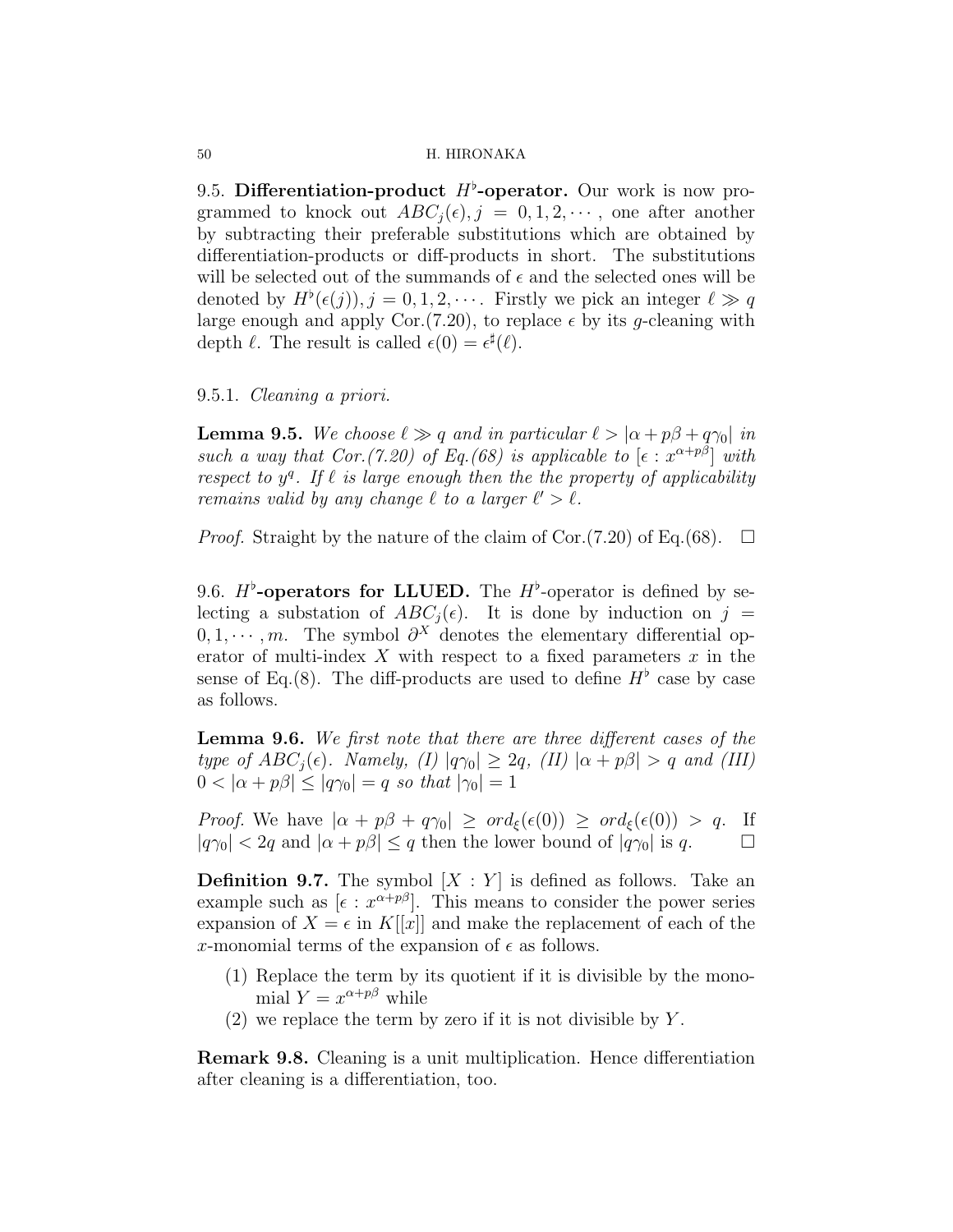9.7. Local  $H^{\flat}$  case by case. We choose  $H^{\flat}$  in each of the three cases of Lem $(9.6)$ .

**Remark 9.9.** Case(I):  $H^{\flat}(\epsilon(0)) = u_0^{-1} \partial^{(\alpha+p\beta)}(\epsilon(0)) \times \partial^{(q\gamma_0)}(\epsilon(0)).$ In this case we have

- (1) ord<sub> $\xi$ </sub> $(H^{\flat}(\epsilon(0)),$  renamed by  $d(A, I, 0)$ , is  $\geq \text{ord}_{\xi}(\epsilon(0)) - |\alpha + p\beta + q\gamma_0| + \text{ord}_{\xi}(\epsilon(0)) \geq \text{ord}_{\xi}(\epsilon(0))$
- (2)  $H^{\flat}(\epsilon(0)) \in \wp(\check{H}, -\delta(A, I, 0))$  with  $-\delta(A, I, 0) = 2\text{ord}_{\xi}(g) |\alpha +$  $p\beta + q\gamma_0$  which is

$$
2q - |\alpha + p\beta + q\gamma_0| = (q - |\alpha + p\beta|) + (q - |q\gamma_0| < -q)
$$

We should therefore infer that  $\epsilon(0)$  is g-cleaned and hence  $g(0) = y^q +$  $\epsilon(0) \in \wp(E, q)$  and  $\partial(\epsilon(0)) = \partial(g(0)).$ 

Remark 9.10. Case(II):  $H^{\flat}(\epsilon(0)) = x^{\alpha+p\beta} \partial^{(\alpha+p\beta)}(\epsilon(0))$ 

(1) ord<sub> $\xi(H^{\flat}(\epsilon(0)),$ </sub> which is denoted by  $d(A, II, 0)$ , is equal to  $\mathrm{ord}_{\xi}(\partial^{(\alpha+p\beta)}(\epsilon(0)) + ord_{\xi}(\epsilon(0))$  which is  $\geq ord_{\xi}(\epsilon(0))$ (2)  $H^{\flat}(\epsilon(0)) \in \wp(\check{E}, -\delta)$  with  $-\delta = \text{ord}_{\xi}(g) - |\alpha + p\beta| < 0$ .

Remark 9.11. Case(III) In this case we define preliminary operation  $h^{\flat}$  which is repeated to make the definition of  $H^{\flat}$  as follows.

- (1)  $h^{\flat}(X) = \partial^{(\alpha+p\beta)}(X)\partial^{(q\gamma_0)}(X)$  in general for any X and
- (2)  $h^{\flat}(\epsilon(0)) = \partial^{(\alpha+p\beta)}(\epsilon(0))\partial^{(q\gamma_0)}(\epsilon(0))$  in particular.
- (3)  $\text{ord}_{\xi}(h^{\flat}(\epsilon(0))) \geq \text{ord}_{\xi}(\epsilon(0)) |\alpha + p\beta + q\gamma_0| + \text{ord}_{\xi}(\epsilon(0)) \geq$  $ord_{\varepsilon}(\epsilon(0))$
- (4)  $h^{\flat}(\epsilon(0)) \in \wp(\check{E}, q b(A, III, 0))$  where  $b(A, III, 0) = |\alpha + p\beta + p\beta|$  $|q\gamma_0| - q > 0$
- (5)  $(h^{\flat})^k(\epsilon(0) \in \wp(\check{E}, q kb(A, III, 0) \text{ for } k = 1, 2, \cdots$ .
- (6) We choose the first k which makes  $q kb(A, III, 0) < 0$  and call it k. We then define  $-\delta(B, III, 0) = q - kb(A, III, 0)$
- (7) We now define  $H^{\flat}(\epsilon(0)) = (h^{\flat})^{\bar{k}}(\epsilon(0))$  with the  $\bar{k}$ .
- (8) We have  $\text{ord}_{\xi}(H^{\flat}(\epsilon(0)) \geq \text{ord}_{\xi}(\epsilon)$  and at the same time  $H^{\flat}(\epsilon(0)) \in$  $\wp(E, -\delta(B, III, 0)).$

**Definition 9.12.** We have thus defined the operator  $H^{\flat}$  in all three cases of Lem.(9.6) of  $\epsilon(0)$  with orders  $\geq \text{ord}_{\epsilon}(\epsilon)$ , and homogeneity degrees  $< 0$ . We then define the iteration of  $H^{\flat}$  as follows.

(78) 
$$
\epsilon(i+1) = \epsilon(i) - H^{\flat}(\epsilon(i)) \text{ for } i = 0, 1, \cdots, m
$$

where m is the number defined by  ${ABC_i(\epsilon), 0 \le i \le m}$  of §9.4 only. Here it may appear that  $H^{\flat}$  has been defined only for  $i = 0$  so far with  $\S(9.7)$ . However this iteration makes perfect sense by explicit calculus in  $Bl_{\xi}(Z)$  as well as in  $\tilde{\varphi}(E)$ . There are the new standard expressions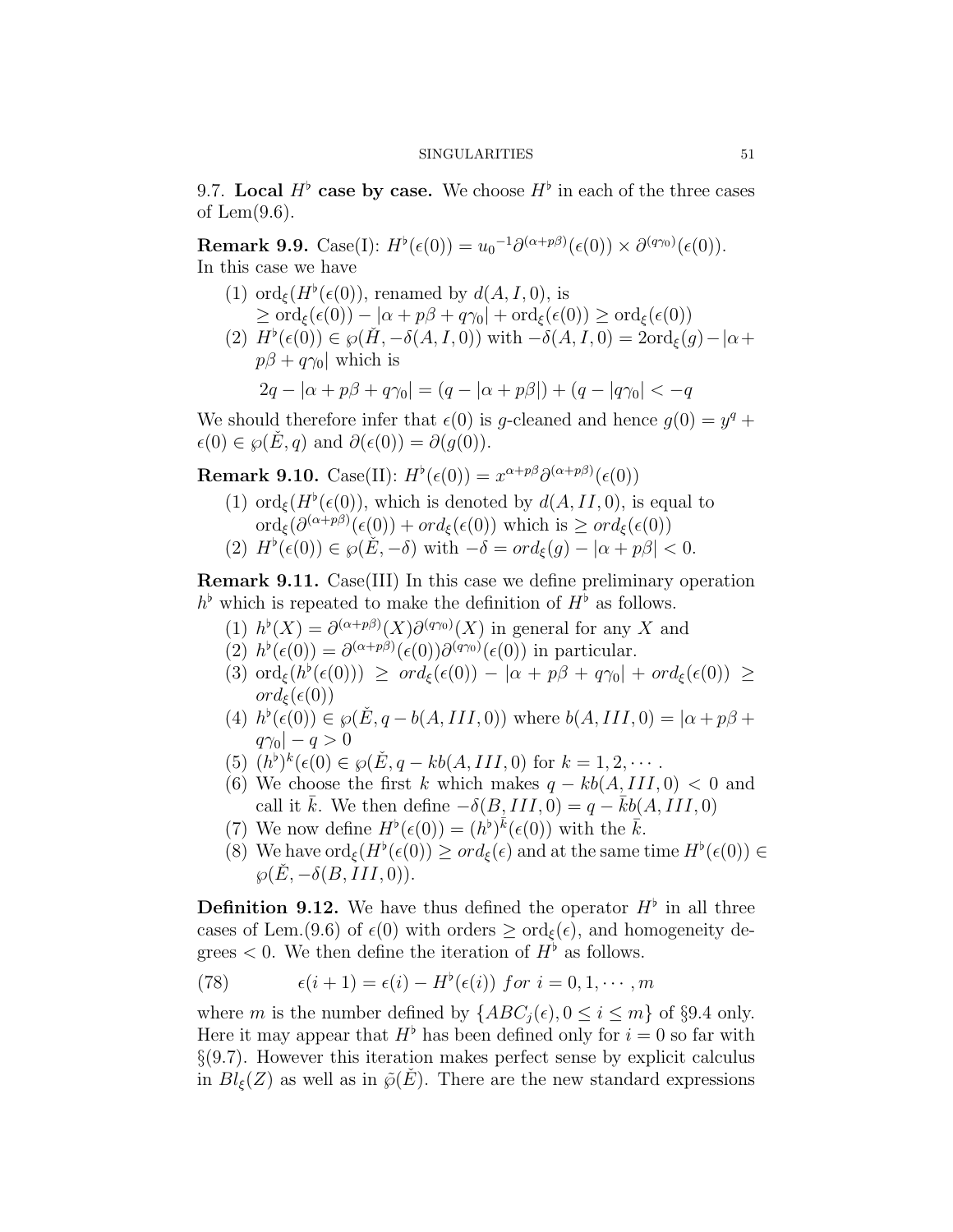of  $\epsilon(i)$ ,  $i = 1, 2, \dots, m+1$ , in the manner of Eq.(76) of §(9.3). Namely we have its following form in each step as follows.

(79) 
$$
\epsilon(i+1) = \sum_{\substack{m \ge j \ge i+1 \\ b < l_{ex}\beta}} w_j x^{\alpha} x^{p\beta} x^{q\gamma_j} + \sum_{\substack{b < l_{ex}\beta \\ a < l_{ex}\alpha}} w_{bc^*} x^{\alpha} x^{p b} x^{q c^*} + \sum_{a < l_{ex}\alpha} w_{ab^* c^*} x^a \lambda^{p b^*} x^{q c^*}
$$

where  $w_j = u_0^{-(1+1)} u_j, j = i + 1, \cdots, m$ , and  $w_{bc}, w_{bc}, w_{ab}, c$  are either zero or units  $\rho^{\ell}(\mathcal{O}_{\xi}).$ 

Here the important point is that the top frontier  $AB$  remains unchanged while  $AB\gamma$  in the sense of E q.(77) of §(9.4) undergoes losing the members indexed  $j = 0, 1, \dots, i$ . Those members with  $j >$  $i+1$  change only their unit factors just as above to new unit factors. The rest summands change receiving the additions from the tails of  $H^{\flat}(\epsilon(j)), j < i+1$ , which are all lexicographically strictly smaller than the members of new  $AB\gamma$ . The expression Eq.(79) for this rest portion is is obtained by applying  $\S(8.1)$  and Th. $(8.6)$  if necessary. The end expression of  $epsilon(i+1)$  will be exactly like Eq.(79). Incidentally we should remember that the task of Eq.(78) for  $0 \leq i \leq m$  is to eliminate the summands of those terms divisible by the top frontier AB and  $H^{\flat}$  operations for this end have no concern with the rest portion above, in particular whether this portion is q-cleaned or not. Thus  $Eq. (79)$  is justified. Moreover we have

(80) 
$$
\operatorname{ord}_{\xi}(\epsilon(m+1)) \ge \operatorname{ord}_{\xi}(\epsilon) \text{ and } \epsilon(m+1) \in \wp^{nega}(\check{E}) \cap \rho^{e-1}(\mathcal{O}_{\xi})
$$

Let us observe the change after k-times repetition of Eq.  $(78)$  in the standard expression of  $\epsilon(k)$  obtained by applying  $H^{\flat}$  to Eq.(76) as follows. All thanks to the differential calculus on the lexicographical arrangement of unit-monomials in the standard expression,

Remark 9.13. There we have only the following two possibilities:

- (1) In the case of  $m = 0$  the top frontier of Eq.(76) are eliminated and we must restart with a new frontier, lexicographically strictly smaller than before. Namely  $AB(\epsilon(1)) <_{lex} AB(\epsilon(0))$
- (2) We have the same top frontier as before while the  $ABC(\epsilon(0))$ loose the first member. To be precise we have

$$
AB\gamma(\epsilon(1)) = \{x^{q\gamma_1}, x^{q\gamma_2}, \cdots, x^{q\gamma_m}\}
$$

in contrast with  $AB\gamma(\epsilon(0))$  of Eq.(77).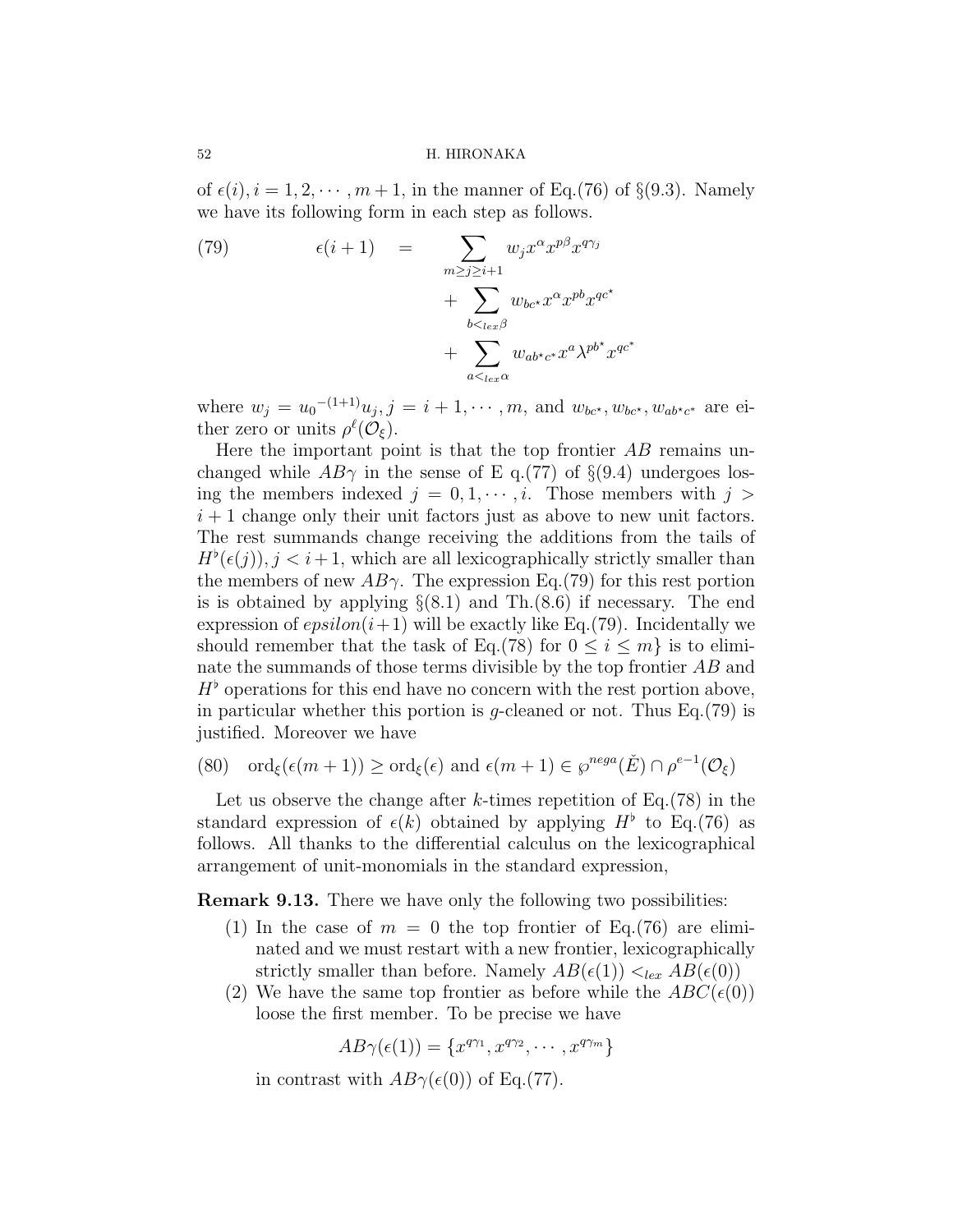(3) We then go on with Eq.(78) referring the effect of change to the new standard expression Eq,(79).

These claims are all justified by

- (1)  $\partial^{(\alpha+p\beta)}$  annihilates all those unit-monomial terms of the standard expression of  $\epsilon(0)$  which are not divisible by  $x^{\alpha+p\beta}$  thanks to  $\ell \gg q$ . (Pay attention to units of uni-monomials, too.)
- (2)  $\partial^{(\gamma_0)}$  annihilates all those unit-monomial terms which are divisible by  $x^{\alpha+p\beta}$  but not divisible by  $x^{\gamma_k}$  in each step of  $k =$  $0, 1, \cdots, m$ .

We are then left to the case in which the top frontier terms, that is all the nontrivial multiples of  $ABx^{\alpha+p\beta}$ , are all eliminated.

Here is a simple but useful fact for our LLED strategy.

Lemma 9.14. The top frontier AB drops many time in the strict lexicographical ordering but the number of times of AR-drops is finite.

This is a special case of an abstract and general fact on strict lexicographical descent ordering which is used for Lem.(9.14) as well as indispensable for other important finiteness theorems claimed later.

**Proposition 9.15.** Fix a positive integer  $N$ , and consider finite sequences Q of elements of

$$
\{C_i \in \mathbb{Z}^N \cup \{\infty\}, 1 \le C_i \le \infty\}
$$

These are ordered by the lexicographical ordering  $>_{\text{lex}}$ , where  $Q_1 >_{\text{lex}} Q_2$ if the strict lexicographic inequality holds after augmenting each of the  $Q_i$  after adding a tail extension consisting of only  $\infty$  to the shorter sequence. Consider a decreasing sequence of such Q:

$$
Q_1 >_{\text{lex}} Q_2 >_{\text{lex}} \cdots >_{\text{lex}} Q_j >_{\text{lex}} \cdots
$$

Then there exists a finite number s such that the sequence must stop with  $Q_k = Q_s$  for all  $k \geq s$ .

Proof. Suppose we had an infinite sequence of strict drops:

(81) 
$$
Q(1) >_{lex} Q(2) >_{lex} \cdots >_{lex} Q(m) >_{lex} \cdots
$$

We then claim contradiction. This will be verified by induction on N. If  $N = 1$  then the finiteness is clear even after a finite number of  $\infty$  had been added to its tail. Assume the finiteness was proven for the case of one less N. If we restrict our attention to the first components of the members of the given sequences then the first components cannot descent indefinitely. So the problem is reduced to the case of constant first component for all members of the sequence. Ignoring the first components the problem is then reduced to the case of  $N-1$ . Thus the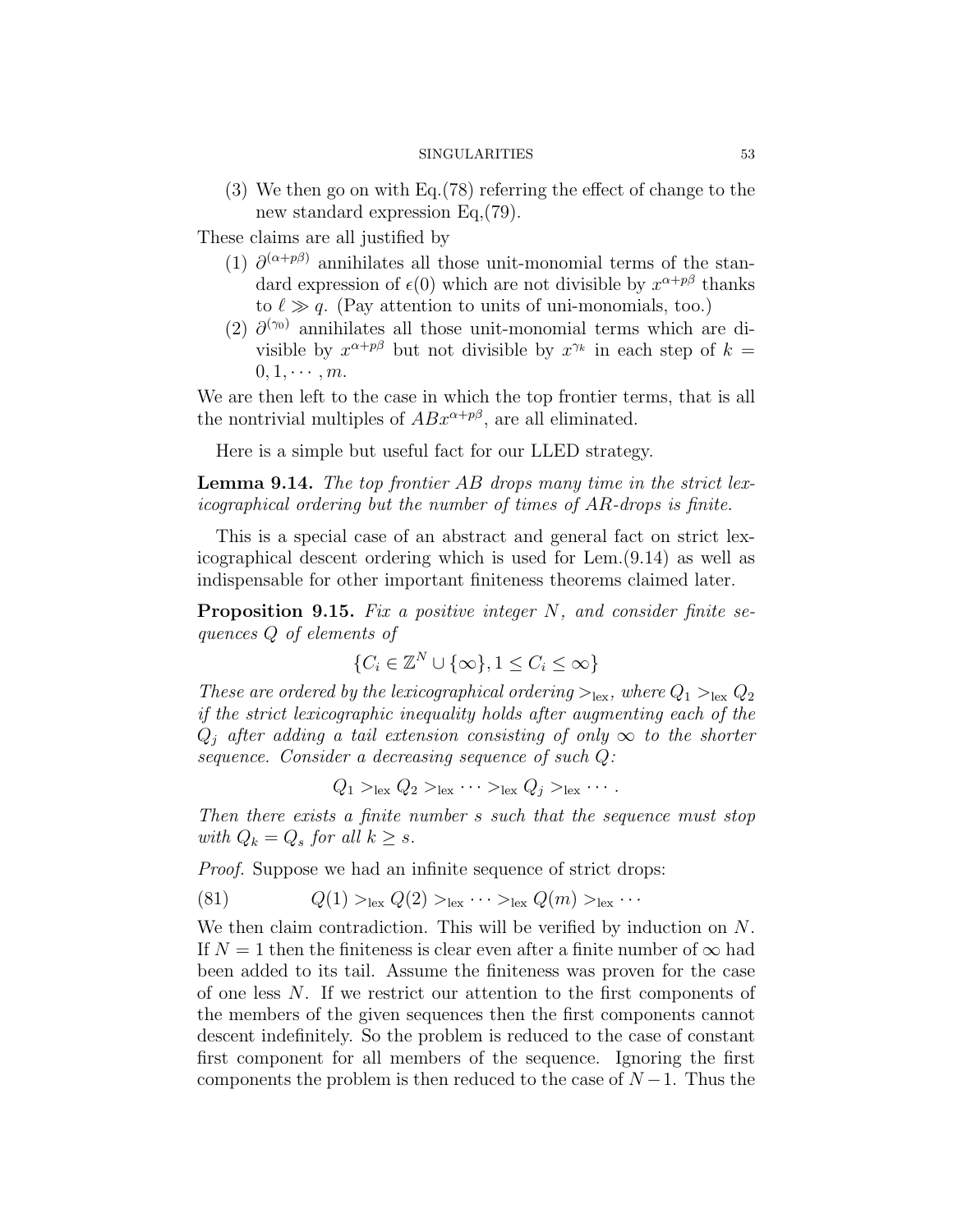finiteness of the strict lexicographical descending sequence if proven.  $\Box$ 

Remark 9.16. We go back to the situation at the end of Rem.(9.13). Needless to say we must have a new standard expression for the new  $\epsilon$ , that is  $\epsilon(m+1)$  of Def.(9.12), though we use the same parameters  $x =$  $(y,\omega)$ . Possibly we need renewed  $\ell$  large enough for a priori cleaning in order to choose the renew standard expression. We also define and apply the new  $H^{\flat}$  operators and thus obtain the iterated definition of Eq.(78) with renewed  $ABC\gamma$  with new  $i = 0, 1, 2, \dots, m$ . Starting from  $\epsilon(0)$  which is q-cleaned

$$
\epsilon(j+1) = \epsilon(j) - H_j^{\flat}(\epsilon(j))
$$

where  $j \geq 0$  with symbolic

$$
H_j^{\flat}(X) = \partial_j^A X \times \partial_j^B(X)
$$

where  $\partial^A = \partial^{(\alpha+p\beta)}$  is independent of j and  $\partial_j^B = \partial^{(q\gamma_j)}$ , and j =  $0, 1, \cdots, m$ , where m is given in Eq(77).

9.8. LL-heads and LL-tails of LL-chains. We are now going to introduce the notion of LL-chain headed by any  $g = y^q + \epsilon \in \mathfrak{L}(\check{E}, q)$ with  $q = p^e, e > 0$ . we take a given g-cleaning of  $\epsilon$  to the depth  $\ell \gg q$ large enough to maintain the property that  $y<sup>q</sup>$  is annihilated by all the differentiations of diff-products used for the  $H^{\flat}$ -operations. The  $y^q$  is hence annihilated by  $H^{\flat}$  and hence  $H^{\flat}(g) = H^{\flat}(\epsilon)$ . This yields two important numbers: its order,  $\text{ord}_{\xi}(H^{\flat}(\epsilon)) \geq \text{ord}_{\xi}(\epsilon)$ , and its negative homogeneity degree  $-\delta$ , i.e,  $H^{\flat}(g) \in \wp(E, -\delta)$ .

9.9. LL-chains headed by  $\mathfrak{L}(\check{E}, q)$ . Now we begin with an LL-head  $g \in \mathfrak{L}(E,q)_{\xi}$ . Refer to Eq.(52) of §6.3. Apply LLUED-operations to  $q(0) = q$  in the manner of Th.(9.3) and iterate LLUED-operation successively.

We write  $g \in \mathfrak{L}(E,q)_{\xi}$  and assume that

(82) 
$$
g = g(0) = y^q + \epsilon(0)
$$

where  $\epsilon = \epsilon(0)$  is g-cleaned,  $q = p^e, e > 0$ , and  $y \in \cot(\check{E})$ ,  $\text{ord}_{\xi}(y) = 1$ and  $\text{ord}_{\xi}(\epsilon) > q$ .

Remark 9.17. We would wish that every step to the next of the following LL-chain the difference is always nothing but a differentiationproduct (cleaning is swallowed by diff) successively contained in  $\tilde{\varphi}(E)$ while keeping the cotangent vector unchained at all. This vector is  $y$ modulo max $(\mathcal{O})^2$ . We then define the LL-chain headed by  $g = g(0)$ :

(83) 
$$
g = g(0) = y^q + \epsilon(0) = g(1)^p + h(0)
$$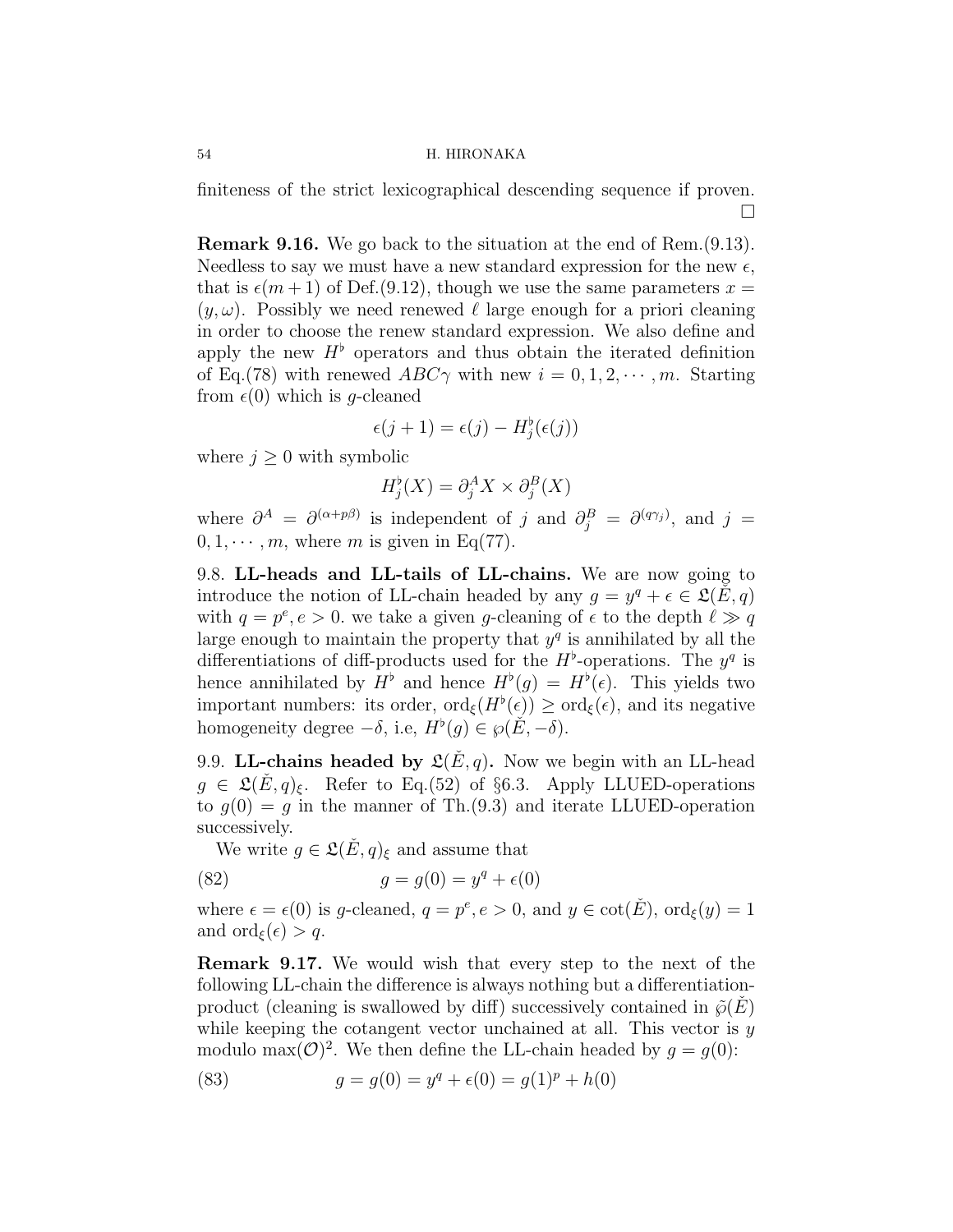where

- (1)  $\text{ord}_{\xi}(g(0)) = q = p^e \text{ and } \text{ord}_{\xi}(\epsilon(0)) = \lambda(0) > q;$
- (2)  $h(0) \in \boxminus(g(0), q)$ , where  $h(0)$  is a differentiation-product of  $\epsilon$ as well as of  $g(0)$ , and is contained in  $\left(\max(\mathcal{O}_{\xi})^{q+1}\right) \cap \tilde{\wp}(\check{E}),$ where  $\tilde{\wp}(\tilde{E})$  was defined in Def.(5.1);
- (3) ord<sub> $\xi$ </sub> $(h(0)) \geq \lambda(0);$
- (4)  $g(1) = y^{p^{-1}q} + \epsilon(1) = \sqrt[p]{g(0) h(0)} \in bl_{\xi}(Z, p^{e-1});$
- (5) ord<sub> $\xi$ </sub>(g(1)) =  $p^{e-1}$ ;
- (6)  $\text{ord}_{\xi}(\epsilon(1)) = \lambda(1) \geq \sqrt[p]{\lambda(0)} > \text{ord}_{\xi}(g(1)) = p^{e-1}$ ; and (7)  $\epsilon(1) = \epsilon(0) - h(0) \in \rho(\max(O_{\epsilon}))$
- 

where we could let  $y(1) = y(0) = y$  because the g-cleaning is a unit multiple on  $g$  and differentiation-product can be replaced so as to annihilate  $y^q$  with no change of g. (Note that if  $g(0)$  is a p-powered then  $h(0) = 0$  and  $g(0) = g(1)^p$  and likewise for any of the later  $g(i), i > 0$ . We express this process by  $g(0) \rightarrow g(1)$ . We omit  $\xi$  if understood. By iteration

(84)  
\n
$$
g(0) \longrightarrow_{\xi} g(1) \longrightarrow_{\xi} \cdots
$$
\n
$$
\longrightarrow_{\xi} g(j-1) \longrightarrow_{\xi} g(j) \longrightarrow_{\xi} \cdots \longrightarrow_{\xi} g(e-1) \longrightarrow_{\xi} g(e)
$$

where

(1) 
$$
g(j) = y^{p^{e-j}} + \epsilon(j) = g(j+1)^p + h(j);
$$
  
\n(2)  $g(j+1) \in bl_{\xi}(Z, p^{e-j-1});$   
\n(3)  $\text{ord}_{\xi}(g(j+1)) = p^{e-j-1};$   
\n(4)  $\text{ord}_{\xi}(\epsilon(j)) = \lambda(j) \ge \sqrt[p]{\lambda(j-1)};$   
\n(5)  $h(j) \in \boxminus(g(j), p^{e-j}), \text{ord}_{\xi}(h(j)) \ge \lambda(j) > p^{e-j};$   
\n(6)  $g(j) \in bl_{\xi}(Z, p^{e-j}), j = 1, 2, \cdots;$   
\n(7)  $g(e-1) = g(e)^p + h(e-1)$  with  $\text{ord}_{\xi}(g(e)) = 1, h(e) = 0$  and  $g(e) = y(e);$  and  
\n(8)  $g(e) = y + \epsilon(e), \text{ord}_{\xi}(\epsilon(e)) > 1.$ 

At this point we may go back to the y that we began with and we could replace y by  $y(e) = \sqrt[p]{g(e-1) - h(e-1)}$  so that  $g(e) = y(e)$ . Among the steps of the LLUED-chain Eq.(9.8) as above some  $g(j-1)$  may happen to be p-powered by itself in which case we simply let  $h(j) = 0$ and  $g(j) = \sqrt[p]{g(j-1)}$ .

**Theorem 9.18.** The  $y(e)$  of Eq.(83)+Eq.(84) has the following two properties.

(1)  $y(e) - y \in \max(\mathcal{O}_\xi)^2$  and  $y(e) \in \tilde{\wp}(\check{E})$ (2)  $y(e) \mod \max(\mathcal{O}_\xi)^2$  is a nonzero member of  $\mathfrak{v}(\check{E})_\xi$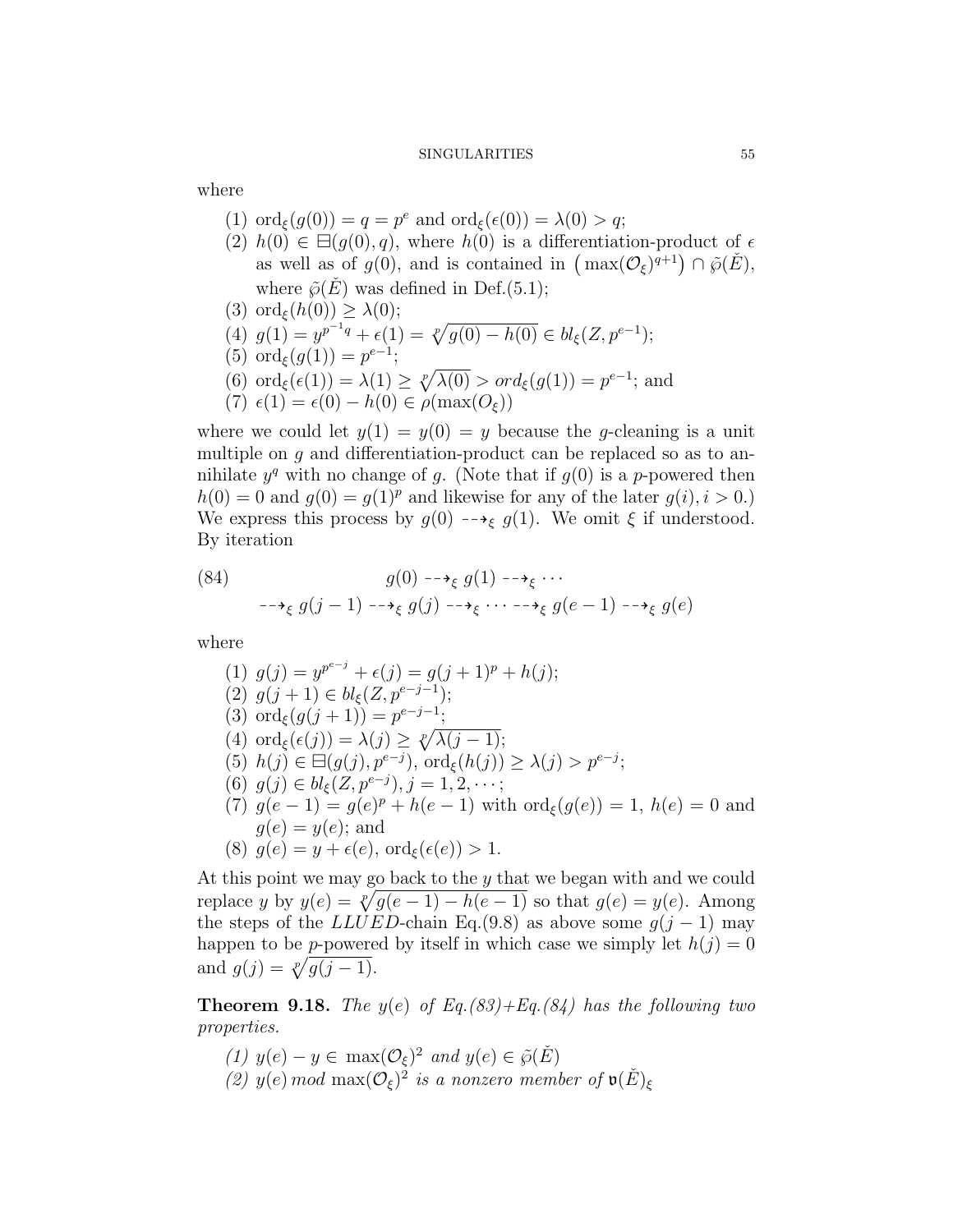Proof. Refer to Rem.(9.17) and check this remark at every step of  $Eq.(83) + Eq.(84).$ 

**Corollary 9.19.** The cotangent vector space  $\mathfrak{v}(\check{E})_{\xi}$  is generated by the images of tails of the LL-chains headed by the elements of  $\mathfrak{L}(\check{E})_{\xi}$ .

*Proof.* Straight forward. □

**Definition 9.20.** The  $q(e)$  (or  $y(e)$ ) is called the tail of the LL-chain headed by g. Note that we have an open neighborhood  $V \ni \xi$  such that  $q(e)$  defines closed smooth irreducible hypersurface Y in V and that all the members and all their mutual relations extend themselves to every point  $\eta \in V \cap \text{Sing}(E)_{cl}$ . Note also that  $Y \subset \text{Sing}(E)$  and that for every  $\zeta \in V_{cl} \setminus \text{Sing}(E)$  we have some  $Y \not\supset \zeta$ . See Lem(10.1) of §10 below. Thus by iteration we have

(85) 
$$
g(0) \longrightarrow_{\xi} g(1) \longrightarrow_{\xi} \cdots
$$

$$
\longrightarrow_{\xi} g(j-1) \longrightarrow_{\xi} g(j) \longrightarrow_{\xi} \cdots \longrightarrow_{\xi} g(e-1) \longrightarrow_{\xi} g(e)
$$

where

(1)  $g(j) = y^{p^{e-j}} + \epsilon(j) = g(j+1)^p + h(j)$ (2)  $g(j+1) \in bl_{\xi}(Z, p^{e-j-1})$ (3) ord<sub> $\xi$ </sub> $(g(j + 1)) = p^{e-j-1}$ (4)  $ord_{\xi}(\epsilon(j)) = \lambda(j) \geq \sqrt[p]{\lambda(j-1)}$ (5)  $h(j) \in \Box(g(j), p^{e-j})$  and  $ord_{\xi}(h(j)) \geq \lambda(j) > p^{e-j}$ (6)  $g(j) \in bl_{\xi}(Z, p^{e-j}), j = 1, 2, \cdots$ (7) and  $g(e-1) = g(e)^p + h(e-1)$  with  $\text{ord}_{\xi}(g(e)) = 1, h(e) = 0$ and  $g(e) = y(e)$ (8)  $g(e) = y(e)$  with  $\text{ord}_{\xi}(g(e)) = 1$ 

**Definition 9.21.** We call the final  $y(e)$  the tail of the LL-chain of Eq.(83) and Eq.(84). Note that  $g^{p^k}$  and g have the same tail of the LL-chains headed by them where the former is called p-powered prolongation. For any pair of LL-chains their  $\rho^{\ell}(\mathcal{O})$ -linear combination after their suitable prolongations is an LL-chain.

9.10. LLED propagation from a point to a neighborhood. Thanks to Rem.(9.23) supported by Th.(6.14) we have an affine open neighborhood V of any given point  $\xi \in \text{Sing}(E)$  by which the following remarks are all justified and meaningful in all the following remarks, definitions and theorems.

**Theorem 9.22.** Recall to Def.  $(6.15)$ . We have a finite system of generators for all the tails of local LL-chains headed by local members of  $\mathfrak{L}(E)$  everywhere in some open affine neighborhood V of any given point  $\xi \in \text{Sing}(E)$ .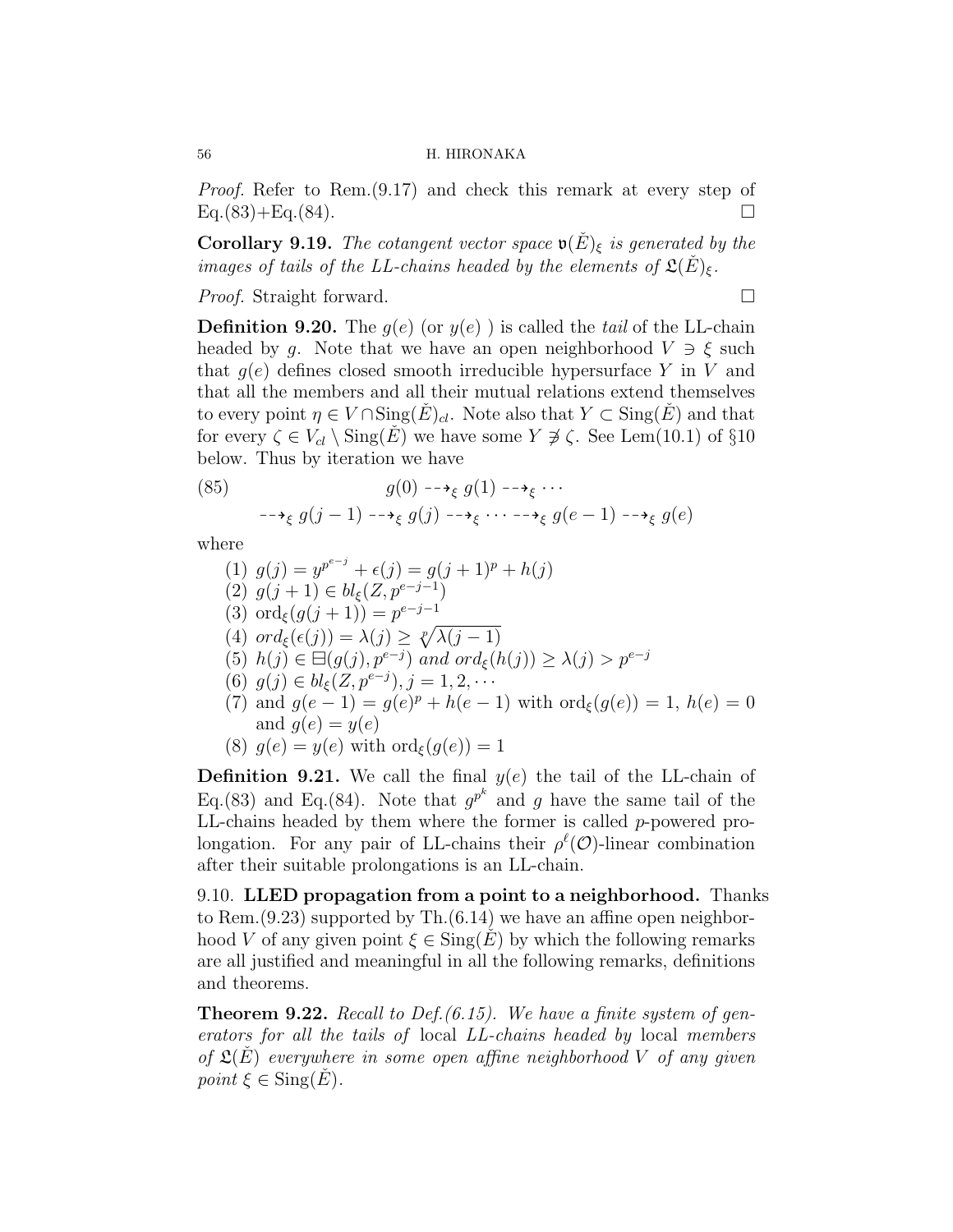*Proof.* Infer to Def.(6.15) following after Th.(6.14).

**Remark 9.23.** Give any  $\xi \in \text{Sing}(E)_{cl}$ . Let us choose an open affine neighborhood  $V \ni \xi$  of the given point  $\xi \in \text{Sing}(E)_{cl}$  in accord with Th.(9.22). We recall the LL-chain headed by  $q \in \mathcal{L}(\check{E}, V)$  and write its tail  $y(e)^q = g - H(g, x, V, e)$  with  $q = p^e$  with respect to an allowable coordinate  $x = (y, \omega)$  for  $g(0)$ . Refer to Def.6.8). We will often write  $H(q, x)$  or  $H(q, x, V)$  or  $H(q, V)$  or  $H(q, x)$  or even simply  $H(q)$  for short of  $H(q, x, V, e)$  when the omitted symbols are understood.

(86) 
$$
H(g) = \sum_{0 \le i < e} \rho^i(h(i)) \text{ out of the LL-chain of } g
$$

The finite sum is for those  $p^i$ -th power of explicit homogeneous elements  $h(i)$  of  $\varphi^{neg}(E)$  for each i while the  $H(g)$  in the equality  $y(e)^q = g - H(g)$  is understood as the sum taken by ignoring the degrees of the composed individuals. However we must go back to obey the original rules of transformation recorded in each individual member of the composition only when we need to apply any permissible blowups for  $E$ , which will become reality only in the course of proving the Main Theorems II-III in the last section of this paper. This methodology may appear too complicated but actually quite simple. Later in the proofs of the Main Theorems the matter of fact is that all we need are the inclusion  $H(g) \in \wp^{nega}(\check{E})$  and the general principle on the rule of transformation of  $\wp(E)$ . This principle is that by any blowup permissible for E<sup> $\pm$ </sup> the pullback of every element of  $\wp(E, d)$  with any positive d is divisible by the d-th power of the ideal of the exceptional divisor. When  $d < 0$  the transform of every  $f \in \varphi(E, d)$  is determined by the rule of transforms of  $fg^{p^{\ell}}$  and  $g^{p^{\ell}}$  for  $\ell \gg 1$  with any single  $g \in \check{\mathfrak{E}}$ .

We next define the number  $\sigma(H(g))$  for  $H(g)$  of Eq.(86) with  $q \in \check{\mathfrak{E}}$ .

(87) 
$$
\sigma(H(g)) = \sum_{0 \le i < e} s(i)
$$

where  $s(i) = min\{s \mid h(i) \in \wp_{\leq s}^{nega}$  $_{\leq s}^{nega}(V)$ } with

(88) 
$$
\wp^{nega}_{\leq s}(V) = \bigoplus_{0 < j \leq s} \wp^{nega}(\check{E}, -j)(V)
$$

Here the  $h(i)$  are those out of the expression  $H(g) = \sum_{0 \leq i < e} \rho^{i}(h(i))$ in which  $h(i)$  are defined by LL-chain headed by g. Refer to Eq.(86) and Eq.(83) and Eq.(84).

**Remark 9.24.** Then  $H(g)$  of Eq.(86) has the following properties: (1)  $H(g) \in \wp^{neg}(E)_V \cap I(\mathrm{Sing}(E))Bl(Z)$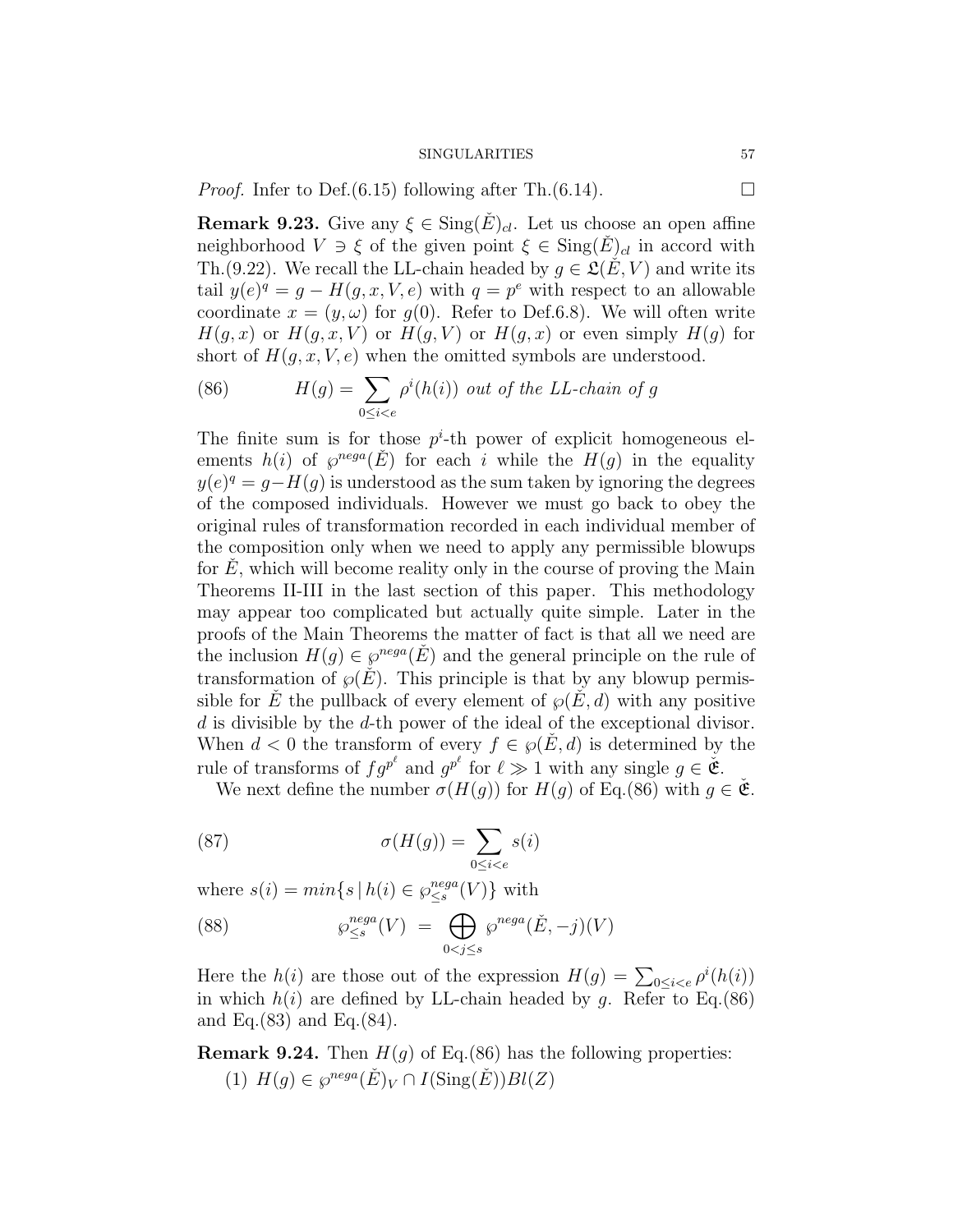- (2) ord<sub>n</sub> $(H(g)) > q$  and ord<sub>n</sub> $(g H(g)) = q$  for every  $\eta \in V \cap$  $\mathrm{Sing}(\check{E})_{cl}$
- (3)  $g H(g) \in \rho^e(\mathcal{O})(V)$  so that  $\sqrt[q]{g H(g)} \in \mathcal{O}(V)$

where  $I(Sing(\dot{E}))$  denotes the ideal defining the reduced subscheme  $\text{Sing}(E) \subset Z$ . Note that those three properties of  $H(q)$  are easily verified by its constructive definition by means of the LL-chain of Eq.(83), Eq.(84), Eq.(86) and  $\boxminus(g, q) \subset \wp^{neg(\tilde{E})}$ .

**Remark 9.25.** Once again we should note that  $H(e)$  is a finite sum of terms with various homogeneity degree in  $\wp^{neg}(E)_V$ . We maintain the rule of transformations of each of the homogeneous terms under the permissible blowups for  $\overline{E}$ . Those degrees are ignored and the terms of  $H(e)$  are summed up as if they are elements of  $\mathcal{O}(V)$  and the sum is used in making the sense of the equational expression as  $y(e)^q =$  $g(0)-H(e)$ . However whenever we come to talk about any permissible blowups we must go back to the original homogeneity summands and honor their inherited rule of transformations.

9.11. Linear combinations of LL-chains. Refer to the system of edge-inner generators in the sense of Def.(6.15) at each point  $\zeta \in V_{cl} \cap$  $Sing(E).$ 

**Definition 9.26.** Take any pair of LL-heads  $g = y^q + \epsilon$  and  $g^* =$  $y^{*q*} + \epsilon^*$  in  $\mathfrak{L}(\check{E})_\xi$  where  $q = p^e, e > 0$ , and  $q* = p^{*e*}, e* > 0$ , we then define an  $\rho^{\ell}(\mathcal{O}_{\xi})$ -linear condination with  $\ell \gg 1$  as follows. We first choose  $\ell$  so large that all the differential operators used for defining the LL-chains headed by g and  $g*$  annihilate  $\rho^{\ell}(\mathcal{O}_x i)$ . Say  $e * -e \geq 0$ . Then for A and  $A^*$  in  $\rho^{\ell}(\mathcal{O}_{\xi})$  we define

(89) 
$$
C(g, g*; A, A*) = A\rho^{e* - e}(LLch(g)) + A * (LLch(g*))
$$

where  $LLch(X)$  denotes the LL-chain headed by X at  $\xi$  and the sum is then taken step by step of  $Eq.(83)$  and  $Eq.(84)$ . Note that the combination result is an LL-chain of the adjusted linear combination

(90) 
$$
c(g, g*; A, A*) = A(\rho^{e*-e}(g) + A * (g*)
$$

It should be noted that the linear combonation  $C(q, q*, A, A*)$  of LLchains are taken only to the components of the expressions of Eq.(83) and Eq.(84) but not every differentiation-produces used in the steps defining  $H^{\flat}$ -operators. This way let us gain the corresponding linear combination of the LL-tails.

**Definition 9.27.** For each point  $\xi \in Sing(\check{E})$  we define  $\rho^{\ell}(\mathcal{O}_{\xi})$ -module  $\mathfrak{t}(E; V, \ell)$  consisting of the tails of all LL-chains headed by LL-heads belonging to  $\mathfrak{L}(E)_{\xi}$  where  $\ell \gg 1$ . See the lemma below.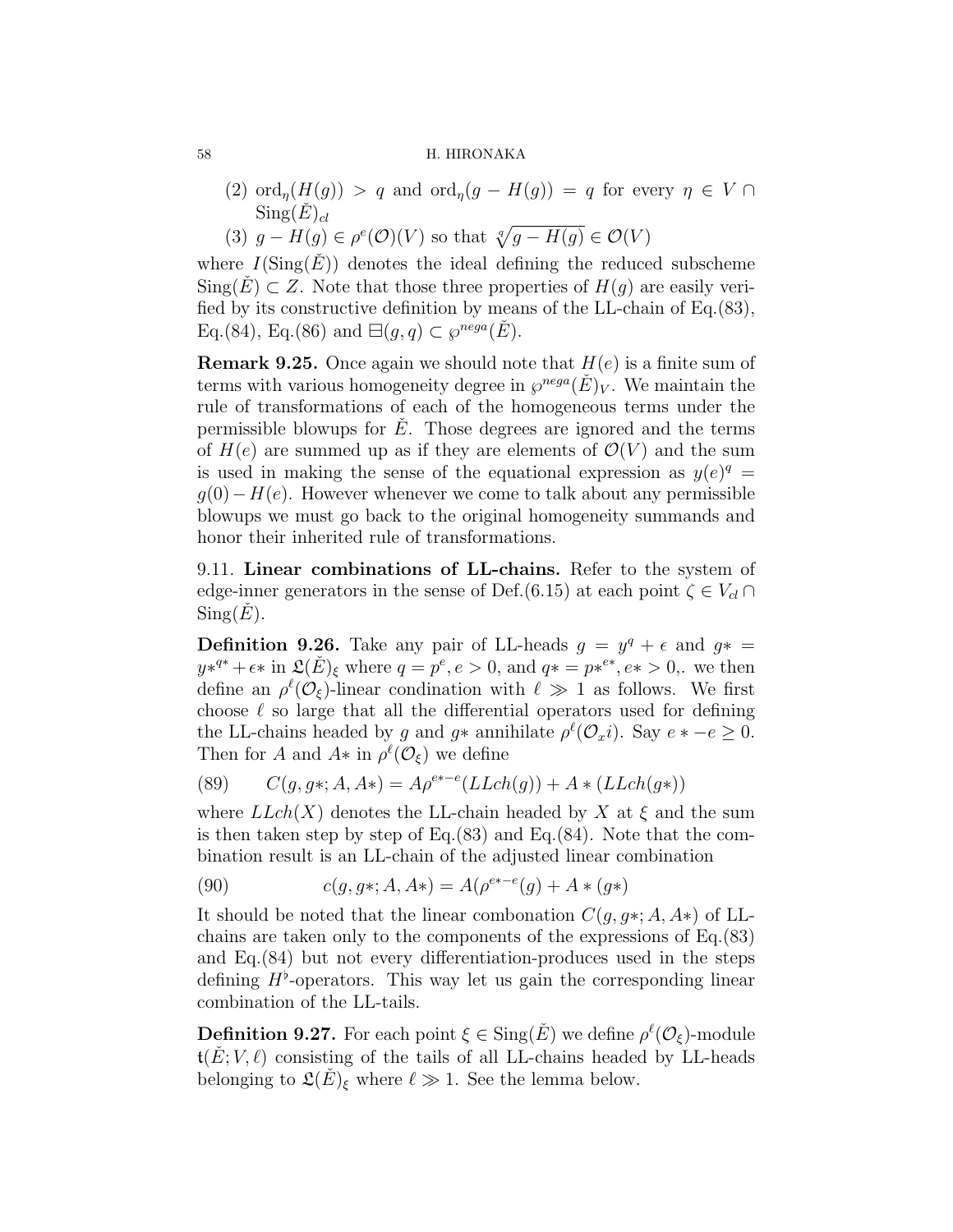**Lemma 9.28.** In the definition Def.  $(9.27)$  let us recall the finite system of edge-inner generators  $(g*, f)$  of  $\mathfrak{L}(\check{E})_{\xi}$  in the sense of Def.(6.15) following after Th. $(6.14)$ . Then for a fixed allowable regular system of parameters x containing the edge parameters  $y(\xi)_i, 1 \leq i \leq r(\xi)$  we consider the set W of LL-chains of every members of  $(q*, f)$ . Then choose an integer  $\ell(0) > 1$  such that all the differenciations used in defining the LL-chains in W annihilate  $\rho^{\ell(0)}(O_{\xi})$ . Then  $\mathfrak{t}(\check{E};V,\ell)$  is independent of all  $\ell \geq \ell(0)$ .

**Theorem 9.29.** we can find an affine open neighborhood  $V \ni \xi$  and an integer  $\ell \gg 1$  such that we obtain the following finitely generated  $\rho^\ell({\cal O}_V)$ -module  ${\frak t}(\check E;V,\ell)$  consisting of all the tails of LL-chains headed by LL-heads belonging to  $\mathfrak{L}(E)_V$ . It has the property that locally at every point  $\zeta \in V_{cl} \cap \text{Sing}(E) V_{cl}$  we have that  $\mathfrak{t}(E; V, \ell)_{\zeta}$  contains the LL-tails of all the LL-heads in  $\mathfrak{L}(E)_{\zeta}$  and it is moreover generated by these LL-tails.

Proof. Infer to Def.(6.15) following after Th.(6.14) and the definition of the module of LL-preheads  $L(E, q)_{\xi}$  defined by Eq.(54).

It should be noted that locally at every  $\zeta \in V_{cl}$   $\mathfrak{t}(E; V, \ell)_{\zeta}$  contains the tails of preheads, so to speak, which have orders  $> 1$ . It is necessary to include these prehead type ones to make  $\mathfrak{t}(\check{E}; V, \ell)$  to be  $\rho^{\ell}(\mathcal{O})$ -module.

## 10. LL-chains modifications

Pick a  $g = y^q + \epsilon \in \mathfrak{L}(\check{E}, q)_{\xi}$  with  $q = p^e, e > 0$ . We have the LLchain headed by g in the manner of Eq.(83) and Eq.(84). Pick integers  $N \gg \ell \gg q$  and an affine open neighborhood  $V \ni \xi$  such that for every point  $\eta \in \text{Sing}(E) \cap V_{cl}$  there exist

- (1)  $u(i, \eta) \in \rho^N(\mathcal{O}(V))$  and  $u(i, \eta) \in \max(\mathcal{O}_{\xi})$
- (2) with  $y(i, \eta) = y(i) u(i, \eta) \in \max(\mathcal{O}_\eta)$  for every  $0 \leq i \leq e$ .
- (3)  $\rho^{N}(\mathcal{O}_{\eta})$  is annihilated by all those differential operators used for the diff-products to define the  $h(i) \in \Xi(g, q)$  in the LL-chain Eq.(83) and Eq.(84). We assume  $V \ni \xi$  small enough that all those differential operators extend throughout V .

**Lemma 10.1.** We have the claim above and the modified LL-chain at η as follows.

$$
g(i) = y(i, \eta)^{q(i)} + \epsilon(i, \eta) \text{ with } \epsilon(i, \eta) = \epsilon(i) + u(i, \eta)^{q(i)}
$$
  
for every  $i$  of  $0 \le i \le e$ 

which has the same head q and the same  $h(i)$  at  $\eta$  for every i. Finally the tail of this modified  $LL$ -chain vanishes at  $\eta$ .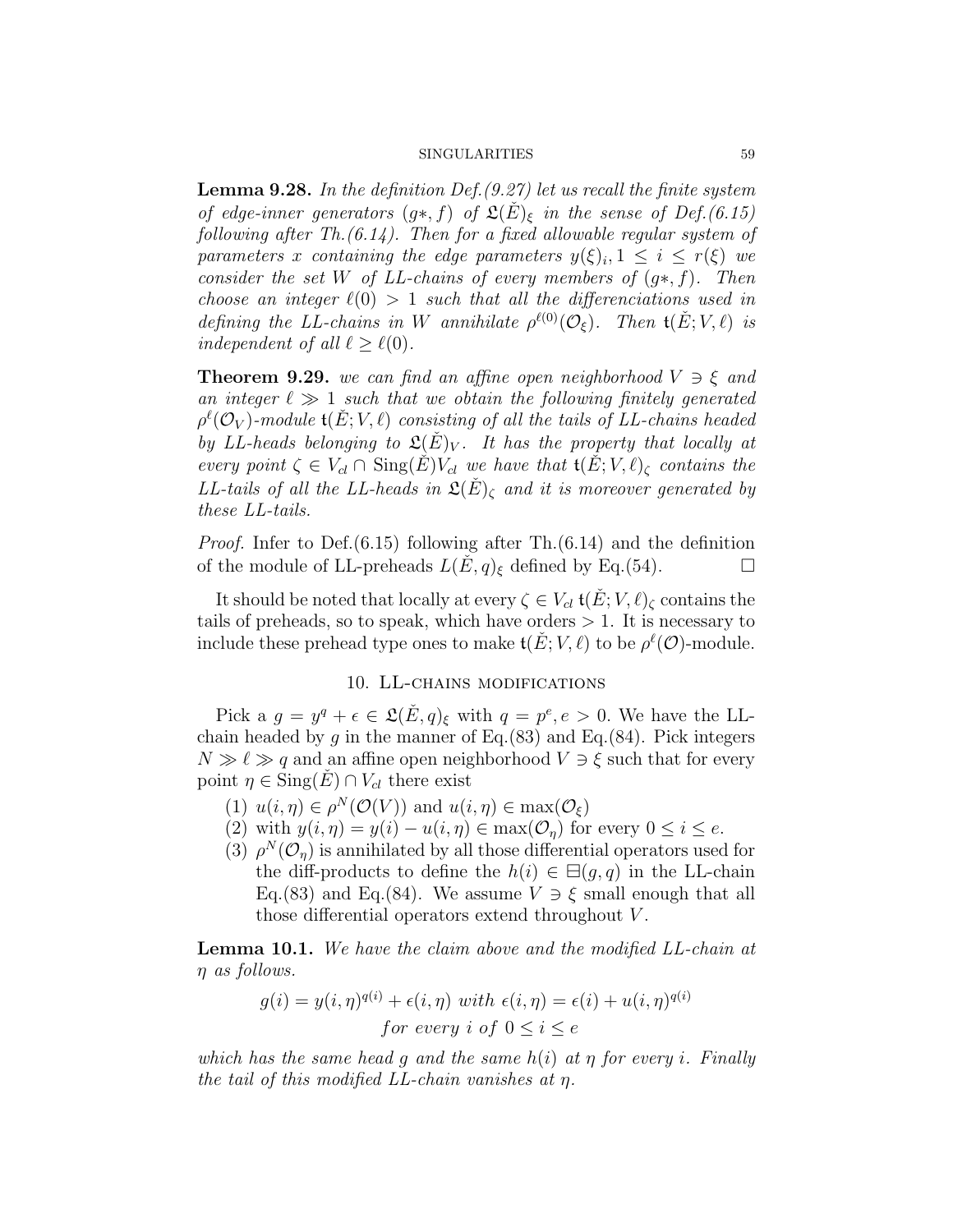*Proof.* Pick a sufficiently small  $V \ni \xi$  so that  $g(i) = y(i)^{q(i)} + \epsilon(i)$  are all extendable to every point of  $V \cap \text{Sing}(E)$ . Then pick  $N \gg \ell \gg q$ and  $u(i, \eta) \in \mathcal{O}_{\xi}$  having all the properties lusted above. Such  $u(i, \eta)$ can be found in the manner of the proof of Lem. $(7.14)$  of  $(7.4)$ .  $\Box$ 

**Definition 10.2.** We are given a coordinate system  $x = (y, \omega)$  at the point  $\xi \in \text{Sing}(E)_{cl}$  and a sufficiently small open affine neighborhood  $V \ni \xi$  in accord with Lem.(10.1) such that there exist a finite system of generators  $\{g_k \in \mathfrak{L}(\check{E})_V\}$  of  $\mathfrak{L}(\check{E})_V$  viewed as  $\rho^{\ell}(\mathcal{O}_V)$ -module with  $p^{\ell} \geq \max_k \{ord_{\eta}(g_k)\}\$  where  $\eta$  ranges through  $\text{Sing}(\check{E}) \cap V_{cl}$ . Note that E is core-edge focused and hence  $\text{ord}_n(g_k)$  is independent of  $\eta$ . The existence of such  $V \ni \xi$  is due to Th.(6.14) of §6.3.

10.1. Enclosure of  $\text{Sing}(E)$  by LL-tails. We write  $Y(q)$  for  $q(e) =$  $y(e)$  of Eq.(83) and Eq.(84). We call any  $(F(g), V(g), Y(g))$  a local triplet, or simply triplet, of E at  $\xi \in \text{Sing}(E)$ . We have the following theorem.

**Theorem 10.3.** Write  $(V, Y, Y)$  in short for  $(F(q), V(q), Y(q))$  at  $\xi$  as above. The  $\text{Sing}(E) \cap V$  is contained in Y for every triplet  $(V, Y, Y)$ . At each point  $\xi \in \text{Sing}(E)$  the germ of  $\text{Sing}(E)$  at  $\xi$  coincides with the intersection of  $Y \cap \text{Sing}(\check{E})$  for all triplets  $(V, Y, Y)$  with  $Y \ni \xi$ . Here we need only finitely many selected triplets  $(V, Y, Y)$  thanks to Zariski topology.

*Proof.* Direct from the combination of Th.(10.4) and Th.(10.5).  $\Box$ 

**Theorem 10.4.** For every LL-chain of Eq.(83) and Eq.(84) at  $\xi$  we can find an open neighborhood  $V \ni \xi$  such that the LL-chain extends uniquely to every point of  $V \cap \text{Sing}(E)_{cl}$  and its scheme-tail defined by Y contains  $V \cap \text{Sing}(E)$ .

*Proof.* The Lem.(10.1) applies to every  $\eta \in V \cap \text{Sing}(E)$ .

Pick any  $\xi \in \text{Sing}(E)_{cl}$  and choose an open neighborhood  $V \ni \xi$  such that a system of edge generators  $\{(g(i) \in \wp(E, q(i))\}$  at  $\xi$  extends to such at every  $\eta \in \text{Sing}(E)_{cl}$ . This is possible because of the constancy of Inv<sub>n</sub> $(E)$  throughout  $\text{Sing}(E)_{cl}$ . Pick any  $\zeta \in V_{cl} \setminus \text{Sing}(E)$  and we then have at least one  $g(i)$  such that  $\text{ord}_{\zeta}(g_i) = \delta < \text{ord}_{\zeta}(g(i)) = q(i)$  thanks to the edge decomposition theorem Th.(T:edge-decomp) of (4.3). We then pick a differential operator  $\partial \in \text{Diff}_{Z,\xi}^{(\delta)}$  such that  $\text{ord}_{\zeta}(\partial(g(i)))=1$ . Let  $v(i,\zeta)$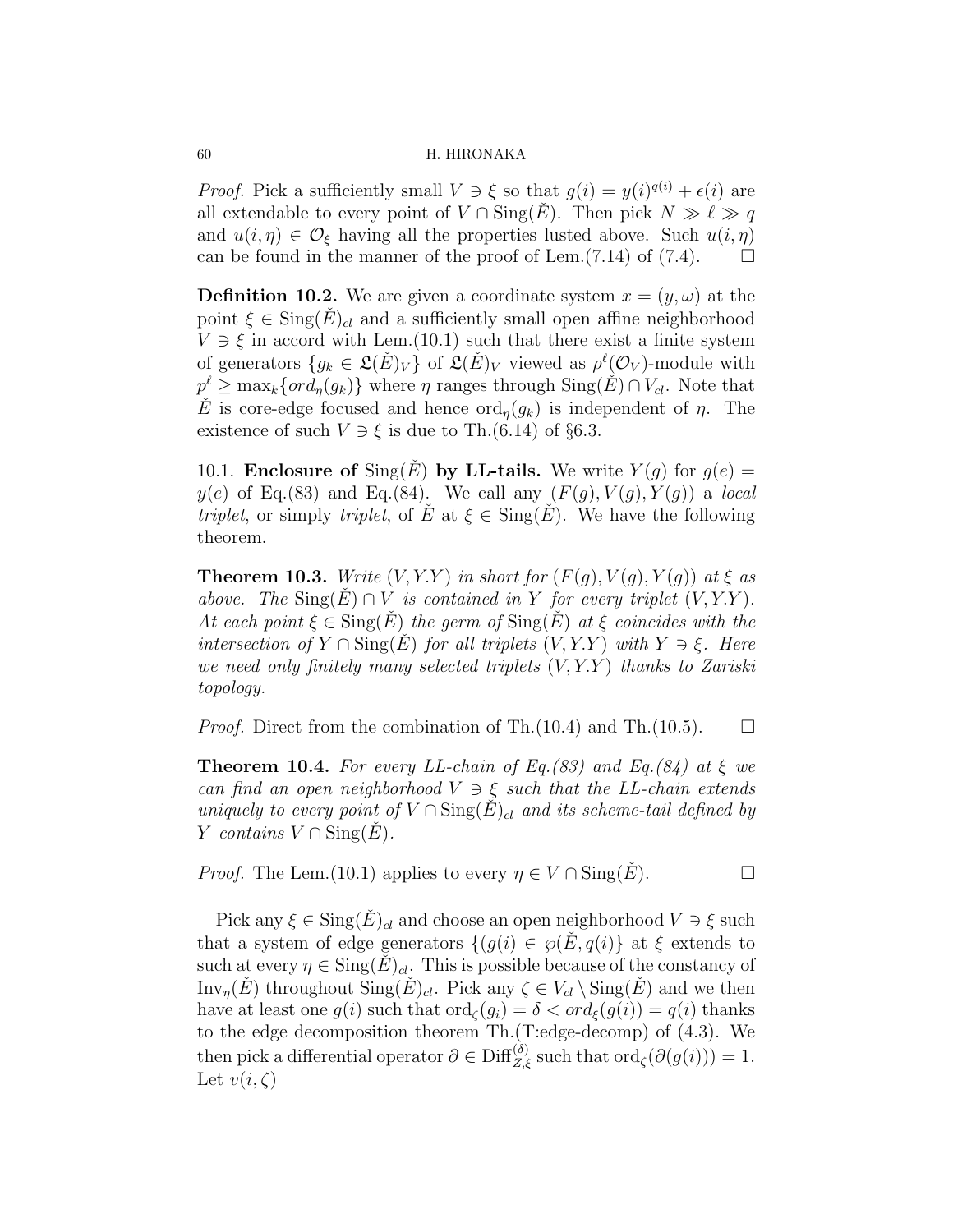- (1) We choose  $N \gg \ell \gg q$  big enough that  $\rho^N(\mathcal{O}_\xi)$  is annihilated by is annihilated by all those differential operators used for the diffproducts to define the  $h(i) \in \exists (q, q)$  in the LL-chain Eq.(83) and Eq.(84) at  $\xi$ .
- (2) We choose  $u(i,\zeta) = \rho^N(v(i,\zeta))$ . Note that  $u(i,\zeta)$  vanishes at  $\xi$ by  $v(i, \zeta) \in \wp(E, q(i) - \delta)$  with  $\delta$  defined above.

**Theorem 10.5.** For every LL-chain of Eq.(83) and Eq.(84) at  $\xi$  we can find an open neighborhood  $V \ni \xi$  such that for every  $\zeta \in V_{cl} \setminus$  $\text{Sing}(\check{E})$  there exists a modification of the extended LL-chain of Th.(10.4) which has it tail not to vanish at  $\zeta$ .

*Proof.* Do the same as above except for a change  $u(i, \eta)^{q(i)}$  to be in the ideal of  $\text{Sing}(\check{E})$  but not to vanish at  $\zeta$ . This time we replace  $y(i)$  by  $y(i) - \rho^N(v(i, \zeta))$  and  $\epsilon(i)$  by  $\epsilon(i) + \rho^{e(i) + N}(v(i, \zeta))$  with  $q(i) = p^{e(i)}$ .

Theorem 10.6. Consider a smooth irreducible locally closed subscheme D which is contained in  $\text{Sing}(E)$ . Pick an LL-chain of  $q \in \mathfrak{L}$  at  $\xi \in D$ by Eq.(83) and Eq.(84). Then the LL-tail  $g(e)$  of the LL-chain vanishes along D within a neighborhood of  $\xi \in D$ .

*Proof.* Then by Lem.(7.3) of §7 of Part 1 we find  $c(j) \in \max(\mathcal{O}_{\xi})^2$  such that  $\mathfrak{y}(j) = y(j) - c(j) \in I(D)$  where  $I(D)$  denotes the ideal defining  $D \subset Z$ . Replace  $y(j)$  by  $\mathfrak{y}(j)$  and  $g(j)$  by  $\epsilon(j) + c(j)^{q(j)}$ , say  $= \epsilon(j)^{+}$ , with  $q(j) = p^{e-j}$  in Eq.(84) of §3. Then both of the  $g(j)$  and  $h(j)$  are unchanged and the LL-chain Eq.(84) is maintained as it is. Refer to the paragraph 3.6.1.2. on modification of  $\epsilon$ . As to the change from  $\epsilon(j)$ to  $\epsilon(j)^+$  of  $h(j)$  the permissibility condition  $\text{ord}_D(g(0)) \geq q(0)$  implies  $\text{ord}_D(g(0)) \geq q(0)$ . Hence its tail  $g(e) = y(e)$  is unchanged.

# 11. Coordinate-free LL-chains and LL-tails

We will make use of  $\varphi^{nega}(\check{E}) = \bigoplus_{a>0} \varphi(\check{E}, -a)$  in the way to build up LL-chains and LL-tails of the heads  $g \in \mathfrak{L}(\check{E})$ .

Recall the head type  $g = y^q + \epsilon$  with  $q = p^e, e > 0$ , where  $\text{ord}_{\eta}(y) = 1$ and  $\text{ord}_n(\epsilon) > q$  for all  $\eta$  within an open affine  $V \cap \text{Sing}(E)_{cl}$  in the manner of Eq. $(52)$  of Def. $(6.12)$ .

Moreover we choose y to be a member of  $\cot(E)(V)$ . We can have V such that for every  $\ell \gg 1$  these types of q as above generate  $\mathfrak{L}(V)$ as  $\rho^{\ell}(\mathcal{O})$ -module.

11.1. Symbolic power and degree change. We will need and use the following notation for the symbolic powers of the ideal  $I(Sing(E))$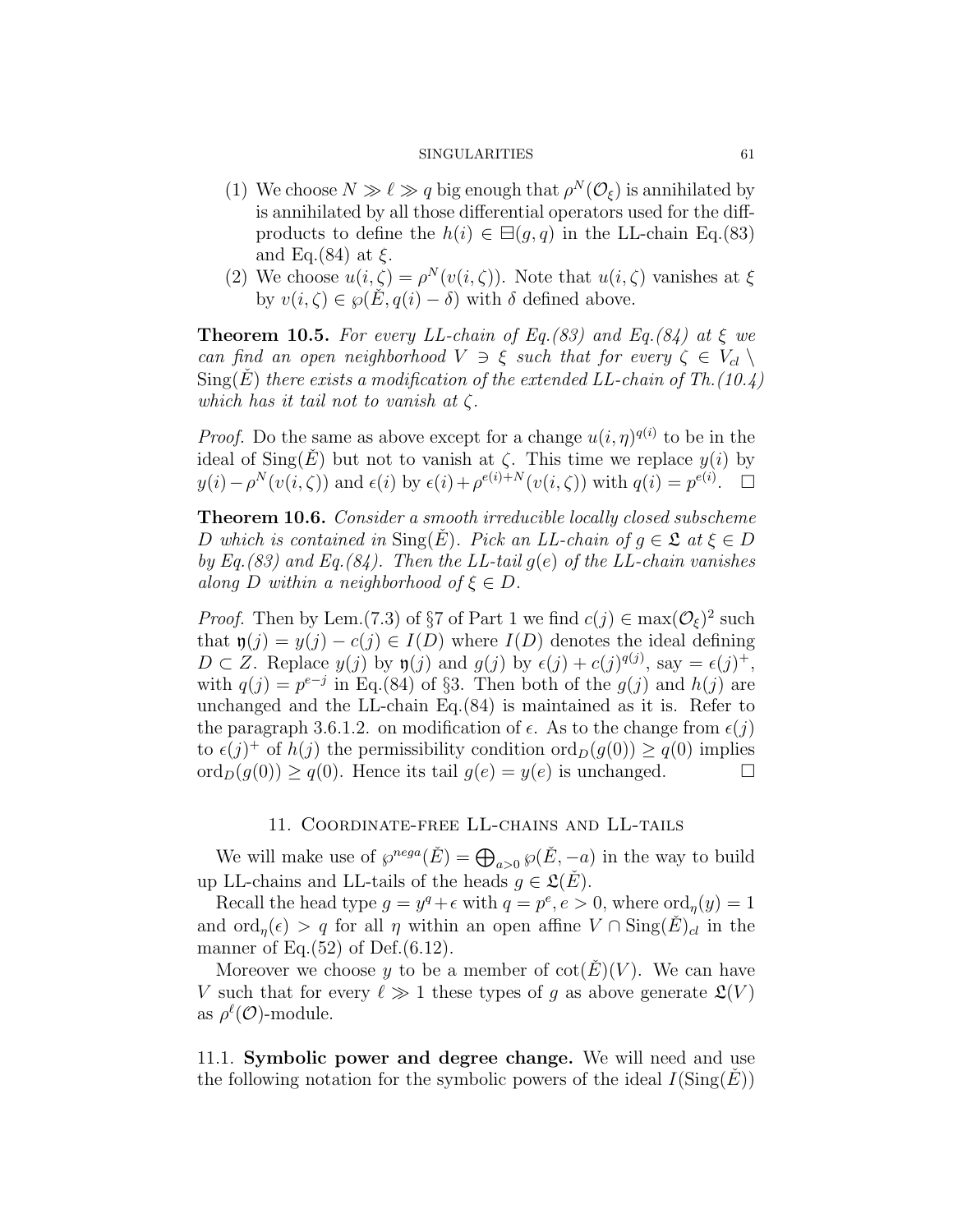of  $\text{Sing}(\check{E}) \subset Z$ . We write  $\text{Sing}(\check{E})$  when  $\check{E}$  is understood.

(91) 
$$
I^{(m)}(\text{Sing}) =
$$

$$
\{f \in \mathcal{O}_Z : ord_\eta(f) \ge m, \forall \eta \in \text{Sing}(\check{E})_{cl}\}
$$

for each integer  $m > 0$ . Here the the  $\forall \eta$  on f means the ranges  $\eta$ through the chosen domain  $V_{cl}$ .

The LL-chains and their tails depend upon the choice of coordinate system  $x \ni y$  allowable to the given E. Refer to Def.(6.8) and Def.(9.20) Eq.(83), Eq.(84) and Eq.(85) of  $\S 9.8$  for LL-chains and their tails for any LL-head  $g = y^q + \epsilon$  chosen from the heads-module  $\mathfrak{L}(\check{E}, q)$  of Def. $(6.15)$  due to Th. $(6.14)$  of §6.3.

The process called LL-chain from the given LL-head to its LL-tail shows a constructive LLUED process that is the essence of the master key theorems  $\text{Th.}(9.2)$  and  $\text{Th.}(9.3)$  of §9.1.

The head-module  $\mathfrak{L}(\check{E}, \ell)$  has the global coherence as  $\rho^{\ell}(\mathcal{O}_Z)$ -module with any  $\ell \gg 1$ . However the definition of the LL-chains and LL-tails depend upon the choice of coordinate systems  $x \ni y$  at  $\xi \in \text{Sing}(E)_{cl}$ . It is strictly local depending upon  $x \ni y$ .

In order to establish the proof of global resolution of singularities we must overcome the shortcoming of local nature of LL-chains closely depending upon the choice of coordinate system  $x \ni y$ . The task of this section is to define coordinate-free tails-module amenable to globalization. For this purpose we will use a little more abstract notions of LL-chans and LL-tails than the ones obtained by the explicit constructive LL-chains of §9.8.

# 11.2. **Abstract LL-chains with**  $\varphi^{nega}$ . Review the edge data of  $\varphi(\check{E})$ .

(92) 
$$
(1, \dots, 1, q_{t+1}(\xi), \dots, q_r(\xi))
$$
 defined by Eq.(26) of §4.1.

In this section and from now on we use a little bit modified sequence of edge exponents. It should be noted that the edge exponent numbers for E is constant along the  $\text{Sing}(E)_{cl}$ . Moreover we are only interested in those exponents greater than 1. Thus from now on we choose the following type of exponents sequence.

(93) 
$$
(p^{e}(=q_{r}), p^{e-1}, p^{e-2}, \cdots, p^{1}, p^{0}=1)
$$

which has the length equal to  $e + 1$  with  $p^e = q_r(\xi)$  of Eq.(92).

The Diff<sub>Z</sub> is the  $\mathcal{O}_Z$ -module of all differential operators in  $\mathcal{O}_Z$  while  $\text{Diff}_Z^* \subset \text{Diff}_Z$  denotes that of those vanishing on the base field K. Recall that  $\partial \in \text{Diff}^*_{Z} \subset \text{Diff}_{Z}$  if and only if  $\partial(\mathbb{K}) = (0)$ . Let  $\text{Diff}^*_{Z/Z(q)}$ denotes the submodule of Diff<sub>Z</sub> consisting of those  $\partial$  having  $\partial \rho^e(\mathcal{O}_Z) =$  $(0), q = p^e$ . They are all global coherent  $\mathcal{O}_Z$ -modules.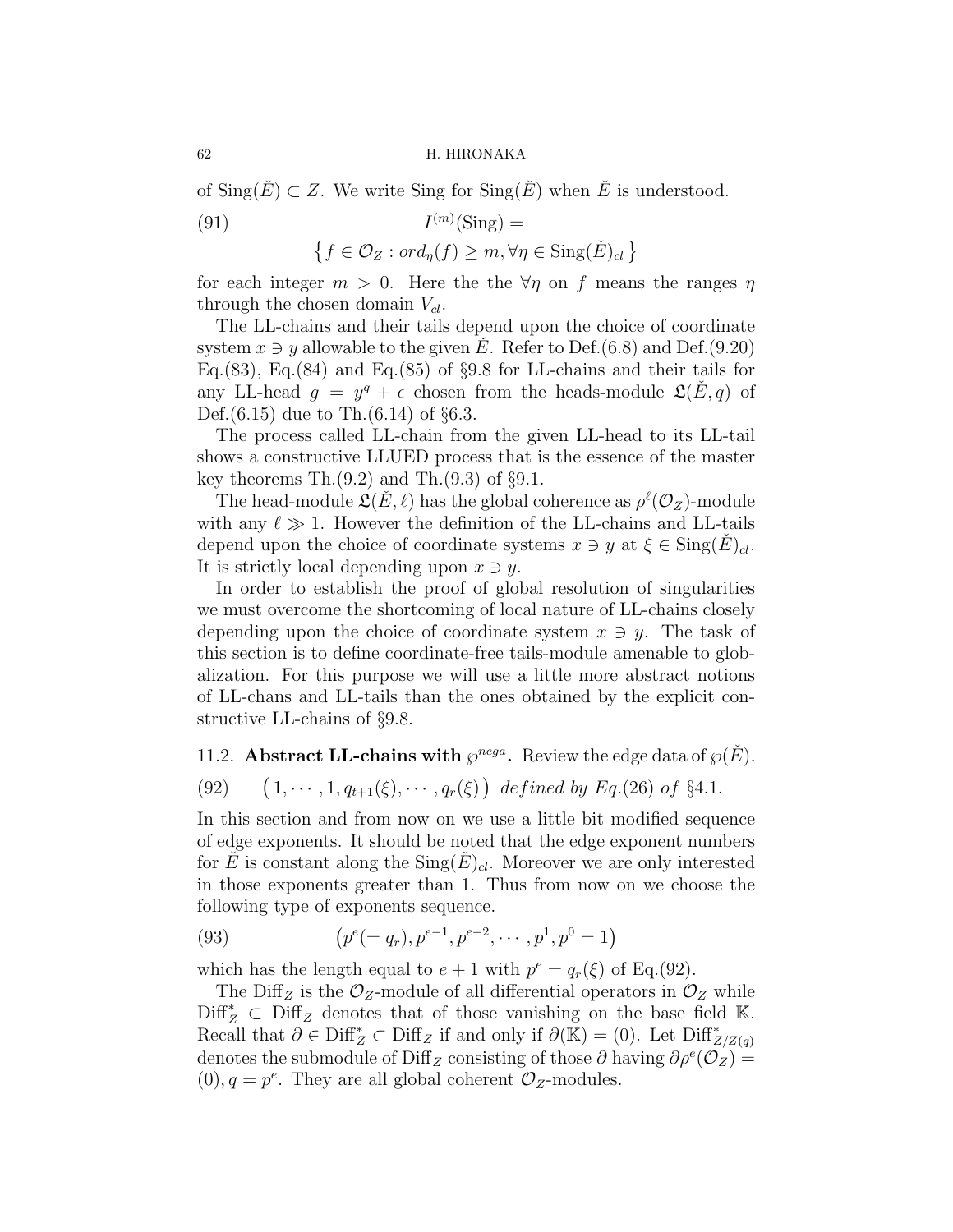With the integers of Eq. (93) and any sufficiently large integer  $\ell \gg e$ , we locally have a finite system of generators of  $\mathfrak{L}(\check{E}, q)$  as  $\rho^{\ell}(\mathcal{O}_Z)$ module. We can always choose a system of generators each of which is writen in a form  $g = y^q + \epsilon$  where y is in  $\cot(\check{E}, \ell)$  and has order 1 while  $\epsilon$  has order  $> q$ . Recall cot $(E, \ell)$  of Def.(4.14) of §4.2, and the heads module  $\mathfrak{L}(\check{E}, q) \subset \wp(\check{E}, q)$  by Def.(6.12) and Th.(6.14) of §6.3.

**Remark 11.1.** We will be choosing a sufficiently large integer  $\ell \gg e$ . This  $\ell$  does not effect the definition per se of various operators we are going to define,  $\Lambda$ ,  $\tau$ ,  $\theta$  and a few preliminary symbols. Important point is only that  $\ell$  is big enough. In fact the bigger will be better for our purpose. How big in rigor will be made clear in the end. Roughly speaking just for this point we say that all the operators should be  $\rho^{\ell}(\mathcal{O})$ -linear and the created modules should become naturally  $\rho^{\ell}(\mathcal{O})$ modules.

11.3.  $\Lambda$  and  $\tau$  operators. We now define the following operation called  $\tau \Lambda$  which is applied to any graded  $\rho^{\ell}(\mathcal{O})$ -submodule of  $Bl(Z)$ . Here we should recall that  $Bl(Z) = Bl^{posi}(Z) \bigoplus Bl(Z, 0) \bigoplus Bl^{nega}(Z)$ of Definition 2.2 of §2. Recall  $\mathfrak{L}(E)$  of Eq.(55) of §6.3.

**Remark 11.2.** Here is a general agreement. A graded  $Bl(Z)$ -module X is said to be coherent if it is finitely generated as  $\rho^k(Bl(Z))$ -module with an integer  $k \geq 0$  and its every homogeneous part is coheretnt as  $\rho^k(\mathcal{O})$ -module.

**Definition 11.3.** Let  $\mathfrak{L}_e(0) = \mathfrak{L}(\check{E}, p^e)$  to begin with. The number e is the one chosen by Eq.(93). We will then define  $\mathfrak{L}_{e-i}(j)$  for  $j =$  $0, 1, 2, \dots, \infty$  and for  $i = 0, 1, 2, \dots, e$  by double induction starting from  $i = 0$  with  $\mathfrak{L}_e(0)$  as above. Then for  $i > 0$  we proceed on inductive definition, descending on i and ascending on j, as follows. For arbitrary graded  $X \subset Bl(Z)$  we define  $\Lambda$  acting on X as follows.

(94) 
$$
\Lambda_{e-i}X = X + \left(\text{Diff}^*_{Z/Z(p^i)}X\right)\left(\text{Diff}_ZX\right)
$$

Recall that  $\text{Diff}^* = \{ \partial \in \text{Diff} : \partial(\mathbb{K}) = (0) \}.$ 

**Remark 11.4.** If  $X \subset \tilde{\wp}(\check{E})$  then  $(\text{Diff}_{Z/Z(p^i)}^* X)(\text{Diff}_Z X)$  is contained in  $\tilde{\varphi}(E)$  because this is a Diff-product of  $X \subset \tilde{\varphi}(E)$ . Adding X does not affect the same inclusion.

Next for arbitrary graded  $Y \subset Bl(Z)$  we define  $\tau$  as follows.

(95) 
$$
\tau_{e-i}(Y) = Y \bigcap \rho^i \bigg( \rho^{e-i}(\cot(\check{E})) + I(\text{Sing})^{(p^{e-i}+1)} Bl(Z) \bigg)
$$

**Remark 11.5.** If  $Y \subset \tilde{\wp}(\check{E})$  then  $\tau(Y) \subset \tilde{\wp}(\check{E})$  because the latter is a subst of  $Y$ .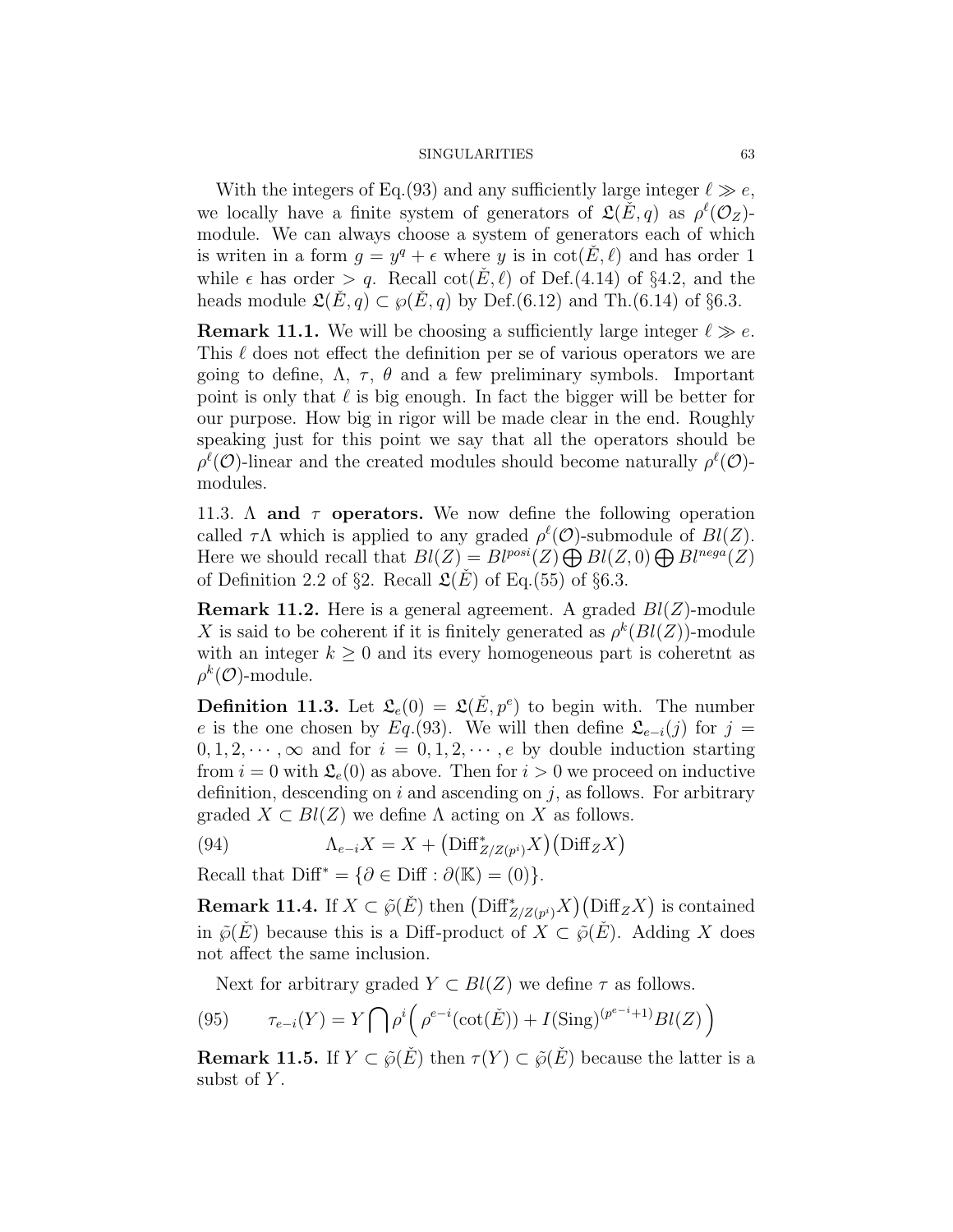Begin with the initial case  $\mathfrak{L}_e(0) = \mathfrak{L}(\check{E}, p^e)$  by definition:

(96) If 
$$
Y = \mathfrak{L}_e(0)
$$
 then  $(\tau_e \Lambda_e)(X) = \tau(X) = X$ .

And then we will go up on j with each fixed i we define  $\mathcal{L}_{e-i}$  as follows.

(97) 
$$
\mathfrak{L}_{e-i}(j+1) = \tau_{e-i}(\Lambda_{e-i}\mathfrak{L}_{e-i}(j)) \text{ and}
$$

$$
\mathfrak{L}_{e-i}(\infty) = \lim_{j \to \infty} \mathfrak{L}_{e-i}(j) = \bigcup_{j \geq 0} \mathfrak{L}_{e-i}(j)
$$

**Remark 11.6.** Assume that  $\mathfrak{L}_{e-i}(0)$  is a coherent  $\rho^e(Bl(Z))$ -module. Then  $\mathfrak{L}_{e-i}(j)$  is also a coherent  $\rho^e(Bl(Z))$ -module for all  $j > 0$  including  $j = \infty$ . In fact  $\Lambda(\mathfrak{L}_{e-i}(0))$  is coherent  $\rho^e(\mathcal{O})$ -module because Diff<sub>Z</sub> and  $\text{Diff}^*_{Z/Z(p^i)}$  are  $\mathcal{O}\text{-modules}$  and hence  $\rho^e(\mathcal{O})\text{-modules}$ . As for  $\tau$ operator we have that  $\rho^e(\cot(\check{E},\ell))$  is coherent  $\rho^e(\mathcal{O})$ -module but not so as  $\mathcal{O}\text{-module in general. The }I(\text{Sing})^{(p^{e-i}+1)}Bl(Z)$  is a coherent  $Bl(Z)$ module. We conclude that  $\mathfrak{L}_{e-i}(j)$  is a coherent  $\rho^e(Bl(Z))$ -module by induction on  $j = 1, 2, \cdots$ . Moreover  $\mathfrak{L}_{e-i}(j)$  is monotone increasing in j by definition. Hence by the Noetherian property of  $\mathcal O$  and by the compare Zariski topology we conclude that  $\mathfrak{L}_{e-i}(\infty) = \mathfrak{L}_{e-i}(j)$  for all  $j \gg e$  and hence  $\mathfrak{L}_{e-i}(\infty)$  is coherent  $Bl(Z)$ -module, too.

**Proposition 11.7.** Assume  $\mathfrak{L}_{e-i}(0) \subset \tilde{\wp}(E)$  then we have  $\mathfrak{L}_{e-i}(j) \subset$  $\tilde{\varphi}(E)$  for all  $j \geq 0$  including  $j = \infty$ . Moreover for  $j > 0$  we have that  $\mathfrak{L}_{e-i}(j)$  is contained in  $\rho^e(\cot(\check{E})) + I(\text{Sing})^{(p^{e-i}+1)})Bl(Z)$ . Refer to Prop.(4.16) for  $\cot(\check{E})$  and recall  $\cot(\check{E}) = \lim_{\ell \to \infty} \cot(\check{E}, \ell)$ .

*Proof.*  $\tilde{\varphi}(E)$  is an algebra and diff-closed thanks to Lem.(5.8). The second claim is by the definition of  $\tau$ .

# 12. GLUED: the globalization of LLUED

We have obtained the sequence of  $\mathfrak{L}_{e-i}(j), j = 0, 1, 2, \cdots, \infty$ , for each i of  $e > i \geq 0$  in the sense of Eq.(97) by means of Eq.(94) and Eq.(95) of §11.3 under the assumption that  $\mathfrak{L}_{e-i}(0)$  had been defined for each  $i, 0 \leq i \leq e-i$ . The next important operator is to connect the sequences obtained above in order to complete the global coherent GLUED-chain diagram. Namely we want to define a new operator denoted by

$$
\sigma_{e-i+1} : \mathfrak{L}_{e-i+1}(\infty) \searrow \mathfrak{L}_{e-i}(0)
$$
 for each  $i : 1 \leq i \leq e$ 

which will be called the step-down operators. Keep it in mind that the suffix  $e - i + 1$  is important for the indication of source of the map especially when we use its inverse later.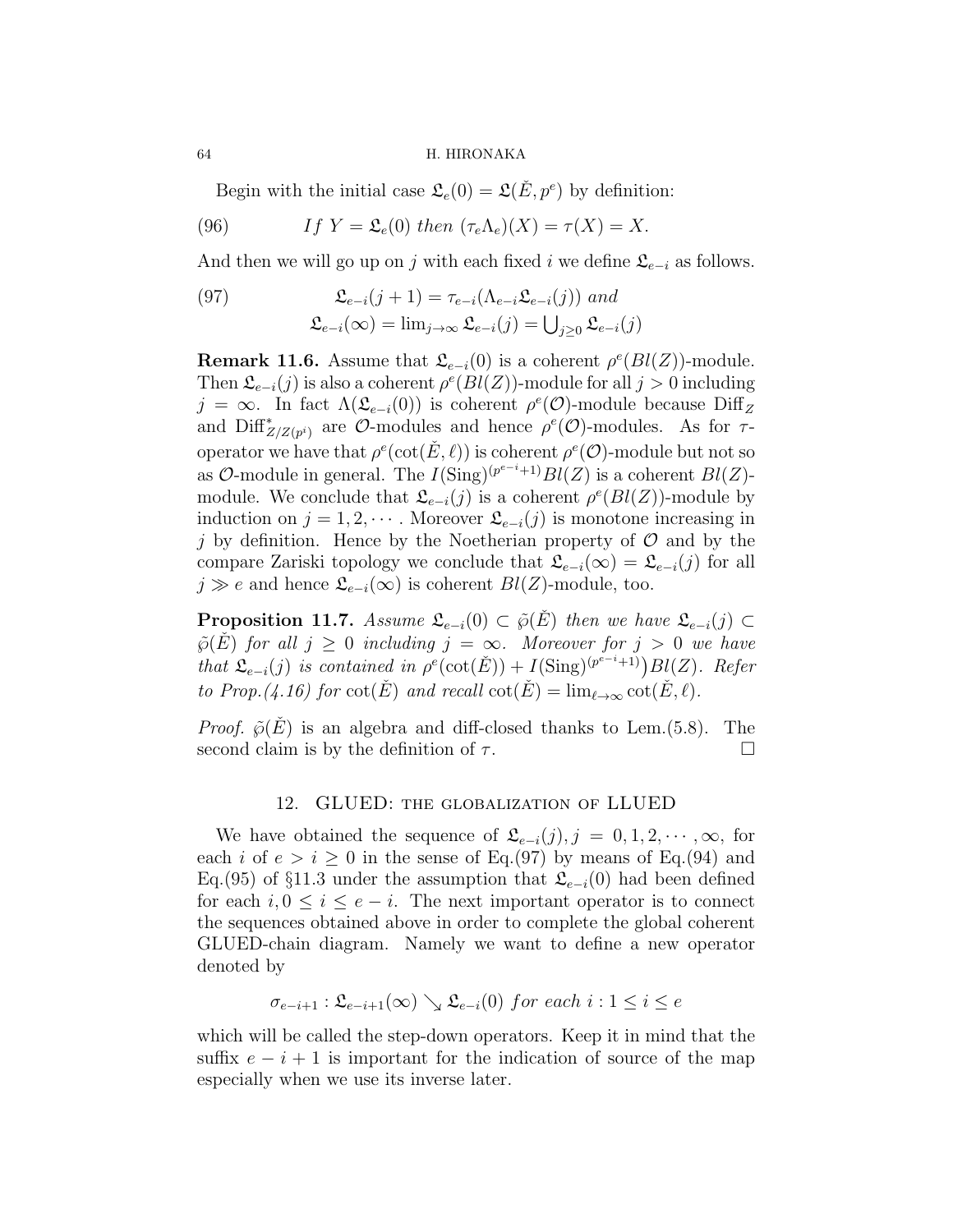12.0.1. Symbols  $||X||$  and  $[W]_i$ . We use the following symbol for adding ideals by ignoring homogeneity degrees and then taking the sum of those ideals into  $\mathcal O$ . This result will be written simply  $||X||$  which is an ideal in O. Recall  $Bl(Z) = Bl^{posi}(Z) \bigoplus Bl(Z, 0) \bigoplus Bl^{nega}(Z)$ .

(98) 
$$
\|X\| \subset Bl(Z,0) \text{ for every } X \subset Bl(Z)
$$

which signifies the transform which . disregard the homogeneity degrees of the summands in the graded expression of  $X$ . Then make the sum of the degree-free summands in  $\mathcal{O}_Z$ . The result will be denoted by  $|| X ||$ . We introduce another symbol  $[()]_i$  for every integer  $i \in \mathbb{Z}$  which signifies cutting out all those homogeneous parts whose degrees are less than  $i$  within ( ). To be precise it is defined as follows.

(99) *For every graded* 
$$
W = \bigoplus_{k} W(k) \subset Bl(Z)
$$
  
 *we define*  $[W]_s = \bigoplus_{k \ge s} W(k)$ 

where it should be noted that if W is contained in  $\tilde{\varphi}(\check{E})$  and  $\rho^{\ell}(\mathcal{O})$ coherent then so is every  $[W]_s$ .

12.0.2. Operator  $\theta$  and its inverse.

**Remark 12.1.** Recall the symbol  $\| \|(k)$  of Eq.(98) in the sense of Def.(12.3) after Lem.(12.2) and the symbol  $\iint_S$  of Eq.(99). See §12.0.1. Using those symbols we define the operator  $\theta$  by Def.(12.3) after Lem.(12.2) below.

Recall the  $\| \ \| (k)$  of Eq.(98). First examine the case with  $i = e$  of  $q = p^e$  and then by descending induction on i of  $p^{e-i}$ ,  $0 \le i \le e-1$ .

**Lemma 12.2.** Recall  $\tilde{\varphi}(\check{E}) = \varphi^{posi}(\check{E}) \bigoplus \tilde{\varphi}(\check{E},0) \bigoplus \varphi^{nega}(\check{E})$ . Note  $\tilde{\varphi}(\tilde{E}, 0) \subset \varphi(\tilde{E}, 0)$  but not necessarily equal. By Prop.(11.7) we have

(100)  $\tilde{\wp}(\check{E}) \supset \mathfrak{L}_i(j)$  for  $\forall (i, j)$  and  $\tilde{\wp}(\check{E}) \supset \mathfrak{L}_i(\infty)$  for  $\forall i$ 

*Proof.* Refer to Lem.(5.8), Lem.(5.9) and Th.(5.11).  $\Box$ 

Definition 12.3. We have the natural contraction map as follows.

(101) 
$$
\theta_{e-i} : \mathfrak{L}_{e-i}(\infty) \rightarrow \|(\mathfrak{L}_{e-i}(\infty))\|_{p^{e-i}} \text{ for } 0 \leq i \leq e
$$

of which the target is contained in  $Bl^{posi}(Z, p^{e-i})$ .

Here it is important that we are assuming that  $\mathfrak{L}_{e-i}(\infty)$  were already defined. Indeed the definition of  $\mathfrak{L}_{e-i}(j)$  for all  $(i, j)$  and  $\mathfrak{L}_{e-i}(\infty)$  for each i must be and will be defined by multi-induction on  $(i, j)$ . There one important and decisive step is the way to select the definition of deriving  $\mathfrak{L}_{e-i}$  out of  $\mathfrak{L}_{e-i+1}$  which we call level step down of  $\mathfrak{L}$ . The rest of the operations are all natural and already defined. The key point is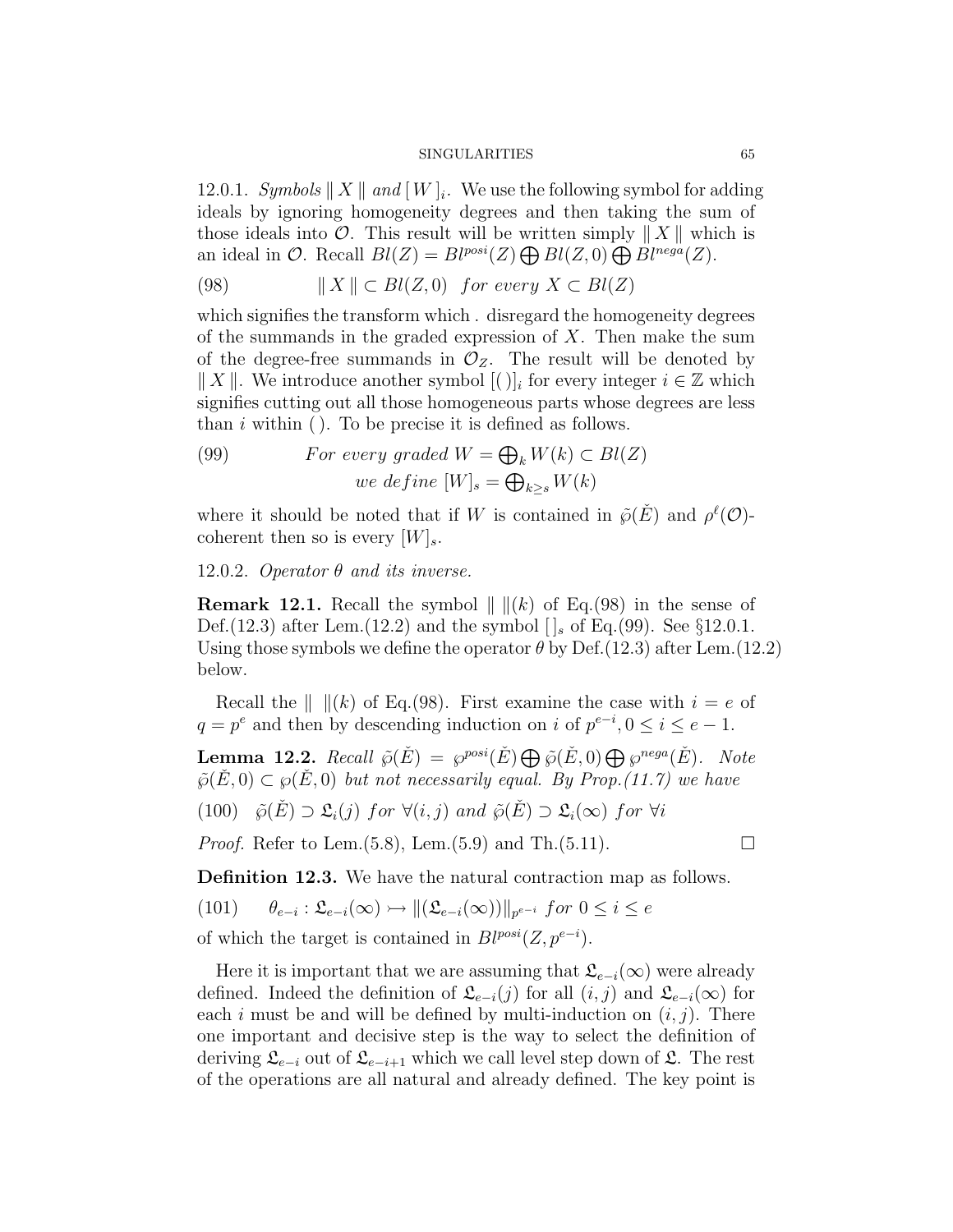the Eq.(102) of  $\nabla_{e-i+1}$  below which will be stated precisely after some preliminary remarks.

Remark 12.4. Note that for any ideal contained in the target ideal of  $\theta$  we have that  $\theta(\theta^{-1})$  acts as the identity because we are taking ideal-sum only in the definition of  $\theta$ .

# 12.1. Define the step down operator  $\sigma$  on  $\mathfrak{L}$ -levels.

**Definition 12.5.** Here is the definition of the step down of  $\mathcal{L}_{e-i+1}$  from the level  $e - i + 1$  to  $e - i$  for each  $0 < i < e - 1$  symbolically denoted:

(102) 
$$
\sigma_{e-i+1} : \mathfrak{L}_{e-i+1}(\infty) \searrow \mathfrak{L}_{e-i}(0)
$$

where we assume  $\mathfrak{L}_{e-i+1}(\infty) \subset \tilde{\wp}(E)$  and define  $\sigma_{e-i}(0)$  as follows.

$$
\mathfrak{L}_{e-i}(0) = \left(\theta_{e-i+1}\right)^{-1} \left( \left(\theta_{e-i+1} \left(\mathfrak{L}_{e-i+1}(\infty)\right) \bigcap \rho(\mathcal{O})\right) \right)
$$

Here it is important to recall that the source of the map  $\theta_{e-i}$  is  $\mathfrak{L}_{e-i}(\infty)$  by Def.(12.3). Thus the inverse map  $\theta_{e-i+1}$ <sup>-1</sup> defines  $\sigma_{e-i}(0)$ as a submodule of  $\mathfrak{L}_{e-i}(\infty) \subset \tilde{\wp}(\check{E})$ .

**Remark 12.6.** Note here that some elements of  $\mathfrak{L}_{e-i+1}(\infty) \subset \tilde{\wp}(E)$ may be sent by  $\theta_{e-i+1}$  into the outside of  $\tilde{\varphi}(E)$ . However the source of the map  $\theta$  is contained in  $\tilde{\varphi}(\check{E})$ . Hence  $\theta^{-1}(C_{e-i+1})$  is contained in  $\tilde{\varphi}(E)$ . We thus conclude that  $\mathfrak{L}_{e-i+1}(\infty) \subset \tilde{\varphi}(E) \Rightarrow \mathfrak{L}_{e-i}(0) \subset \tilde{\varphi}(E)$ . As a matter of fart in our situation we start with

(103) 
$$
\mathfrak{L}_e(0) = \mathfrak{L}(\check{E}) \subset \wp^{posi}(\check{E}, p^e) \subset \tilde{\wp}(\check{E})
$$

Therefore by the property of  $\tau_{e-i} \Lambda_{e-i}$  and  $\Delta_{e-i+1}$  we have proven the following theorem.

**Theorem 12.7.** We have  $\mathfrak{L}_{e-i}(j) \subset \tilde{\wp}(E)$  for all  $(i, j)$  with  $0 \leq i \leq e$ and with  $0 \leq j \leq \infty$ .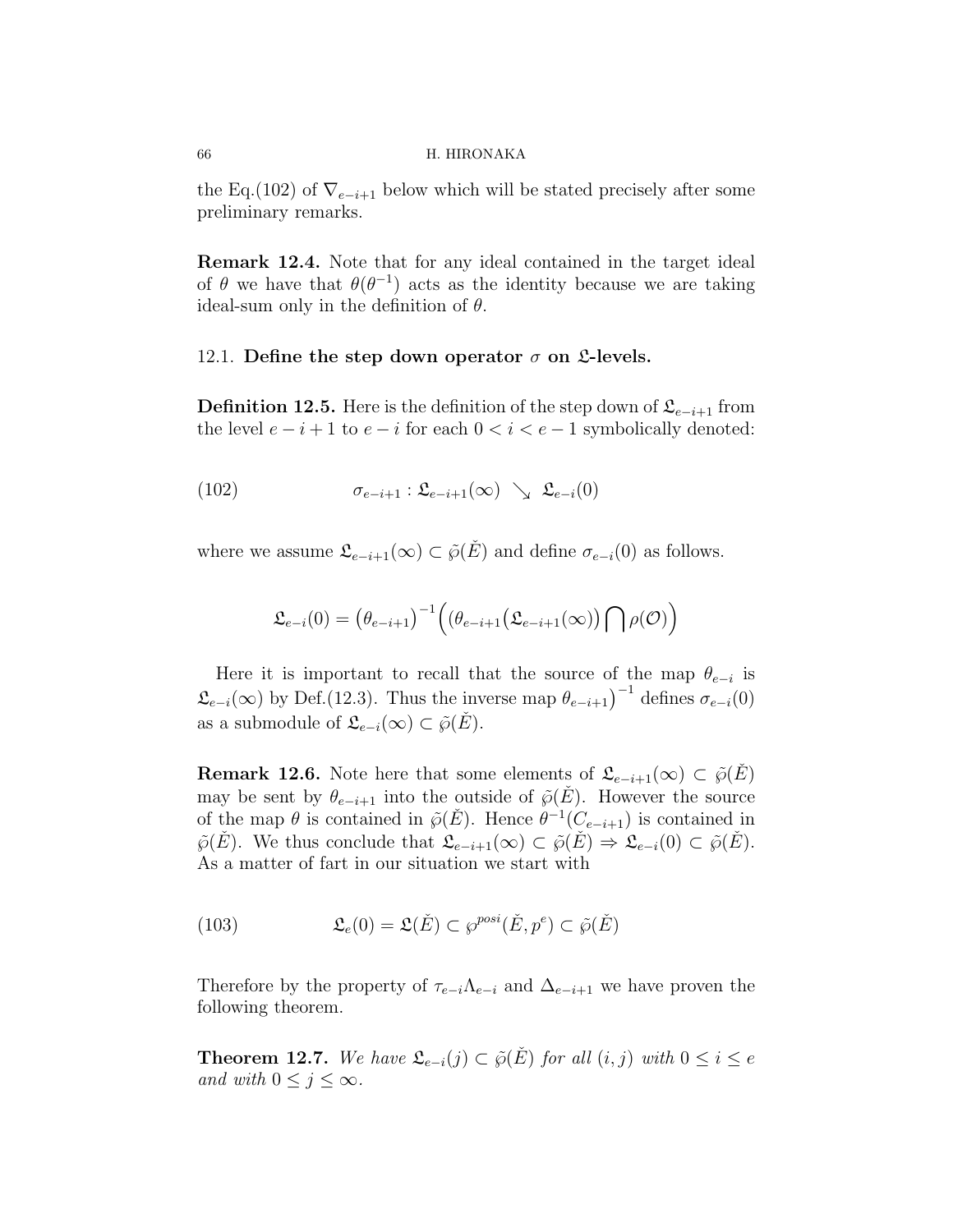# 13. The global coherent GLUED-chain diagram

Remark 13.1. The sequence of the global coherent LUED-chain (GLUEDchain in short) with the property of Th.(12.7) is obtained as follows.

$$
S: gl\{\text{#d4}\} \ \text{chain} \quad \Big(\mathfrak{L}(\check{E}, p^e) = \Big) \ \mathfrak{L}_e(0) \rightarrowtail \mathfrak{L}_e(1) \rightarrowtail \mathfrak{L}_e(2) \rightarrowtail \mathfrak{L}_e(3) \cdots \rightarrowtail
$$
\n
$$
\mathfrak{L}_e(\infty) \searrow \mathfrak{L}_{e-1}(0) \rightarrowtail \mathfrak{L}_{e-1}(1) \rightarrowtail \mathfrak{L}_{e-1}(2) \rightarrowtail
$$
\n
$$
\cdots \cdots \cdots \cdots \rightarrow
$$
\n
$$
\mathfrak{L}_{e-i+1}(\infty) \searrow \mathfrak{L}_{e-i}(0) \rightarrow \cdots \cdots \cdots \cdots \cdots \cdots \cdots \cdots
$$
\n
$$
\searrow
$$
\n
$$
\mathfrak{L}_1(0) \rightarrow \cdots \rightarrowtail \mathfrak{L}_1(\infty) \searrow \mathfrak{L}_0(0) \rightarrow \cdots \rightarrowtail \mathfrak{L}_0(\infty)
$$
\n
$$
\subset \left(\wp^{posi}(\check{E}, p^e) \cap \rho^e(Bl(Z, 1))\right).
$$

where all the  $\rightarrow$  are the applications of  $\tau\Lambda$  in the sense of Eq.(94) and Eq.(95), while the  $\searrow$  are  $\sigma$  of Def.(12.5) defined above.

13.1. Define  $\mathfrak{T}(\check{E})$  and  $Cot(\check{E})$ . Recall Def.(12.3) of  $\sigma_{e-i}$  after Eq.(98) and examine the case of  $i = e$  and consider  $\sigma_0 : \mathfrak{L}_0(\infty) \searrow \mathfrak{L}_{-1}(0) =$  $\sigma_0(\mathfrak{L}_0(\infty))$ . Note that  $\mathfrak{L}_0(\infty) = \tau(\mathfrak{L}_0(\infty)) \subset I(\text{Sing})Bl(Z)$ .

**Definition 13.2.** Define the global tails module  $\mathfrak{T}(\check{E})$  as follows.

(105) 
$$
\mathfrak{T}^{\sharp}(\check{E}) = (\mathfrak{L}_{0}(\infty) \cap \wp^{posi}) + \wp^{nega}
$$

where each of the two summands are contained in  $\tilde{\varphi}(E)$ 

$$
and \mathfrak{T}^{\flat}(\check{E}) = \|\mathfrak{T}^{\sharp}(\check{E})\| \subset \mathcal{O}_Z
$$

and then we define the following  $Cot(\check{E})$  which will be called the cotangent GLmodule of  $E$ 

(106) 
$$
Cot(\check{E}) = \sqrt[q]{(\mathfrak{T}^{\flat}(\check{E}) \cap \rho^e(\mathcal{O}))} where q = p^e
$$

- (1) In view of all those LL-chains needed to consider, we have a positive integer s such that  $\mathfrak{T} \subset [\tilde{\wp}(\check{E})]_{-s}$ .
- (2)  $Cot(\check{E})$  is viewed as a  $\rho^{\ell}(\mathcal{O})$ -submodule of  $\mathcal O$  with  $\ell \gg \bar{\ell}$  in the sense of §14.3. Note that  $\mathfrak{T}(\check{E})$  is a global coherent  $\rho^{\ell}(\mathcal{O}_Z)$ module of  $\tilde{\varphi}(\tilde{E})$  with  $\ell \gg e$  where  $\ell$  is large enough integer in the sense explained later by Th.(14.8) of §14.3.

At this point we just say that all the differential operators in  $\text{Diff}_Z$ needed for the definition of the GLUED-chain diagram of Eq.(104) and those needed for local LL-chains, too.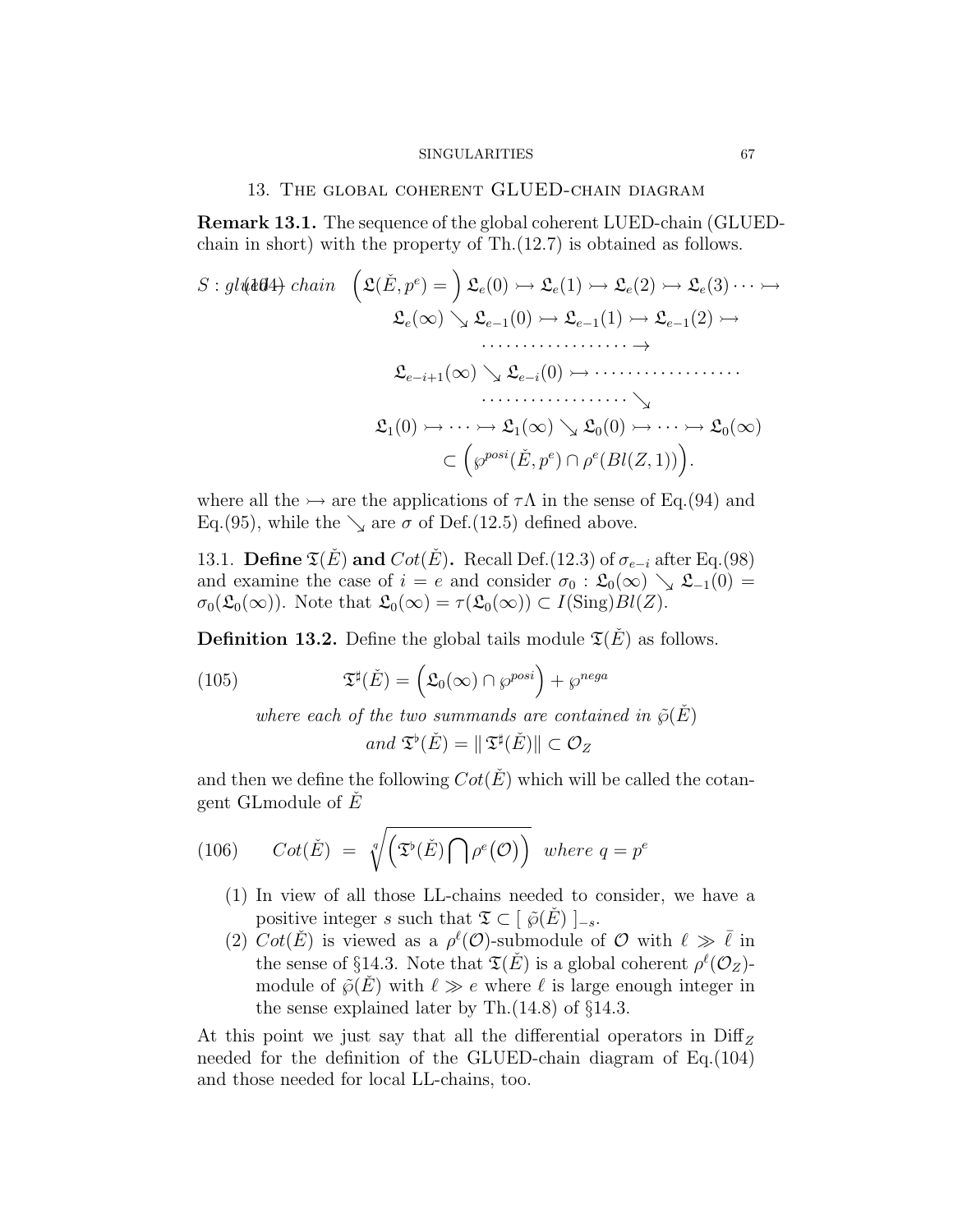14. Local LL-chains vs global GLUED-diagram

The  $\mathfrak{T}^{\sharp}(\check{E})$  combined with  $\mathfrak{T}^{\flat}(\check{E})$  exhibit the relation between the global coherent GLUED-chain diagram of Rem.(13.1) and all the local LLUED-chains of Eq.(83)+Eq.(84) of §9.9 at every point of  $\text{Sing}(E)_{cl}$ .

**Theorem 14.1.** Consider every LL-chain headed by  $g = y^e + \epsilon \in \mathfrak{L}(\check{E})$ in the manner of Eq.(82) of §9.9. Then we have that the LL-chain headed by  $g = g(0)$  of Eq.(83)+Eq.(84) is related with the GLUEDchain diagram of Eq.  $(104)$ . Choose a finite system of generators of  $\mathfrak{L}(E)$  with those g of Eq.(82). Here recall that  $\mathfrak{L}(E)$  is viewed as  $\rho^{\ell}(\mathcal{O}_{\xi})$ module with a chosen and fixed  $\ell \gg e$ . We then claim

- (1) Every  $\mathfrak{L}_i(j)$  of Eq.(104) is contained in  $\tilde{\varphi}(E)$  for all  $(i, j)$ .
- $(2)$   $\mathfrak{L}_i(j) \subset \rho^e(\cot(\check{E})) + (\mathfrak{L}(\check{E}) \cap I(\text{Sing})Bl(Z, p^e))$  for all  $(i, j)$ including  $j = \infty$  where  $\cot(E) = \lim_{\ell \to \infty} \cot(E, \ell)$
- (3) In particular  $\mathfrak{L}_0(\infty)$  is congruent to  $\rho^e(\cot(\check{E}))$  modulo addition of a certain subalgebra of  $\varphi^{neg}(E)$ .
- $(4) \mathfrak{T}(\check{E}) \subset \left( (\cot(\check{E})) + I(\text{Sing})^{(2)}Bl(Z) \right) \cap \tilde{\wp}(\check{E})$

*Proof.* Note that the sequence Eq.(104) start with  $\mathfrak{L}(E)$  which is contained in  $(\rho^e(\cot(\check{E})) + I(\text{Sing})^{p^e+1}Bl(\check{e},p^e+1)) \cap (\tilde{\wp}(\check{E}))$ . The  $\Lambda$ of Eq.(94) is operations of differentiation-procucts which maps  $\tilde{\varphi}(\tilde{E})$ into itself because it is Diff-closed and algebra property. Moreover the factor  $\tau$  of Eq,(95) of  $\tau\Lambda$  denoted by  $\rightarrow$  is acting as replacement by a subset of  $\left(\rho^e(\cot(\tilde{E},\ell)) + \rho^i(I(\text{Sing})^{(p^{e-i}+1)})Bl(Z)\right)$  for every  $\mathfrak{L}_i(j)$ . The same is true for  $\nabla$  denoted by  $\searrow$  because of the souce of the operation. Thus (1) is proven. The (2) is again by the effect of  $\tau_i$  for all  $e \geq i \geq 0$ . There the point is that  $\tau$ -operator is decomposed into homogeneous operators. (3) follows from (2).  $\Box$ 

We now go back to local LL-chain at  $\xi \in \text{Sing}(\check{E})_{cl}$  which was denoted by  $g(j) = y^{p^e} + \epsilon(j) = g(j+1)^p + h(j)$  with  $e \geq j \geq 0$ of Eq.(83)+Eq.(84) of §9.9 where  $y \in \cot(\check{E}) = \lim_{\ell \to \infty} \cot(\check{E}, \ell)$  of Eq.(31) of Def.(4.18) in §4.2. We choose  $g = g(0) = y^{p^e} + \epsilon(0) \in \mathfrak{L}(E)$ such that  $\text{ord}_{\xi}(\epsilon(0)) > p^e$ .

**Theorem 14.2.** Pick any LL-chain headed by  $q(0)$  at  $\xi$  as above. We then claim that the LL-chain headed by  $g(0)$  is imbeded into the global  $GLUED$ -diagram of Eq.(104) of Rem.(13.1) up to appropriate p-powers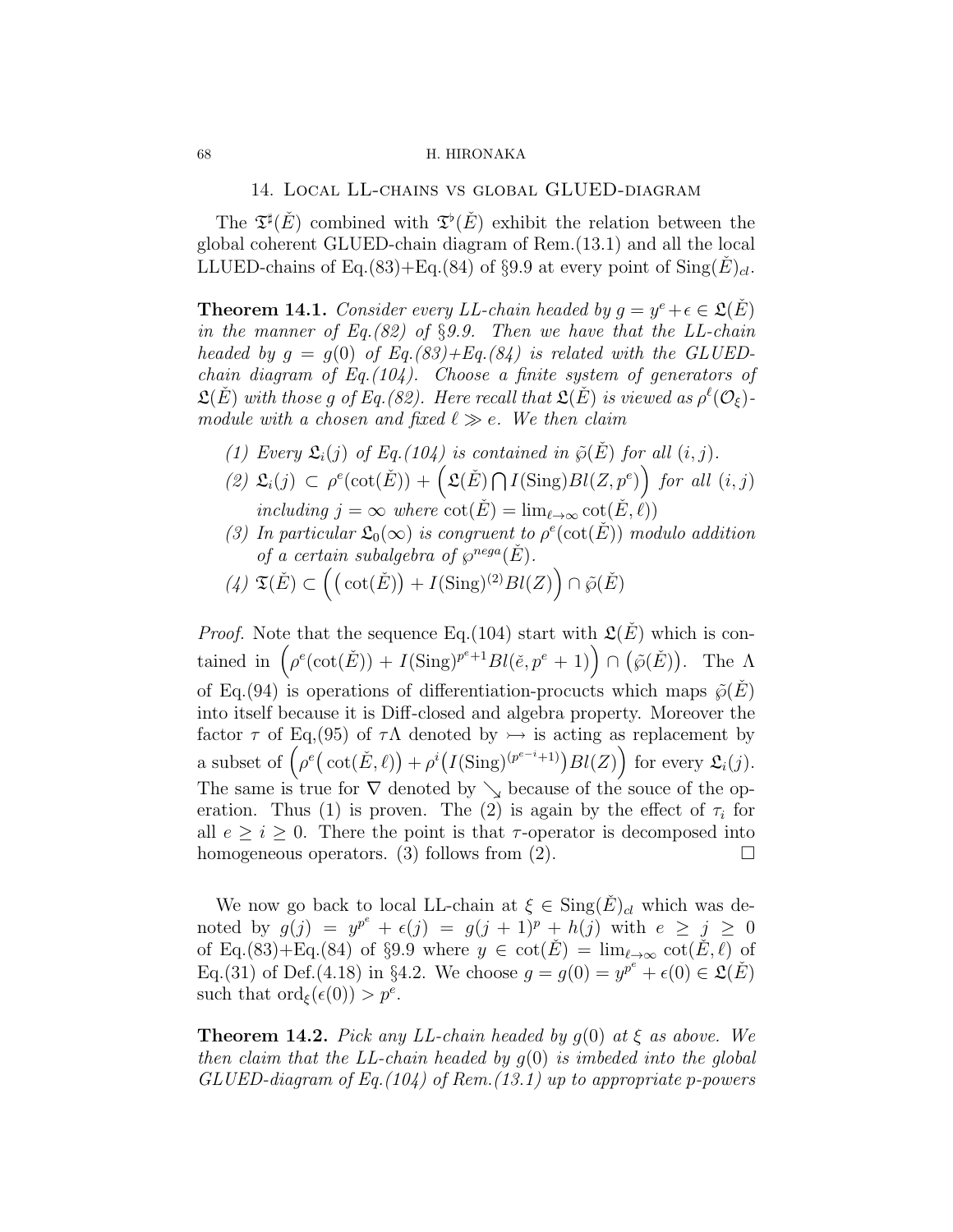of the components of the LL-chain in Eq.(83)+Eq.(84). To be precise:

(107) 
$$
\rho^{i}(g(i)) \in \theta_{e-i}(\mathfrak{L}_{e-i}(\infty)) = \|\mathfrak{L}_{e-i}(\infty)\|_{e-i}
$$
  
for every  $i : 0 \leq i \leq e$ 

Recall the operator  $\theta_{e-i} : \mathfrak{L}_{e-i}(\infty) \rightarrow ||(\mathfrak{L}_{e-i}(\infty))||_{e-i}$  of Def.(12.3). In particular the LL-tail  $g(e)$  headed by  $g = g(0)$  of the LL-chain Eq.(84) is contained in the following ideal.

(108) 
$$
g \in \mathfrak{T}(\check{E}) = \theta_e(\mathfrak{L}_0(\infty)) \subset \rho^e(\cot(\check{E})) + I(\mathrm{Sing})^{(2)}\tilde{\wp}(\check{E})
$$

in the sense of Def.(13.2).

*Proof.* Note that g-cleaning of g is a unit multiplication of g. Hence any Diff-procduct for cleaned  $q$  is equal to a Diff-product of the original g with the same pair of orders. In particular  $H^{\flat}$  operators of §9.7 in (I)-(III) are all Diff-products contained in the corresponding members of GLUED-diagram of Rem.  $(13.1)$  Refer to Diff-product  $H^{\flat}$  operators of §9.7 of §9.6. The condition of  $\tau$ -operators and  $\Delta$ -operators do not affect the containment in the same sense as above.  $\Box$ 

The theorem Th.(14.2) show the relation between the local LLchains  $Eq.(83) + Eq.(84)$  and the global GLUED-diagram  $Eq.(104)$  of Rem.(13.1). In particular we have the following important colorary.

Corollary 14.3. We have the following existence theorem. At every  $\xi \in \text{Sing}(E)_{cl}$  every element y of  $\cot(E)$  with  $\text{ord}_{\xi}(y) = 1$  is induced by an element of  $\mathfrak{T}(\check{E})_{\xi}$  modulo  $\max(\mathcal{O}_{\xi})^2$ . In other words we have

(109) 
$$
\mathfrak{T}^{\sharp}(\check{E}) = \theta_1(\mathfrak{L}_0(\infty)) \equiv \cot(\check{E})
$$
  
mod 
$$
(I(\mathrm{Sing}(\check{E}))Bl(Z,1) + \bigoplus_{j\geq 2} Bl(Z,j))
$$

*Proof.* The heading generators of  $\mathfrak{L}(\check{E})$  include generators of cot  $\check{E}$ . Moreover the Diff-prodicts included in those operators  $\Lambda_{e-i}$ ,  $0 \le i \le e$ , preserve the entire  $\rho^e(\cot(\check{E}))$  mod  $[Bl(Z)]_2$  by the nature of differentiations invalid in  $\Lambda$  in all steps of LLUED and GLUED.  $\Box$ 

# Theorem 14.4.

(110)  
\n
$$
\mathfrak{L}_0(\infty) =
$$
\n
$$
\mathfrak{L}_0(\infty) \bigcap \rho^e(Bl(Z,1)) + \mathfrak{L}_0(\infty) \bigcap \rho^r(\wp^{neg}(E))
$$

for every integer  $r \gg e$ .

*Proof.* Infer to Lem.(5.9) of §5. It is important to note that the  $\Box$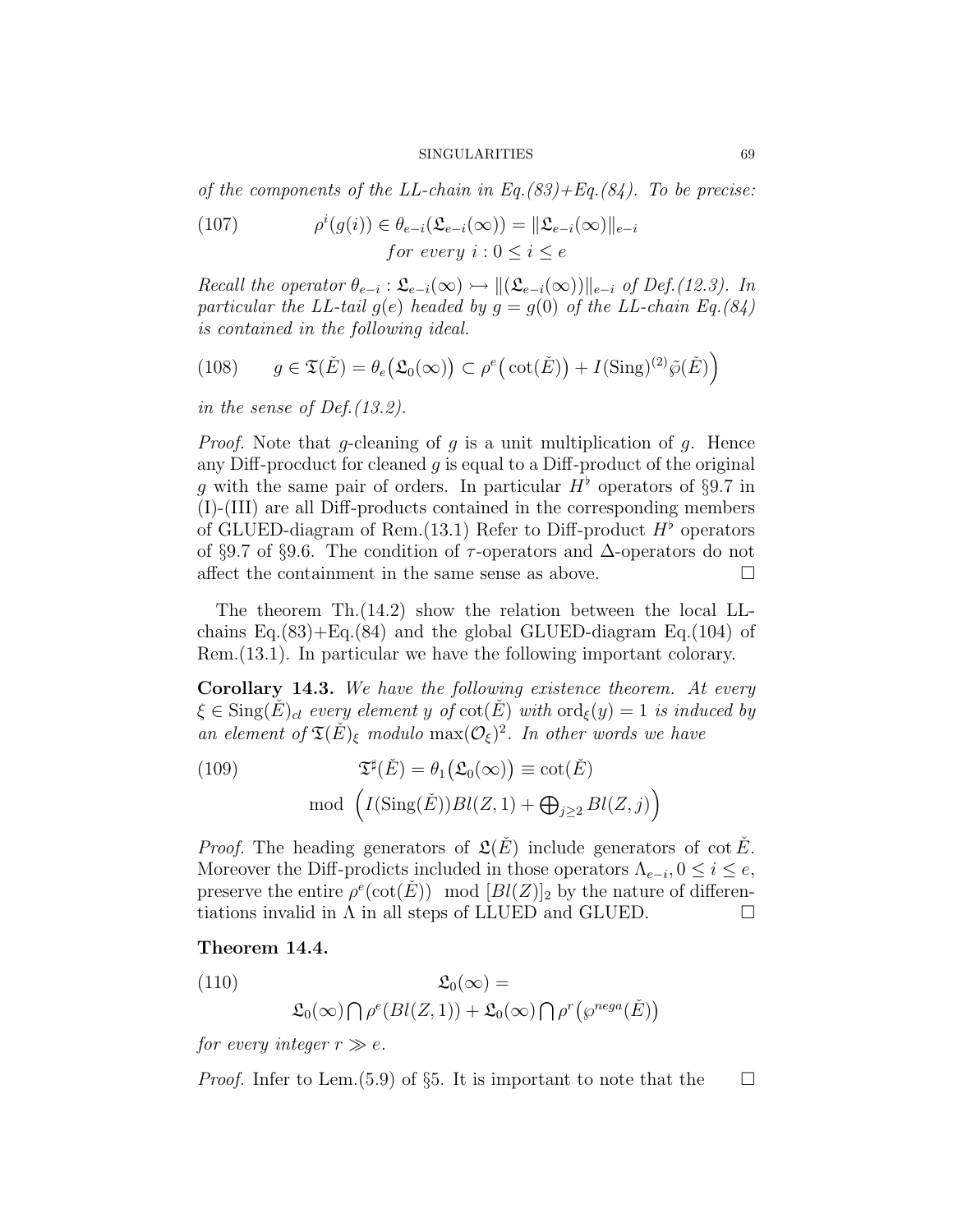14.1. Rule of transformation of  $\mathfrak{T}(E)$ . We examine the effect of blowups permissible for  $\dot{E}$ . In particular our interest is focused into its effect on  $\mathfrak{T}(E) = \theta_0(\mathfrak{L}_0(\infty)).$ 

**Lemma 14.5.** We have  $\rho^e(Cot(\check{E})) \subset \mathfrak{L}_{e-i}(\infty)$  for all i.

*Proof.* It is clear that  $\left(\rho^e(\cot(\check{E}))\right) \subset \mathfrak{L}_{e-i}(0)$  implies  $\rho^e(\cot(\check{E})) \subset$  $\mathfrak{L}_{e-i}(\infty)$ . Now assume this inclusion for  $e-i>0$  and we want to prove  $\rho^e(\cot(\check{E})) \subset \mathfrak{L}_{e-i-1}(0)$ .

 $\Box$ 

# Theorem 14.6.

(111) 
$$
\rho^{e}(\mathfrak{I}(\check{E})) \subset \mathfrak{L}^{\circ}(\check{E}) + \wp^{nega}(\check{E})
$$
  
where  $\mathfrak{L}^{\circ}(\check{E}) = (\mathfrak{L}(\check{E})) \cap \rho^{e}(\mathcal{O}(\check{E}))$   
 $\mathfrak{S}(\mathfrak{I}(\check{E}), 1) \subset I(\mathrm{Sing}(\check{E}))Bl(Z)$ 

where the symbol  $\mathfrak{T}(\check{E})$  should be understood to be an ideal in  $\mathcal{O}_Z$ , so that  $(\mathfrak{T}(E), 1)$  signifies an ideal exponent in Z. To be rigorous we should have written  $\Vert \mathfrak{T}(\dot{E})\Vert_0$  instead of  $\mathfrak{T}(\dot{E})$ .

*Proof.* Recall that  $\ell \gg \overline{\ell}$  of Th.(14.8) of §14.3 and that we are viewing  $\mathfrak{L}(\check{E})$  and all  $\mathfrak{L}_{e-i}(j)$  as  $\rho^{\ell}(\mathcal{O}_Z)$ -modules. The key is that the global GLUED-chain diagram of §13 is to begin with  $\mathfrak{L}(E)$  and then making a finite number of repetition of either adding a submodule of  $\varphi^{neg}(E)$  or replacing by submodule. Thus the first line of the theorem is proven. The second line is implied by the first. In fact we have  $\mathfrak{S}(\mathfrak{L}(E), q)$ contains  $\mathfrak{S}(E)$  which means every LSB permissible for E is permissible for  $(\mathfrak{L}(\check{E}), q)$ . Moreover every LSB permissible for  $\check{E}$  are always so for  $wp^{neg}(E)$  by the rule of transformation of the negative degree parts in general. See  $\S5$  and  $\S7.3$ .

**Corollary 14.7.** For every LSB  $\in \mathfrak{S}(\check{E})$  the transform  $\check{E}'$  of  $\check{E}$  by the LSB has the property that  $\text{Sing}(\check{E}')$  is contained in the transform of  $Sing(E),$ 

*Proof.* Strait forward by the second inclusion of Th.(14.6).  $\Box$ 

14.2. Cotangent AR-heading. In this section we examine the ambient reduction, AR in short, by means of  $\tilde{\varphi}$ -extension of cotangent space. To be precise we first recall

(112) 
$$
\mathfrak{T}(\check{E}) = \theta_0(\mathfrak{L}_0(\infty)) \subset \rho^e \Big( \cot(\check{E}) \Big) + \big( I(\mathrm{Sing}(\check{E}))^{(2)} \tilde{\wp}(\check{E}) \Big)
$$
  
and  $\mathfrak{L}_0(\infty) \equiv \rho^e(\cot(\check{E})) \mod I(\mathrm{Sing}(\check{E})) \tilde{\wp}(\check{E})$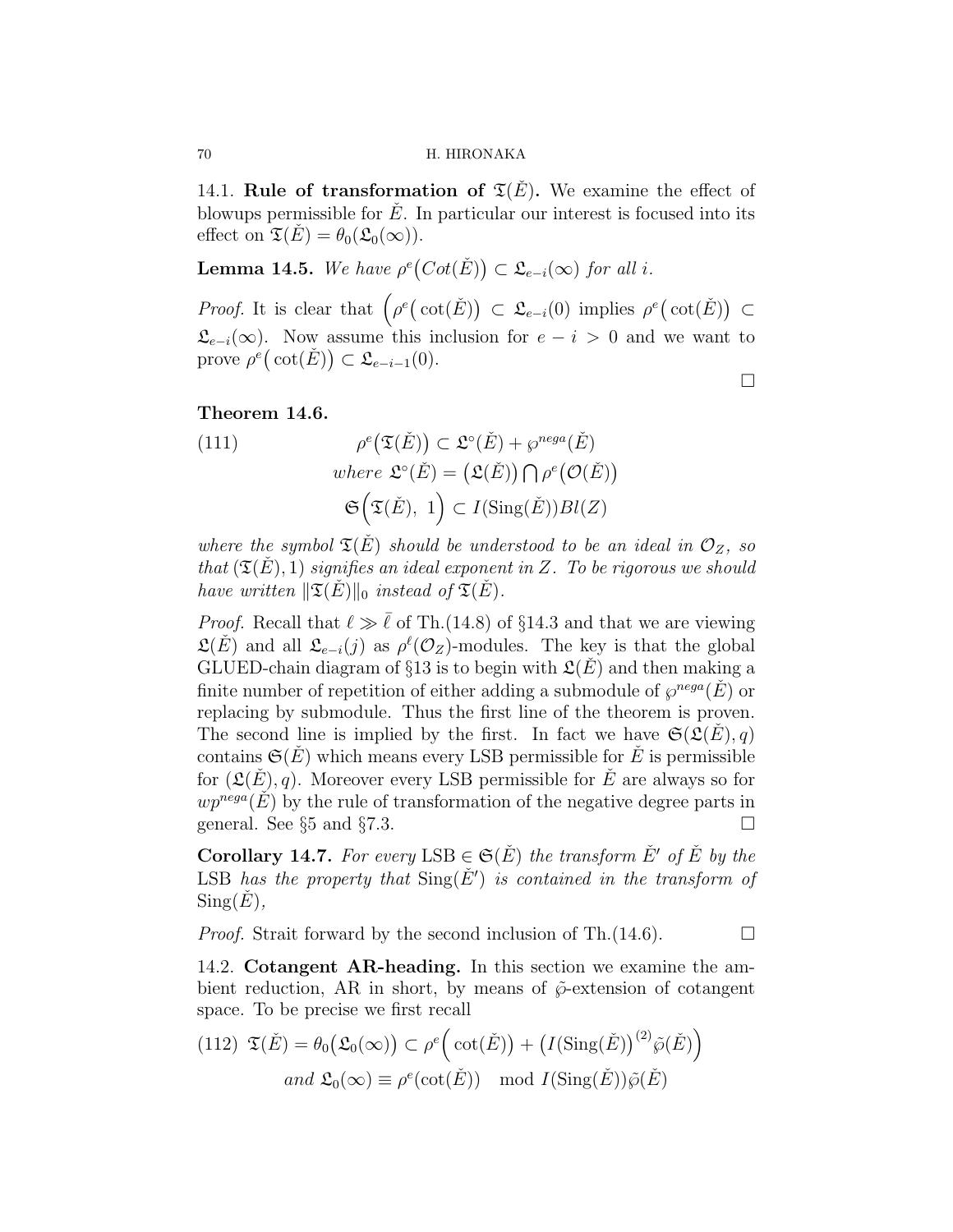in view of Eq,(105) of Def.(13.2) after the GLUED-chain diagram of Eq.(104). Th.(14.2) and its Cor.(14.3), in particular Eq.(109), of  $\S14$ 

14.3. How large  $\ell \gg e$  should be? We have used such a supportive assumption  $\ell \gg e$  in several occasions until now.

**Theorem 14.8.** Here we summarize all the impositions on  $\ell$  big enough for all our work and we prove the existence of single lower bound  $\ell$  to choose a single large enough  $\ell \gg 0$  for the all the reasoning and claims accompanied by an ambiguous symbol  $\ell \gg 0$  up to now.

- (1)  $\overline{\ell}$  is chosen to have  $\cot(\check{E}, \ell) = \cot(\check{E})$  for all  $\ell > \overline{\ell}$ . Recall  $Def. (4.14)$  and Prop.  $(4.16)$  of §4.2.
- (2) For each integer  $a > 0$  we need only finitely many differential operators which we need to obtain generators of  $\left[\wp^{neg\}\left(\check{E}\right)\right]_{-a}$ as  $\mathcal{O}\text{-}module.$  Hence we have a bound  $\ell$  such that those generating operators are all chosen in  $\text{Diff}_{Z/Z(p^e)}, \forall e \geq \overline{\ell}$ . Refer to  $D(m, a, d)$  of  $Def.(5.1)$  of §2.1 where  $d \leq p^e$  are enough.
- (3)  $\bar{\ell}$  is such that  $\rho^{\bar{\ell}}(0)$  are annihilated by the necessarily needed differential operators to make up the GLUED-chain diagram of Rem.(13.1). Refer to Rem.(11.6) applied to every process  $\mathfrak{L}_i(0) \to \cdots \to \mathfrak{L}_i(\infty)$ ,  $0 \leq i \leq e$ . Note that the sequence is monotone increasing and  $\mathcal{O}_Z$  is Noetherian over the compact scheme with Zariski topology.
- (4)  $\ell \ge e$  is such that for every point  $\xi \in \text{Sing}(E)$  we have an open affine neighborhood  $V_{\xi}$  of  $\xi \in Z$  and a system of of elements  ${g_{\xi,j} \in \mathfrak{L}(E)(V_{\xi})}$  with finitely many j such that
	- (a)  $g_{\xi,j} = y_{\xi,j}^{\ e} + \epsilon_{\xi,j}$  with  $g_{\xi,j} \in \cot(\check{E})(V_{\xi})$
	- (b)  $\operatorname{ord}_{\eta}(y_{\xi,j}) = 1$  and  $\operatorname{ord}_{\eta}(\epsilon_{\xi,j}) > q = p^e$  and
	- (c)  $g_{\xi,j}$  is heading an LL-chain  $C_{\xi,j}$  at every  $\eta \in \text{Sing}(\check{E})_{cl} \cap V_{\xi}$
	- (d) only such differential operators belonging to  $\text{Diff}_{Z/Z(p^{\ell})}(V_{\xi})$
	- (e) with a common integer  $\ell_{\xi} \geq \overline{\ell}$  independent of  $\eta$ .
	- (f) Then  $\text{Sing}(E)$  is covered by a finite number of such  $V_{\xi}$
	- (q) and hence we can choose  $\ell$  that does the works for all  $\xi$ .
- (5) Thus in conclusion there exists an integer  $\ell > e$  such that the whole chosen LL-chains and GLUED-chain diagram are created by using only finitely many differential operators which allow us to select a single  $\overline{\ell}$  and any  $\text{Diff}_{Z/Z(\ell)}$  with  $\ell \geq \overline{\ell}$ .

Proof. It is evident by definition in view of the finite generation of  $\text{Diff}_{Z/Z(k)}$  as  $\rho^{\ell}(\mathcal{O}_Z)$ -module for every positive integer k.

**Definition 14.9.** From now on we will always assume  $\ell \gg \bar{\ell}$  with  $\bar{\ell}$  of the theorem Th.(14.8). The reason for writing  $\ell \gg \bar{\ell}$  instead of  $\ell > \bar{\ell}$  is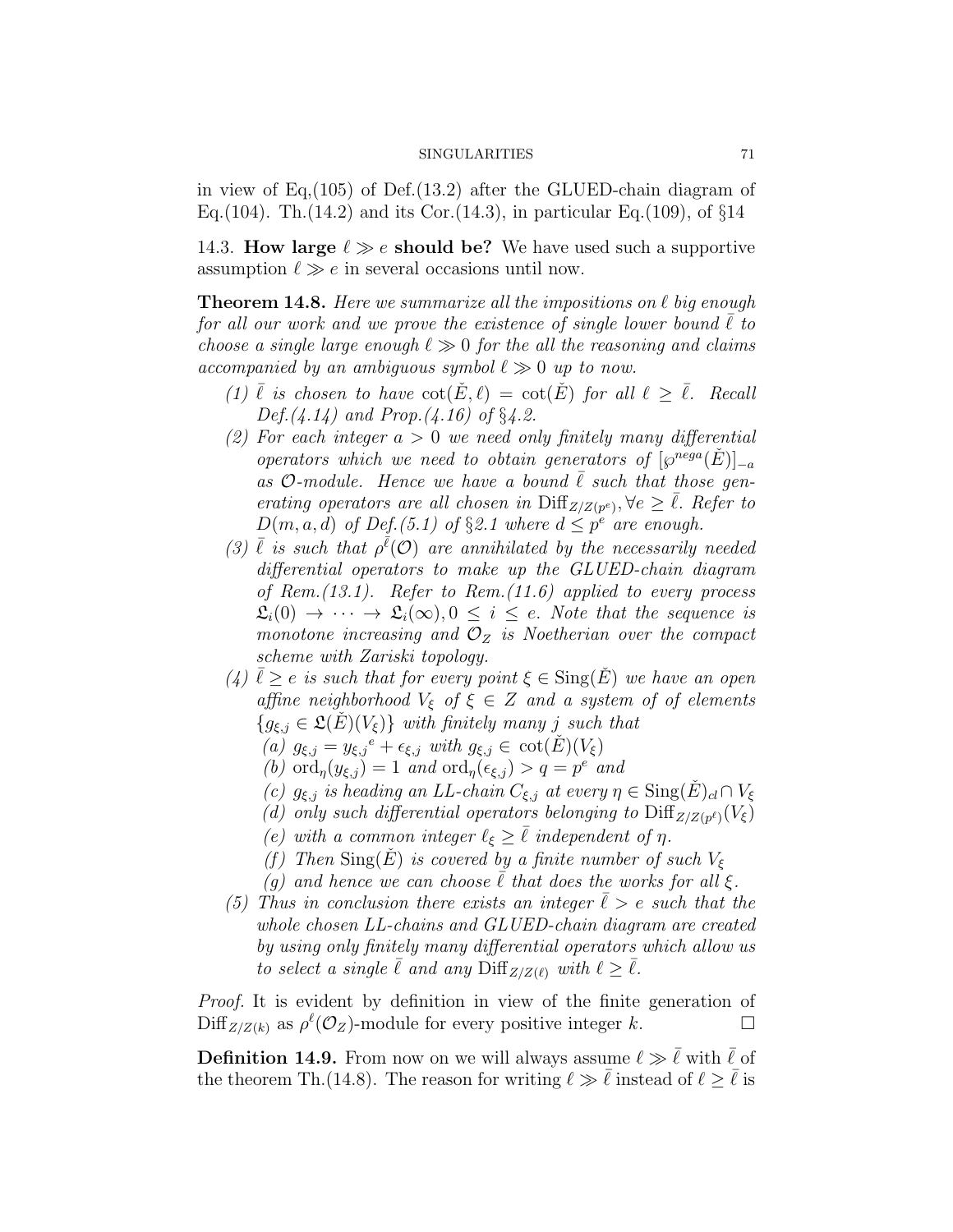that in later sections we may have to use differential operators, finitely many all the way to the end of this paper, which has not been mention explicitly before but fitting to the list of conditions of Th.(14.8). This is the reason for our conventional notation  $\ell \gg \overline{\ell}$  in each of the later work.

- 14.3.1.  $\{g\}$  of  $\mathfrak L$  and  $\{h\}$  of  $Cot(\check E)$ .
	- (1) Choose a finite system of  $\{g_k \in \mathfrak{L}(\check{E})\}$  such that each  $g_k$  is of the form.

(113) 
$$
g_k = \rho^e(y_k) + \epsilon_k \in \mathfrak{L}(\check{E})_{\xi} \text{ which generate } \mathfrak{L}(\check{E})_{\xi}
$$

$$
ord_{\xi}(y_i) = 1 \text{ and and } ord_{\xi}(\epsilon) > p^e
$$

- (2) Chooce and fix a coordinate system  $x = (y_1, y, \dots, \omega)$  such that each  $(y_k, \omega)$  is allowable.
- (3) Then follow their LL-chains headed by the  $g_k$  with respect  $(y_k, \omega)$  for every k. Callect their tails and call this set  $\{y_k(e)\}.$
- (4) Extend this system  $\{y_k(e)\}\)$  to generate a full system of generators of  $\mathfrak{T}^{\sharp}(\check{E})$  as  $\rho^{\ell}(\mathcal{O})$ . Call this generators  $\{g_i^*\}$ . However here the extension is done subject to the following condition.
- (5) Each  $g_i^*$  is such that

$$
g_i^* \mod \left( \max(\mathcal{O}_{\xi})^{q+1} Bl(Z, 1) + \wp^{nega}(\check{E}) \right)
$$

is nonzero non-unit of the cotangent vector space  $\rho^e(\mathfrak{v}(\check{E}))$  where  $\mathfrak{v}(E)$  is the cotangent vector space.

(6) Such  $\{g_i^*\}$  is chosen and we let  $||g_i^*|| = \rho^e(h_i)$  for every *i*.

These selected  ${g_i^*}$  and  ${h_i}$  admit their local propagation to a neighborhood  $V \ni \xi$  are faithfully fitted to the global coherency of the GLUED-chains diagram.

**Definition 14.10.** Each  $g^*$  is called LL-head type and the full system  ${g^*}$  is called LL-head type generators of  $\mathfrak{L}(\check{E})_V$ . Each  $h_i$  is called CotLL type and the system  $\{h_i\}$  is called CotLL type generators of  $Cot(E)<sub>V</sub>$ .

**Theorem 14.11.** Recall  $\mathfrak{T}^{\flat}(\check{E})$  of Def.(13.2) and  $Cot(\check{E}) \subset \mathfrak{T}^{\sharp}(\check{E})$ .

(114) 
$$
\mathfrak{T}^{\sharp}(\check{E}) = \sigma_0^{-1} \rho^e(\mathfrak{T}^{\sharp}(\check{E}))
$$

There exist a finite set of generators  ${g_i}$  for  $\mathfrak{T}^{\sharp}(\check{E})$  and  $\{ \rho^e(y(e)_i) \}$ for  $\mathfrak{T}^{\flat}(T)$  which are satisfying all the needed extension locally at  $\xi \in$  $\text{Sing}(E)_{cl}$ . We write Cot for CotE<sup> $\text{fin}$ </sup>, Sing for  $\text{Sing}(E)$  and I(Sing) for the ideal of  $\text{Sing}(\check{E}) \subset Z$  for notational simplicity. Recall the cotangent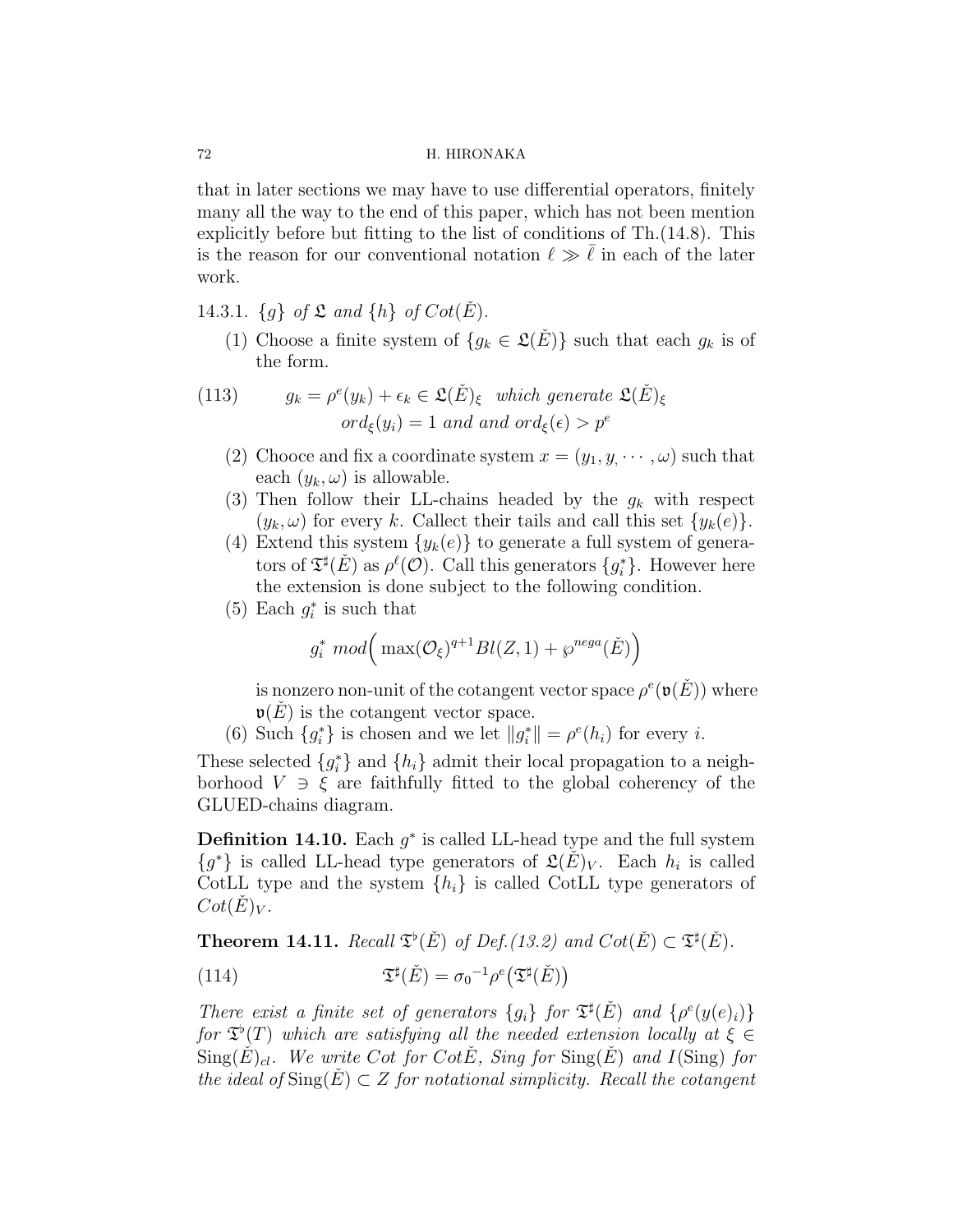vector space  $\mathfrak{v}(E)_{\xi}$  of Def.(4.15.

(115) 
$$
g_i = \rho^e(y_i) + \epsilon_i \in \mathfrak{L}(\check{E})_{\xi}
$$

$$
\mathfrak{v}(E)_{\xi} \text{ is generated by } \{y_i \mod I(\text{Sing})Bl(Z)_{\xi}\}
$$

$$
g_i \in (\mathfrak{L}(\check{E}) + \wp^{nega}(\check{E}))
$$

$$
\text{ord}_{\xi}(y_i) = 1 \text{ and } \text{ord}_{\xi}(\epsilon) > p^e
$$

$$
\mathfrak{T}^{\sharp}(\check{E}) = \{g_i\} \rho^{\ell}(\mathcal{O})
$$

$$
\{\rho^e(y(0)_i)\} = ||\{g_i\}|| \text{ ignoring all homogeneity}
$$

$$
\mathfrak{T}^{\flat}(\check{E}) = \{\bar{g}_i\} \rho^{\ell}(\mathcal{O})
$$

It should be noted that for each i we have  $||g_i||$  in  $\rho^e(\mathcal{O})$  but not necessarily  $g_i \in \rho^e(Bl(Z))$  in themselves.

*Proof.* Staight forward. □

**Remark 14.12.** Since  $\ell$  is chosen to be  $\ell \gg \overline{\ell}$  after Th.(14.8) and  $\left\| \{ g_i \} \right\|$  is only finitely many we can find an open neighborhood  $V_{\xi}$  of  $\xi \in$ Z such that all the properties are held at every point  $\eta$  of  $\text{Sing}(E)_{cl} \cap V_{\xi}$ thanks to the coherence of all  $\cot(\check{E})$ ,  $\mathfrak{T}^{\sharp}(\check{E})$  and  $\mathfrak{T}^{\flat}(\check{E})$ . Moreover we may add condition that  $\{Y_{ji} : g_i = 0\}$  is a smooth irreducible closed hypersurfce in  $V_{\xi}$ .

Remark 14.13. Further more by the paracompact property of Zariski topology we can choose a finite set of open subsets  ${V_i \subset Z}$  such that

(116) 
$$
\text{Sing}(\check{E}) \subset \bigcup_j V_j
$$

$$
\exists : \{g_i\} \text{ and } \{\bar{g}_i\} \text{ in } V_j \text{ of } Eq. (115)
$$

$$
V_{ji} = \{\bar{g}_i = 0\} \subset V_j \forall (ji)
$$

 $V_{ji}$  is smooth irreducible closed hypersurface in  $V_j$ 

14.4. LLAR-type generators of  $\mathfrak T$ . We want to choose a manner of selecting local generators  $\{h_i\}$  of  $\mathfrak{T}^{\sharp}(\check{E})_{\xi}$  which will be viewed as the  $\rho^{\ell}(\mathcal{O})$ -module where  $\ell$  is an integer  $\ell \gg \overline{\ell}$ . Here we require that every  $h_i$  of the  $\{h_i\}$  should be of the heading type in the sense of Eq.(115). Namely every  $h_i$  will be heading an LL-chain at  $\xi$ , Recall  $\ell$  is a large enough lower bound set by the conditions of Th.(14.8) of §14.3. Then in accord with  $\{h_i\}$  we choose generators  $\{z_i\}$  of  $\mathfrak{T}^{\flat}(\check{E})_{\xi}$ by the equality  $\rho^{\ell}(z_i) = ||h_i||$ . Recall that the symbol  $||()||$  means to ignore homogeneity degrees of the summands in the graded algebra  $Bl(Z)_{\xi}$  and to have the result as an element in  $\mathcal{O}_{\xi}$ . These sets of generators can be and should be finite so that there natural extensions is possible to some open affine neighborhood V of  $\xi \in Z$  in such a way that their property of generation of heading type as above should be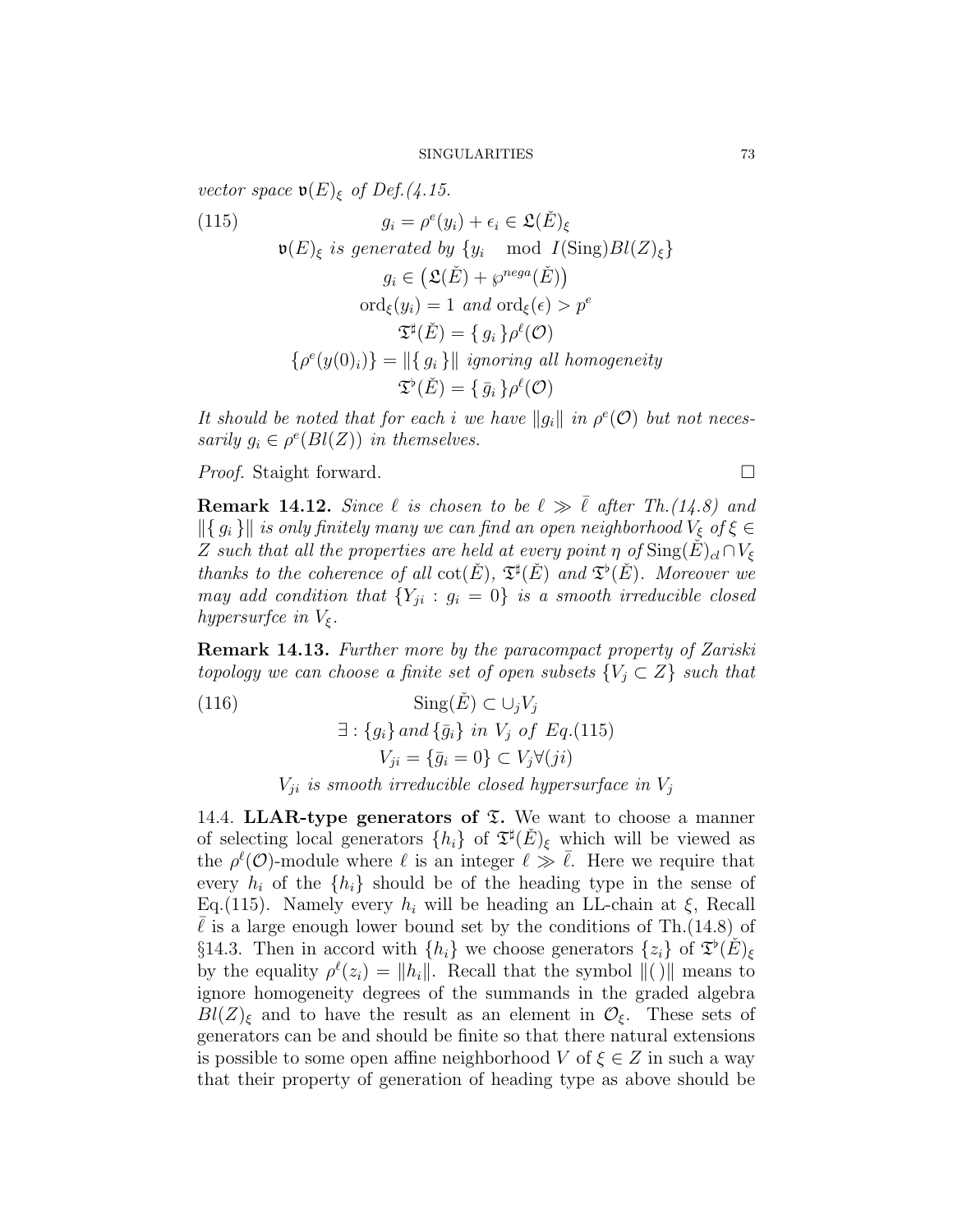maintained at every point  $\eta \in \text{Sing}(E) \cap V_{cl}$ . of Eq.(115) below. It is possible thanks to the coherence of both  $\mathfrak{T}^{\sharp}$  and  $\mathfrak{T}^{\flat}$ . Now the selection of  $\{h_i\}$  and  $\{\rho^e(z_i)\}\)$  are well done to suit to the AR-processing needed later and to have good relation with LL-chains headed by generators of  $\mathfrak{L}(E)$  and with the coherent GLUED-chain diagrams

We then consider  $\mathfrak{L}_0(\infty)$  as  $\rho^{\ell}(Bl(Z))$ -module and  $\mathfrak{T}^{\sharp}(\check{E})$  as  $\rho^{\ell}(\mathcal{O}_Z)$ module. They are globally coherence and hence locally finitely generated. For each point  $\xi \in \text{Sing}(E)_{cl}$  we can find an open affine neighborhood  $V_{\xi}$  of  $\xi \in Z$  such that the restriction  $\mathfrak{T}(\check{E})|_{V_{\xi}}$  is finitely generated as  $\rho^{\ell}(\mathcal{O})_Z|_{V_{\xi}}$ -module. There we choose a basis  $h = (h_1, h_2, \cdots, h_N)$  of  $\rho^{\ell}(\mathcal{O})|_{V_{\xi}}$ -module  $\mathfrak{T}(\check{E})|_{V_{\xi}}$ . Here N is some positive integer bigger than the dimension of cotangent space. Here we can always choose  $V_{\xi}$  and h in such a way that  $\text{ord}_{\eta}(h_j) = 1$  for all j and for all point  $\ell \in Z_{cl} \cap V_{\xi}$ .

# 15. AR-schemes and AR-reductions

We introduce the notion of the ambient reduction scheme, AR-scheme in short, which is the central technique that is used to formulate our descending induction on the ambient dimension for the proof of ERS of given singular data in Z. Our approach to ERS in higher dimension is how to reduce the problems to those of lower dimensions. We thus come to the notion of AR-scheme, in particular GLAR-scheme, that is our way of cutting down the ambient dimension by combining two approaches, local and global. The local approach was the LLUED of §9 depending upon well chosen coordinate systems while the global approach used the coordinate free GLUED of §S: glued-chain . The local-global relation was shown in §14.

**Definition 15.1.** Here is the definition of AR-scheme denoted by  $\mathfrak{Y}$  in general. It is defined by a finite family of triplets  $\{(V_j, F_j, Y_{ji})\}$  in the ambient scheme Z which is characterized by the following conditions.

- (1)  $F_j$  is an ideal exponent in the open subset  $V_j \subset Z$  and  $Y_{ji}$  are smooth closed irreducible subschemes of  $V_j$ .
- (2) For each j the triplet  $(V_j, F_j, Y_{ji})$  has finitely many  $Y_{ji}$  and AR-reduction  $F_j \to_{Y_{ji}} F_j(Y_{ji})$  for every j. The ideal exponent  $F_j(Y_{ji})$  in  $Y_{ji}$  is uniquely determined by the  $(F_j, Y_{ji})$ .
- (3) Let  $m = dim(Y_{ii}) < n = dimZ$  and m is independent of  $(ji)$ . This m is called the dimension of  $\mathfrak{Y}$ , denoted by  $dim(\mathfrak{Y})$ .
- (4)  $\mathfrak{S}(F_j|_{W_{jk}}) = \mathfrak{S}(F_k|_{W_{jk}})$  with  $W_{jk} = V_j \cap V_k$  for every pair jk, i.e, the restricted pair have the same infinitely near singularities.
- (5) Define Sing( $\mathfrak{Y}$ ) =  $\bigcup_{ji}$  Sing( $F_j(Y_{ji})$ ). Then Sing( $\mathfrak{Y}$ ) is a closed subscheme of  $Z$ , which is called the singular locus of  $\mathfrak{Y}$ .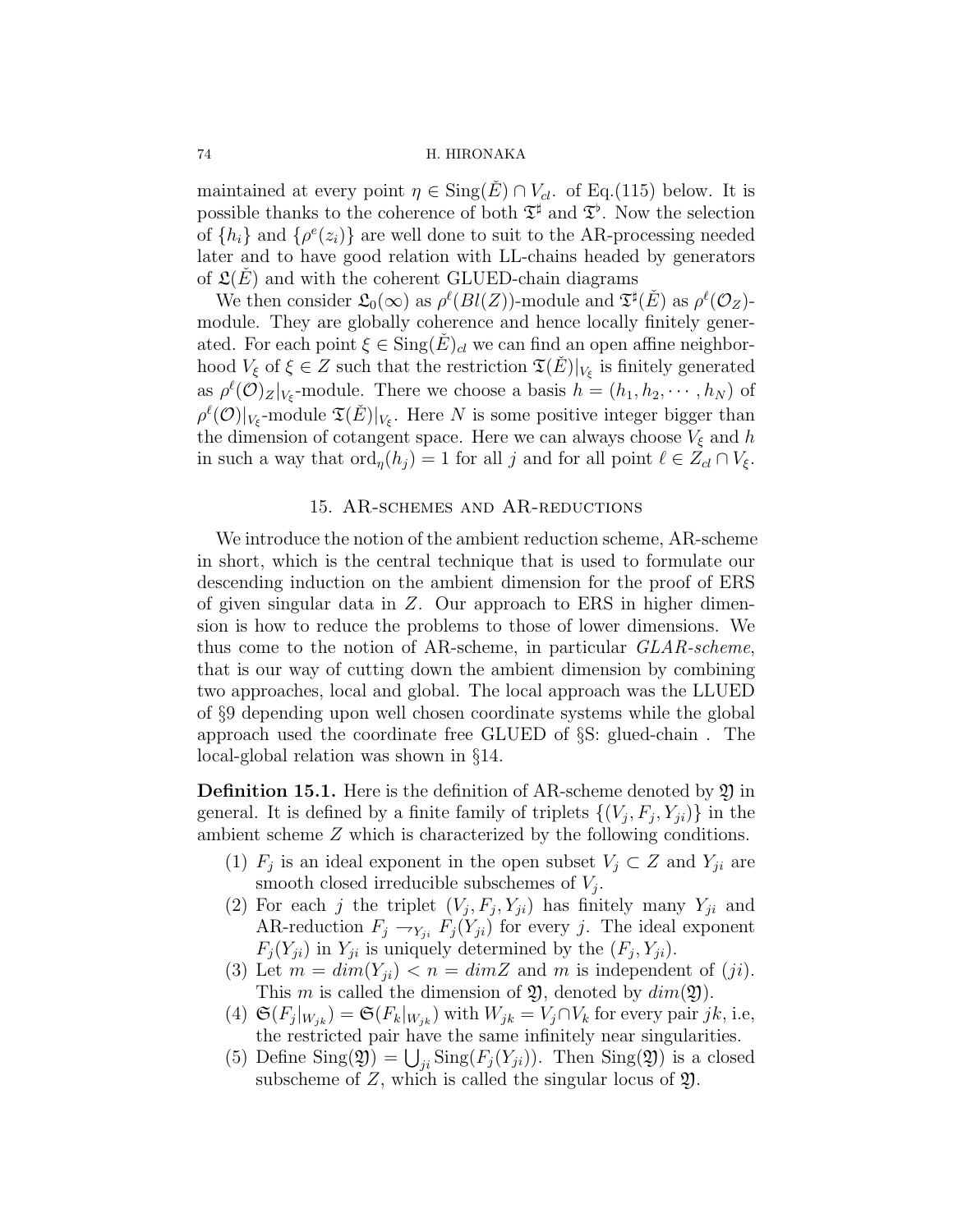(6) For each j let  $H_{ii}$  be the unique extension of  $F_{ii}$  to  $V_i$  having AR-equivalence  $H_{ji} \rightleftharpoons Y_{ji} F_{ji}$  Define  $H_j$  to be an ideal exponent with  $\mathfrak{S}(H_j) = \bigcap_i \mathfrak{S}(H_{ji})$ . We then have  $\mathfrak{S}(H_j)|_{W_{jk}} =$  $\mathfrak{S}(H_k)|_{W_{ik}}$  for every jk

As for the definition of ambient reductions we should refer to  $Eq.(12)$ and Eq.(14) of §3.2.1 of §3.2. Also refer to [23] and [24].

The conditions such as (4) or (7) produces a global ideal exponent by piecing together the given local ones. This is proven as follows.

**Lemma 15.2.** Given a system of local ideal exponents  $H_i$  in open sets  $V_i \subset Z$  and assume that  $\mathfrak{S}(H_j)|_{W_{jk}} = \mathfrak{S}(H_k)|_{W_{jk}}$  for every pair jk where  $W_{jk} = V_j \cap V_k$ . Then there exists an ideal exponent H in the open set  $V = \bigcup_i V_i$  such that  $\mathfrak{S}(H_i) = \mathfrak{S}(H)|_{V_i}$  for every i.

*Proof.* Thanks to Zariski topology in  $V$  we may assume the range of i is finite. We know that the equality of  $\mathfrak S$  is equivalent to the corresponding equality of  $\wp$  in general. Write  $H_i = (J_i, b_i)$  with  $b_i = b$ independent of  $i$ . We may also assume that  $J_i$  is the maximum choice of  $J_i$  of  $H_i = (J_i, b)$  for each i with b fixed. The maximality is by integral closure of local nature. Thus we have  $H_i|_{W_{jk}} = H_k|_{W_{jk}}$  for every ji. Thus the  $\{H_i, \forall i\}$  piece together and produce a global  $H$ .

**Lemma 15.3.** Given a smooth closed subscheme  $X \subset Z$  and an ideal exponent  $F$  in  $X$ , we can find an ideal exponent  $G$  in  $Z$  such that there exists AR-equivalence  $G \rightleftharpoons_X F$ .

*Proof.* Let  $I(X)$  be the ideal of  $X \subset Z$ . Write  $F = (\bar{J}, b)$ . Now let J be the inverse image of  $\bar{J}$  by the natural epimorphism  $\mathcal{O}_Z \to \mathcal{O}_X$ . Then  $G = (J + I(X)^b, b)$  is the answer for the lemma. In fact every permissible sequence LSB for  $\mathfrak{S}(G)$  in the sense of of §2.3 must have all of its centers of blowups must be in the strict transforms of  $X$  because the ideal  $I(X)^b$  is in  $\tilde{G}$  and X is smooth.

15.1. AR-schemes tied with GLUED-tails. Once again we emphasize the chose of  $\ell$  by  $\ell \gg \ell$  in the sense of Th.(14.8). Recall  $Cot(E)$ of Eq.(106) following after  $\mathfrak{T}^{\sharp}(\check{E})$  and  $\mathfrak{T}^{\flat}(\check{E})$  of Eq.(105) of Def.(13.2) of §13.1. Refer to the cotangentmodule  $\cot(E)_{\xi}$  of Prop.(4.16) and the cotangent vector space  $\mathfrak{v}(E)_{\xi}$  of Def.(4.15).

We now choose a system of elements  $\{h_{j\xi}\}\$  with CotLL generators  $\{h\}$  of  $Cot(E)$  in the sense of §14.3.1. Let  $m = dim(\cot(\mathfrak{v}(E)))$  of Def.(4.15). Note that the rank m is constant at all points of  $\text{Sing}(E)_{cl}$ because  $\check{E}$  is core focused in the sense of §6.2. Note that  $Cot(\check{E})$  is finitely generated considered as  $\rho^{\ell}(\mathcal{O})$ -module with  $\ell \gg \overline{\ell}$ . It is here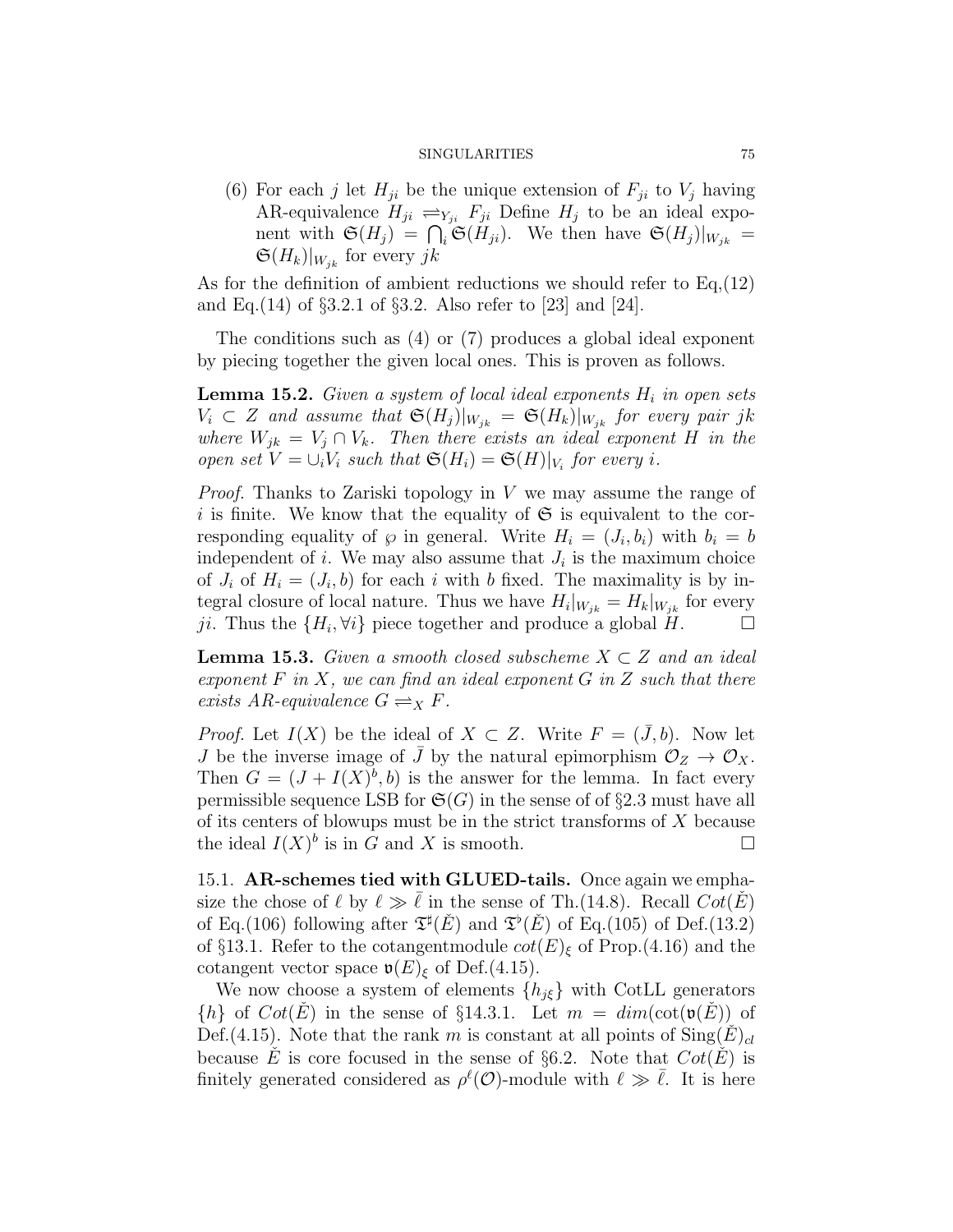important that the system  $\{h_{i\xi}\}\$  must satisfy the conditions of the following remark.

**Remark 15.4.** Onto  $\{h_{j\xi}\}\$  we impose the following conditions. Firstly we do it locally at  $\xi \in \text{Sing}(\check{E})_{cl}$  as follows.

- (1) The image of all  $h_{i\xi}$  by the natural epimorohism from  $\cot(E)$ to  $\bar{\mathfrak{v}}(E)_{\xi}$  is to generate the κ-vector space  $\bar{\mathfrak{v}}(E)_{\xi}$  of Def.(4.15).
- (2) The system  $\{h_{j\xi}\}\$ is finite and its members generate the  $\rho^{\ell}(\mathcal{O})$ module  $Cot(\check{E})^m$ .
- (3) We can choose a sufficiently small affine open neighborhood  $V_{\xi}$ of  $\xi \in Z$  such that every  $\{h_{i\xi}\}\$ extends through  $V_{\xi}$  in such a way that all the preceding conditions are maintained by  $\{h_{j\xi}\}\$ at every point  $\eta$  of  $V_{\xi} \cap \text{Sing}(E)_{cl}$ .
- (4) A smooth irreducible closed subscheme  $Y_{j\xi}$  is defined by  $h_{j\xi} =$ (0) in  $V_{\xi}$  for every j $\xi$ .

After we have chosen such a system  $\{h_{j\xi}\}\$ in the open subset  $V_{\xi}$  for every point  $\xi \in \text{Sing}(E)_{cl}$  we realize that only finitely many of those  $V_{\xi}$  are enough to cover the entire  $\text{Sing}(E)$ . Having then selected such finitely many  $\xi$  we rename these as follows.

Write  $V_i$  instead of  $V_{\xi}$ ,  $h_{ji}$  instead of  $h_{j\xi}$  and  $Y_{ji}$  instead of  $Y_{j\xi}$ .

Definition 15.5. We now go on to define a special but most important kind of AR-scheme in  $Z$ , called CotAR-scheme of  $E$ . Let us denote it as  $\mathfrak{Y}(E) = \{(F_j, V_j, Y_{ji})\}$  in the manner of  $Def.(15.1)$ . The CotARscheme of E<sup> $\dot{E}$ </sup> will be made out of  $Cot(E)$  of E<sup> $\dot{E}$ </sup> after the *GLUED*-chain diagram of Eq.(104). Recall  $V_i$ ,  $h_{ji}$  and  $Y_{ji}$  chosen by Rem.(15.4) of §15.1. Let  $F_j = (E)|_{V_i}$  for each i. The  $\mathfrak{Y}(E) = \{(F_j, V_j, Y_{ji})\}$  is thus defined starting from the given dieal exponent E.

We symbolically express the whole process to define  $\mathfrak{Y}(E)$  starting from the given ideal exponent  $E$  as follows.

(117) 
$$
E \Rightarrow \hat{E} \Rightarrow \check{E} \Rightarrow \text{Cot}(\check{E}) \Rightarrow \mathfrak{Y}(E) = \{ (F_j, V_j, Y_{ji}) \}
$$
  
or just  $\text{Cot}(\check{E}) \Rightarrow \mathfrak{Y}(E)$  in short.

The CotAR-scheme, i.e, AR-scheme by  $Cot(\dot{E})$ , is defined below. It will be seen later that the notion is directly related with our inductive proof of the resolution of singularities in  $p > 0$ . In order to understand this direct relation we must refer to the later subsections of §16. Here we should note the following fact.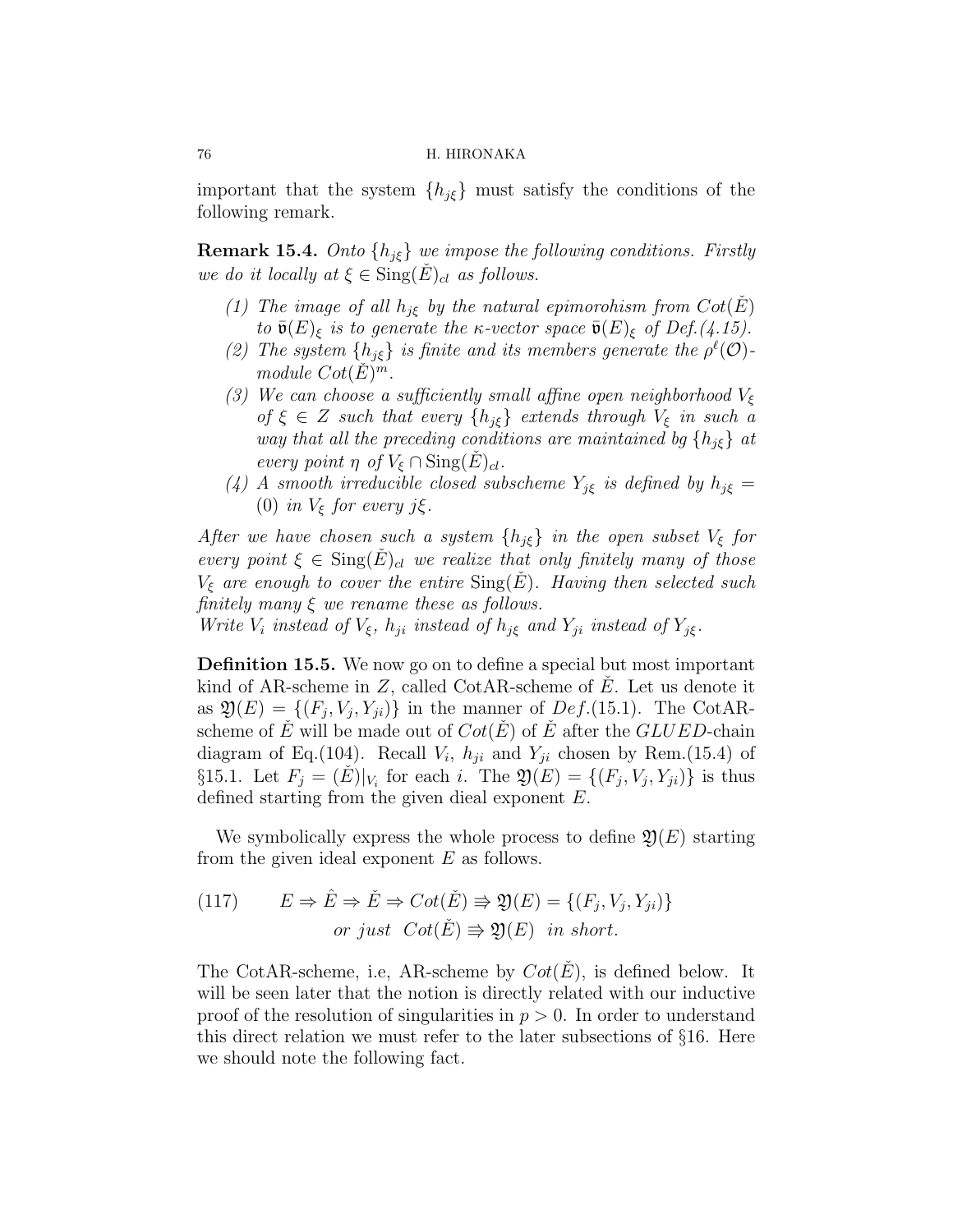**Theorem 15.6.** With  $\mathfrak{Y}(E) = \{(F_j, V_j, Y_{ji})\}$  of Eq.(117), let us define ideal exponents  $G_i$  and  $\{H_{ji}\}\$ in  $V_j$  as follows.

(118) Let 
$$
F_j \to_{Y_{ji}} F_j(Y_{ji})
$$
 and define  $H_{ji} \rightleftharpoons_{Y_{ji}} F_j(Y_{ji})$   
Let  $\mathfrak{S}(G_j) = \bigcap_i \mathfrak{S}(H_{ji}) \ \forall j$ 

The  $\mathfrak S$  is in the sense of infinitely near singularities. We then have an ideal exponent G in Z such that  $G_j = G|_{V_j}$  for all j.

*Proof.* Note that the existence and uniqueness of  $H_{ji}$  are strait forward by Lem.(15.3) and by its definition by AR-equivalence. Next by the ambient reduction theorem of §3.2, applied to all of the  $\{H_{ii}\}\$ , and in view of the way by which each  $H_{ji}$  is derived from  $F_j(Y_{ji})$  we see the fullowing facts, Firstly it is clear that for  $\eta \in Z_{cl} \cap V_j$  we have

(119) 
$$
ord_{\eta}(Cot(\check{E})) \geq 1 \Longleftrightarrow \eta \in \cap_{i} Y_{ji}
$$

It is then enough to prove the following equality.

(120) 
$$
\mathfrak{S}(F_j) \cap \mathfrak{S}(Cot(\check{E}), 1) = \bigcap_i \mathfrak{S}(H_{ji}), \forall j
$$

question on the  $\mathfrak S$  equality which is easily proven by the definition of Eq. (118). We have the following equality in technical terms of  $\mathfrak{S}$ .

(121) 
$$
\mathfrak{S}(F_j) \cap \mathfrak{S}(Cot(\check{E}), 1) \text{ of which}
$$

$$
\mathfrak{S}(Cot(\check{E}), 1) = \cap_i \mathfrak{S}(h_{ji}, 1)
$$
  
because the ideal  $Cot(\check{E})$  is generated by  $\{h_{ji}\mathcal{O}\}$   
Moreover  $\mathfrak{S}(F_j) \cap \mathfrak{S}(h_{ji}, 1) = \bigcap_i \mathfrak{S}(H_{ji})$   
by the definition of  $H_{ji}$  by  $h_{ji}$ .

The claimed existence of global G with equality  $G_j = G|_{V_j}$  is now proven by Lem.  $(15.2)$ .

**Definition 15.7.** Rename E to  $E(0)$  and then define  $E(1)$  as follows. Let  $\mathfrak{S}(E(1)) = \bigcap_i \mathfrak{S}(H_{ji})$  in the sense of Eq.(118) and Eq.(121). We thus have  $\mathfrak{S}(E(1))$  equal to  $\mathfrak{S}(F_j) \cap \mathfrak{S}(Cot(\check{E}(0)), 1)$  where  $F_j =$  $E(0)|_{V_j}$  and  $Cot(\check{E}(0)) = \sqrt[q]{\mathfrak{T}^{\flat}(E(0)) \cap \rho^e(\mathcal{O} \text{ with } q = p^e)}$ . Refer to Eq.(106) of Def.(13.2). We then define the following chain of processing.

(122) 
$$
\cdots \mathfrak{Y}(E(0)) \to E(1) \to \hat{E}(1) \to \check{E}(1)
$$

$$
\Rightarrow \mathfrak{Y}(E(1)) \to E(2) \to \cdots.
$$

in the manner of Eq.(117). We will then rename  $\mathfrak{Y}(1)$  for  $\mathfrak{Y}(E(1))$  and write the process from  $\mathfrak{Y}(0)$  symbolically as  $\mathfrak{Y}(0) \Rightarrow \mathfrak{Y}(1)$ .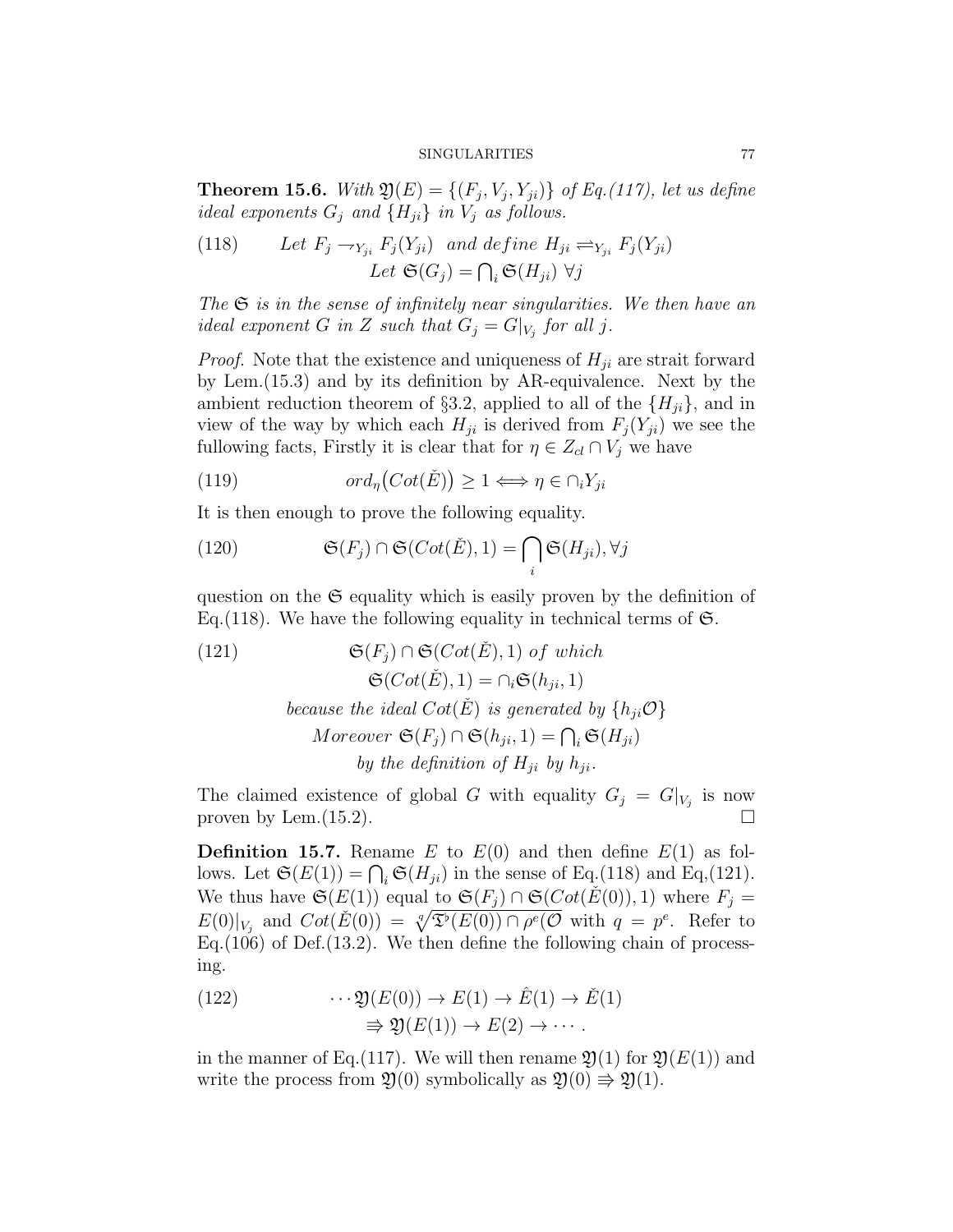15.2. Iteration of ambient reduction of AR-scheme. We have thus obtained the sequence of successive  $\mathfrak{Y}$  as follows.

(123)  $\mathfrak{Y}(0) \Rightarrow \mathfrak{Y}(1) \Rightarrow \cdots \Rightarrow \mathfrak{Y}(s) \Rightarrow \mathfrak{Y}(s+1)\cdots$ 

**Definition 15.8.** Let us review the definition of  $\mathfrak{Y}(s) \Rightarrow \mathfrak{Y}(s+1)$ . We are given an ideal exponent  $E(s) = (J(s), b(s))$  with ideal  $J(s) \neq (0)$ and integer  $b(s) > 0$ . We then proceed along the following steps.

- (1) We have core-focused maximum hike  $E(s) \to E(s) \to E(s)$ .
- (2) Take the GRUED-chain of  $\tilde{E}(s)$  and cotangent end  $\tilde{C}(\tilde{E}(s))$ . Pick an  $\ell$  with  $\ell \gg \overline{\ell}$  and view  $Cot(\check{E}(s))$  as  $\rho^{\ell}(\mathcal{O}_Z)$ -module.
- (3) Choose any open affine covering  ${V_i}$  of  $\text{Sing}(\check{E}(s))$  in Z such that  $Cot(\dot{E}(s))(V_i)$  admits a finite system of cotangential generators  $\{c(ji)\}\$ for each j. Then let  $Y(s)_{ji}$  be the smooth irreducible hypersurface defined by  $c(ji) = 0$  in Z for each  $(ji)$ .
- (4) We then have the AR-scheme  $\mathfrak{Y}(s) = \{ (V(s)_j, F(s)_j, Y(s)_j) \}$ where  $F(s)_j = \tilde{E}(s)|_{V(s)_j}$  and AR  $F(s)_j \to Y(s)_{ji} F(s)_j (Y(s)_{ji}).$

(124) 
$$
Define \dim(\mathfrak{Y}(s)) = n - rank(\mathfrak{v}(\check{E}(s))) \text{ and}
$$

$$
Sing(\mathfrak{Y}(s)) = \bigcap_{j_i} Sing(F(s)_j(Y(s)_{ji}))
$$

Recall the definition of the cotangent vector space  $\mathfrak{v}(\check{E})_{\xi}$  in the sense of Eq.  $(29)$  of Def. $(4.14)$  and Def. $(4.15)$ . Namely we have

(125) 
$$
\operatorname{rank}(\mathfrak{v}(\check{E})_{\xi}) = \operatorname{rank}(\operatorname{cot}(\check{E}))
$$

$$
= \operatorname{rank}(Cot(\check{E}(s))_{\xi}/\operatorname{max}(\mathcal{O}_{\xi})^{2})
$$

at each point  $\xi \in \text{Sing}(\check{E})_{cl}$ , which is independent of  $\xi$  for  $E = \check{E}$ .

- (1) We have a global ideal exponent  $E(s+1)$  in Z characterized by  $\mathfrak{S}(E(s+1))|_{V_j} = \bigcap_i \mathfrak{S}(F(s)_j(Y(s)_{ji}))$  for every j.
- (2) Each  $F(s)_{j} (Y(s)_{ji})$  in  $Y_{ji}$  is uniquely extended to  $G_{ji}$  in Z in such a way as AR-equivalence  $G(s+1)_{ji} \rightleftharpoons_{Y(s)_{ji}} F(s)_j(Y(s)_{ji}).$ We then have  $\mathfrak{S}(E(s+1)) = \bigcap_{ji} \mathfrak{S}(G_{ji})$
- (3) We take the core-edged maximum hike  $E(s+1) \rightarrow \hat{E}(s+1) \rightarrow$  $E(s+1)$  and GLUED-chain of  $E(s+1)$  producing  $Cot(E(s+1))$
- (4) Finally  $\mathcal{Y}(s+1) = \{(V(s+1)_{ja}, F(s+1)_{ja}, V(s+1)_{jai})\}$  with  $F(s+1)_{ja} = \dot{E}(s+1)|_{V(s+1)_{ja}}$ . The index a is added due to the possible need of refinement of the covering  ${V_i}$  to have the cotangential generators  ${c(jai)}$  of  $Cot(E(s + 1)|_{V(s+1)_{jai}})$ for every *jai* in the manner of  ${c(ji)}$  of  $Cot(\check{E}(s)|_{V(s)_{ji}}$  before.
- (5) The Y-sequence is finite and get the terminal plat. Thefore the fact is that the integer  $\ell \gg \ell$  and covering of Sing(2) could have been chosen once for all.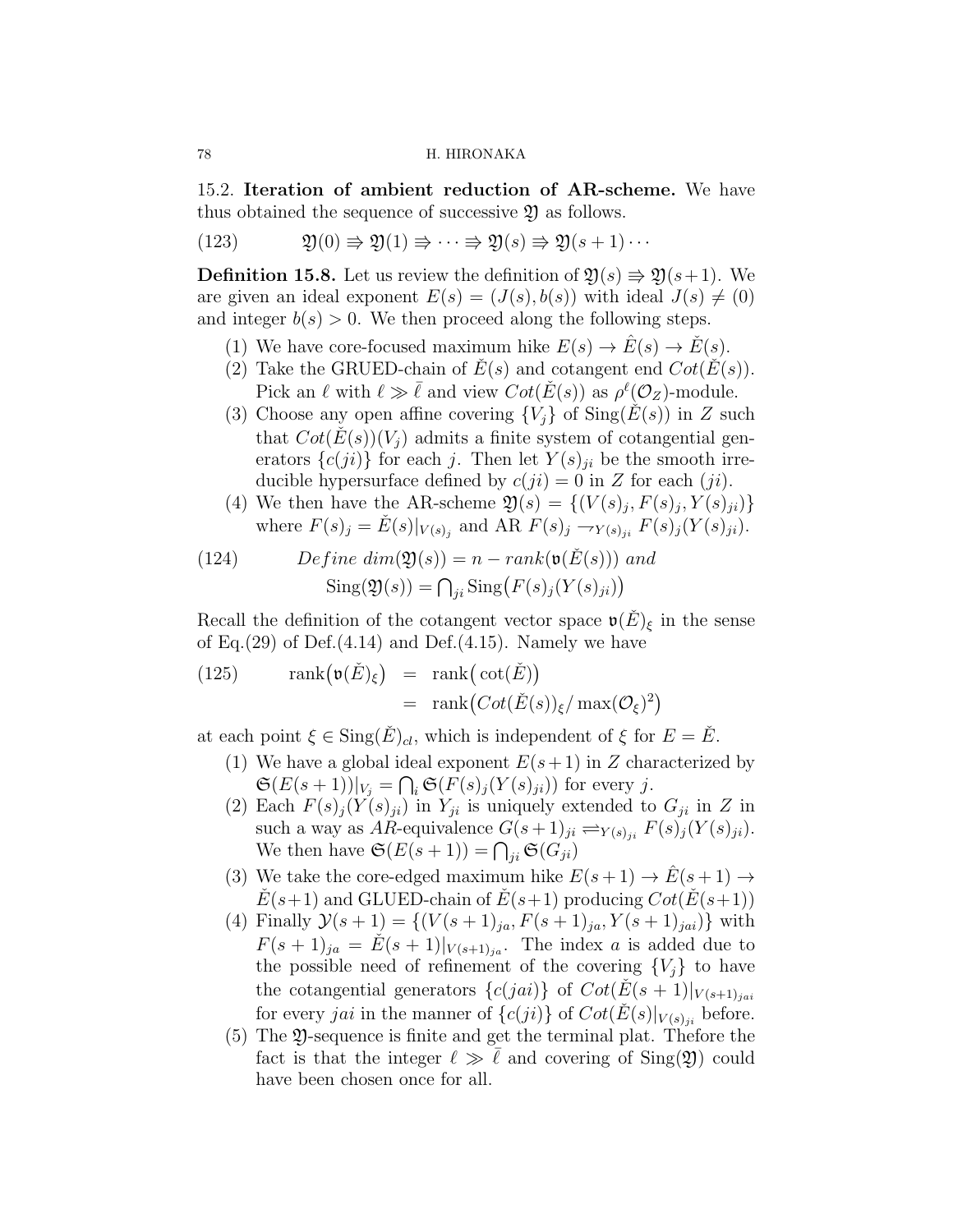We will thus us the same indexing  $(j, i)$  for the triplet family presentation of those  $\mathfrak{Y}(s) = \{(V(s)_j, F(s)_j, Y(s)_j)\}$  for every  $s = 0, 1, 2, \cdots$ . This will help us for notational simplicity from now on.

We are assuming that E is not trivial, i.e,  $E = (J, b)$  has  $J \neq (0)$ . The singular loci of the  $\mathfrak{Y}(j), j \geq 0$ , have the following properties.

**Theorem 15.9.** The sequence  $Eq. (122)$  has a monotone decorating sequence of singular loci as follows. There exists an integer  $t: 0 \le t \le$ n, where

$$
n = dim(Z) > dim(\mathfrak{Y}(0)) > dim(\mathfrak{Y}(1)) > \cdots,
$$

such that

$$
\text{Sing}(\check{E}) = \text{Sing}(\mathfrak{Y}(0)) \supsetneq \text{Sing}(\mathfrak{Y}(1)) \supsetneq \cdots \supsetneq \text{Sing}(\mathfrak{Y}(t))
$$

$$
\cdots \supsetneq \text{Sing}(\mathfrak{Y}(t+1)) = \text{Sing}(\mathfrak{Y}(t+2)) = \cdots
$$

and thus  $\mathfrak{Y}(t+1)$  is smooth, i.e, for all i,  $F(t+1)$  is the zero ideal.

*Proof.* Firstly at each point  $\xi \in Sing(E)_{cl}$  we have for all ji by the definition of the CLUED-chain by the operations,  $\tau \Lambda$ ,  $\theta$  and  $\sigma$ . In particular we then note  $\mathfrak{L}_j(0)(\infty)(\xi) = 0$ . Thus by definition  $\mathfrak{L}^{\sharp}(\check{E})(\xi) = 0$ and hence  $\mathcal{L}^{\flat}(\check{E})(\xi) = 0$  and hence  $Cot(\check{E})(\xi) = 0$ . It follows that  $\mathfrak{Y}(0)(\xi) = 0$ , We thus obtain  $\text{Sing}(\check{E}) \subset \text{Sing}(\mathfrak{Y}(0))$ . Next the reverse inclusion is by Th. $(10.4)$  and Th. $(10.5)$  of §10.1. As for the sequence of the dimensions of  $\mathfrak{Y}$ , recall the number m of Def.(15.1) and apply it to those  $Y_{ji}$  of  $\mathfrak{Y}(E) = \{(F_j, V_j, Y_{ji})\}$  of Eq.(117).

As for the processing  $\mathfrak{Y}(s) \Rightarrow \mathfrak{Y}(s + 1)$  via  $E(s)$  and  $Cot(E(s))$  we should refer to Eq.(117) of Def.(15.5). Pick  $\ell \gg \ell$  and we consider the LL-head type generators  $h_j i$  of  $Cot(\check{E}(s))^c$  as  $\rho^{\ell}(\mathcal{O}_{v_j}$ -module

15.3. Terminal  $\mathfrak Y$  and terminal plat. We have the monotone decreasing sequence of dim( $\mathfrak{Y}(E(j))$  for  $\text{Sing}(\mathfrak{Y}(E(j)))$  using Thm.(T:singtermi). We next elucidate the special property of the  $\mathfrak{Y}(t)$  and  $\mathfrak{Y}(t+1)$ in particular.

**Theorem 15.10.** Recall and examine the process of  $\mathfrak{Y}(s) \Rightarrow \mathfrak{Y}(s+1)$ for any  $s \geq 0$ . In other words we recall the processing:

 $\{(V(s)_j, F(s)_j, Y(s)_{ji})\} \rightarrow \{(V(s+1)_j, F(s+1)_j, Y(s+1)_{ji})\}.$ 

where  $F(s)_j \rightarrow_{Y(s)_j} F(s)_j (Y(s)_j)$  for every i and  $\{(F(s)_j (Y(s)_j))\}.$ We claim that the unique integer  $t \geq 0$  has the property as follows.

(1)  $\text{Sing}(\mathfrak{Y}(t-1)) \supsetneq \text{Sing}(\mathfrak{Y}(t) = \text{Sing}(\mathfrak{Y}(t+k)), \forall k \geq 1.$  $\overline{f(z)} \dim(\mathfrak{Y}(t)) > \overline{dim}(\mathfrak{Y}(t+1)) = \dim(\mathfrak{Y}(t+k)), \forall k > 2.$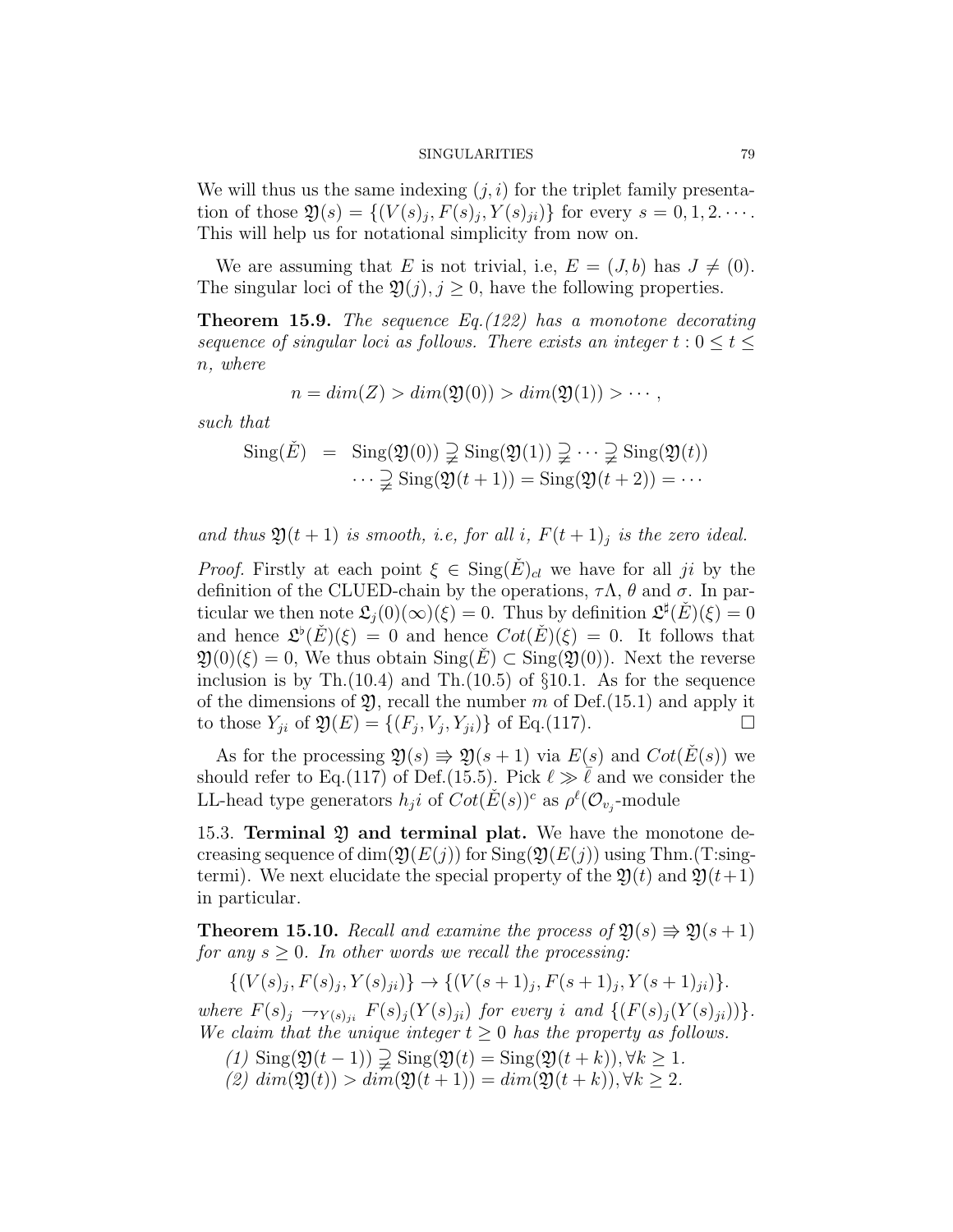(3)  $\text{Sing}(\mathfrak{Y}(t+1))$  is a smooth closed non-empty subset of Z.

Proof. This proof will be completed after two steps as follows. Step(1)

We pick  $\ell \gg \ell$ . Then consider the CotLL type generators  $\{h_{ji}\}\$  of  $Cot(\check{E}(s))$  as  $\rho^{\ell}(\mathcal{O}_{V(s)}\text{-module and }Y(s)_{ji}$  in the sense of §14.3.1. Recall Def.(15.7) after Eq.(118) and Eq.(121). Take  $F(s)_{j} \to_{Y(s)_{ji}} F(s+1)_{ji}$ . Extend  $F(s+1)_{ji}$  to  $H(s+1)$  in Z such that  $H(s+1) \rightleftharpoons_{Y(s)_{ji}} F(s+1)_{ji}$ . Then  $\mathfrak{S}(E(s+1)) = \mathfrak{S}(E(s)) \cap_{ii} \mathfrak{S}(H(s+1))$ . Thus  $E(s+1)$  defined  $\mathfrak{Y}(s+1) = \{ (V(s+1)_j, F(s+1)_j, Y(s+1)_{ji}) \}.$  Now if  $\text{Sing}(\mathfrak{Y}(s)) \neq 0$  $\text{Sing}(\mathfrak{Y}(s+1))$  then  $H(s+1)$  is not trivial, i.e, there exists  $\xi \in \mathfrak{S}$  $Z_{cl} \cap \text{Sing}(H(s+1))$  such that  $H(s+1)_{\xi}$  is not trivial. This implies  $dim(\mathfrak{Y}(s+1)) < dim(\mathfrak{Y}(s)).$ Step(2)

On the other hand if  $\text{Sing}(\mathfrak{Y}(s+1)) = \text{Sing}(\mathfrak{Y}(s+1))$  we then claim the following fact, Pick any system  $c = (c_1, c_2, \dots, c_m)$  with  $c_k \in$  $Cot(E(s)), \forall k$ , which induces a free base of cotangent vector space  $\mathfrak{v}(E(s))_{\xi}$  in he sense of Def.(4.15) for any point  $\xi \in \text{Sing}(\check{(E(s)))}$  where  $m = dim(\mathfrak{Y}(s))$ . We then claim that

$$
\mathfrak{S}((f)\mathcal{O},1) = \mathfrak{S}(\check{E}(s)) \cap \mathfrak{S}(Cot(\check{E})(s),1)
$$

which is  $\mathfrak{S}(E(s+1))$ . In fact pick a local coordinate  $x = (f, \omega)$  of Z at any  $\xi \in \text{Sing}(\dot{E}(s))$ . Then for all  $\ell \gg \overline{\ell}$  we must have not only that the ideal  $J(s)$  of  $\check{E}(s) = (J(s), b(s))$  have generators contained in  $(f)^{b(z)}\rho^{\ell}(\mathcal{O} \text{ but also that } \dot{\text{Cot}}(\check{E}(s)) \text{ has generators in } (f)^{b(z)}\rho^{\ell}(\mathcal{O},\text{ too.})$ In important point is that this is so for every  $\ell \gg \overline{\ell}$ . It follows that  $E(s+1) = \hat{E}(s+1) = \check{E}(s+1)$  and  $\mathfrak{Y}(s+1) = \mathfrak{Y}(s)$ . Moreover it follows that  $\text{Sing}(\check{E}(s+1))$  is defined by  $f = (0)$  and hence is a smooth irreducible subschema of  $Z$ .

Definition 15.11. Define the succesive iteration all the way as follows.

(126) 
$$
\mathfrak{Y}(0) \Rightarrow \mathfrak{Y}(1) \Rightarrow \cdots \Rightarrow \mathfrak{Y}(t) = \mathfrak{Y}(t+1)
$$

This sequence terminates when every member  $F(t; j)$  of  $\mathfrak{Y}(t)$  has the  $\wp(F(t)_j)$  generated by  $\wp(F(t)_j, 1)$  so that every member  $F(t + 1)_j$  of  $\mathfrak{Y}(t+1)$  has  $F(t+1) = (0,1)$  with  $\text{Sing}(F(t+1)) = \emptyset$ . We will say that  $\mathfrak{Y}(m)$ ,  $m > t$ , smooth. After that we have all smooth  $\mathfrak{Y}(s + 1) =$  $\mathfrak{Y}(s+j), \forall j > 1.$ 

**Definition 15.12.** The  $\text{Sing}(\mathfrak{Y}(t))$  will be called the  $\mathfrak{Y}$ -terminal plat, or the terminal plat for short, of  $E$  and/or of  $\check{E}$ . Remember that it is smooth closed non-empty subscheme of Z. Moreover thanks to the monotone sequence in Th.(15.9) we have the terminal plat is included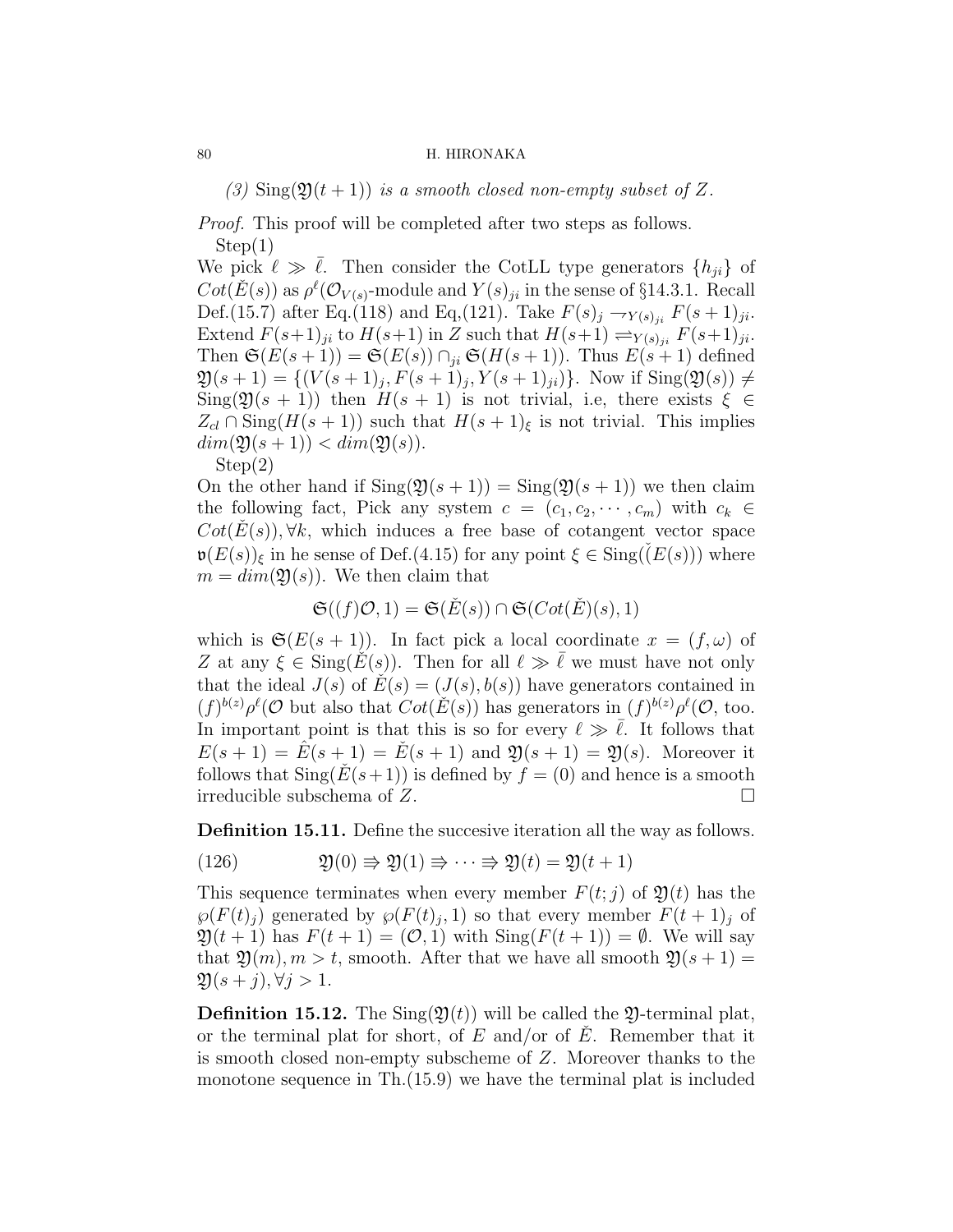in  $\text{Sing}(\check{E})$  while this  $\text{Sing}(\check{E})$  is contained in  $\text{Sing}(E)$  with the original ideal exponent E. We will call  $\nabla(E)$  or  $\nabla(E)$  for the terminal plat of  $\mathfrak{Y}(E)(t)$ .

# 16. PROOF OF RESOLUTION OF SINGULARITIES,  $p > 0$

We are now ready to prove the ERS, embedded resolution of singularities in each characteristic  $p > 0$  and for all ambient dimension  $n = dimZ$ , in the language of formalism called ideal exponents. Recall the introduction at the top of this paper that explained the logical connection of ideal exponents with ERS problems.

Remark 16.1. It should be noted that so far no blowups has been performed uppon the given singular data in Z. The theorem Th.(15.10) is an important key to start inductive proof of ERS but it is not yet straight forward to the end of ERS. None the less the road to the end of ERS became much more clearly visible by the discovery of smooth terminal plat  $\nabla$  in the sense of Def.(15.12) after Th.(15.10).

- **Remark 16.2.** (1) Blowups with center the terminal plat  $\nabla$ , or any closed smooth subscheme of  $\nabla$ , are permissible for all members of the GLUED-chain diagram for every  $E(j)$  in the sequence ideal exponents  $E = E(0) \rightarrow \check{E}(0) \cdots \check{E}(t)$  of Eq.(117) and Eq.(122). Also the same is true for the CotAR sequence  $\mathfrak{Y}(E(0)) \Rightarrow \cdots \mathfrak{Y}(E(t))$  of Eq.(123).
	- (2) Blowups with center  $\nabla$  strictly improve the singularities of  $\dot{E}$  in terms of explicitly defined numerical invariants at every closed point corresponding to a point of  $\nabla$ .
	- (3) The NC-data  $\Gamma$  must still be resolved, but this can be done by an algorismic procedure independent of characteristic  $p \geq 0$ .
	- (4) The gap between E and E can be separately and independently overcome by permissibility condition of blowups that maintains the normal crossings of the transforms of Γ.

**Remark 16.3.** In the whole process starting from the given  $E = (J, b)$ until establishing Th.(15.10) of the terminal plat  $\nabla(E)$ , we may need some base field extensions for technical convenience in proofs of supporting lemmas. However we can eliminate base extension from the final result simply by taking into account all conjugates before applying any permissible blowups following after Th.(15.10).

16.1. Theorem  $\Delta$  and Γ-monomials. Here we consider an arbitrary ideal exponent  $E = (J, b)$  in the ambient scheme Z with  $J \neq (0)$ . Recall the definition of maximum base hike denoted by  $\overline{E}$  for any  $E$ . Refer to  $\S(6.1)$ .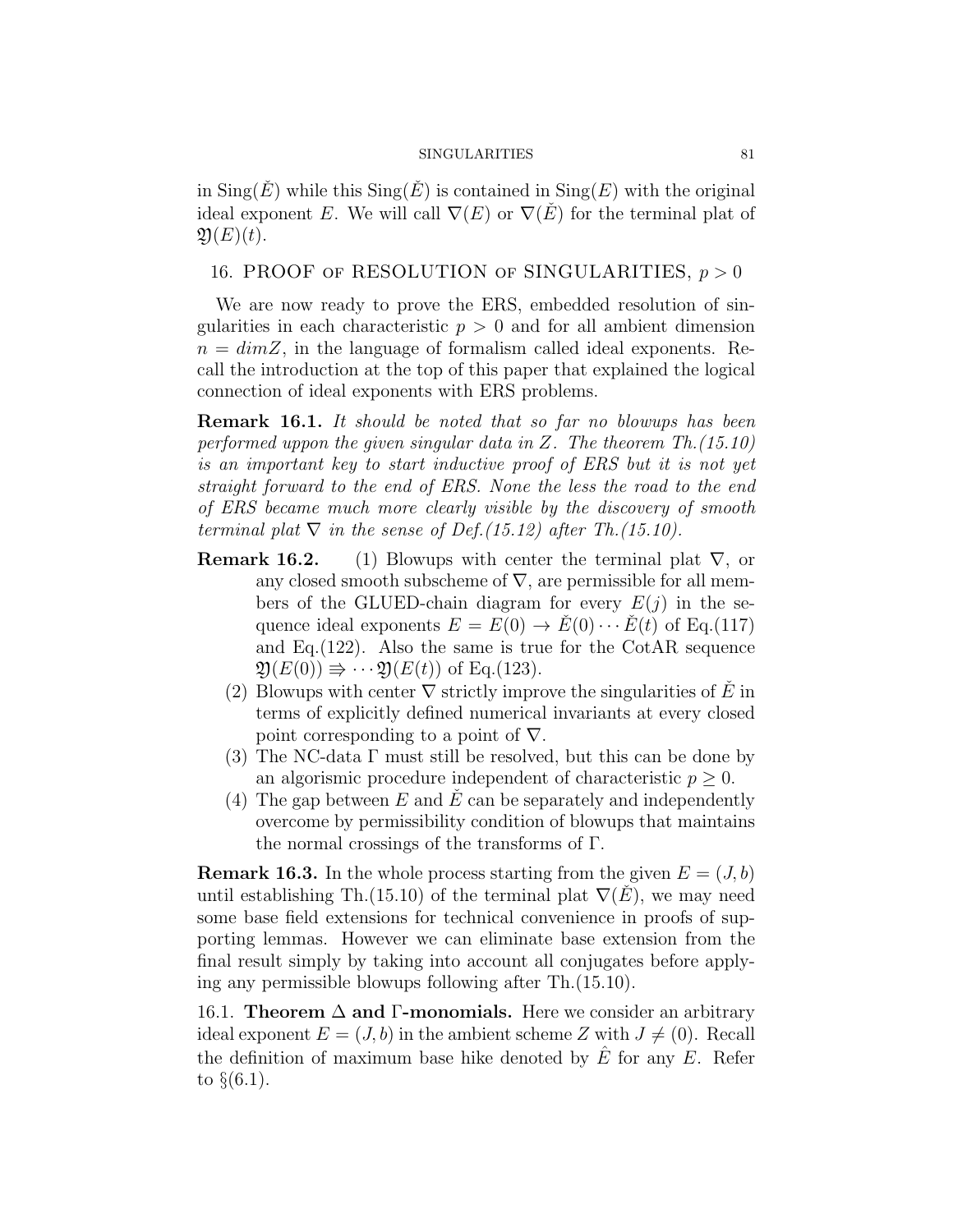**Theorem 16.4.** Assume that ERS had been proven for every maximum base-hiked ideal exponent accompanied by normal crossing data  $\Gamma$  in Z in any ambient scheme of dimension  $n = dimZ$ . We then assert that any ideal exponent E will admit a finite sequence of blowups  $\pi : Z' \to Z$ permissible for  $(E, \Gamma)$  such that the transform E' of E by  $\pi$  has empty  $Sing(E')$ .

*Proof.* The proof is to follow the sequence of transforms of  $E = (J, b)$ combined with  $\hat{E} = (J, d)$  by repeated applications of the assumption of Th.(16.4), where the transforms of  $E$  will be defined in accord with usual succesive procedure while the transfoms of  $\hat{E}$  will be changed by appropriate modification in each step of the course. Rename:

$$
E = E(0) = (J(0), b(0))
$$
 and  $\hat{E} = \mathcal{K}(0) = (K(0), d(0))$ 

and  $\Gamma(0)$  for  $\Gamma$ . We apply the assumption of Th.(16.4) to  $(\mathcal{K}(0), \Gamma(0)),$ where  $\mathcal{K}(0)$  is the maximum base-hiked. We thus obtain a finite sequence of permissible blowups  $\pi(0) : Z(1) \to Z(0) = Z$ . Note that it is automatically permissible for  $E(0)$ . Thus we obtain the resolved  $\mathcal{K}(0)' = (K(0)', d(0))$  with empty Sing( $\mathcal{K}(0)'$ ). Remember that the ideal  $K(0)$  is maintained even after the resolution. We let  $E(1)$  be the transform of  $E(0)$  by  $\pi(0)$  and  $\mathcal{K}(0)' = (K(0)', d(0))$  be the transform of  $\mathcal{K}(0)$ . We then define  $d(1)$  to be the maximum of  $\text{ord}_{\eta}(K(0)')$  for all  $\eta \in \text{Sing}(E(0))_{cl}$  provided that

- (1)  $\text{Sing}(E(0))_{cl}$  is not empty. Note that if it is empty then the resolution of  $E$  is already achieved and we will be excluding this case.
- (2) Therefore we must have  $d(1) > 0$  and we will be assuming this.
- (3) Yet we have  $d(1) < d(0)$  because of the above resolution.

We then define and examine  $\mathcal{K}(1) = (K(0), d(1)) \cap E(1)$  which is maximum base hiked thanks to the choice of the number  $d(1)$ . We apply the assumption of Th.(16.4) to  $\mathcal{K}(1)$  (and for the transform  $\Gamma(1)$  of  $\Gamma(0)$  as always) and we obtain a finite sequence of permissible blowups  $\pi(2): Z(2) \to Z(1)$ . We thus obtain the resolved  $\mathcal{K}(1)' = (K(1)', d(1))$ with empty  $\text{Sing}(\mathcal{K}(1)')$ . We then define  $d(2)$  to be the maximum of ord<sub> $\eta$ </sub> $(K(1)')$  for all  $\eta \in \text{Sing}(E(1))_{cl}$  provided that

- (1)  $\text{Sing}(E(1))_{cl}$  is not empty. Again if it is empty then the resolution of E is now achieved by  $\pi(2)\pi(1)$ . Thus we will be excluding this case.
- (2) Then we must have  $d(2) > 0$  and we would have  $d(2) < d(1)$ .

Unless the transform of  $E$  happens to be resolved we repeat the process all the way to get  $d(k) = 0$ . Clearly the repetition terminates after a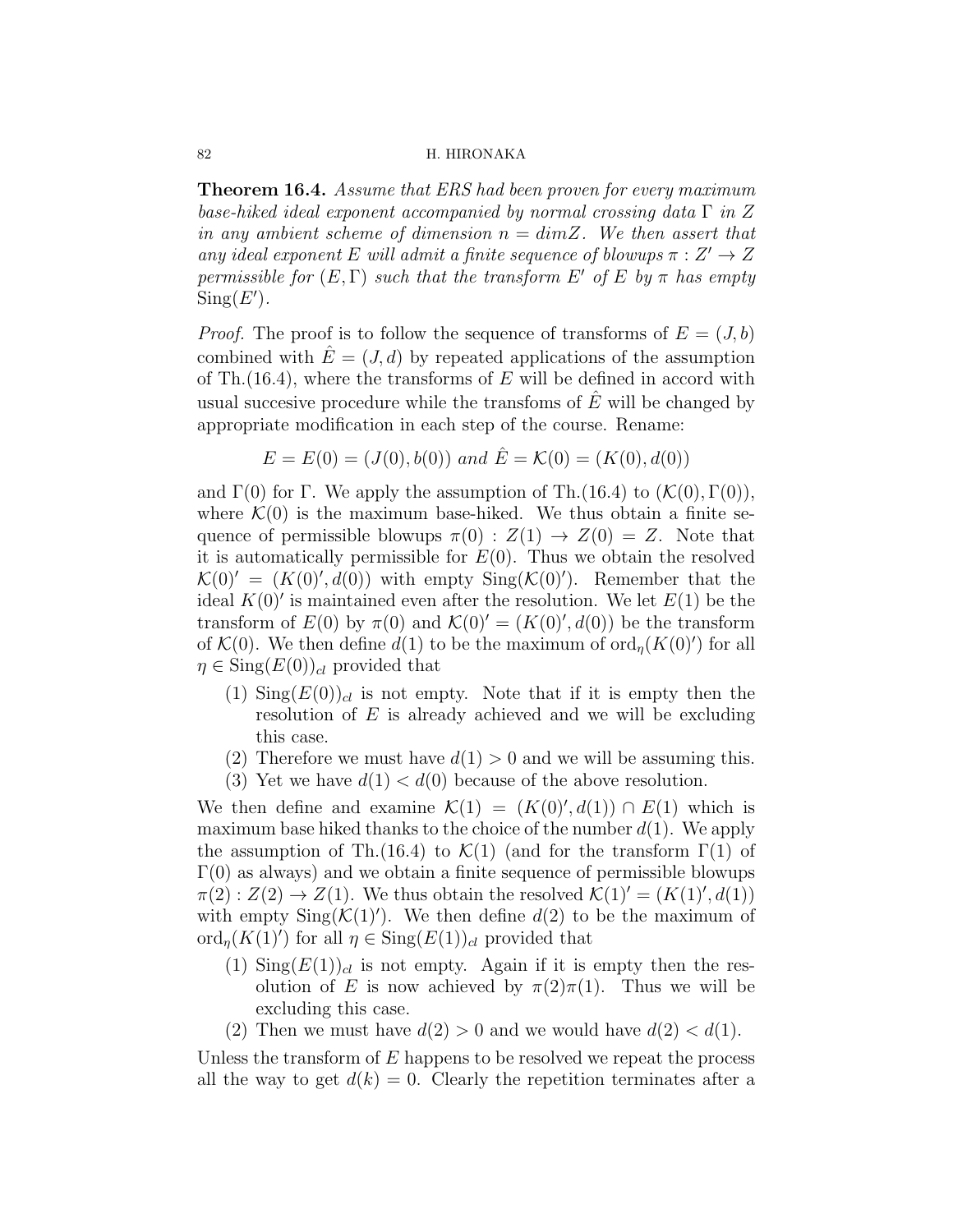finite number of times for we have  $d(0) > d(1) > d(2) > \cdots$ . Therefore in this repetition we should finally obtain that either  $E$  ends up to be resolved on the way or we finally reach the number  $d(k) = 0$ . Let us work on this last event in which case the end is that the final transform  $K(k)$  of the ideal  $K(0)$  becomes the unit ideal within  $\text{Sing}(E(k))$ . If  $E(k)$  is not yet resolved then what remains in  $E(k)$  must be nothing but the gap between the transforms of  $E$  and  $hatE$ . The gap is nothing but locally  $\Gamma(k)$ -monomial within in a sufficiently small neighborhood of  $\text{Sing}(E(k))$ . Thus the proof of Th.(16.4) is reduced to the special case in which J is Γ-monomial and the base number  $b = 1$ . A canonical process in this special case, given below, will complete the proof.  $\Box$ 

16.1.1. Γ-monomial cases. The following lemma, the statement as well as its proof, does not depend on the characteristic of the base field K. In fact its idea and application were effectively used in the characteristic zero case of [19], too. Also refer to [22].

Lemma 16.5. We have a canonical resolution in the Γ-monomial case. This is the case in which we have  $E = \prod_{1 \leq i \leq s} H(i)^a(i)$ , b) where  $H(i)$ is the ideal of the hypersurface  $\Gamma(i)$ ,  $1 \leq i \leq s$ . Let  $H = (H_1, \dots, H_s)$ and assume  $H_i \cap H_j \neq \emptyset, \forall i \neq j$ .

Proof. We define the following numbers.

- (1) Let s be the shortest length of those subsystems of  $H$  having non-empty intersection. Let  $S$  be the set of these subsystems with s and let  $|S|$  be cardinality of S.
- (2) Let  $a(C)$  be the sum of the  $a(i)$  for  $H_i \in C \in S$
- (3) and let A be the maximum of  $a(C)$  for all  $C \in S$ .
- (4) Assume  $A \geq b$  let  $T = \{C \in S, a(C) = A\}$  and pick any  $C^{\circ} \in T$
- (5) Let D denote the intersection of  $H_j \in C^{\circ}$ .

Then apply the blowup  $\pi : Z' \to Z$  with center  $D(C)$  with  $C \in T$ . The result is then the numerical ststem  $(n-s, A, |T|)$  strictly decreases lexicographically by  $\pi$ . The proof of the last claim is as follows. The strict transforms of the  $H_i \in C$  have no common point. Let  $D' =$  $\pi^{-1}(D)$  which is a new member of Γ' other than the strict transforms  $H'_{i}$  of the  $H_{i}$ 's. Hence  $s' \geq s$ . Assume  $s' = s$ . The possible members of S', other than strict transforms from  $T\setminus$ , are some of the unions of the form  $\{D', C^{\circ}(j)'\}$  where  $C^{\circ}(j)'$  denotes the strict transform of  $C^{\circ}$  deteted  $H_j \in C^{\circ}$ . Now  $a(C^{\circ}(j)') = a(C^{\circ}(j)) + a(C^{\circ}) - b$ . Since  $C^{\circ}(j) \notin S$  we have  $a(C^{\circ}(j)) < b$  we have  $a(C^{\circ}(j)) < a(C^{\circ}(j))$ . Hence if  $A' = A$  we must have  $|T'| < |T|$ . This completes the proof of Lem $(16.5)$ .

Note that the proof of Th.(16.4) is now complete.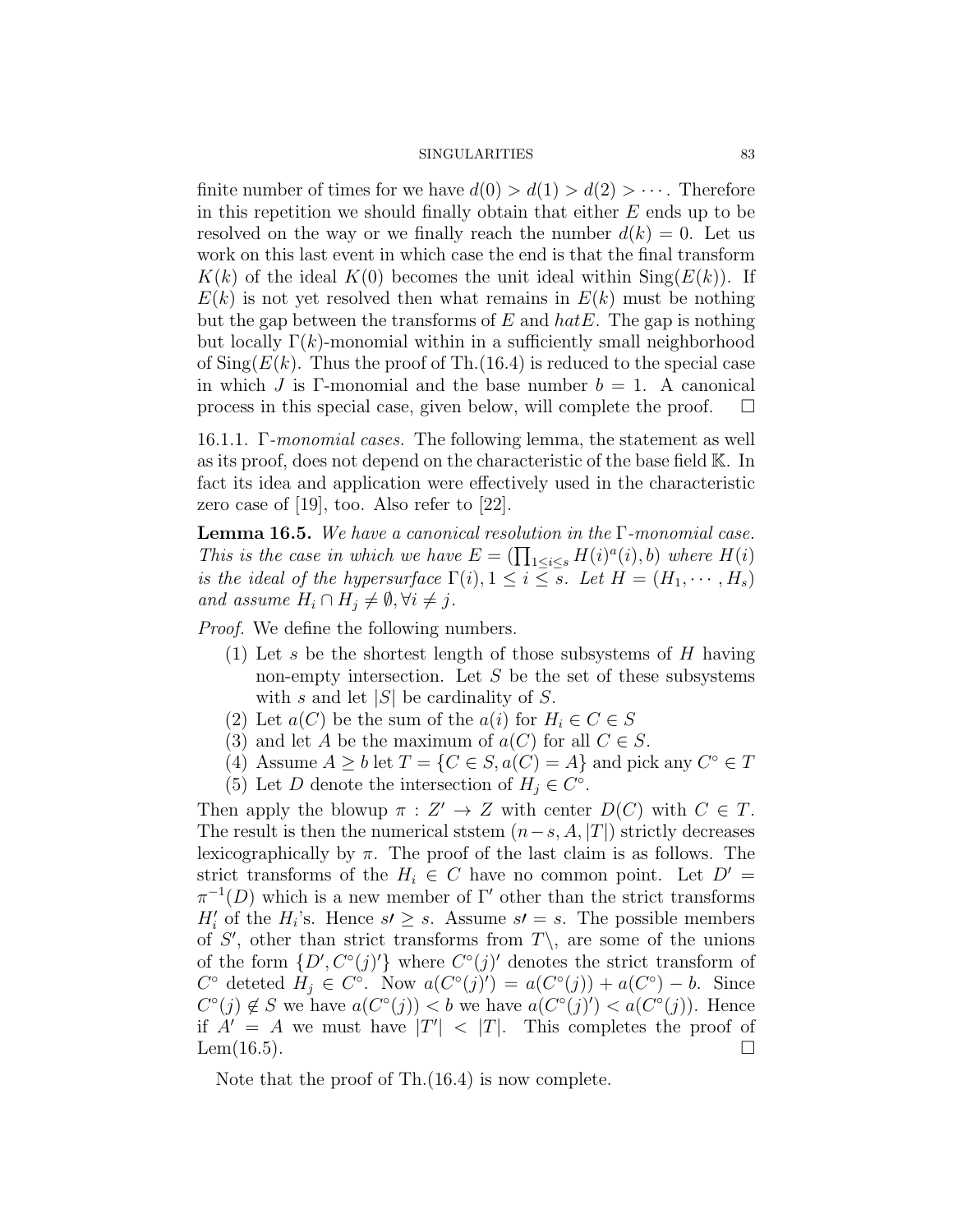16.2. Theorem  $\nabla$  I: Domino-falls by  $\nabla$  blowups. This subsection is devoted to the proof of the following theorem.

# Theorem 16.6. (Main Theorem I)

Let D be any smooth closed irreducible subscheme of  $\nabla(E)$  such that the blowup  $\pi : Z' \to Z$  with center D is permissible. Let  $D' = \nabla' \cap \pi^{-1}(D)$ where the  $\nabla'$  is the strict transform of  $\nabla$  by  $\pi$ , i.e, the blowup of  $\nabla$ with center  $D \subset \nabla$ . We then have:

(1)  $\pi$  is permissible for every ideal exponent of  $\mathfrak{Y}(i)$  for all i.

(2) Locally at every point  $\xi' \in \pi^{-1}(D)_{cl} \setminus D'$  we have

(127) 
$$
\left(\text{Inv}_{\xi'}(\mathcal{Y}'(0)), \text{Inv}_{\xi'}(\mathcal{Y}'(1)), \cdots, \text{Inv}_{\xi'}(\mathcal{Y}'(m'-1))\right) \n\leq_{\text{lex}}
$$

 $\left(\text{Inv}_{\xi}(\mathcal{Y}(0)),\text{Inv}_{\xi}(\mathcal{Y}(1)),\cdots,\text{Inv}_{\xi}(\mathcal{Y}(m-1))\right)$ 

where the actual number m of stops before reaching the terminal may (or may not) drop at  $\xi'$ , that is to say  $m' \leq m$ . In any event the strict inequality holds true as is written if we extend the sequences by adding (0) repeatedly.

(3) For every closed point  $\eta'$  of the strict transform  $\nabla'$  of  $\nabla$  by  $\pi$ we have the equality

(128) 
$$
\begin{array}{ll}\n\text{(Inv}_{\xi'}(\mathcal{Y}'(0)), \text{Inv}_{\xi'}(\mathcal{Y}'(1)), \cdots, \text{Inv}_{\xi'}(\mathcal{Y}'(m-1))\n\end{array}\n=\n\begin{array}{ll}\n\text{(Inv}_{\xi}(\mathcal{Y}(0)), \text{Inv}_{\xi}(\mathcal{Y}(1)), \cdots, \text{Inv}_{\xi}(\mathcal{Y}(m-1))\n\end{array}
$$

(4) Consider the case in which  $D = \nabla$  and hence  $\nabla' = \emptyset$ . Then for every  $F(i; \alpha) \in \mathcal{Y}(i)$  with every  $0 \leq i \leq m$  the  $\varphi^{posi}(F'(i; \alpha))$  is empty at every point  $\zeta' \in \pi^{-1}(\nabla)_{cl}$  where  $F'(i;\alpha)$  denotes the transform of  $F(i; \alpha)$  by  $\pi$ .

Th.(16.6) will be proven after the sequence of lemmas stated and proven below. Here we have simple but useful techniques which are called LL-DOMINO FALL. The lemmas below are the invaluable keys to the proof of Th.(16.6) and for their applications.

Let us consider the following LL-chain at  $\xi \in \text{Sing}(\check{F}(0))_{cl}$  with its head  $g(0) = y(0)^q + \epsilon \in \wp(\check{F}(0), q), q = p^e, ord_\xi(\epsilon) > q$ .

(129) 
$$
g(0) = g(1)^p + h(0) \longrightarrow g(1) = g(2)^p + h(1) \longrightarrow \cdots \longrightarrow
$$

$$
g(i) = g(i+1)^p + h(i) \longrightarrow \cdots \longrightarrow g(e)
$$
  
also 
$$
g(i) = y(i)^{q(i)} + \epsilon(i)
$$
 with 
$$
ord_{\xi}(\epsilon(i)) > q(i) = p^{e-i}
$$
  
ending with 
$$
ord_{\xi}(g(e)) = 1
$$
 and 
$$
\nabla = \{g(e) = 0\}
$$

We define ideal exponent  $\check{F}(i) = (g(i)O, q(i))$  with  $q(i) = p^{e-i}, e \geq 0$ 1, and with  $h(i) \in \mathcal{S}^{nega}(\check{E}), ord_{\xi}(h(i)) > q(i)$ , while  $g(e)$  defines a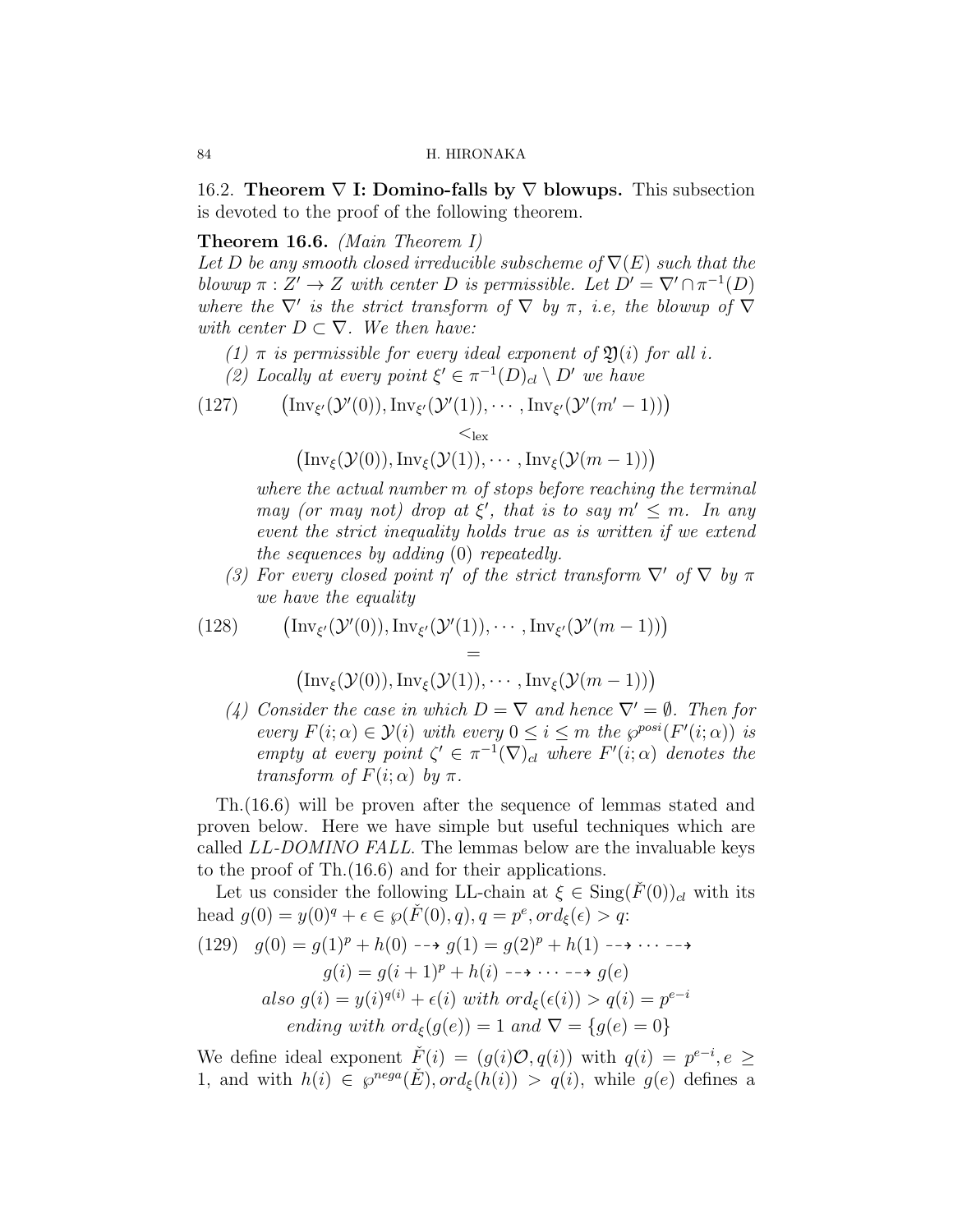locally closed smooth hypersurface in a neighborhood  $V(\xi)$  of  $\xi$ . Let  $\pi: Z' \to Z$  a blowup with center  $D \subset \nabla$  which is permissible for  $\check{F}(0)$ and let  $\xi \in D_{d}$ . We can then modify the chain without affecting the  $\{\check{F}(i), 0 \leq i \leq e\}$  at all in such a way that  $\text{ord}_D(g(i)) \geq p^{e-i}$  for all i.

**Lemma 16.7.** For this LL-chain, the blow-up  $\pi$  is permissible for every  $\dot{F}(i), i \geq 1.$ 

*Proof.* Any cleaning of  $\epsilon(i)$  by  $q(i)$  does not change  $\check{F}(i)$ , Moreover by Th(7.1) and Th.(7.2) of §13 we can modify the parameters  $y(i)$  so that  $\text{ord}_D(y(i)) \geq p^{e-i}, \forall i$ , without changing any  $g(i)$ . By our choice of  $h(i) \in \mathbb{H}(g(i)) \subset \varphi(\check{F}(i))$  of §12 we have  $\text{ord}_D(h(i)) \geq \text{ord}_D(\epsilon(i)) \geq$  $p^{e-i}$ . We conclude  $\operatorname{ord}_D(g(i)) \geq p^{e-i}$ .

**Lemma 16.8.** Follow the notation of Eq.(129). Thanks to Lem.(16.7) the LL-chain Eq.(129) is transformed by  $\pi$  into:.

(130) 
$$
g'(0) = g'(1)^p + h'(0) \longrightarrow g'(1) = g'(2)^p + h'(1)
$$

$$
\longrightarrow \cdots \longrightarrow g'(i) = g'(i+1)^p + h'(i)
$$

$$
\longrightarrow \cdots \longrightarrow g'(e)
$$

Let  $\xi'$  be a point of  $\pi^{-1}(\xi)_{cl}$  with  $\xi \in D_{cl}$ .

- (1) Assume that  $g'(e)$  does not vanish at  $\xi'$ . Then  $g'(e-1)$  =  $g'(e)^p + h'(e-1)$  does not vanish at  $\xi'$  because  $h'(e-1)$  vanishes there by the rule of transformation of  $\varphi^{nega}(\check{F}(1))$  by the permissible  $\pi$ . After the domino-fall for  $i = e - 1, e - 2, \cdots$ , by the same reason we obtain in particular  $g'(0)$  does not vanish at  $\xi'$ . In other words the transform  $\check{F}'(0)$  is empty locally at  $\xi'$ .
- (2) Consider the case of  $\check{F}(0) = \check{E}$ ) created by  $\check{F} \dashrightarrow \check{F} \dashrightarrow \check{F}$ . Then under the same assumption we must have  $\text{Inv}_{\xi'}(\hat{F}') <_{\text{lex}}$  $\text{Inv}_{\mathcal{E}}(\hat{F})$ .

*Proof.* (1) is just to repeat the same reasoning from  $i = e$  to  $i = 0$ . (2) is by (1) in view of the definition of  $\hat{E} \dashrightarrow \check{E}$ . As to the inequality there we infer to theorems and lemmas of  $\S 13$ .

**Corollary 16.9.** If  $\xi'$  is a closed point of  $\pi^{-1}(\nabla) \setminus \nabla'$  with the strict transform  $\nabla$ ' of  $\nabla$  by  $\pi$  then we have

$$
\mathrm{Inv}_{\xi'}(\mathcal{Y}'(m-1) <_{\mathrm{lex}} \mathrm{Inv}_{\xi}(\mathcal{Y}(m-1))
$$

*Proof.* Then  $g(0)'$  does not vanish at  $\xi'$  because  $\xi'$  is not in the strict transform  $\nabla'$  of  $\nabla$  by  $\pi$  while  $\pi(\xi') = \xi \in D \subset \nabla$ .

**Lemma 16.10.** Consider the case of  $\xi' \in \pi^{-1}(\xi) \cap \nabla'$  with  $\xi \in D$ . Then  $\xi'$  in the closure of  $\nabla' \setminus \pi^{-1}(D)$  and we have

(131) 
$$
Inv_{\xi'}(\mathcal{Y}'(m-1)) = Inv_{\xi}(\mathcal{Y}(m-1))
$$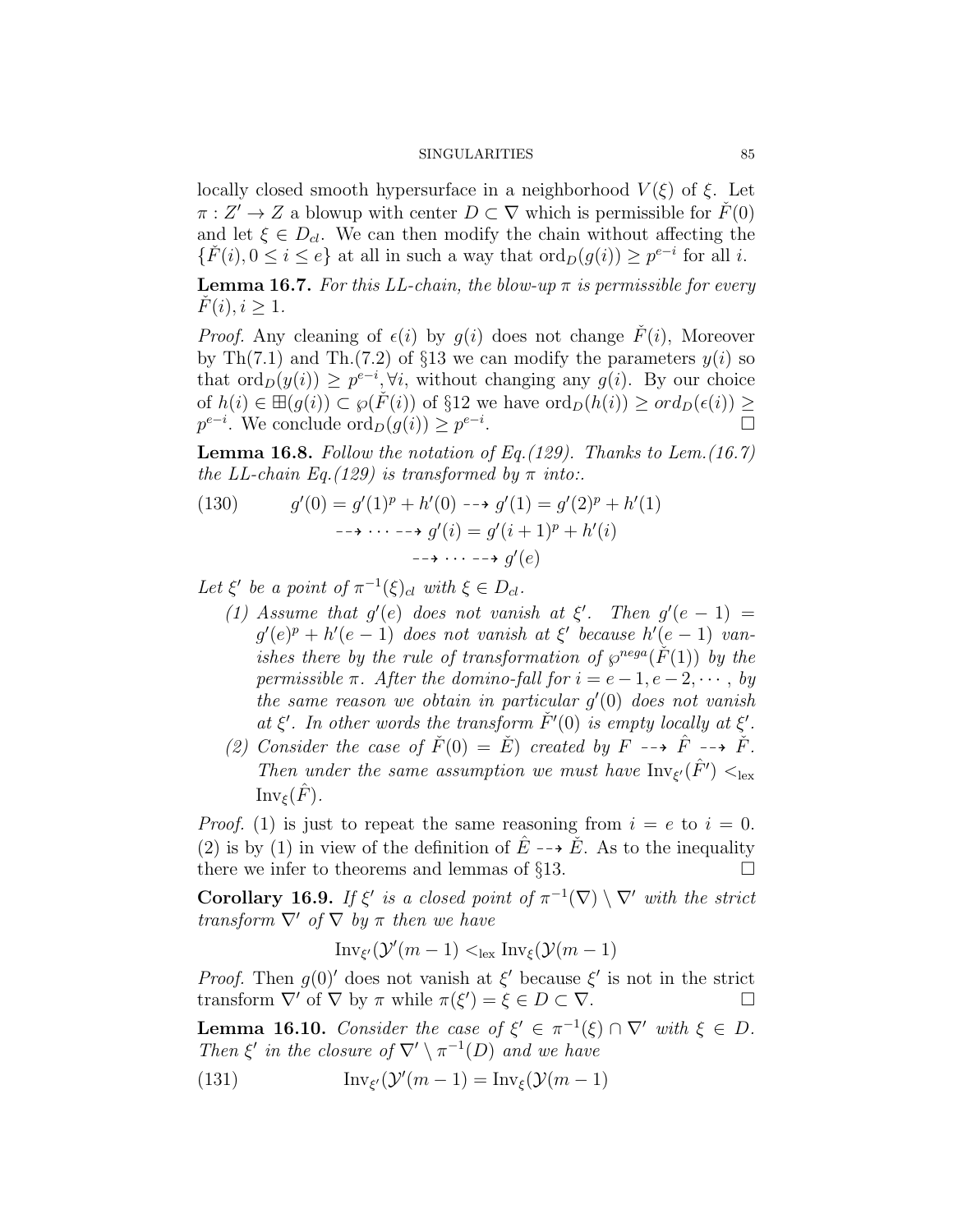*Proof.* If  $D_{\xi} = \nabla_{\xi}$  then we must have  $\nabla'$  has no common point with  $\pi^{-1}(xi)$  by the definition of strict transform. Thus we must have  $D_{\xi} \neq$  $\nabla_{\xi}$  which means that D is not dense in  $\nabla$  within a sufficiently small neighborhood of  $\xi$ . The first claim of the lemma is proven. Now the equality of the kind of Eq.(131) is evident at any point  $\zeta$  outside  $\pi^{-1}(D)$ where  $\pi$  is isomorphic within a sufficiently small neighborhood of  $\zeta$ . We know that  $\text{Inv}_{\eta}(\mathcal{Y}'(m-1))$  is upper semi-continuous in  $\text{Sing}(\mathcal{Y}'(m-1))_{cl}$ because the same is true for every ideal exponent belonging to  $\mathfrak{Y}'(m -$ 1). (Recall that every two members have the same  $wp$ -algebra at every common point.) There then follows the claimed equality thanks to the theorems and lemmas of  $\S13$ .

**Lemma 16.11.** Let us consider the case of  $\xi'$  of Lem.(16.10). Then the transform Eq.(130) of Eq.(129) by  $\pi : Z' \to Z$  of Lem.(16.7) is an  $LL$ -chain which is  $LL$ -headed by  $g'(0)$ .

*Proof.* The only important point of claim is that  $h'(i)$  of Eq.(130) belongs to  $\wp^{neg}(F'(i))$ . This is proven by the fact that  $\wp^{neg}(\tilde{F}'(i))$  contains the transform of  $\wp^{neg}(F(i))$  by  $\pi$ .

The proof of Th.(16.6), Main Theorem I, is completed as follows. Thanks to Lem.(16.8) with Cor.(16.9) and repeated application of the case of Lem.(131) using Lem.(16.8) and Lem.(16.5), we can reduce the problem to the following case: the ideal exponents of  $\mathfrak{D}(m-1)$  are all resolved by a finite sequence of permissible blowups whose centers are nowhere dense in the respective strict transforms of the original  $\nabla$ , and the permissibility condition to the NC-data (beginning with the given  $\Gamma$ ) is faithfully observed at every step of the sequence of blowups. The end result so far will be the situation in which the NC-data has normal crossing with the  $\nabla$  which remains to be smooth all the way. This means that the blowup with center  $\nabla$  is permissible (Lem.(16.8) can be applied again) and the strict transform of nabla turns to be empty. This means that  $\text{Sing}(\tilde{F}(m-1))$  turns out to be be empty. Thus we reach the situation in which the resulting  $\mathfrak{Y}'(m-1)$  has the strict inequality

 $Inv_{\text{max}}\mathcal{Y}'(m-1) \leq_{\text{lex}} Inv_{\text{max}}\mathcal{Y}'(m-1)$ 

unless more happily  $\mathfrak{Y}'(m-1)$  turns to be empty, and  $\mathfrak{Y}$ -string becomes shorter. This proves Th.(16.6).

Remark 16.12. There may be questioned about any gap between the individual member  $F(i)$  (such as in Lems.(16.7)∼(16.11), and the collective deal of  $\mathfrak{Y}(m-1)$  with many ideal exponents. But there is actually no problem at all. In fact thanks to paracompact Zariski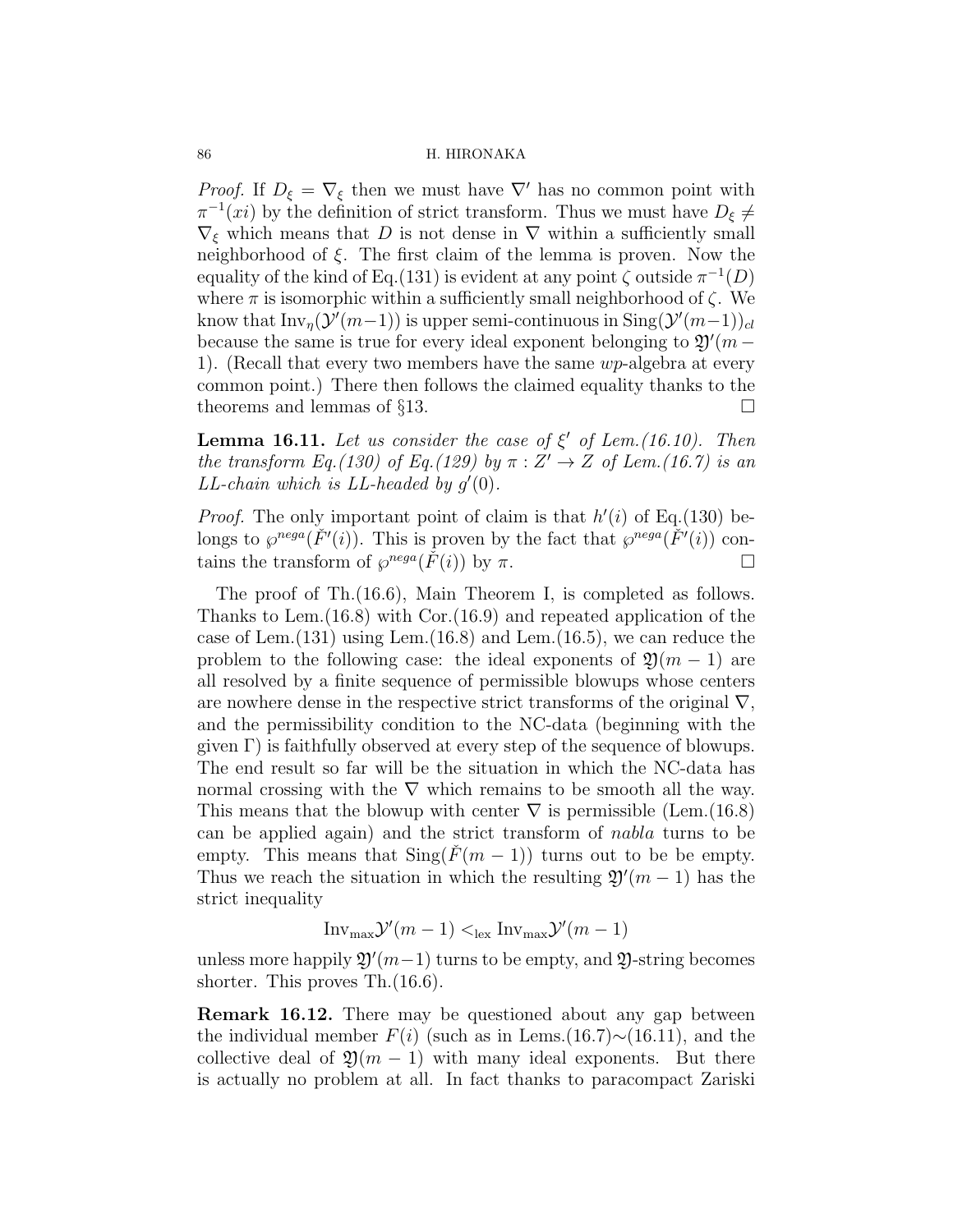topology we can find a finite number of triplelets  $(Y(ij), V(ij), F(ij))$ with  $F(i) \leftrightharpoons_{Y(ij)} F(ij)$  such that  $Sing(Y)$  is covered by the  $V(ij)$ 's. Then we have a simple way to create a single ideal exponent  $F$  such that

$$
\mathfrak{S}(F)|_{V(ij)} = \mathfrak{S}(F(i))|_{V(ij)} \text{ for } \forall (ij)
$$

Then all we need is the claims in Lems.(16.7)∼(16.11) applied to this F. The results on F are only up to  $\wp(F(i))$  (only up to integral closure of graded algebras) but they are clearly good enough for the Main Theorem.

16.3. Theorems  $\nabla$  II-III: Inductive proof of resolution. We know that for an ideal exponent  $E = (J, b)$  with  $J \neq (0)$  the maximum degree of the edge generators are bounded from above for all transforms of  $E$ by all possible sequences of the permissible blowups. With this fact in mind we apply Th.(16.6) (Main Theorem I) repeatedly starting from the sequence Eq.(126) of E and replacing  $\mathfrak{Y}$ 's by their transforms in accord with Th.(16.6) with some deletions of those with Sing emptied. It should be noted that core-edge focusing is renewed in Eq.(126)-chain after each sequence of blowups by Th.(16.6) and eventually the repetition should sweep out the whole Sing. This is easily observed at the tail end of Eq.(126)-chain in particular where  $\hat{y}$  will turn into empty (after empty ideal exponent members are deleted). There the chain is made shorter and shorter. In the end the the core-edge focusing after Th.(16.6) will sweep out the entire  $\hat{E}$  and eventually  $\hat{E}$  will turn to have the empty empty Sing.

# Theorem 16.13. (Main Theorem II)

By applying Th.  $(16.6)$  to Eq.  $(126)$ -chain repeatedly but finitely many times, with all blowups of Z permissible for the given  $E = (J, b)$  and for the given  $\Gamma$ , we obtain the resolution of singularities of  $(E)$ .

The proof is already included in what has been done above.

# Theorem 16.14. (Main Theorem III)

Given any ideal exponent E and any NC-data  $\Gamma$  in Z we have a resolution of singularities of  $E$  by a finite sequence of blowups of  $Z$  permissible for E and  $\Gamma$ . Here the resolution means to make the singular locus empty.

Proof. The proof is done by making use of Th.(16.4) together with Th.(16.13).  $\Box$ 

16.4.  $\Theta(E)$  headed by  $\sigma \mathfrak{L}(E)$ . Recall that with sufficiently large integer  $\ell$  the members of the form  $g = y^q + \epsilon \in \mathfrak{L}(\check{E}, q(j))$  generate the whole  $\mathfrak{L}(\check{E})$ . Refer to Eq.(6.3), Eq.(53), and Def.(6.12) of §6.3.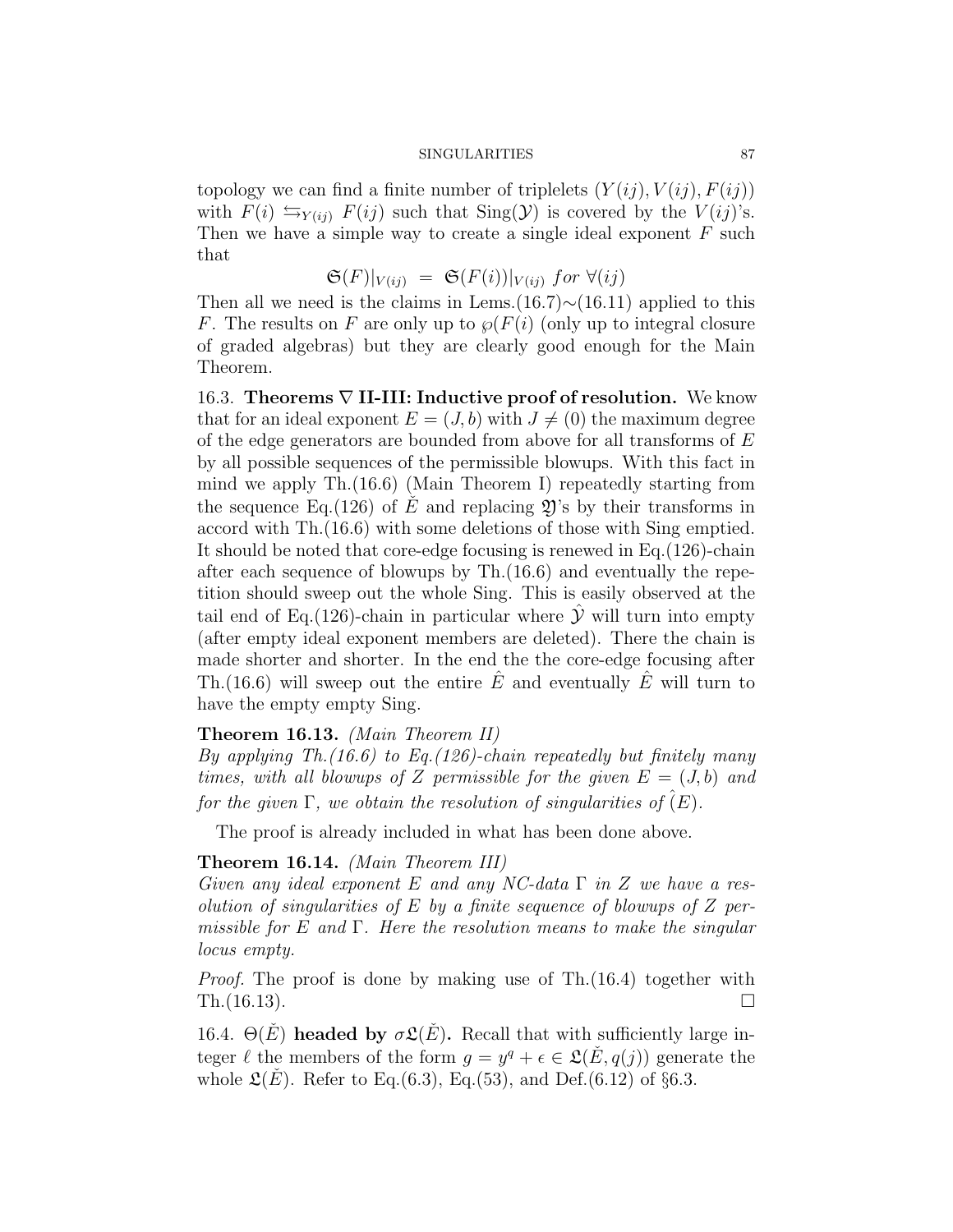Recall the sequence of edge-exponents  $(q_1, q_2, \dots, q_r)$  among the edge generators of  $\wp(E)$  we should refer to Eq.(34) and Eq.(26). In what follows we will use the completed (and order reversed) sequence of exponents:

(132) 
$$
q(e) = q_r = p^e, q(e-1), \cdots, q(0) = 1 \text{ where } q(k) = p^k
$$

We will then define  $\Theta(\check{E}, q(k))$  and  $\Sigma\Theta(\check{E}, q(k))$  by descending induction on  $k : e \geq k \geq 0$ , as follows. To begin, we let  $\Theta(\check{E}, q(e)) = \mathfrak{L}(\check{E}, q_r)$ which is the  $\rho^{\ell}(\mathcal{O}_Z)$ -module generated LL-heads producing all LLchains of  $\wp^{posi}(\check{E})$ . Refer to §6.3 where  $\ell$  is sufficiently large integer. We sometimes write Sing below signifying  $\text{Sing}(E)_{cl}$  for short in accord with  $Eq.(91)$ .

**Definition 16.15** (Induction Method). For all k of  $q(k)$  with  $e \geq k \geq$ 0, we proceed with descending induction:

Step 1.

$$
\Theta(\check{E}, q(e)) = \mathfrak{L}(\check{E}, q(e))
$$

Step 2.

$$
(\sigma\Theta)(\check{E},q(e)) = \Theta(\check{E},q(e)) + \Sigma_{a>0} \left(\wp^{neg}(\check{E},-a)\bigcap I^{(q(e)+1)}(\text{Sing})\right),\,
$$

where the symbol  $\bigcap I^{(q(e)+1)}(\text{Sing})$  with a graded module denotes application of the intersection to the ideal of every homogeneous part of the graded module.

**Definition 16.16** (Induction for  $\sigma$  and  $\Theta$ ). Take any k with  $e \geq k \geq$  $0,$ .

Step 1.

$$
\Theta(\check{E},q(e)) = \mathfrak{L}(\check{E},q(e))
$$

Step 2.

$$
(\sigma\Theta)(\check{E}, q(e)) = \Theta(\check{E}, q(e)) + \|\sum_{a>0} (\wp^{neg}( \check{E}, -a) \cap I^{(q(e)+1)}(\text{Sing})) \|_{q(e)}
$$
  

$$
\Theta(\check{E}, q(e-1)) = \sqrt[p]{\rho(Bl(Z, q(e-1)) \cap (\sigma\Theta(\check{E}, q(e)))}
$$

considered as  $\rho^{\ell}(\mathcal{O})$ -module with any  $\ell \gg e$ . We then proceed by descending induction on k:

Step 1.

$$
(\sigma\Theta)(\check{E}, q(k)) = \Theta(\check{E}, q(k) + \sum_{a>0} (\wp^{nega}(\check{E}, -a) \bigcap I^{(q(k)+1)}(\text{Sing})
$$

Step 2.

$$
\Theta(\check{E}, q(k-1)) = \sqrt[p]{\rho(Bl(Z, q(k-1)) \bigcap (\sigma \Theta)(\check{E}, q(k))}.
$$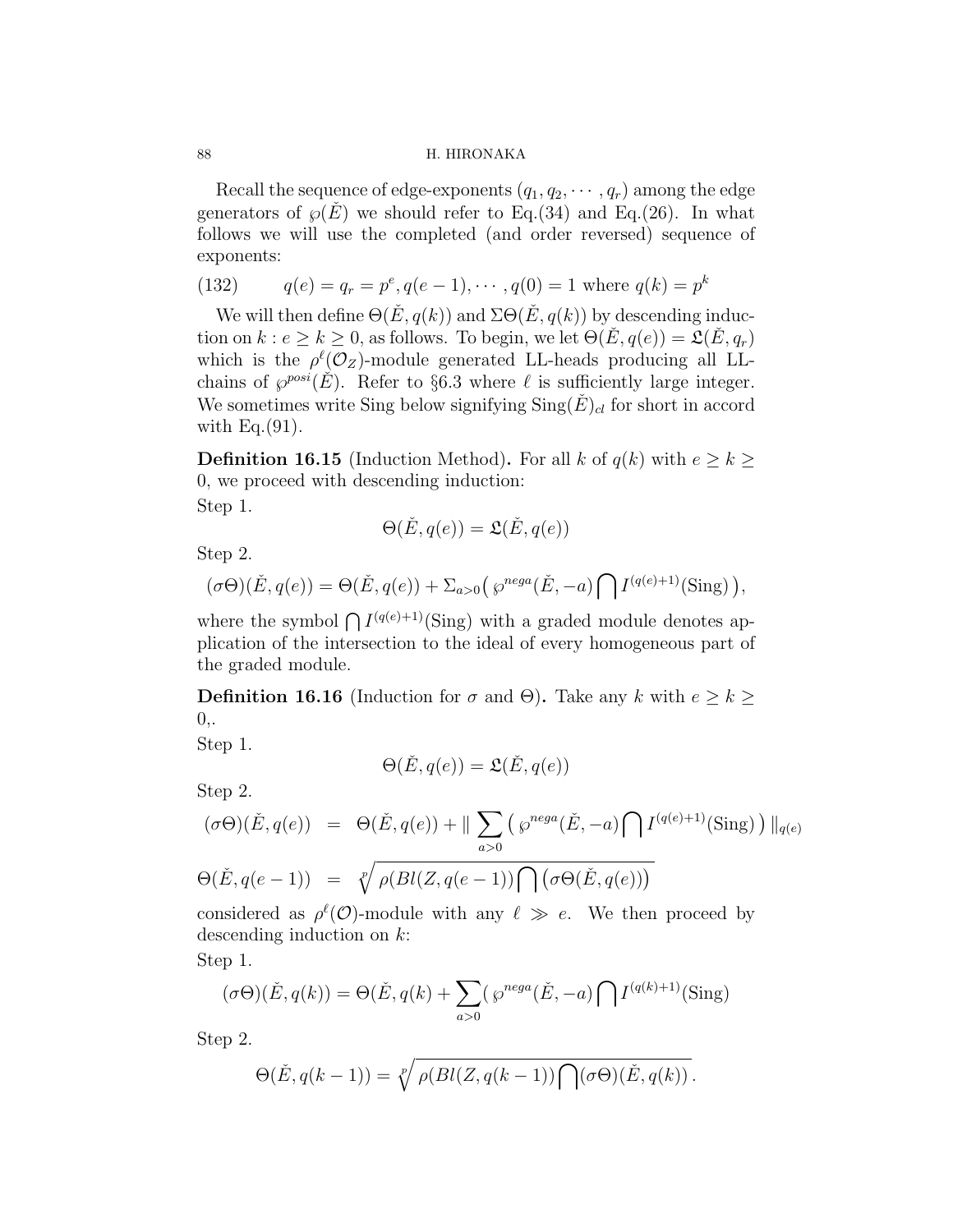The next definition is the  $\varphi^{neg}(E)$  version of Def.(16.16). In other words we take away the symbol  $\| \cdot \|$  from Def.(16.16) and then apply Frobenius  $\rho$  which means taking the p-th power back after deleting two operations,  $\psi$  and  $\|$ . This elucidates the undergoing process behind Def.(16.16), and we regain the close tie of  $\varphi^{neg}(E)$  with the inductive process.

The results of the new version will be denoted by  $\Theta^*(\check{E}, q(k))$  and  $(\sigma\Theta)^*(E, q(k))$ . Thus the homogeneity degrees of components are revived in accord with the graded algebra  $\tilde{\varphi}(E)$ . We have Step 1.

$$
\Theta^*(\check{E}, q(e)) = \Theta(\check{E}, q(e)) = \mathfrak{L}(\check{E}, q(e))
$$

Step 2.

$$
(\sigma\Theta)^*(\check{E}, q(e)) = \Theta^*(\check{E}, q(e)) + \sum_{a>0} (\wp^{nega}(\check{E}, -a) \bigcap I^{(q(e)+1)}(\text{Sing}))
$$

Step 3.

$$
\Theta^*(\check{E}, q(e-1)) = \rho(\Theta(\check{E}, q(e-1)) = \rho(\text{Bl}(Z, q(e-1)) \bigcap (\sigma \Theta)^*(\check{E}, q(e))
$$
  
(without  $|| \cdot ||$  and  $\mathcal{P}(\sigma)$ ). For general  $k$  we have

$$
\Theta^*(\check{E}, q(k)) = \rho^{e-k}(\Theta(\check{E}, q(k)))
$$
  

$$
(\sigma\Theta)^*(\check{E}, q(k)) = \Theta^*(\check{E}, q(k)) + \sum_{a>0} (\wp^{neg}(\check{E}, -a) \bigcap I^{(q(k)+1)}(\text{Sing}))
$$

and

$$
\Theta^*(\check{E}, q(k-1)) = \rho^{e-k+1}(\Theta(\check{E}, q(k-1)))
$$
  
= 
$$
\rho^{e-k+1}(\rho(Bl(Z, q(k-1))) \bigcap (\sigma\Theta)^*(\check{E}, q(k))).
$$

## 17. Comments on the methodology of this paper

Our methodology of using leverage-up exponent-down seems to be more significant than just proving the resolution of singularities. Its featured property is that the leverage-techniques are all defined in the given ambient scheme Z independent of birational transformations which are chosen afterwords for actual desingularization.

In this work the base field  $K$  is always assumed to be a finite field or  $\mathbb{Z}/p\mathbb{Z}$  because our resolution is for all dimension. When the K has transcendence degree d we can reformulate the resolution problem to the case of dimension  $d + dimZ$ .

Moreover for instance we can deduce the problem of equivariant resolution of singularities with a group of automorphisms of the given E in Z. We then let the group act on the collection  $\{\Xi(q, q)\}\$ for all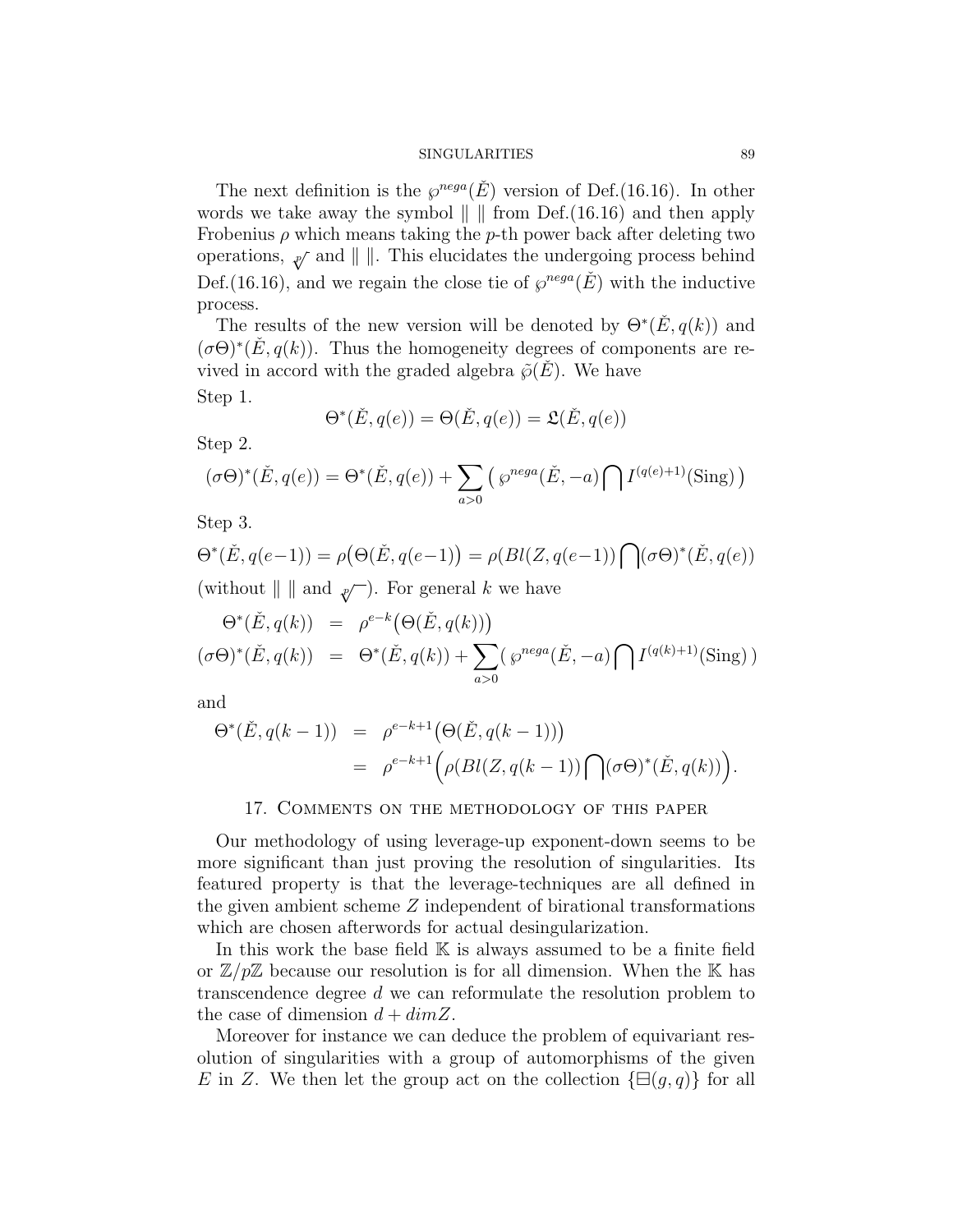$g \in \mathfrak{L}(E)$ . The quasi-compact Zariski topology is always helpful behind the actual formulations. Then the equivariant resolution of singularities is automatically obtained by the means of the global equivariant covering of leverage-ups data for the given singular data in Z

For instance in this paper we have no need to hesitate using any algebraic extensions of the base field  $\mathbb K$  in any intermediary step of reasonings in this paper. It causes no trouble in the end to regain the resolution over the original base field. Simply take the Galois group of the base field extension which is always separable because our K is perfect. Then apply the Galois-equivariant covering of leverage-up packages.

## **REFERENCES**

- [1] Abhyankar, S., Local uniformization on algebraic surfaces over ground fields of chracteristic  $p \neq 0$ , Annals of Mathematics, 63 (1956), pp.491-526.
- [2] Abhyankar, S., Resolution of singularities of embedded algebraic surfaces, Pure and Applied Mathematics, 24 (1966), Academic Press, New York.
- [3] ., Desingularization of plane curves, Summer Institute on Algebraic Geometry, Arcata 1981, Proc. Symp. Pure Appl. Math.40, AMS.
- [4] Aroca, Jose M., Hironaka, H., Vicente, Jose L., Desingularization theorems, vol 30 (1977), Mem. de Math., Institut Jorge Juan, Madrid
- [5] Abramovich, Dan, de Jong, A. J., Smoothness, semistability, and toroidal geometry, J. Algebraic Geom. 6 (1997), no. 4 , 789-801
- [6] Abramovich, Dan, Wang, Jianhua, Equivariant resolution of singularities in characteristic 0, Math. Res. Lett. 4(1997), no.2-3, 427-433
- [7] Bierstone, Ed., Milman, P. D., Uniformization of algebraic spaces, J. Amer. Math. Soc. 2 (1989), no.4, 801-836
- [8] Bierstone, Ed., Milman, P. D., A simple constructive proof of canonical resolution of singularities, Effective methods in algebraic geometry, (Castiglioncello, 1990). Progr. Math., vol. 94, Birkhauser Boston, Boston, MA, (1991), 11-30
- [9] Bierstone, Ed., Milman, P. D., Canonical desingularization in characteristic zero by blowing up the maximum strata of a local invariant, Inven. Math. 128 (1997), no.2, 207-302
- [10] Bierstone, Ed., Milman, P. D., Desingularization algorithm.I. Role of exceptional divisors, Mosc. Math. J. 3 (2003), no.3, 751-805
- [11] Cano, F.,Reduction of the singularities of codeimension one singular folitions in dimension three, Ann.of math, 160(2004), 907-1011
- [12] Cossart, V., Polyhedre caracteristique d'une singularite, These d'Etat, Orsay 1987
- [13] Cossart, V., Giraud, J., Orbanz, U., Resolution of surface singularities, Lecture Notes in Math. vol.1101, Springer 1984
- [14] Cossart, V., Galindo C. et Piltant O. Un example effectif de gradue non noetherien associe a une valuation divisorielle, Ann. de l'Inst. Fourier, Grenoble, 50, 1(2000), 105-112
- [15] Giraud, J., Sur la theorie du contact maximal, Math. Z. 137(1974), 286-310.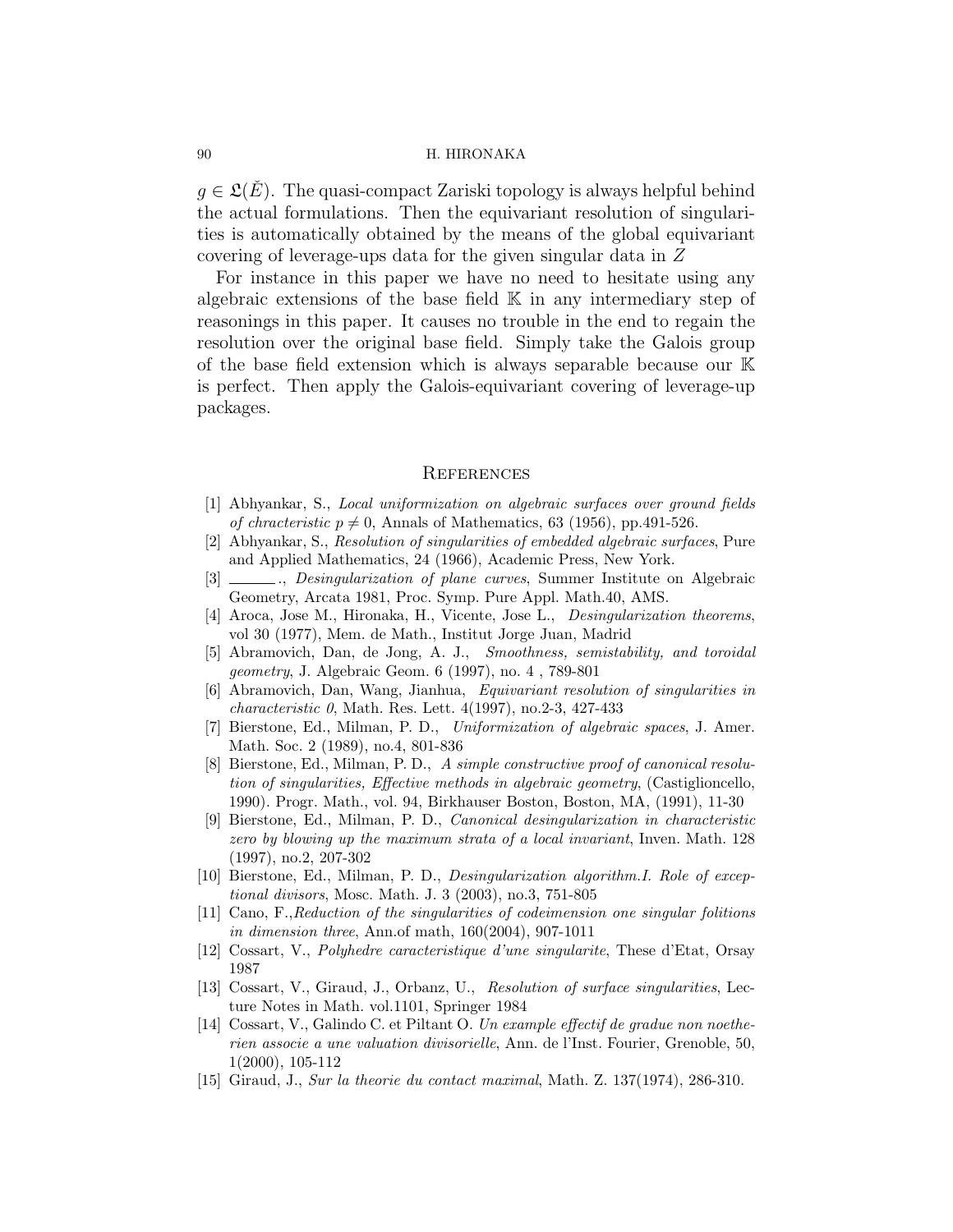- [16] , Contact maximal en caracteristique positive, Ann. Scient. E.N.S.8 (1975), 201-234
- [17] Hauser, H. Seventeen obstacles for resolution of singularities, in Singularities, Oberwolfach, 1996, 289-313, Progr.Math., 162, Birkhauser, Bazel
- [18] , The Hironaka theorem on resolution of singularities (or: A proof we always wanted to understand),Bull.Amer.Math.Soc. (N.S.) 40 (2003), no.3, 323-403 (electronic).
- [19] Hironaka, H., Resolution of singularities of an algebraic variety over a field of characteristic zero, Ann. of Math. 79(1964) pp.109-326.
- [20] , Gardening of infinitely near singularities, Proc. Nordic Summer School in Math., Oslo (1970) pp.315-332.
- [21]  $\_\_\_\_\$ , Introduction to the theory of infinitely near singular points, Mem de Mat del Inst Jorge Juan, Madrid, 28 (1974)
- [22]  $\_\_\_\$ , *Idealistic exponents of singularity*, Algebraic Geometry, Johns Hopkins Univ. Press, Baltimore, Md. (1977) pp. 52-125 ( J.J.Sylvester Symposium, Johns Hopkins Univ., 1976 )
- [23]  $\_\_\_\_\$ , Theory of infinitely near singular points, J. Korean Math.Soc. 40, no.5, pp. 901-920 (Sept.2003)
- [24]  $\frac{1}{\sqrt{24}}$ , Three key theorems on infinitely near singularities, Seminaires&Congres 10, Soc.Math.France, pp. 871-126 (2005)
- [25]  $\_\_\_\_\_$ , A program for resolution of singularities, in all characteristics and in all dimensions, preprint for series of lectures in "Summer School on Resolution of Singularities" at Internatioanl Center for Theoretical Physics, Trieste, June 12-30, 2006
- [26] J. de Jong, Smoothness, semi-stability and alterations, Publ.IHES 83 (1996), 51-93
- [27] Kawanoue, Hiraku, Toward Resolution of Singularities over a field of Positive Characteristic Publ.RIMS, Kyoto Univ. 43 (2007), 819-909
- [28] Kollar, Janos, Resolution of singularities-Seattle lecture, arXiv:math.AG/0508332 v1, 17 Aug 2005
- [29] Moh, T.T. On a stability theorem for local uniformization in characteristic  $p$ , Journal of RIMS, 23 No.6,Nov.1987
- [30] Moh, T.T. On a Newton Polygon approach to the uniformization of singularities of characteristic p, Algebraic Geometry and Singularities (eds. A. Campillo, L. Narvaez). Proc. Conf. on Singularities La Rabida. Birkhauser 1996
- [31] Moh, T.T. Desingularization of three-varieties in positive characteristic, Progress in Mathematics 134, pp.49-93, (year?)
- [32] Moh, T.T., Zhang,Y.T. On a local uniformization theorem for 3-fold in char*acteristic*  $p > 0$ , Lecture Note (?)
- [33] Youssin, Boris, Newton Polyhedra without coordinates, Mem. AMS 433(1990), 1-74, 75-99.
- [34] Spivakovsky, Mark, A solution to Hironaka's polyhedra game, Arithmetic and Geometry, Papers dedicated to I. R. Shafarevich on the occasion of his sixtieth birthday, vol.II, Birkhauser,1983, pp.419-432
- [35] Spivakovsky, Mark, A counterexample to Hironaka's "hard polyhedra game, Publ. RIMS Kyoto University 18,3 (1982), 1009-1012